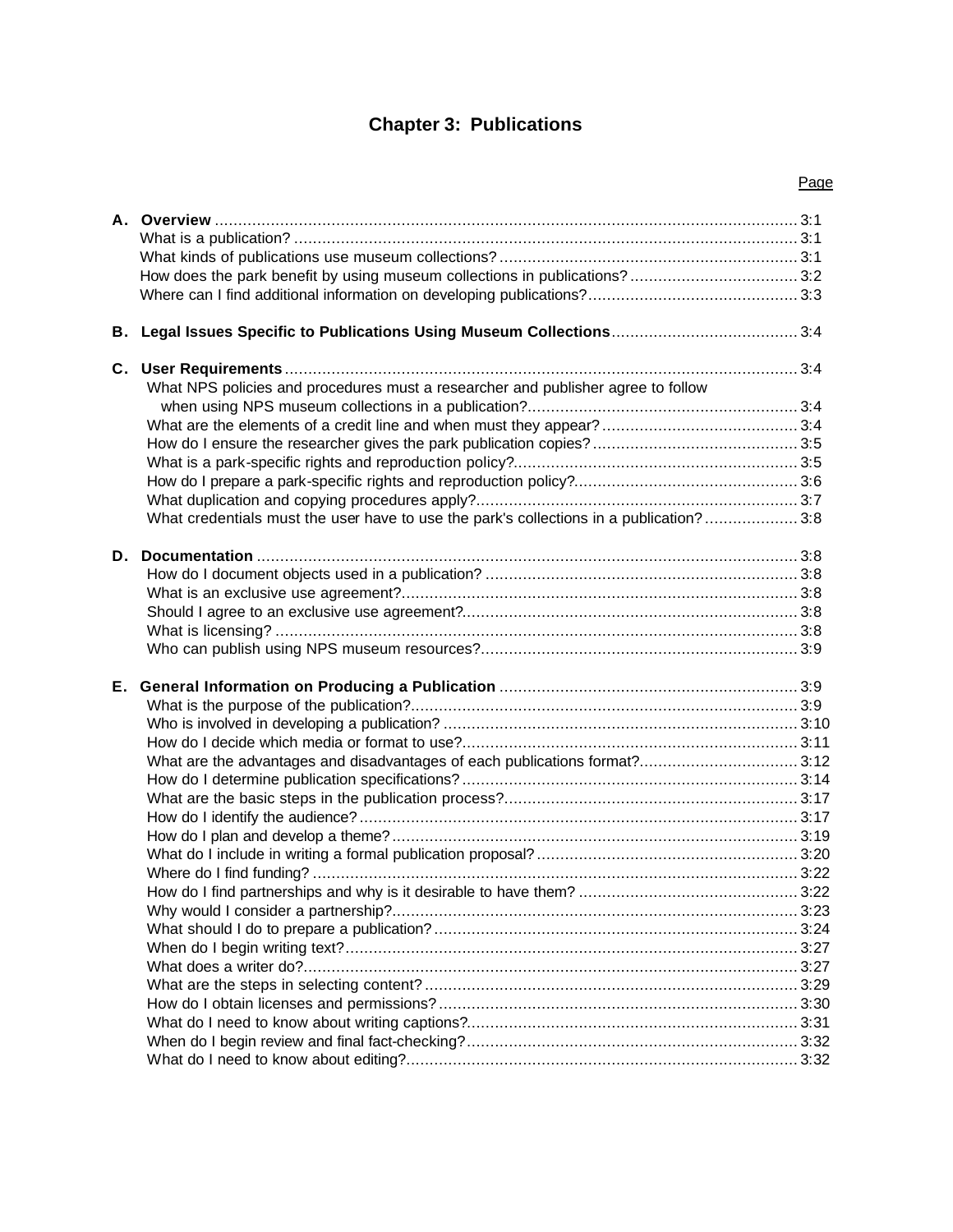## Page

|    | What do I need to know to select the best kind of paper publication for my purpose?  3:36    |  |
|----|----------------------------------------------------------------------------------------------|--|
|    |                                                                                              |  |
|    |                                                                                              |  |
|    |                                                                                              |  |
|    |                                                                                              |  |
|    |                                                                                              |  |
|    |                                                                                              |  |
|    |                                                                                              |  |
|    |                                                                                              |  |
| G. |                                                                                              |  |
|    |                                                                                              |  |
|    |                                                                                              |  |
|    |                                                                                              |  |
|    |                                                                                              |  |
|    |                                                                                              |  |
|    |                                                                                              |  |
|    |                                                                                              |  |
|    |                                                                                              |  |
|    |                                                                                              |  |
|    |                                                                                              |  |
|    |                                                                                              |  |
|    |                                                                                              |  |
|    |                                                                                              |  |
|    |                                                                                              |  |
|    |                                                                                              |  |
|    |                                                                                              |  |
|    | What are the advantages and disadvantages of these multimedia formats? 3:56                  |  |
|    |                                                                                              |  |
|    |                                                                                              |  |
|    |                                                                                              |  |
|    |                                                                                              |  |
|    |                                                                                              |  |
|    |                                                                                              |  |
|    | How do I negotiate with potential order fulfillment services and multimedia publishers? 3:60 |  |
|    |                                                                                              |  |
|    |                                                                                              |  |
| Ι. |                                                                                              |  |
|    |                                                                                              |  |
|    |                                                                                              |  |
|    |                                                                                              |  |
|    |                                                                                              |  |
|    |                                                                                              |  |
|    |                                                                                              |  |
|    |                                                                                              |  |
|    |                                                                                              |  |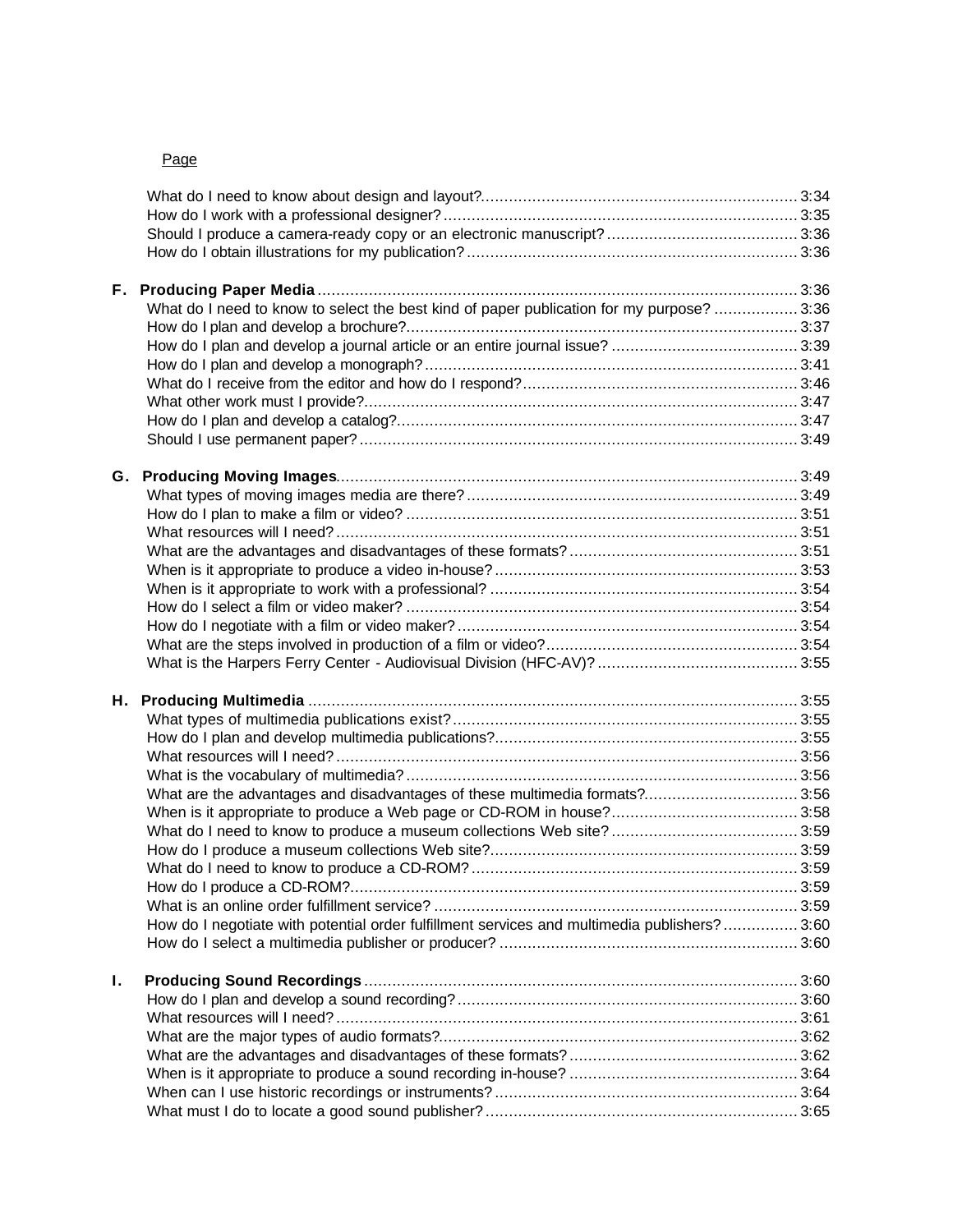## Page

| What skills are required to produce sound and multimedia publications?3:65      |  |
|---------------------------------------------------------------------------------|--|
|                                                                                 |  |
| What do I look for when reviewing resumes and portfolios of non-NPS publication |  |
|                                                                                 |  |
|                                                                                 |  |
|                                                                                 |  |
|                                                                                 |  |
|                                                                                 |  |
|                                                                                 |  |
|                                                                                 |  |
|                                                                                 |  |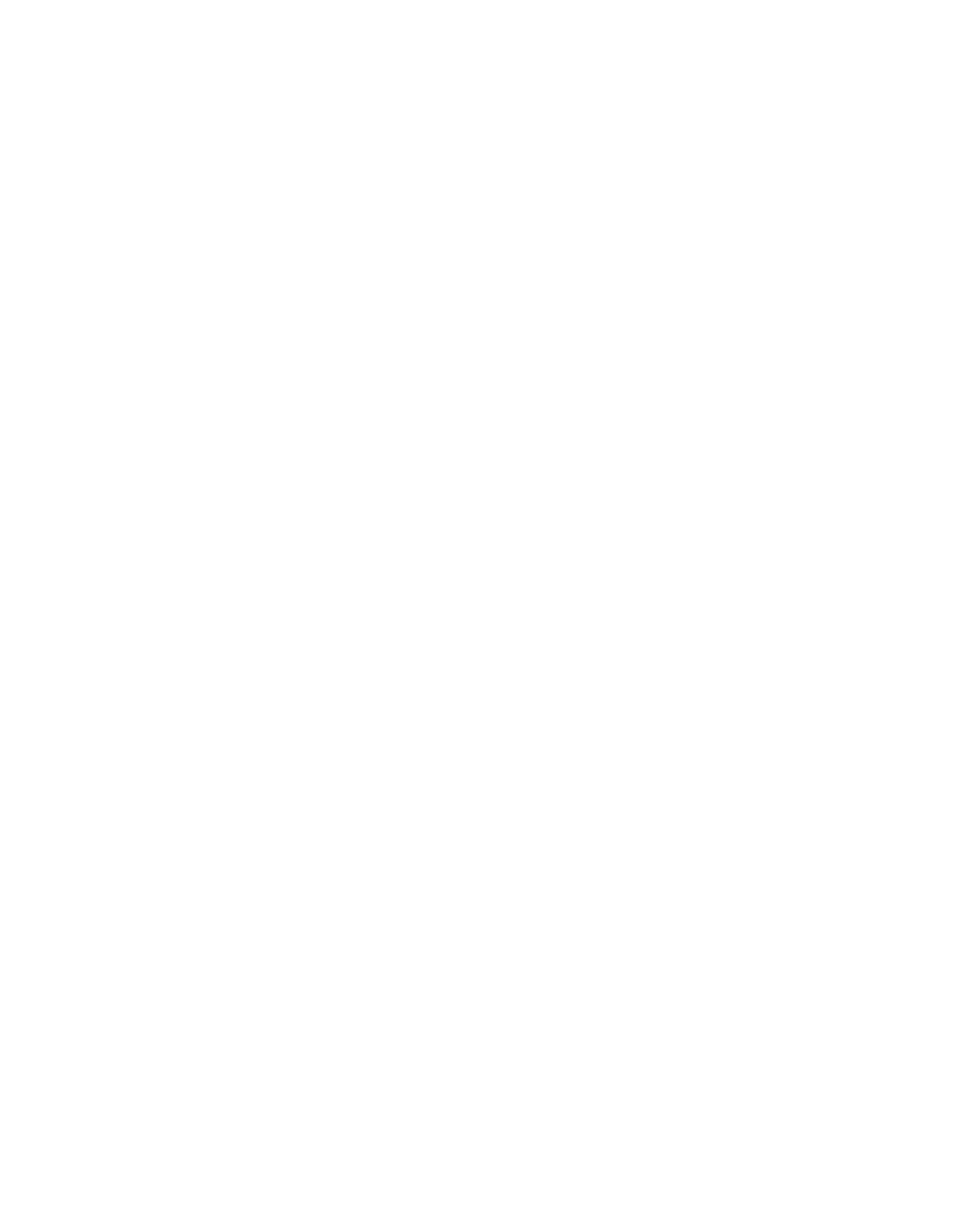# **CHAPTER 3: PUBLICATIONS**

#### **A. Overview**

1. *What is a publication?* A publication is information distributed to the public through communications media, including:

- books (monographs, biographies, reference works, bound collection catalogs, exhibition catalogs, coffee table books, and similar works)
- articles in journals or newspapers
- pamphlets (site bulletins, fliers, brochures, or special handouts)
- archival finding aids such as repository-level guides, indices, databases mounted on the Web, or folder lists
- motion picture films, filmstrips, and commercial programmatic videotapes
- sound recordings
- research reports
- published slide show packages and mass-distributed portfolios of prints and photographs
- CD-ROMs containing software, games, and virtual museum tours
- Internet sites such as the World Wide Web

For a glossary of terms used in this chapter, refer to *Museum Handbook*, Part III (*MH-III)*, Appendix A.

- 2. *What kinds of publications use museum collections?* Many kinds of publications may use NPS museum collections including:
	- Educational publications:
		- textbooks
		- − curricula and lesson plans
		- long-distance learning courses that stay online after completion
		- − NPS films and educational videos
		- − interpretive publications
		- World Wide Web and other Internet publications
		- − CD-ROM educational packages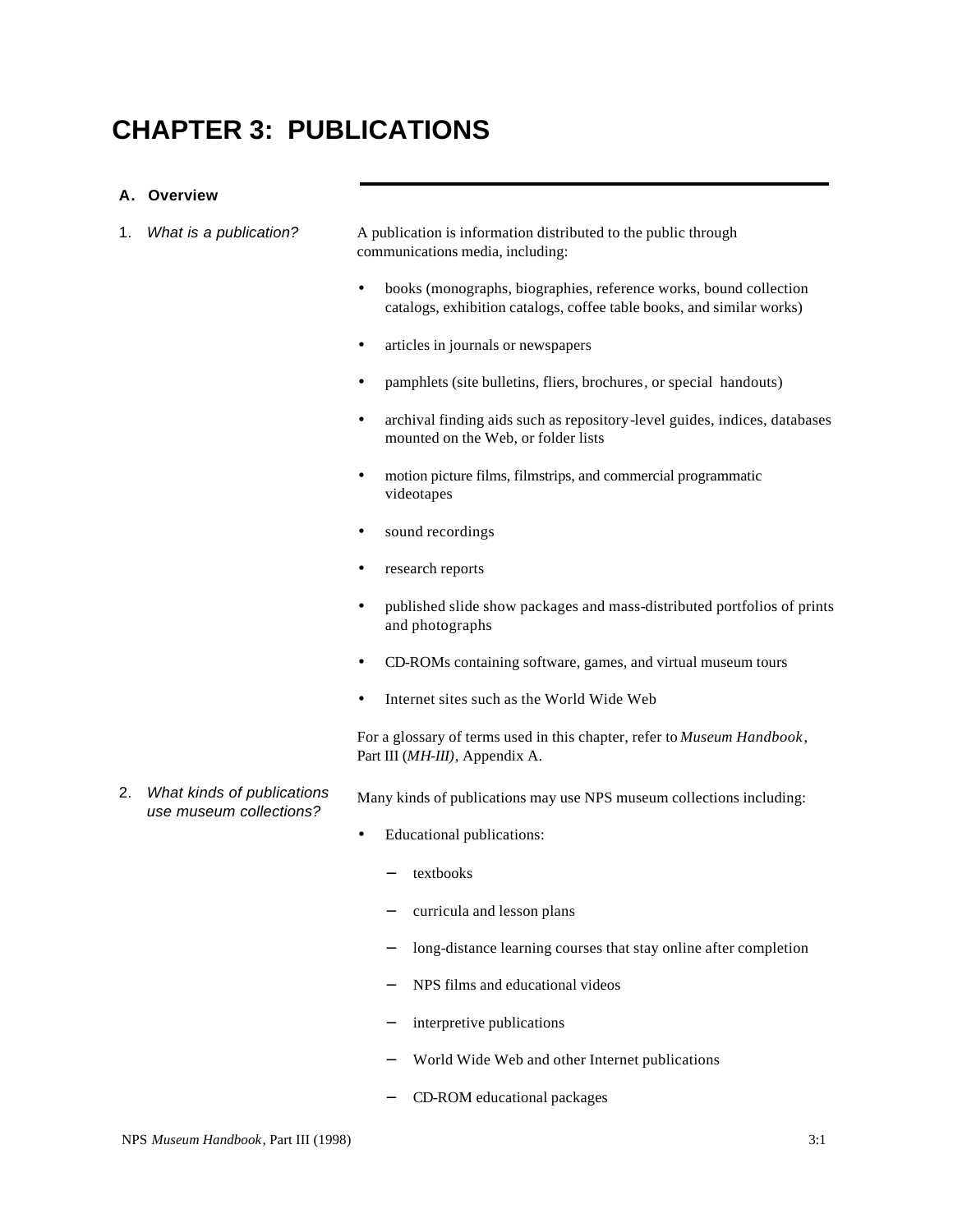- Scholarly publications:
	- − books (scholarly studies incorporating elements from natural history and cultural resources collections and archival images)
	- − periodicals
	- museum exhibition catalogs
	- museum collection catalogs
	- − catalog raisonnes (complete in-depth listing and analysis of all works by an artist or school of artists)
	- union catalogs (a collection catalog that documents the collections of multiple repositories or parks, such as all park museum collections in the Midwest)
	- − archival and manuscript-finding aids
	- − research reports
- Popular publications:
	- heritage tourism, heritage education and travel books
	- − popular survey volumes on a variety of topics
	- − television programs
	- − Web and other Internet pages
- Administrative publications:
	- − General Management Plans
	- − Collections Management Plans
	- − Administrative Histories
	- − reports of various kinds

The park benefits by:

- 3. *How does the park benefit by using museum collections in publications?*
- allowing the public, staff, and scholars to see our collections, often for the first time, since less than 1% of our museum holdings are exhibited at any given time
- enriching heritage education and tourism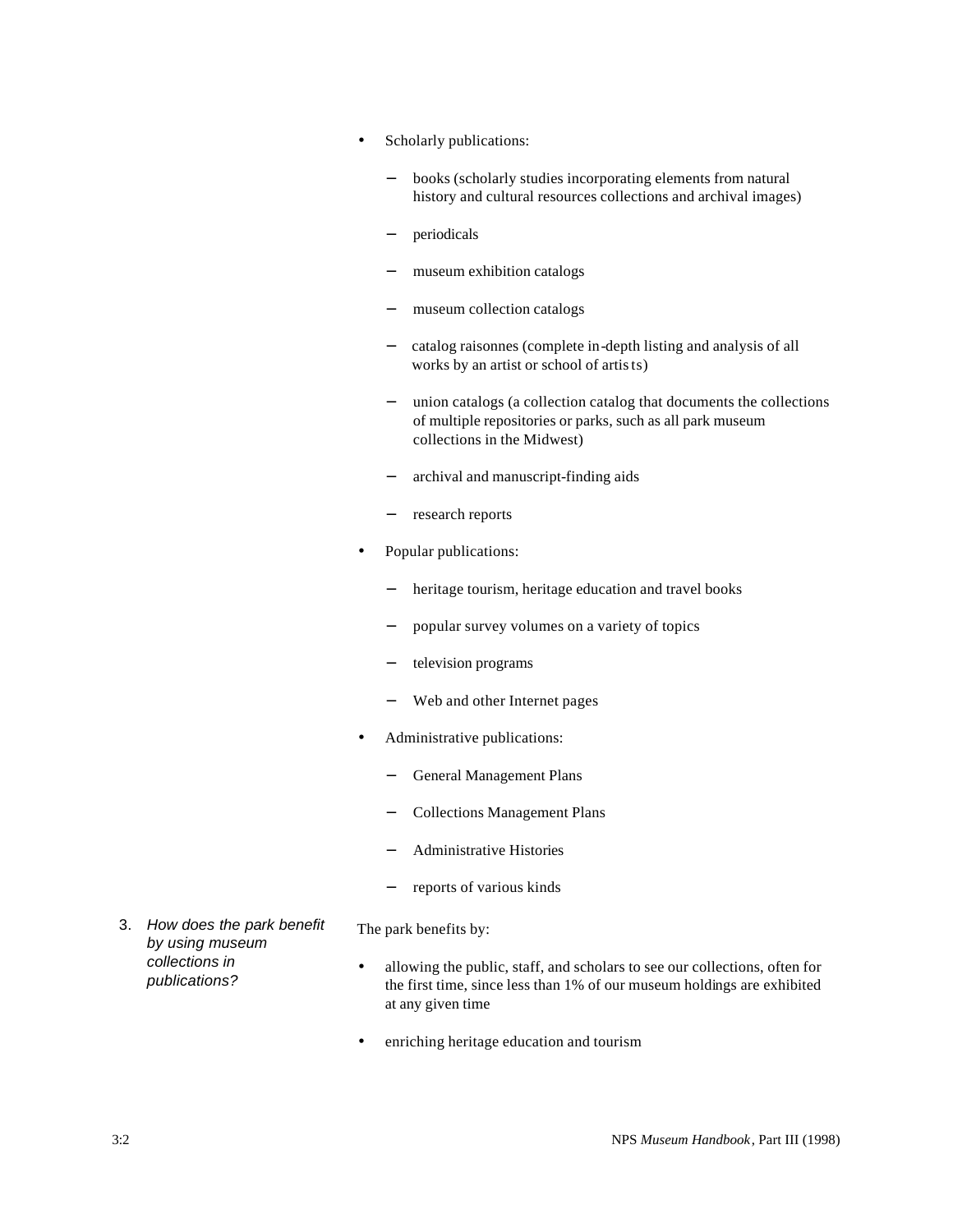- providing physical evidence of the past for scholarly study, allowing parks to obtain new interpretations, understandings, and knowledge based on their natural history, ecosystems, history, and material culture resources
- allowing access to information on NPS collections without physical risk to the collection
- attracting significant outside researchers, institutions, and publishers to NPS resources for future collaborative projects in education and interpretation
- enhancing park and center visibility and developing a strong national and international community of park advocates who care about preserving NPS resources and making them accessible
- capturing in print a snapshot of park resources for future use as baseline data and research resources and to document and mitigate changes in the resources
- illustrating why NPS requires funding to preserve and make accessible these collections
- Take courses at your local college in:
	- − research methodology
	- writing
	- editing
	- − design and layout
	- − desktop publishing
	- − indexing
- Search the World Wide Web writing sites posted on the curatorial bulletin board on cc:Mail or via a search engine.
- Borrow or buy books on the subject.
- Talk to other NPS staff who prepare publications, for example, the editors of NPS journals, such as *CRM* and *Common Ground,* and the DOI newspaper *People, Land, and Water.*
- Talk to cooperating association staff who work on publications.
- Work with Harpers Ferry Center and Denver Service Center's Publication Office and your park or regional printing coordinator.

4. *Where can I find additional information on developing publications?*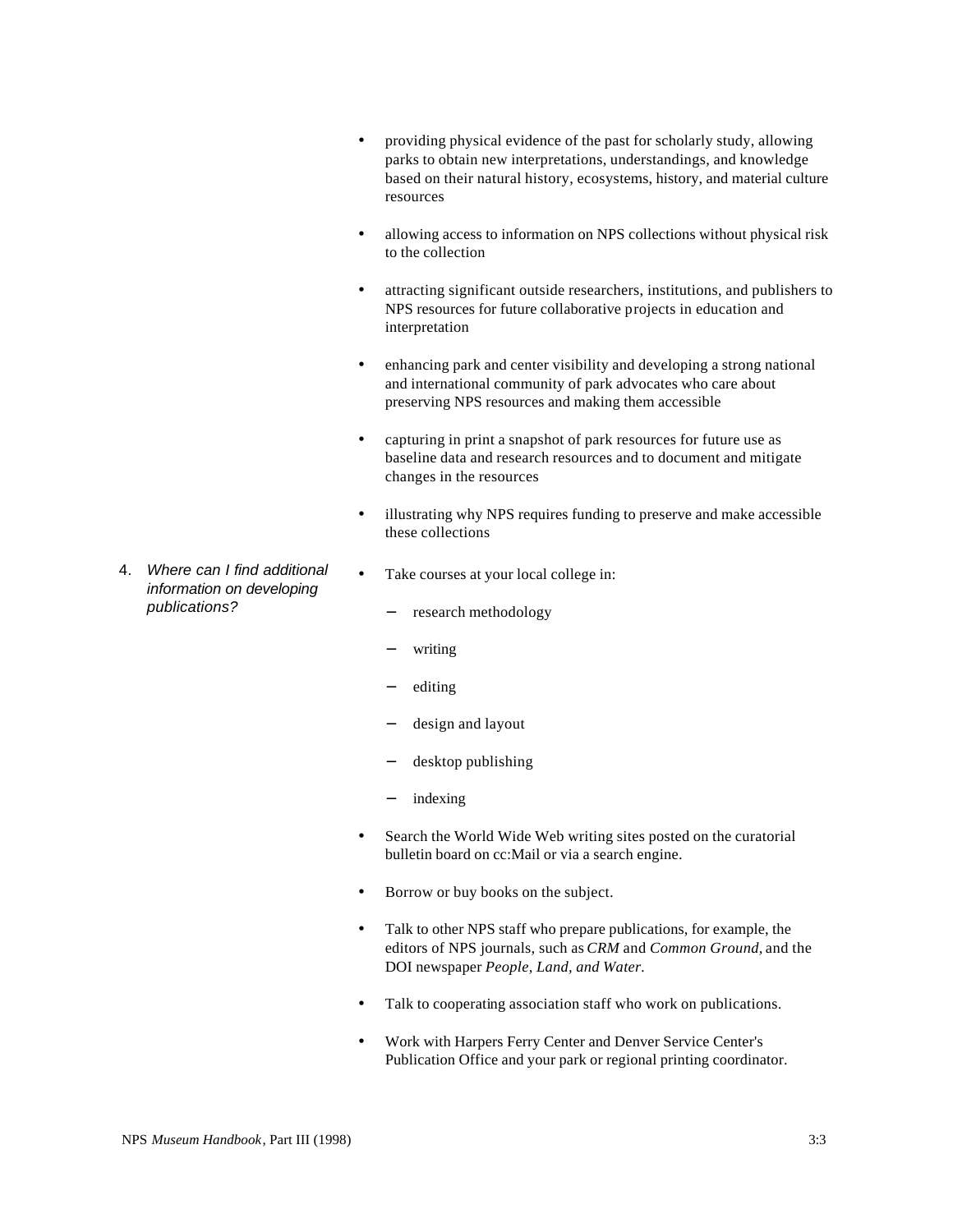- Form a partnership or develop a cooperative agreement with a local publications expert, such as a university press or other museum publication staff.
- Hire and work alongside a qualified contractor

## **M. Legal Issues Specific to Publications Using**

**Museum Collections** The laws affecting publications using museum collections include copyright, the Freedom of Information Act, privacy legislation, publicity legislation, obscenity legislation, and laws on historic resources, endangered cave resources, and archeological resources preservation. This legislation is described in *MH-III,* Chapter 2, Legal Issues.

#### **N. User Requirements**

1. *What NPS policies and procedures must a researcher and publisher agree to follow when using NPS museum collections in a publication?*

Researchers must complete researcher registration forms, copyright and privacy statements, and researcher duplication forms described in *MH-III,*  Chapter 1, Evaluating and Documenting Museum Collections Use, Section H, User Qualifications. Also see *MH-II,* Appendix D, Museum Archives and Manuscript Collections, Figures D.13-18 for sample forms. *MH-III,* Chapter 1, Section I, Documentation, provides more information.

As a publisher, you must:

- follow NPS policies and guidelines relating to publications
- work with your printing coordinator
- understand and follow the procedures suggested in this chapter

In accordance with the Government Printing and Binding Regulations (USC, Title 44, Section 501), the Government Printing Office (GPO) prints federally funded work. If you're using government funds to produce a paper (hard copy) publication, work with your regional printing coordinator.

NPS procedures require that researchers cite a NPS format credit line in all published captions, references, quotation citations, bibliographies, and footnotes that use NPS collections, regardless of format (Web, paper, sound recording, or moving images). Researchers and publishers must cite the following elements in a NPS format credit line:

- National Park Service
- park or center name
- object or collection title or description (for archives, also include box number and folder title or number)

2. *What are the elements of a credit line and when must they appear?*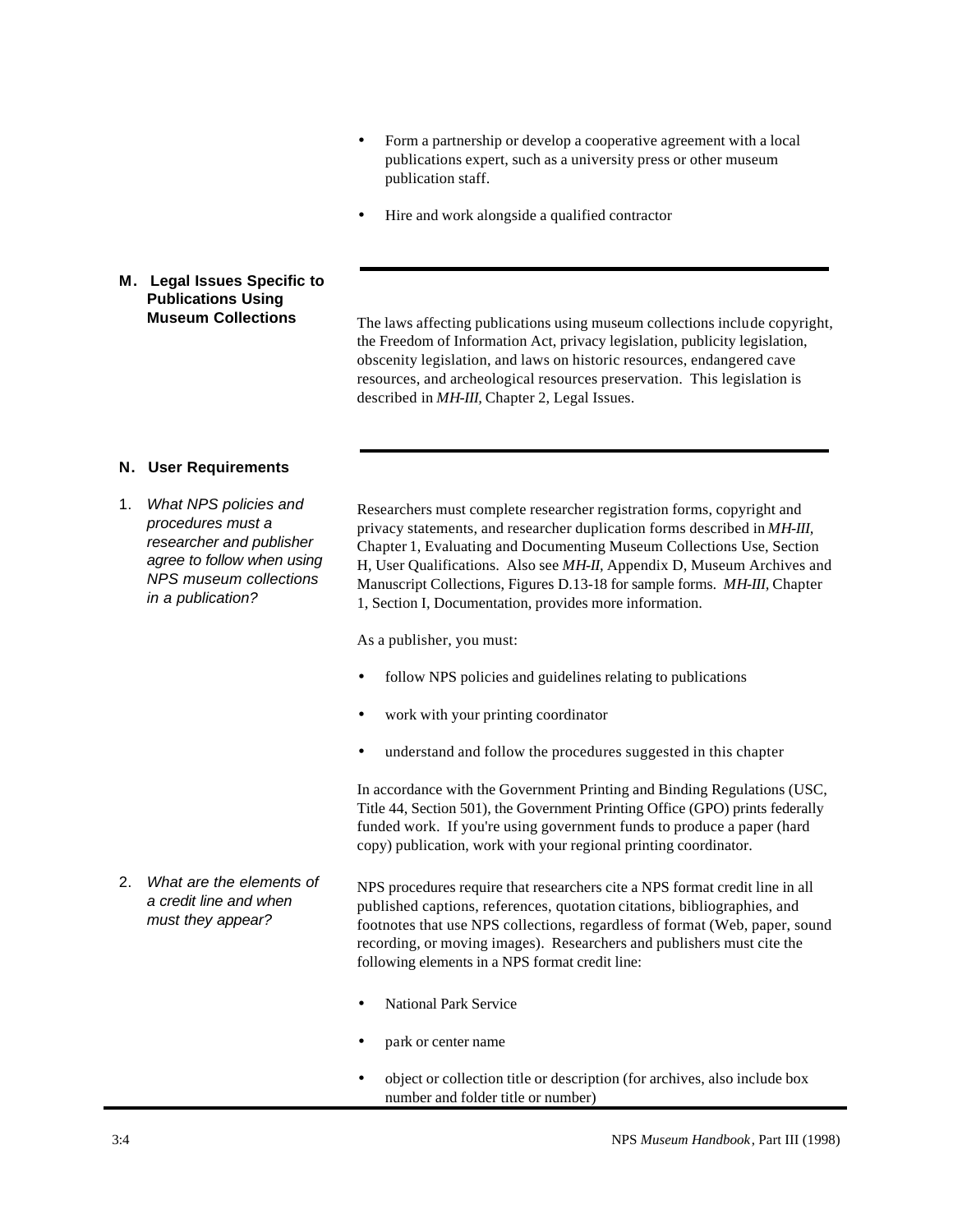|    |                                                                         | control number, such as a catalog or negative number (to help others<br>٠<br>order copies when they see the item reproduced in the publication)                                                                                                                                                                                                                                                                                                                                                                              |
|----|-------------------------------------------------------------------------|------------------------------------------------------------------------------------------------------------------------------------------------------------------------------------------------------------------------------------------------------------------------------------------------------------------------------------------------------------------------------------------------------------------------------------------------------------------------------------------------------------------------------|
|    |                                                                         | credit to the original creator of the item (the original artist, writer,<br>$\bullet$<br>photographer, or scientific collector)                                                                                                                                                                                                                                                                                                                                                                                              |
|    |                                                                         | For example, "Courtesy of National Park Service, Yellowstone National<br>Park, Thomas Moran, "Sand in the Canyon," 1871, YELL 8542"                                                                                                                                                                                                                                                                                                                                                                                          |
|    |                                                                         | Note: For some visual artists, particularly fine artists and<br>photographers, this credit line is required as part of copyright<br>protection.                                                                                                                                                                                                                                                                                                                                                                              |
|    |                                                                         | Use the Department of the Interior buffalo seal and NPS arrowhead logo on<br>all printed material paid for with government funds. If you use more than<br>one color in any printed publication, you need approval from the<br>Washington Office printing officer. You may make your printed publications<br>available for sale through GPO by submitting a GPO Form 3868, Notification<br>of Intent to Publish. This form is available from your regional printing<br>coordinator or the Washington Office printing officer. |
| 3. | How do I ensure the<br>researcher gives the park<br>publication copies? | When the researcher first registers, ask for at least two copies of any<br>publication produced using park collections. Restate that request when the<br>researcher requests copy photographs. Within 10 days of publication, ask<br>the researcher to give copies to the park. Explain that the park maintains<br>copies of works based on park collections, and lists those publications on<br>the NPS Museum Management Program (MMP) Web site.                                                                           |
|    |                                                                         | Place your request for publication copies of works produced using park<br>collections on your park's researcher registration or duplication forms, so the<br>researcher understands this from the minute of registration. You should<br>request a small publications budget to buy works based on your park's<br>collection.                                                                                                                                                                                                 |
|    |                                                                         | You or the park librarian should send full bibliographic citations of the<br>received publications to the Museum Management Program (MMP),<br>National Center for Cultural Resources Stewardship and Partnership<br>Programs, to have the publication listed on the Web site.                                                                                                                                                                                                                                                |
| 4. | What is a park-specific<br>rights and reproduction                      | A park's rights and reproductions policy must cover the following issues:                                                                                                                                                                                                                                                                                                                                                                                                                                                    |
|    | policy?                                                                 | the purpose of giving researchers copies, usually to enhance access<br>٠<br>and use of collections under the fair use provisions of copyright laws<br>(See MH-III, Chapter 2, Legal Issues.)                                                                                                                                                                                                                                                                                                                                 |
|    |                                                                         | procedures for obtaining copies and for payment<br>٠                                                                                                                                                                                                                                                                                                                                                                                                                                                                         |
|    |                                                                         | the park's fee schedule for copies, including supplementary fees for<br>rush orders and other special projects                                                                                                                                                                                                                                                                                                                                                                                                               |
|    |                                                                         | policies on when visitors may use their own equipment to make copies,<br>and how requests are made and considered                                                                                                                                                                                                                                                                                                                                                                                                            |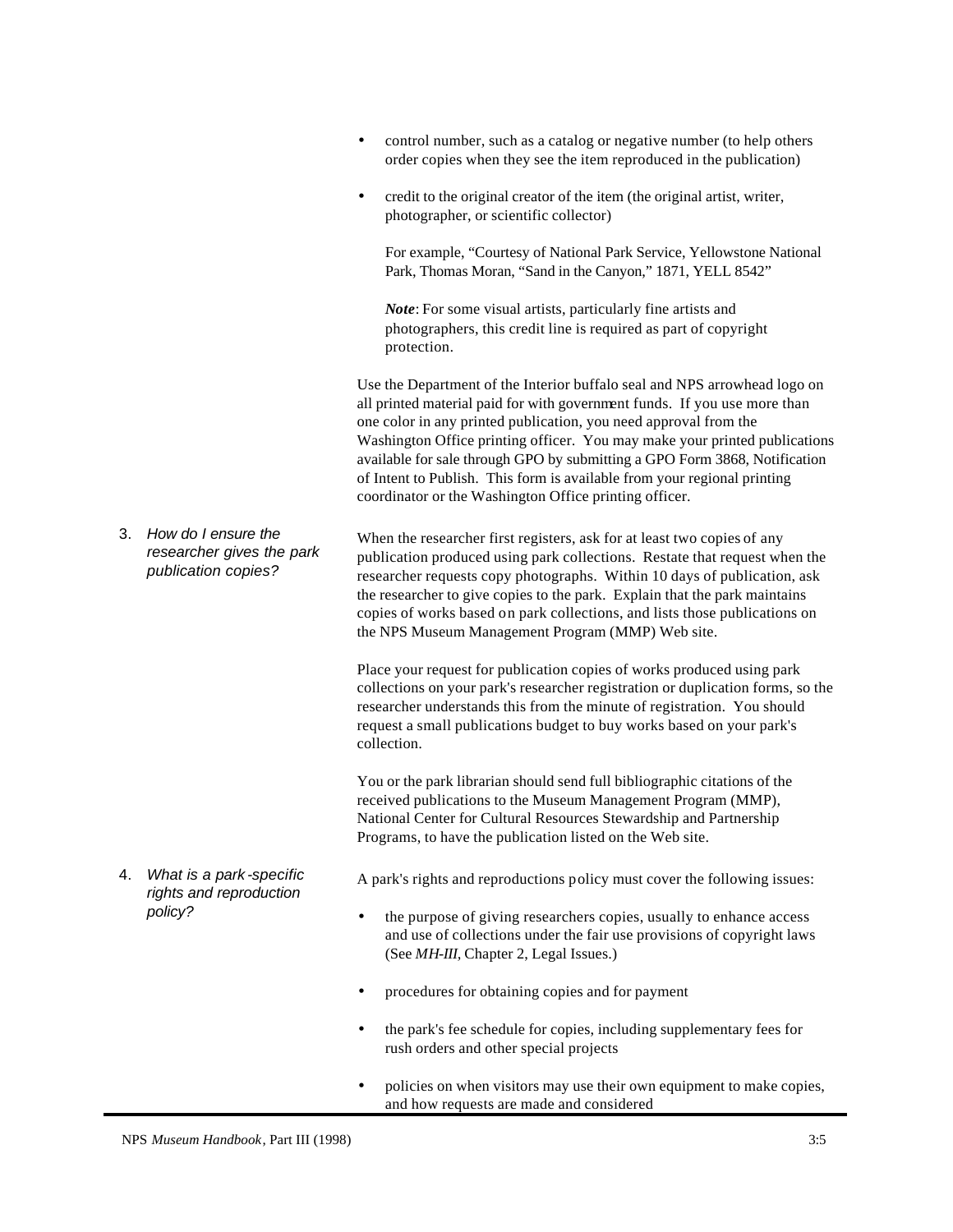- procedures for collecting, managing, and using fees collected
- definition of terms used in the policy, such as rush job, fair use, indemnification, and oversize
- procedures for requesting and obtaining publishing permissions, rights clearances, and licenses
- acknowledgment (crediting and captioning) procedures
- how and when park and NPS logos and names may be used
- pre-publication review procedures
- how to request reproductions or copying permission for loaned materials

See Figure 3.5 for a sample cooperative publishing agreement, Figures 3.6 and 3.7 for sample model release forms, and Figure 3.12 for a sample Memorandum of Agreement for a publication.

5. *How do I prepare a park specific rights and reproduction policy?* Park rights and reproductions policies will vary considerably, depending on a park's circumstances, such as its ability to collect reproduction fees and the level of staffing to handle duplication or copy order work involved in reproductions.

> Work with your cooperating association or have memoranda of agreement with private companies for large projects to recover costs involved in producing copies, captions, derivative works, and publications. These sources may be used to cover the staff salaries and user costs associated with a publication project.

To develop a rights and reproduction policy, work with a team of staff including:

- curators
- archivists
- registrars
- **librarians**
- discipline specialists
- budget officers
- contracting officers
- public affairs officers
- cooperating association staff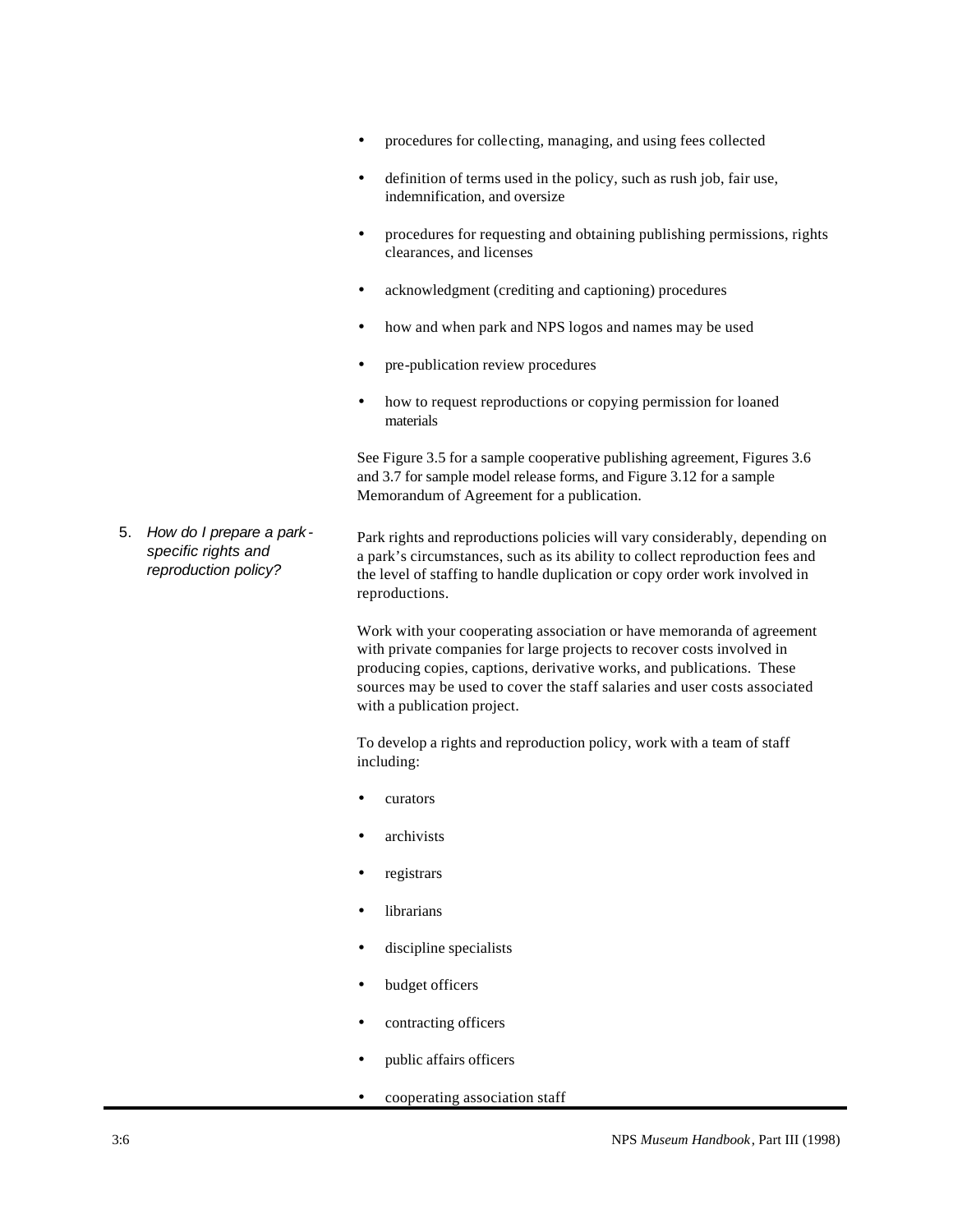- NPS solicitors
- associated groups, as appropriate

Use this team to develop a working draft for review by the NPS solicitor and the superintendent. For more information see *MH-III,* Chapter 4, Reproductions (in prep.).

- 6. *What duplication and copying procedures apply?* If the researcher wishes to have xerographic, photographic, microfilm, or digital copies produced of the park's museum objects, you should:
	- follow the park-specific rights and reproductions policy (developed *before* materials are copied and given to the researcher)
	- ensure researchers fill out the researcher registration form, the access and use policy statement, the researcher duplication form, and the copyright and privacy restriction statement *before* they obtain copies
	- make certain that on the researcher forms or on the researcher's equivalent task directive statement, if the researcher is conducting a park-supported research project, the researcher has indicated precisely how the copied materials will be used (for example, one-time internal use of the image within chapter 6, page 56, of the second edition of the book as a full-page spread, sized 6" x 9" with caption)
	- don't allow researchers to make their own copies because they may damage original materials or unknowingly infringe copyright or privacy or publicity restrictions
	- ask researchers to identify items they wish to copy by writing an accurate description on the researcher duplication form; if the research is archival, the researcher should use an acid-free strip of paper (no post-it notes or sticky tabs) so it is clear where the item is located
	- ensure the researcher knows he or she is responsible for securing any necessary third-party permissions, such as copyrights, privacy or publicity rights, consultations, etc., with traditionally associated groups for sensitive cultural materials; the NPS reserves the right to demand proof of receipt of such permissions before providing copies (See Section D on Cultural Issues for further guidance.)
	- determine if the copy will be used in product development, such as reproducing a piece of furniture for sale, or developing a multimedia product with a significant portion (5%+) of NPS-provided content; if so, follow the guidance provided in that section of Chapter 4, Reproductions (in prep.)

*If you have preservation or record copies (such as record photographs, digital files, xerographic copies, or reproductions) of your objects, provide these materials to the researcher instead of the original object.*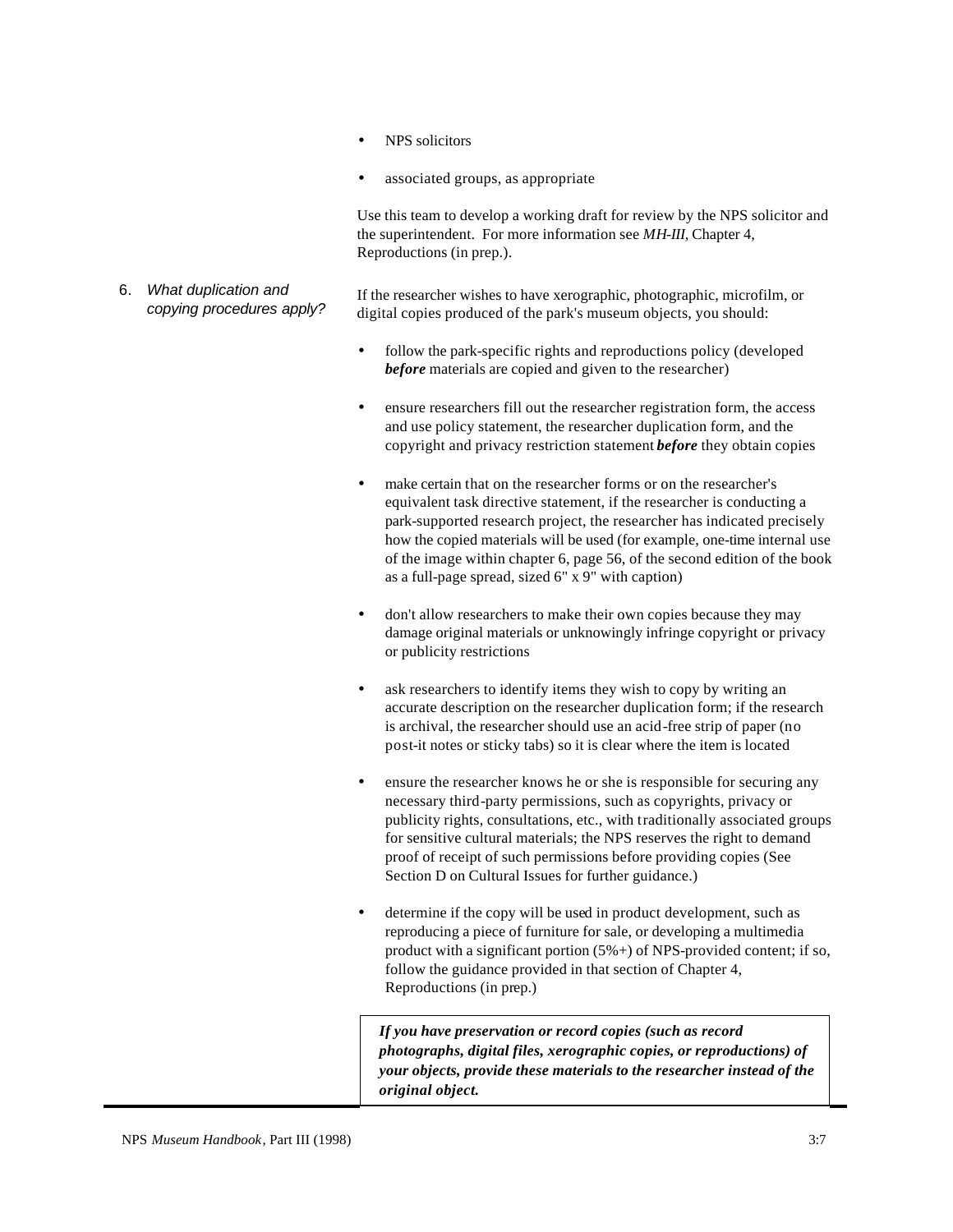7. *What credentials must the user have to use the park's collections in a publication?*

#### See *MH-III*, Chapter 1, Section H, User Qualifications.

#### **O. Documentation**

| 1. | How do I document<br>objects used in a<br>publication? | Note when materials have been published in the catalog record and<br>accession folder. Place a photocopy of the title page of the publication and<br>the page(s) that show the object in the accession folder, and if available, the<br>catalog folder.                                                                                                                                                          |
|----|--------------------------------------------------------|------------------------------------------------------------------------------------------------------------------------------------------------------------------------------------------------------------------------------------------------------------------------------------------------------------------------------------------------------------------------------------------------------------------|
|    |                                                        | Consider creating a publications notebook $(s)$ , organized by catalog numbers<br>in increasing numerical order, with tabs by year, to hold the pages and any<br>notes or copies of the researcher registration form you wish to keep together<br>to document collections usage. Use the citation screen in ANCS+ to record<br>this information on particular works.                                             |
|    |                                                        | Ask researchers for copies of publications using park collections. Keep one<br>copy in the museum archives and others in the park library.                                                                                                                                                                                                                                                                       |
| 2. | What is an exclusive use<br>agreement?                 | On occasion, publishers, authors, or multimedia distributors will request an<br>exclusive use agreement. This agreement states that the park will not<br>provide copies of the research materials to any other publisher, author, or<br>multimedia distributor for publication, use, or distribution. The details of the<br>contracts can vary significantly from publisher to publisher.                        |
|    |                                                        |                                                                                                                                                                                                                                                                                                                                                                                                                  |
|    |                                                        | NPS staff may NOT sign exclusive use agreements for NPS-produced<br>or owned archival and manuscript collections because most<br>materials are available by law to all.                                                                                                                                                                                                                                          |
| 3. | Should I agree to an<br>exclusive use agreement?       | No. The NPS collections are held in trust for the American people, not for<br>just a single user. Agreements benefiting one organization or group at the<br>expense of others are questionable at best. According to the NPS policy of<br>equal access, any materials supplied to one publisher also must be supplied<br>to any other requesting publisher. See MH-III, Chapter 1, Section C, Ethical<br>Issues. |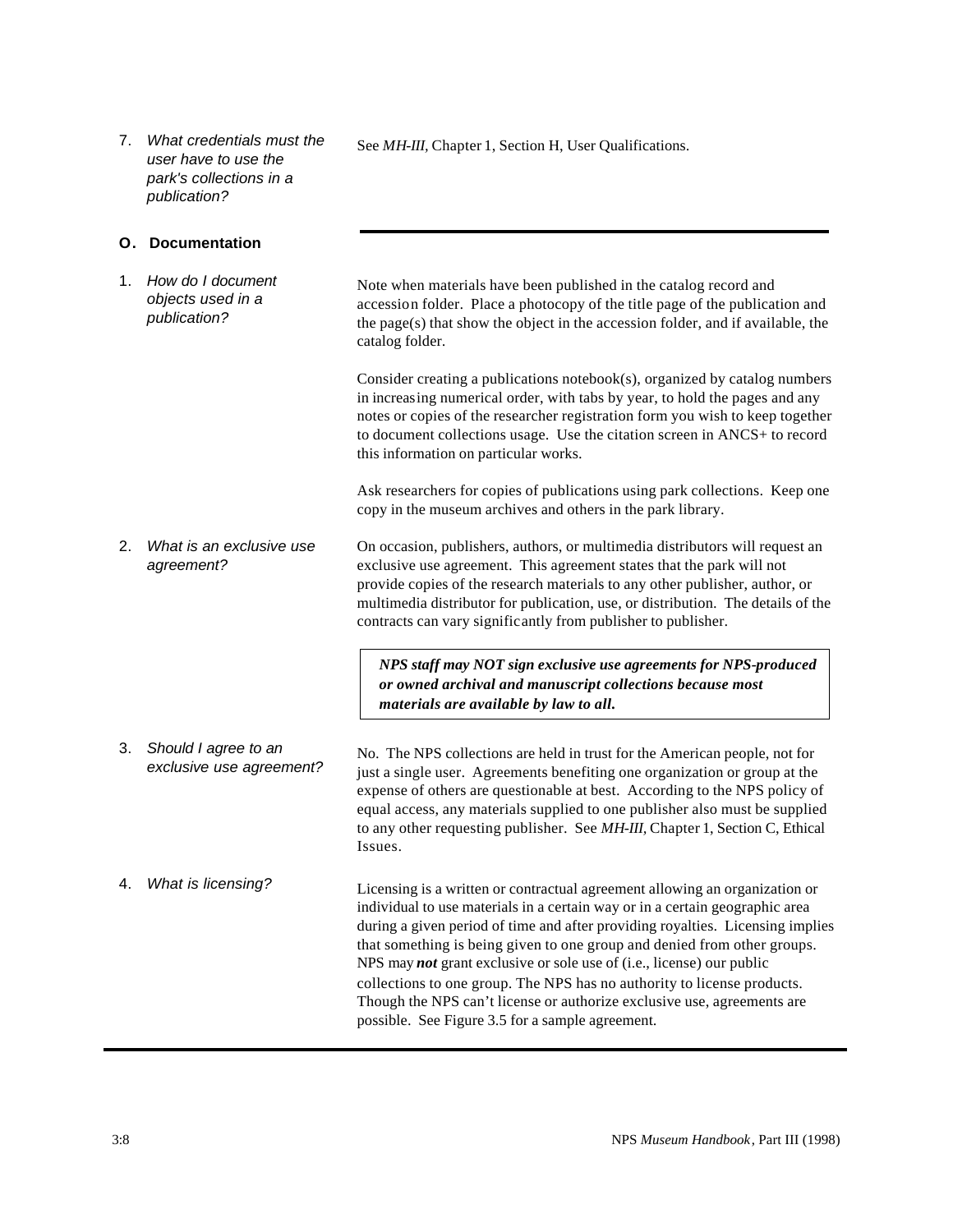5. *Who can publish using NPS museum resources?* Anyone who follows the NPS policies and procedures for access, researcher registration, duplication, and the copyright and privacy statement and their related laws may publish NPS objects.

> NPS provides equal access to all unrestricted materials, though such access is regulated by the park's specific policies on access and use and rights and reproduction policies. Access, use, and duplication may be limited to specific times because of limited park resources, particularly staffing.

> Many publications relying on NPS collections for illustrations or research are written by non-NPS researchers and authors. Publishers of park resources might include park archeologists, curators, archivists, interpreters, research scientists, and cultural and natural resource managers. Users who publish might be reporters, researchers, scholars, students, or writers.

> Another major community of users is made up of cooperating associations; park concessionaires; partners, such as museums; local school districts; universities; historical societies; and other organizations. The Parks as Classrooms program is one example of a cooperative venture. Cooperating associations are the foremost publishers of park-related materials. For a list of cooperating associations, write to:

> > Conference of National Park Cooperating Associations PO Box 640 Charles Town, WV 25414

*The NPS doesn't limit the right to publish NPS museum objects to staff or to a few individuals. Anyone who follows NPS policies and procedures may publish using NPS collections.* 

#### **P. General Information on Producing a Publication**

1. *What is the purpose of the publication?* 

Before beginning a publication, it is essential to identify the purpose of the publication:

- Who is the audience to be reached?
- What is the message to be conveyed?
- What is the publication's purpose?
- What publication format and media best reach the audience? See the chart in Question 4 for a summary of the advantages and disadvantages of:
	- paper publications (books, pamphlets, image portfolios, document packages, journals)
		- moving image publications (video and film)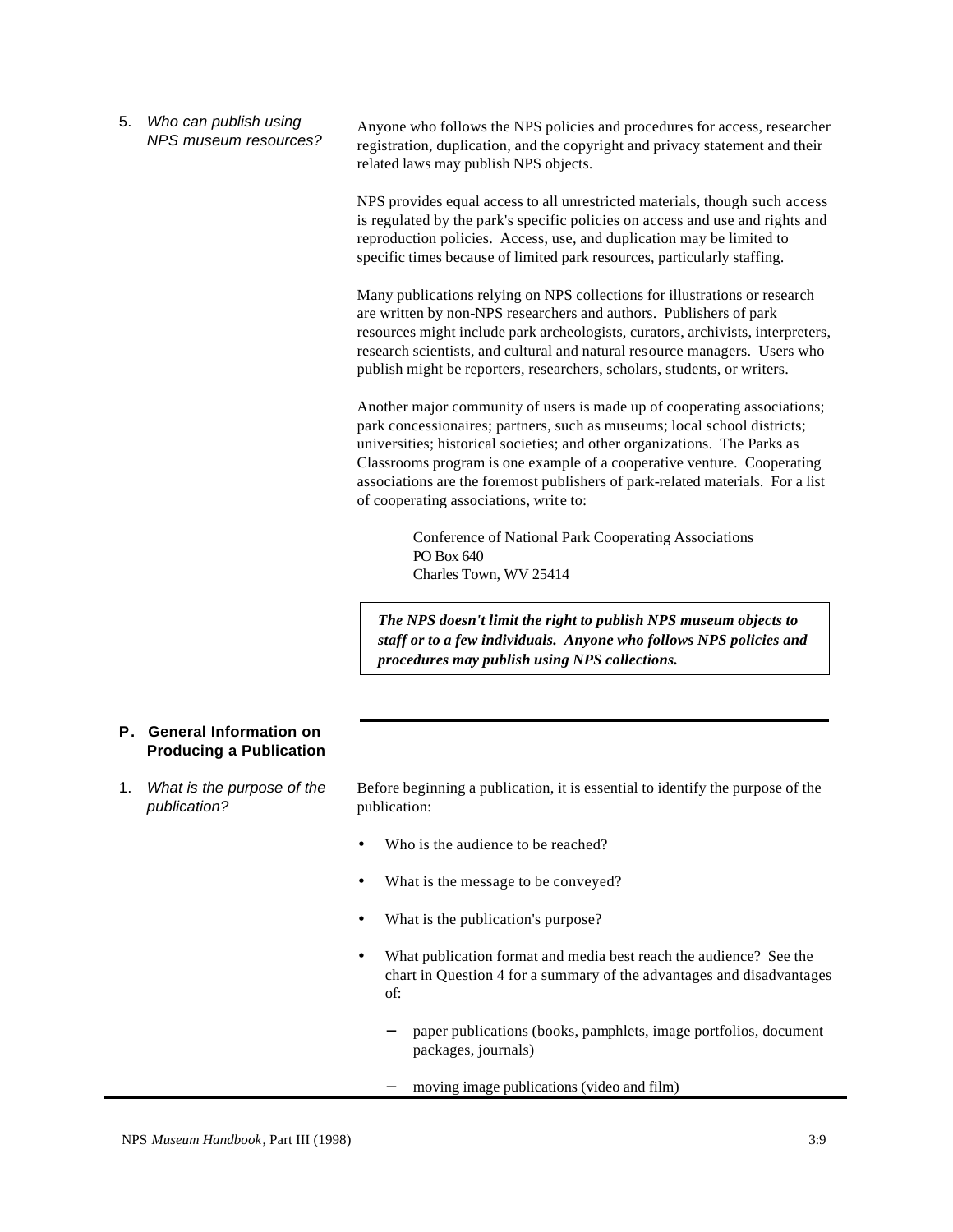- multimedia publications (CD-ROMs and Internet sites such as the World Wide Web)
- sound recording publications (CD-ROMs, cassette tapes, Web radio programs, and oral histories)
- Is the project realistic, considering:
	- the park's museum collections and its strengths and weaknesses?
	- the park staff and partner's publication skills in writing, editing, designing, layout, and their topical expertise?
	- − park staff and partner's available time, budget, and other resources?

2. *Who is involved in developing a publication?* Producing a publication involves various skills and talents that may be found in one or two people, or among internal and external staff, including partners, contractors, and publishing professionals.

> The necessary skills for producing a publication include planning, researching, interviewing (may not be required), writing, editing, consulting with others, designing, and project managing. The needed skills vary depending on the type of publication.

> For a CD-ROM or Web site, the emphasis is on writing, producing a storyboard, design and layout, and establishing the work flow (linkages). For moving images such as video, the emphasis is on producing a storyboard, identifying locations, preparing actors and locations for filming, editing, and obtaining permissions. For sound publications, the needed skills are for selecting a program and performers, hiring a performance locale or professional sound studio and crew, mixing elements, and marketing.

Internal participants might have any or all of the above skills. These include:

- discipline specialists such as park, center, or SO museum staff, archeologists, biologists, paleontologists, ethnographers, historians, archivists, librarians, and interpreters
- public affairs officers
- printing coordinators
- Support Office (SO) staff
- Harpers Ferry Center staff for exhibitions, publications, film, sound recordings, and videotapes
- Denver Service Center staff
- National Center staff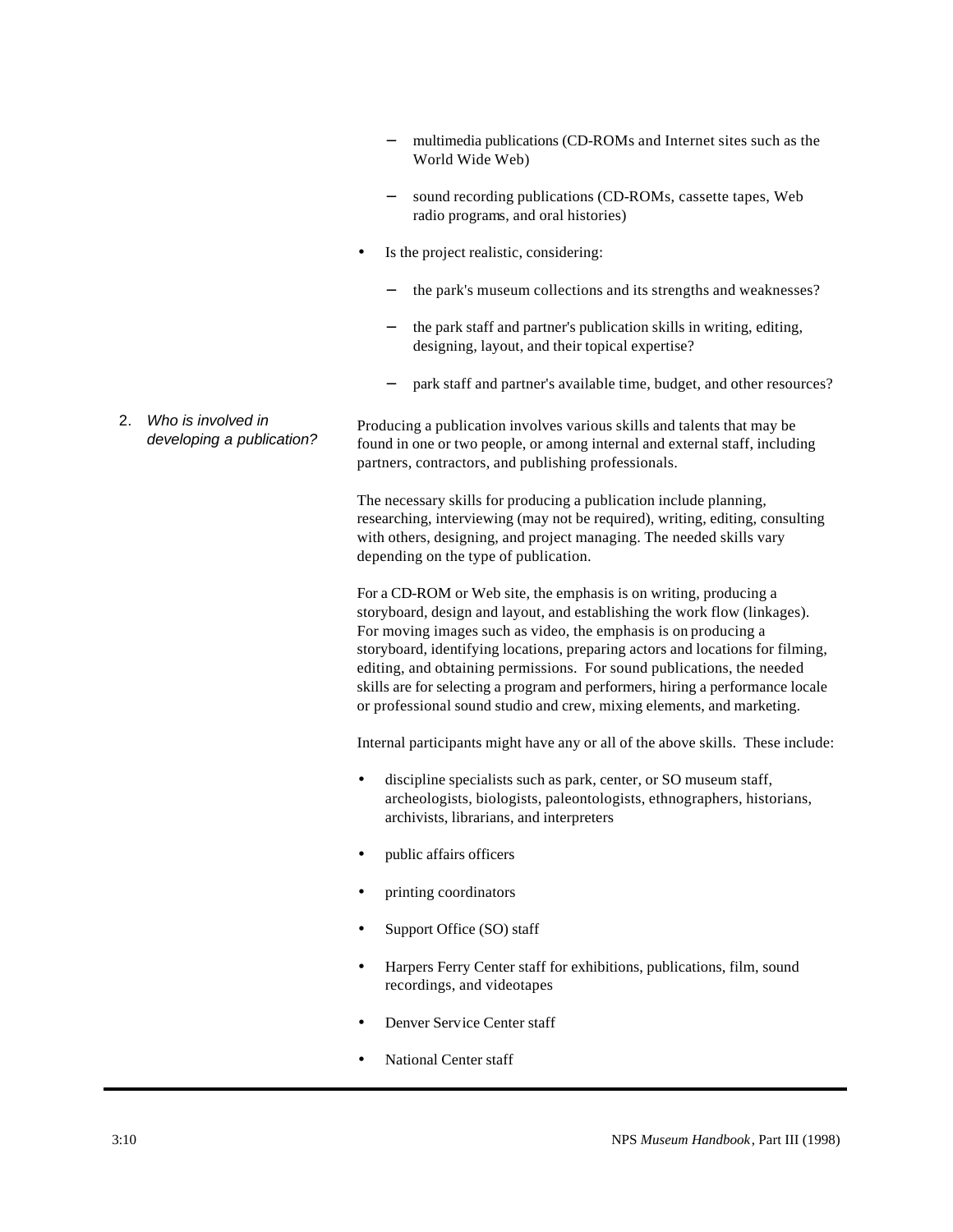Regardless of the people involved, one person must be the responsible project manager who oversees the production from planning and proposal to marketing the final piece. This person must have a sound understanding of publishing and good managerial skills. Any of the required skills can be contracted or obtained from a partner. External participants include NPS partners such as cooperating associations, the National Park Foundation staff, and local universities or schools. If you work with a publishing house, such as a University Press or the GPO, you probably will be expected to submit a manuscript in electronic form. You may be asked to code the manuscript electronically, or to produce formatted electronic final pages (mechanicals). If you are working with a contracting sound or video publisher, you may be asked to develop a storyboard, script, or program. The publisher may do some of the production for you, such as layout and design, editing, indexing, and marketing. The amount of work done by the publishing firm depends on the contract you negotiate with them. 3. *How do I decide which media or format to use?* Before you select a publications format, identify your audience, message, and the purpose of your publication. Learn the advantages and disadvantages of the different publications formats as a tool to reach your specific audience. Each medium or publications format reaches different audiences. A quick summary of these audiences, by format follows: • *Paper publications* are used in every home, school, library, office, and organization around the country, although getting a publication to all of these venues can be expensive.

> • *Moving images* reach people largely through television, although many schools and theaters also show moving images directly. Growth areas for moving images include CD-ROMs, videotape screenings on commercial aircraft flights, and public library circulation of videotapes and CD-ROMs.

Sold through catalogs and stores, video is marketed, played, and used for education worldwide in various formats, from Beta and VHS, to the PAL system (used in England). Digital Versatile Discs (DVDs), a new CD-ROM format, hold entire commercial motion pictures on one CD.

• *Multimedia (Web and CD-ROM)* reach more than 40 million individuals and institutions worldwide through the Internet and the World Wide Web. Individual CD-ROMs are marketed like books, although they can contain text, sound files, still and moving images, or software. Most computers being sold contain CD-ROM drives and an increasing number are reaching American schools.

The global market for CDs and quantities of freeware CDs is growing proportionally. See *COG* 19/19, Care of Archival Compact Discs for background information on CD technologies.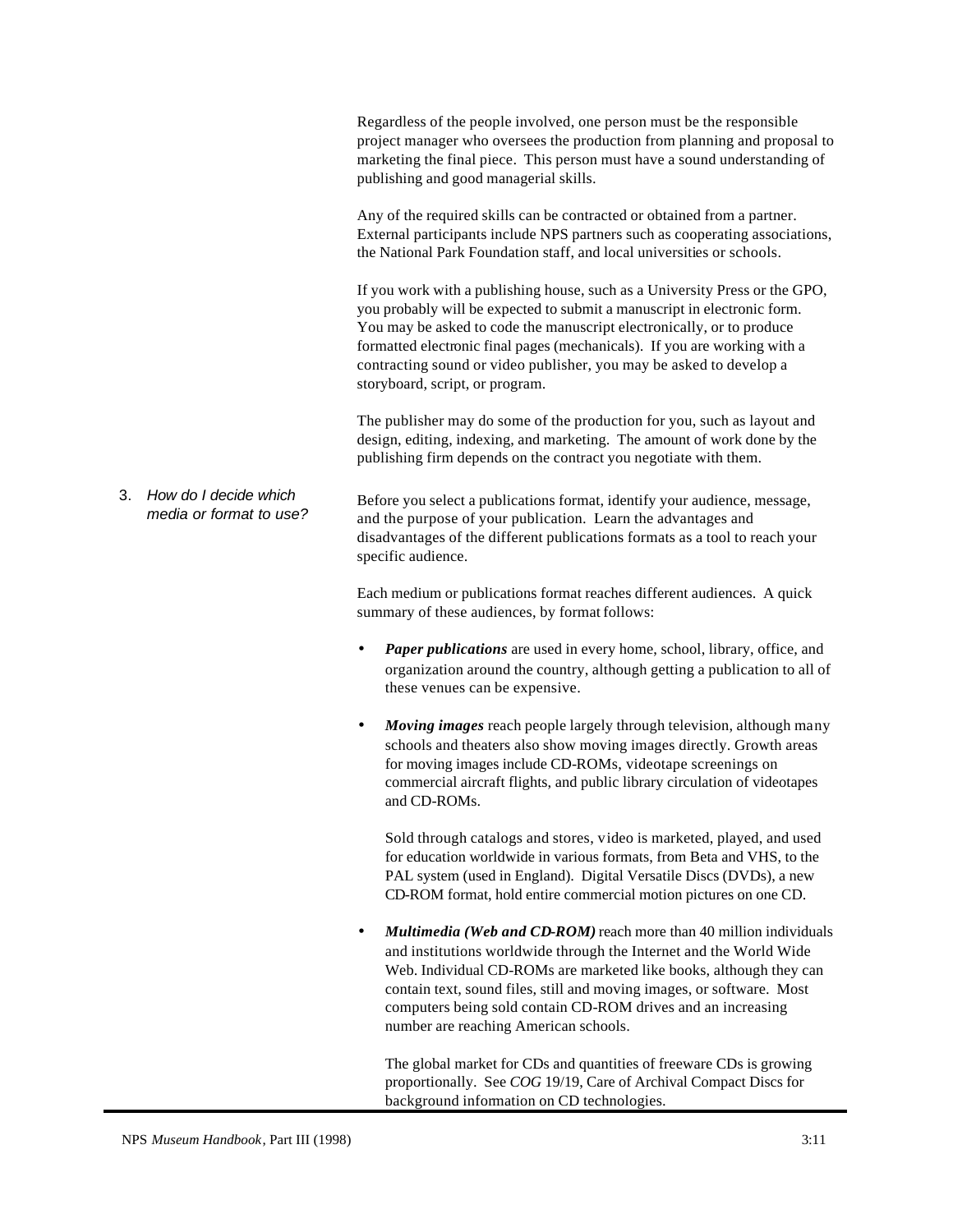• *Sound recordings* reach most households, schools, libraries, offices, and organizations around the country. The most popular sound recording form is CD. The new Web Radio format and online sound files on the Web are making sound recordings more widely available than ever before.

See the following chart.

4. *What are the advantages and disadvantages of each publications format?*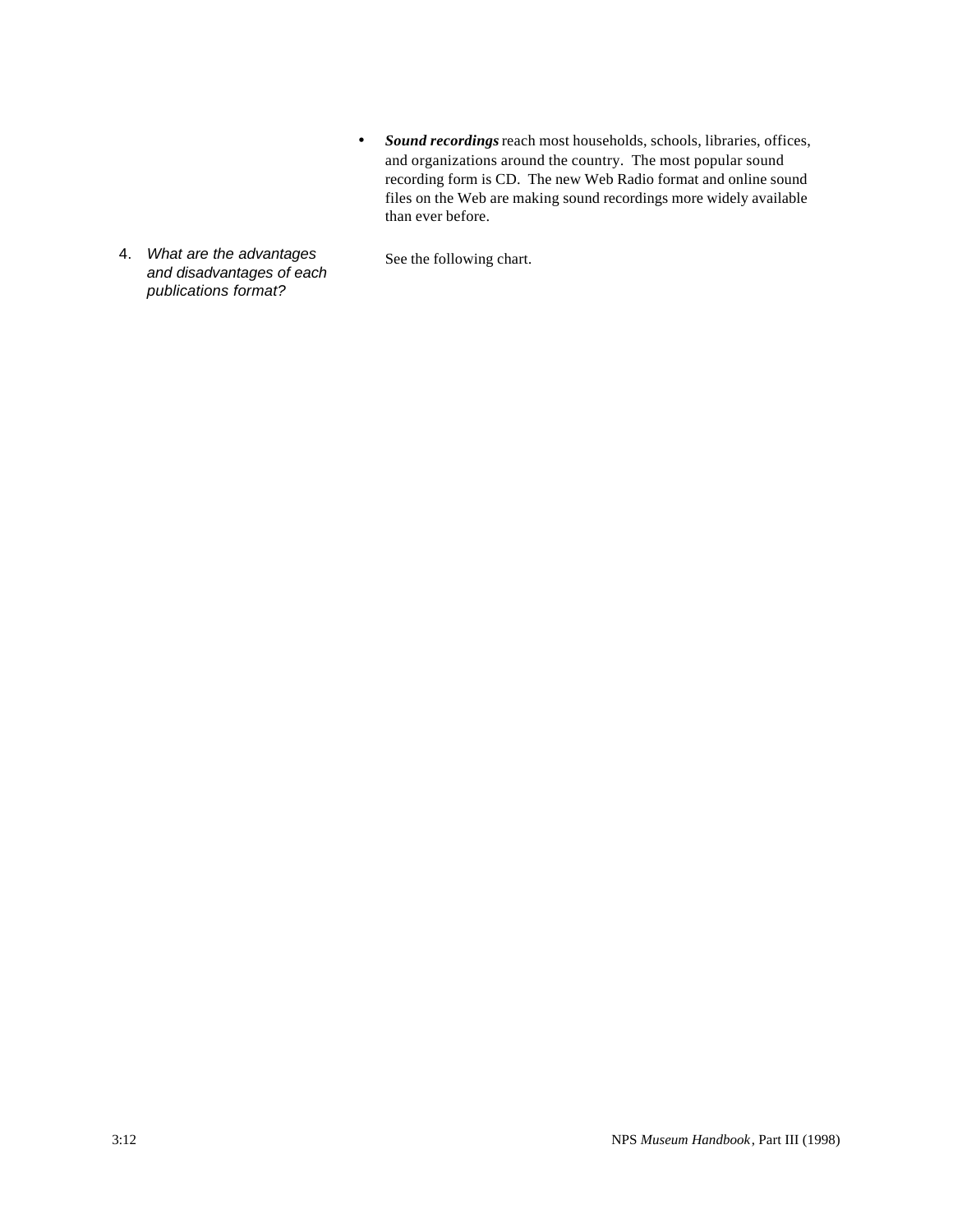| <b>Publication Formats Summary Chart</b>                                                   |                                                                                                                                                                                                                                                                                                                                                                                                                                                                                                                                                                                                                                                                                           |                                                                                                                                                                                                                                                                                                                                                                                                                                                                                                                                                                                               |
|--------------------------------------------------------------------------------------------|-------------------------------------------------------------------------------------------------------------------------------------------------------------------------------------------------------------------------------------------------------------------------------------------------------------------------------------------------------------------------------------------------------------------------------------------------------------------------------------------------------------------------------------------------------------------------------------------------------------------------------------------------------------------------------------------|-----------------------------------------------------------------------------------------------------------------------------------------------------------------------------------------------------------------------------------------------------------------------------------------------------------------------------------------------------------------------------------------------------------------------------------------------------------------------------------------------------------------------------------------------------------------------------------------------|
| Type of<br><b>Media</b>                                                                    | <b>Advantages</b>                                                                                                                                                                                                                                                                                                                                                                                                                                                                                                                                                                                                                                                                         | <b>Disadvantages</b>                                                                                                                                                                                                                                                                                                                                                                                                                                                                                                                                                                          |
| <b>Paper</b><br>(Books, Pamphlets,<br>Journals, Image<br>Portfolios, Document<br>Packages) | • Familiar and comfortable<br>• Portable and easily shipped via the post<br>office, fax, or by other carriers such as<br><b>UPS</b><br>• Easy to use, requires no special<br>playback equipment<br>• Can last for 100+ years if prepared to<br>preservation standards<br>• Is 16 times less expensive than magnetic<br>or electronic media to store because it<br>doesn't need refreshing, migration,<br>software, and equipment maintenance<br>• Used widely in the home, schools, and<br>public libraries<br>Included in all information distribution<br>systems for education, research<br>(abstracting and indexing), and<br>documentation (accessioning and<br>cataloging) worldwide | • Can be seen as old fashioned<br>• Expensive to distribute and bulky to<br>carry<br>• Expensive to print, so fewer copies<br>are made and reach fewer people<br>initially<br>If wood pulp, can deteriorate fast,<br>reaching fewer people over time<br>• Cumbersome to update, as you must<br>reprint it<br>Not interactive<br>• Not a good learning medium for<br>some students<br>Not easily searched like electronic<br>records                                                                                                                                                           |
| <b>Moving Images</b>                                                                       | • Available internationally via the Web<br>and television<br>• Popular<br>• Attractive to hearing and sight<br>• A widely used technology in schools,<br>libraries, theaters, offices, homes and on<br>airlines<br>• Saleable in shops and catalogs<br>worldwide<br>• Effectively show action, time, and<br>sequence<br>• Have freeze-frame and rewind, so<br>individual learners can review<br>something they missed or didn't<br>understand.<br>• Used for self-paced learning for basic<br>how-to skills                                                                                                                                                                               | • Are passive media that appeal to the<br>senses of sight and sound<br>Can be expensive to produce<br>• Easy to create a non-professional<br>quality video; difficult and<br>expensive to do a professional-<br>quality product<br>• Videotape is short-lived and requires<br>refreshing and migration<br>(reformatting); film is longer-lived<br>media but requires excellent cold<br>storage and usage copies<br>Requires equipment to play<br>The newer technology isn't always<br>compatible with older technology,<br>for example, VHS equipment doesn't<br>play old Beta or PAL formats |

## **Publication Formats Summary Chart**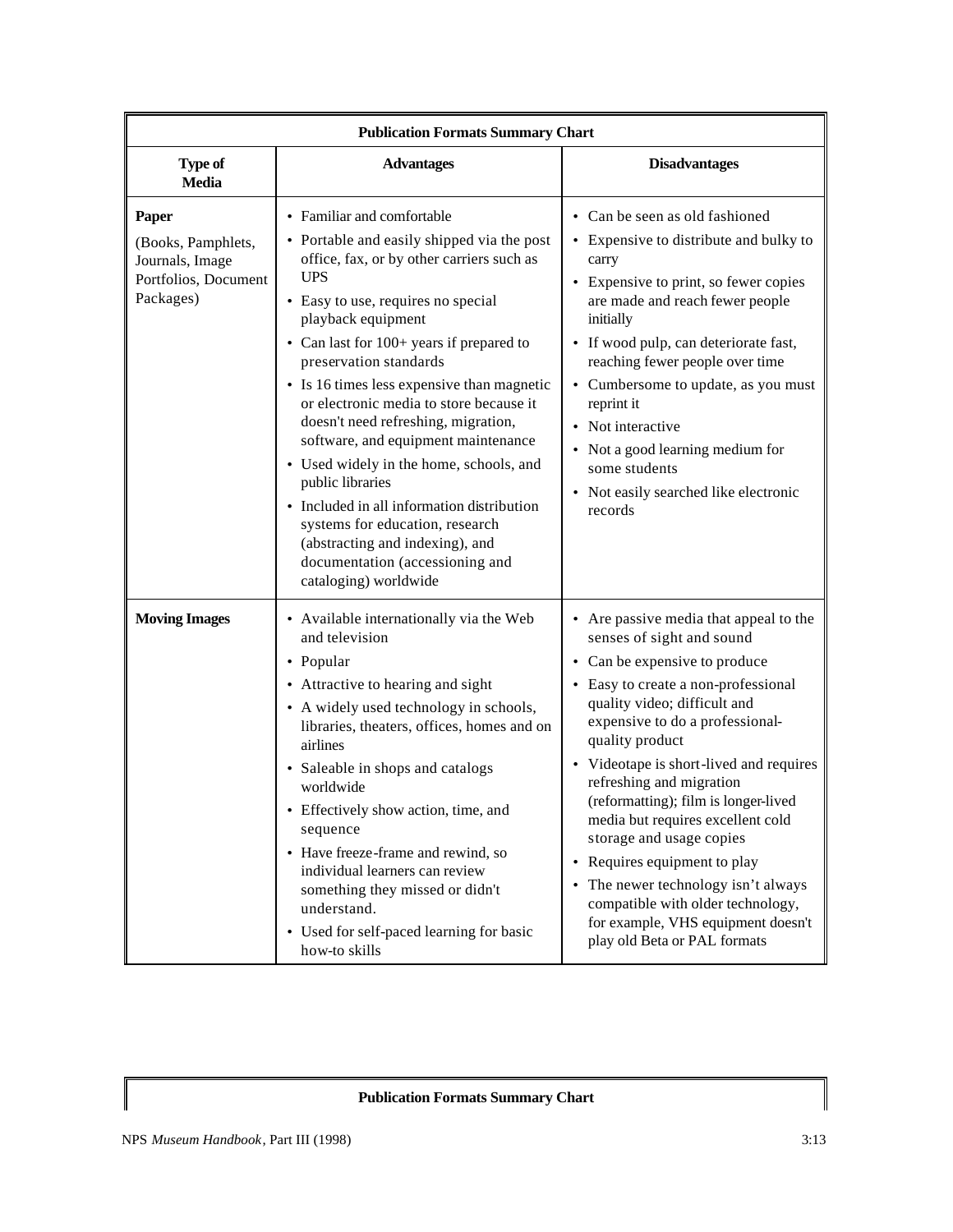| <b>Type of</b><br><b>Media</b>           | <b>Advantages</b>                                                                                                                                                                                                                                                                                                                                                                                                                                                                                                                                                                                                                   | <b>Disadvantages</b>                                                                                                                                                                                                                                                                                                                                                                                                                                                                                                                                          |
|------------------------------------------|-------------------------------------------------------------------------------------------------------------------------------------------------------------------------------------------------------------------------------------------------------------------------------------------------------------------------------------------------------------------------------------------------------------------------------------------------------------------------------------------------------------------------------------------------------------------------------------------------------------------------------------|---------------------------------------------------------------------------------------------------------------------------------------------------------------------------------------------------------------------------------------------------------------------------------------------------------------------------------------------------------------------------------------------------------------------------------------------------------------------------------------------------------------------------------------------------------------|
| <b>Multimedia</b><br>(CD-ROM<br>and Web) | • Popular internationally<br>Interactive and user-driven<br>• Attractive to hearing, sight, and touch<br>(virtual reality, the mouse); it can<br>incorporate text, image, sound, and<br>video files, and virtual reality<br>experiences in real time<br>• Allows for simulated learning situations<br>• Effectively shows action, time, and<br>sequence<br>• Relatively inexpensive to produce<br>• Easy and inexpensive to update and<br>distribute<br>• Reaches millions of users internationally<br>• Engages users in self-paced learning<br>with hypertext links, which allow users<br>to explore peripheral areas of interest | • Requires an excellent writer, editor,<br>and graphic designer, and the<br>multimedia abilities of a filmmaker,<br>and specialized coding skills<br>CD technologies are fragile, change<br>$\bullet$<br>rapidly, and often can't play earlier<br>CD formats<br>• Modern Web access is not yet as<br>universal as television<br>• Not eye legible, requires equipment<br>to use that must be maintained<br>• Not all home systems can play<br>sound, video, and image files<br>No single Web style manual; no<br>equivalent to the Chicago Manual<br>of Style |
| <b>Sound Recordings</b>                  | • Can be used on the radio, television,<br>and on the Web, reaching millions easily<br>• A very personalized, "real time" media<br>that gives a sense of actually "being<br>there" with a famous personality or<br>performer<br>• Can reach people that the written word<br>does not reach effectively<br>• Can be distributed as CD-ROMs<br>cheaply and effectively                                                                                                                                                                                                                                                                | • While Web radio is growing<br>tremendously in popularity, not all<br>home or office computer systems<br>have speakers or sound cards to<br>play sound files<br>• Requires equipment that must be<br>maintained<br>• Technologies change quickly, and<br>are not compatible with earlier<br>formats                                                                                                                                                                                                                                                          |

5. *How do I determine publication specifications?* Before you write your publication specifications, decide whether the publication will be of permanent value to the NPS.

Permanently valuable publications might include:

- collections catalogs
- catalog raisonnes
- archival finding aids
- Internet (Web) features
- studies of park site elements (histories, archeological, natural resource and architectural studies)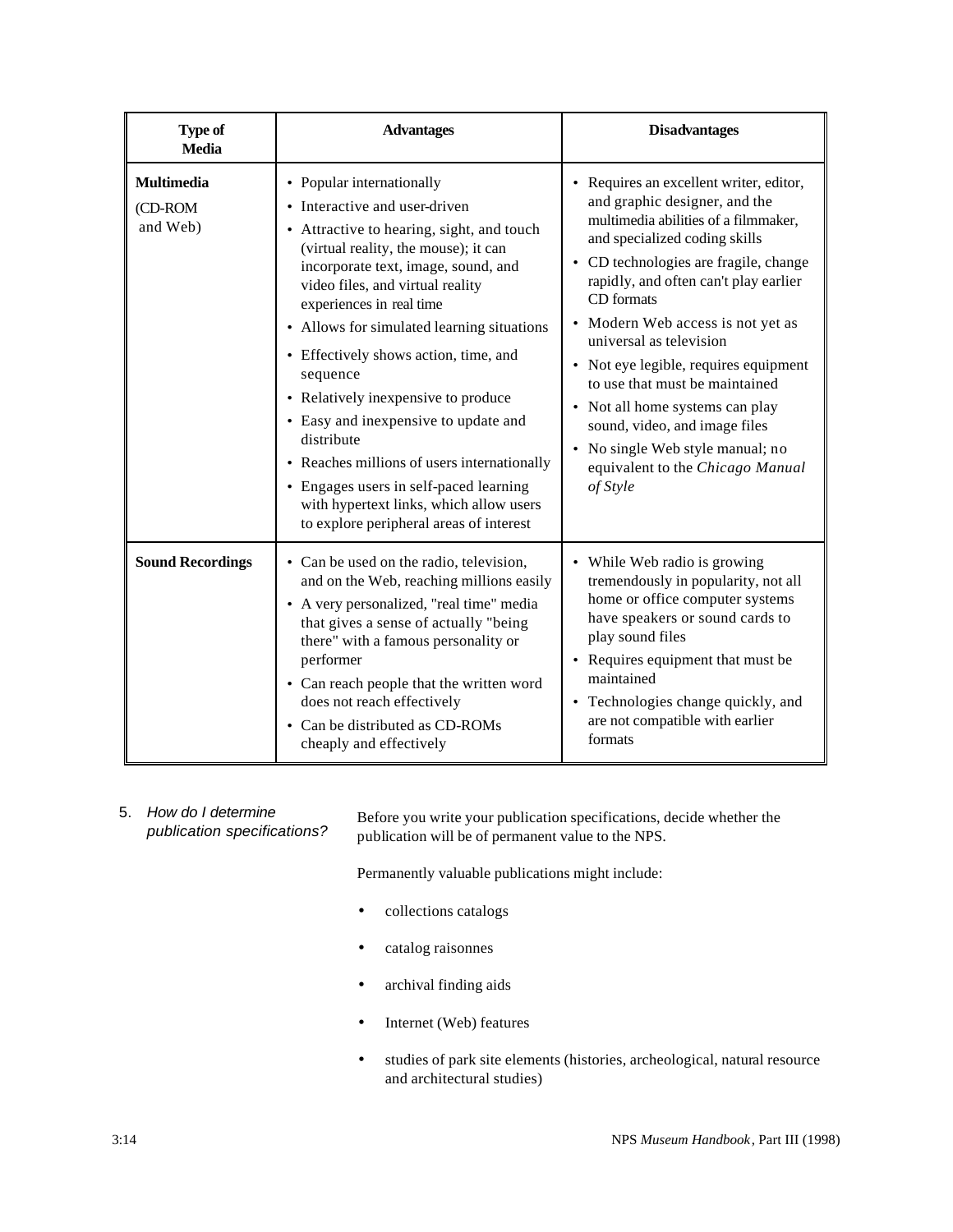Temporarily valuable publications might include:

- handouts of special events
- temporary leaflets
- special event posters of minor event

See the following chart for determining publication specifications.

| How to Determine Appropriate Publication Specifications |                                                                                                                                                                                                                                                                                                                                                                                                                                                                                                                                                 |                                                                                                                                                                        |
|---------------------------------------------------------|-------------------------------------------------------------------------------------------------------------------------------------------------------------------------------------------------------------------------------------------------------------------------------------------------------------------------------------------------------------------------------------------------------------------------------------------------------------------------------------------------------------------------------------------------|------------------------------------------------------------------------------------------------------------------------------------------------------------------------|
| <b>Type of</b><br><b>Publication</b>                    | If Permanent Select                                                                                                                                                                                                                                                                                                                                                                                                                                                                                                                             | <b>If Temporary</b><br>Select                                                                                                                                          |
| <b>Books</b>                                            | Permanent and durable paper (lignin-free, high alpha-<br>$\bullet$<br>cellulose paper with a pH between 7.5-8) as listed in<br>American National Standards Institute (ANSI) standard<br>for permanence of paper for printed library materials,<br>P39.48-1984<br>Carbon black or inorganic ink<br>٠<br>Sewn, not glued hardcover binding for durability<br>Wide gutters (wide interior margins) so text isn't<br>cropped if rebound                                                                                                             | • The least expensive<br>paper allowed by NPS<br>publications<br>coordinator<br>$\bullet$ Any ink<br>Any margins<br>• A glued soft-cover<br>binding for lowest<br>cost |
| <b>Journals</b>                                         | Usually no choice as the publication material and format<br>$\bullet$<br>are determined by the editor and publisher; should be<br>permanent and durable paper for special issues                                                                                                                                                                                                                                                                                                                                                                | • The least expensive<br>format; any paper or<br>ink will do                                                                                                           |
| <b>Pamphlets</b>                                        | Permanent and durable paper (lignin-free, high alpha-<br>$\bullet$<br>cellulose paper with a pH between 7.5-8) as listed in<br>ANSI specification P39.48-1984<br>Sewn, not stapled<br>Wide gutters (interior margins so text isn't cropped if<br>$\bullet$<br>rebound)<br>Carbon black or inorganic ink, not produced on a daisy<br>$\bullet$<br>wheel printer, ink jet printer, or with a thermograph or<br>mimeograph (If printed from a computer, use laser jet<br>printer; if xerographically copied, make certain the toner<br>has fused.) | • The least expensive<br>format; any paper, ink,<br>or format will do from<br>hectograph,<br>mimeograph, to daisy<br>wheel printer on<br>demand                        |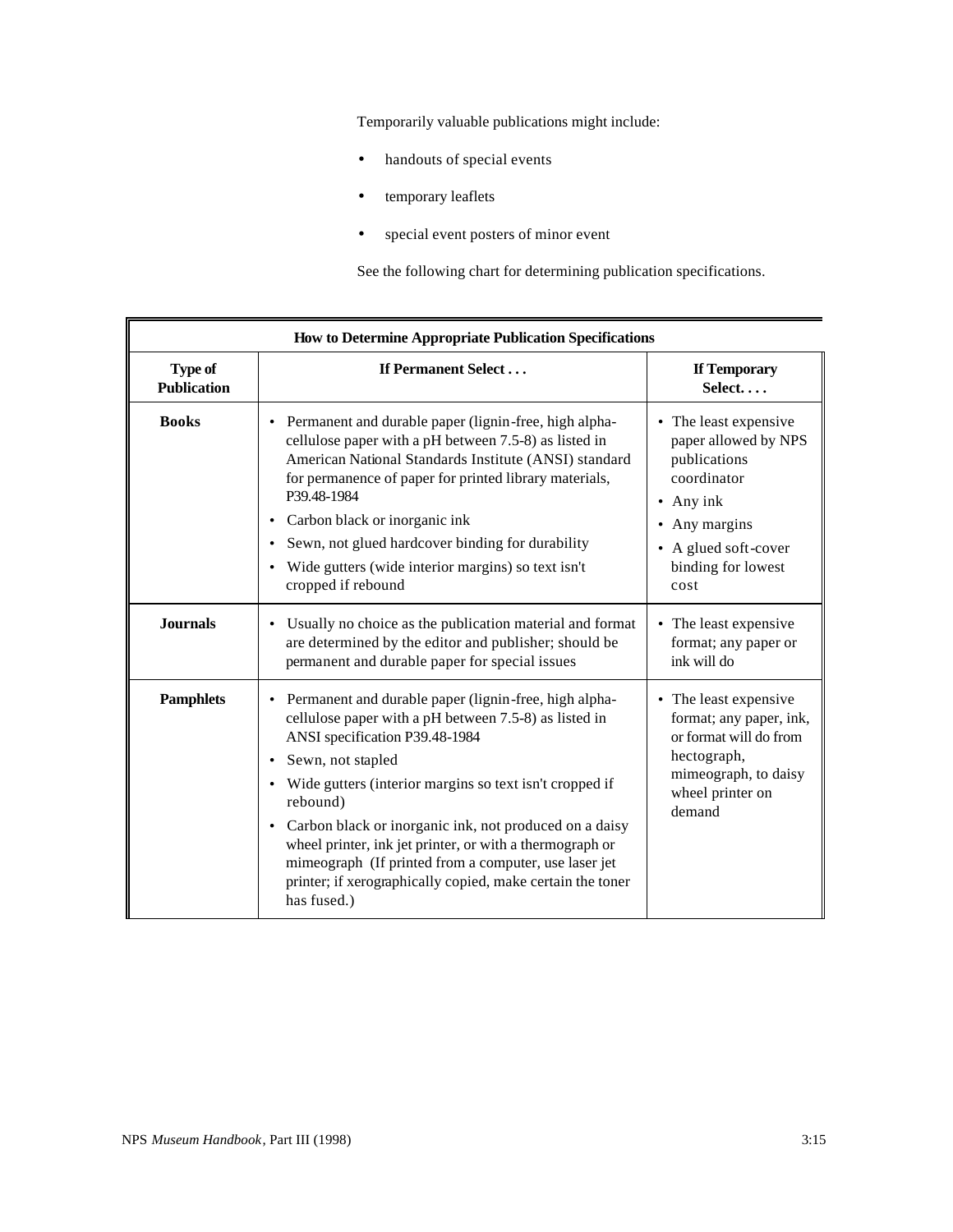| How to Determine Appropriate Publication Specifications                                     |                                                                                                                                                                                                                                                                                                                                                                                                                                                                              |                                                                                                                                       |
|---------------------------------------------------------------------------------------------|------------------------------------------------------------------------------------------------------------------------------------------------------------------------------------------------------------------------------------------------------------------------------------------------------------------------------------------------------------------------------------------------------------------------------------------------------------------------------|---------------------------------------------------------------------------------------------------------------------------------------|
| Type of<br><b>Publication</b>                                                               | If Permanent Select                                                                                                                                                                                                                                                                                                                                                                                                                                                          | <b>If Temporary</b><br>Select                                                                                                         |
| <b>Image Portfolios</b>                                                                     | Permanent and durable paper folder or photographic<br>paper (lignin-free, high alpha-cellulose paper with a pH<br>between 7.5-8) as listed in ANSI specification P39.48-<br>1984<br>Images processed according to ANSI standards if<br>photographic<br>Images tested for residual thiosulfate and density<br>Sewn (if bound), not stapled<br>$\bullet$<br>Wide gutters (interior margins so images aren't cropped<br>if rebound)<br>Carbon black or inorganic ink if printed | • The least expensive<br>format-any paper,<br>ink, or binding, even<br>short-lived color<br>photography or xero-<br>graphic processes |
| <b>Document</b><br><b>Portfolios</b>                                                        | Permanent and durable paper folder and document paper<br>(lignin-free, high alpha-cellulose paper with a pH<br>between 7.5-8) as listed in ANSI specification P39.48-<br>1984<br>Sewn (if bound), not stapled<br>Wide gutters (interior margins) so images aren't cropped<br>if rebound<br>Carbon black or inorganic inks or pigments (not dyes) if<br>printed                                                                                                               | • The least expensive<br>format                                                                                                       |
| <b>Moving Image-</b><br><b>Motion Pictures</b>                                              | Film processed to ANSI standards<br>Film tested for residual thiosulfate, resolution, and<br>density<br>Film issued in archival film cans such as polyester<br>$\bullet$<br>Archival quality tape leader and splices to prevent film<br>sticking and tape ooze                                                                                                                                                                                                               | • The least expensive<br>format-probably<br>videotape                                                                                 |
| <b>Moving Image</b><br>Videotape and<br>Sound Record-<br>ings-Cassettes<br>and Reel-to-Reel | PET or Mylar tapes that are short-playing (less than 30)<br>minutes); they are stronger<br>Tapes with iron oxide pigments, not metal particulate or<br>$\bullet$<br>chromium dioxide pigments<br>Reel-to-reel format for master copies; short-playing thick<br>tape cassettes (not long-playing) for viewing copies<br>An inert plastic (such as polyester) film reel<br>$\bullet$<br>container                                                                              | The least expensive<br>format-probably<br>long-playing<br>videotape in a<br>microcassette format                                      |
| <b>Moving Image</b><br>Digital Versatile<br>Disc (DVD)<br>and Sound<br>Recordings           | A more tested media; no permanence data available yet<br>for DVD and sound recordings                                                                                                                                                                                                                                                                                                                                                                                        | $\bullet$ DVD                                                                                                                         |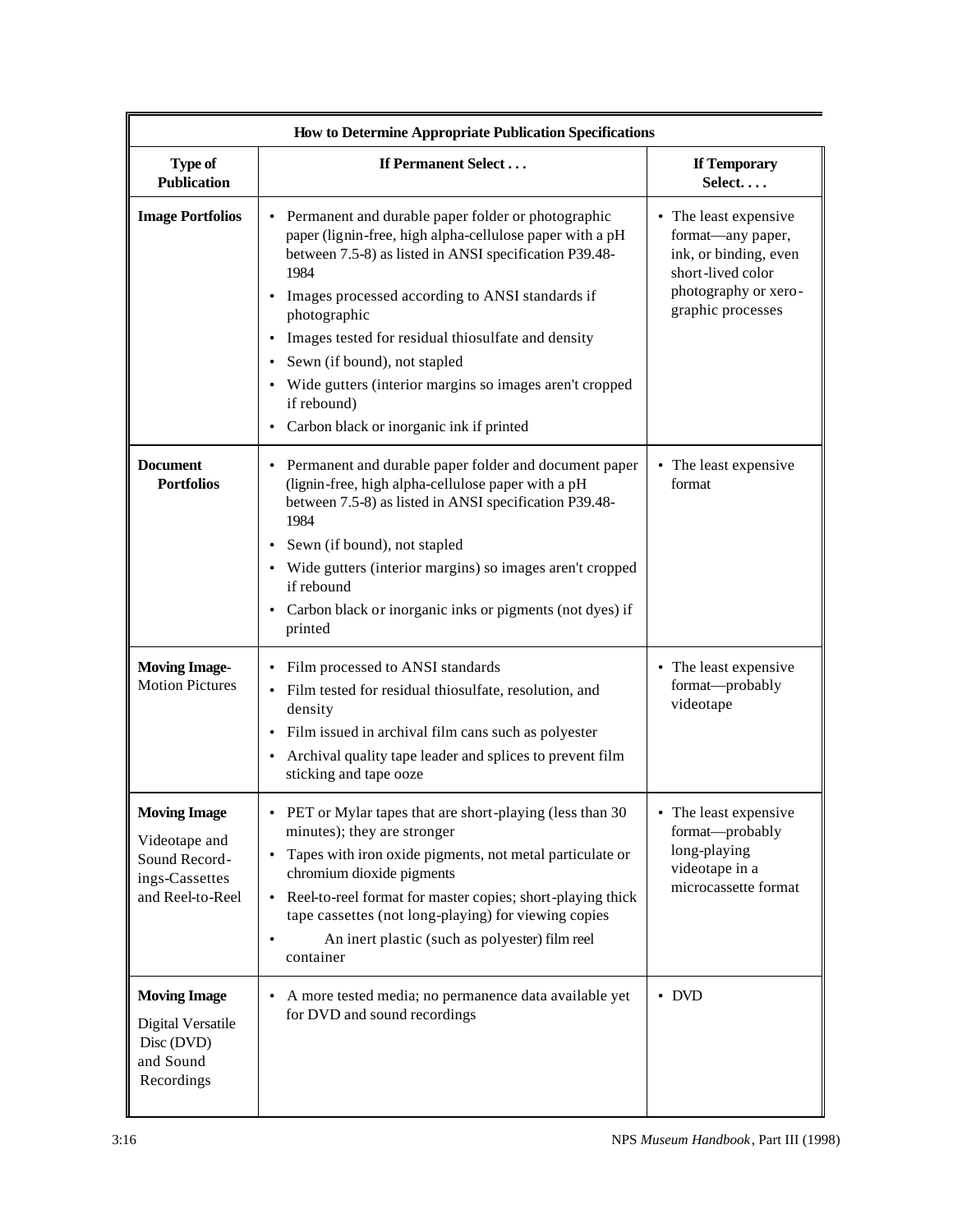| How to Determine Appropriate Publication Specifications           |                                                                                                                                                                                                                                                                                                                                                                                                                                                                                                                                                 |                                            |
|-------------------------------------------------------------------|-------------------------------------------------------------------------------------------------------------------------------------------------------------------------------------------------------------------------------------------------------------------------------------------------------------------------------------------------------------------------------------------------------------------------------------------------------------------------------------------------------------------------------------------------|--------------------------------------------|
| <b>Type of</b><br><b>Publication</b>                              | If Permanent Select                                                                                                                                                                                                                                                                                                                                                                                                                                                                                                                             | <b>If Temporary</b><br>Select              |
| <b>Moving Image</b><br><b>Laser Disc</b>                          | A disc that has a stable external layer (such as gold),<br>$\bullet$<br>stable pigments, and an inert plastic or etched glass<br>substrate<br>A scratch resistant disc                                                                                                                                                                                                                                                                                                                                                                          | The least expensive<br>$\bullet$<br>format |
| Multimedia-<br><b>Diskettes</b>                                   | Diskettes, but realize they are short-lived<br>٠<br>Reel-to-reel tapes, as your master; short-playing thick<br>$\bullet$<br>tape cartridges for usage and sales                                                                                                                                                                                                                                                                                                                                                                                 | • The least expensive<br>format            |
| <b>Multimedia</b><br>CD-ROMs and<br>Sound record-<br>ings-CD-ROMs | A scratch-resistant disc with a gold layer, thalocyamine<br>$\bullet$<br>dye, and an inert plastic or etched glass substrate, not<br>an aluminum reflective layer or substrate<br>An Error Detection and Correction (EDAC) format disc<br>$\bullet$<br>Polystyrene jewel cases with an internal tray and hub to<br>$\bullet$<br>hold CD in place for distribution and storage<br>An ink-printed paper label under the jewel case tray for<br>$\bullet$<br>reading through the clear jewel case cover, instead of<br>printing directly on the CD | The least expensive.<br>format             |

6. *What are the basic steps in the publication process?*

The basic steps necessary to all types of publications include:

- identifying your audience
- planning and developing your theme
- writing a publication proposal
- finding funding
- 7. *How do I identify the audience?* Determine the purpose or function of your publication. Ask yourself why you want to produce this publication. For example, are you preparing something to:
	- attract the attention of scholars to your collections?
	- aid in park interpretation?
	- be used in the school curricula by teachers? If so, at what level?
	- interest the public in museum collections by showcasing them thematically in catalogs or exhibits?

Ask yourself how: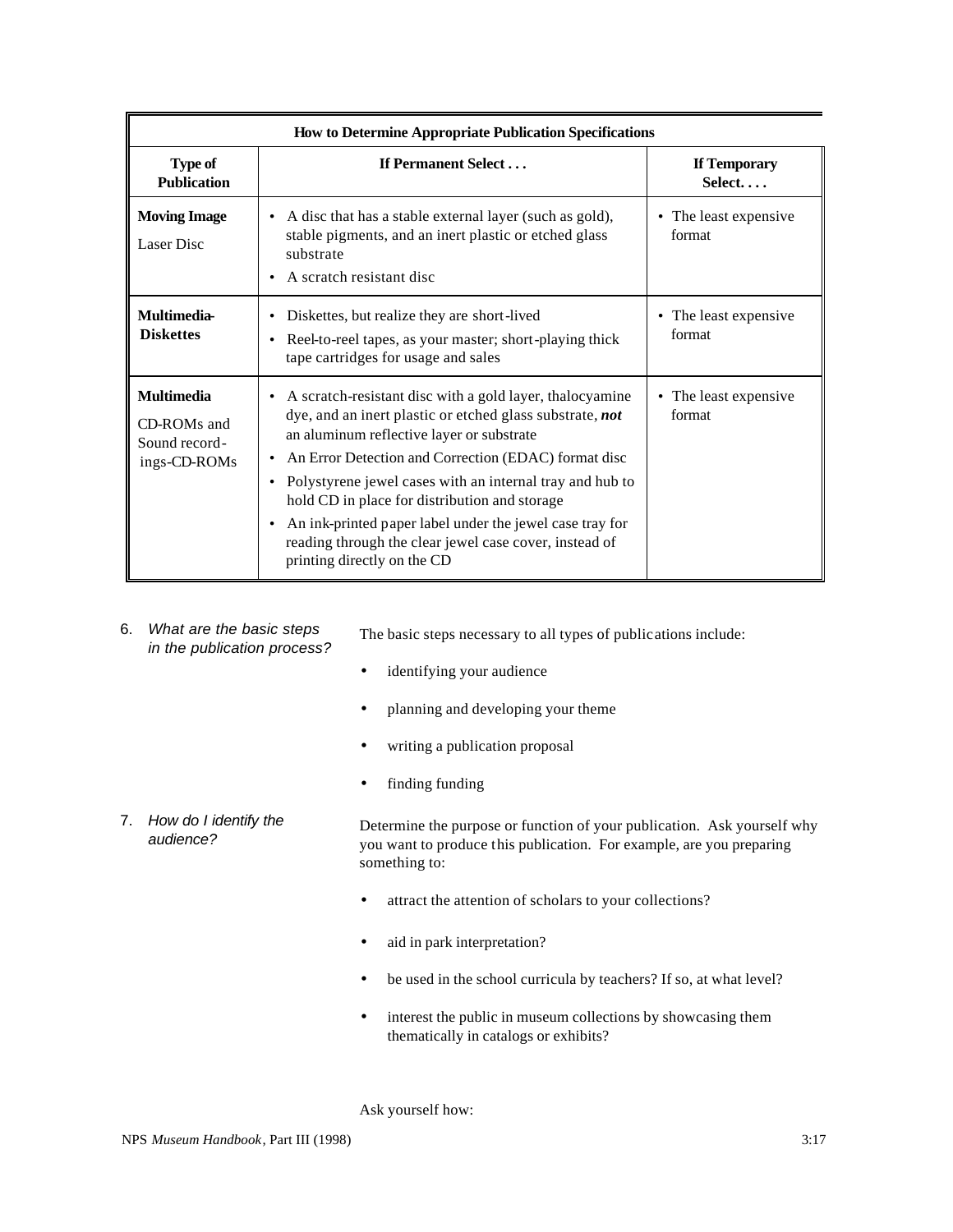- the publication will serve the NPS's mission
- the publication will help the park
- the publication will serve your discipline/profession
- the publication features NPS museum collections
- the publication differs from others on the topic

What is the age group of the potential audience? The Library of Congress National Digital Library has published a report prepared by the Center for Children and Technology (available at cct@edc.org) called *Collection Evaluation Criteria,* which identifies key thinking skills for history, culture, English language, literature, science and technology, and social sciences, such as:

- comprehension
- analysis and comparison
- research
- interpretation
- decision-making
- applying these skills to real-life examples

If you are planning to produce an educational publication, you might find it helpful to understand what level of skills your audience will have. For further information on this publication, look at the Library of Congress Web site at <http://www.loc.gov> to see how it handles these educational issues.

Another useful Web homepage is Federal Resources for Educational Excellence (FREE) located at <http://www.ed.gov/free/>. This site provides a compilation of excellent educational materials produced by federal agencies, including the NPS. It is searchable by subjects, such as "social sciences" or "arts."

As you develop a Web site or feature, plan to put it on the NPS server under your park, office, or center. There is very useful guidance and policy on creating NPS Web pages at <http://www.nps.gov/helpdesk/>. In order to make your Web site available to the widest audience, please inform the Cultural Resources Web team leader, National Center, Cultural Resources Stewardship and Partnership via cc:Mail at CR Web\_Team. Appropriate links will be set up from the "Links to the Past" homepage at <http://www.cr.nps.gov/>, especially under "Tools for Teachers."

Some software packages have built-in language assessment features that determine the grade-level of your publication's vocabulary.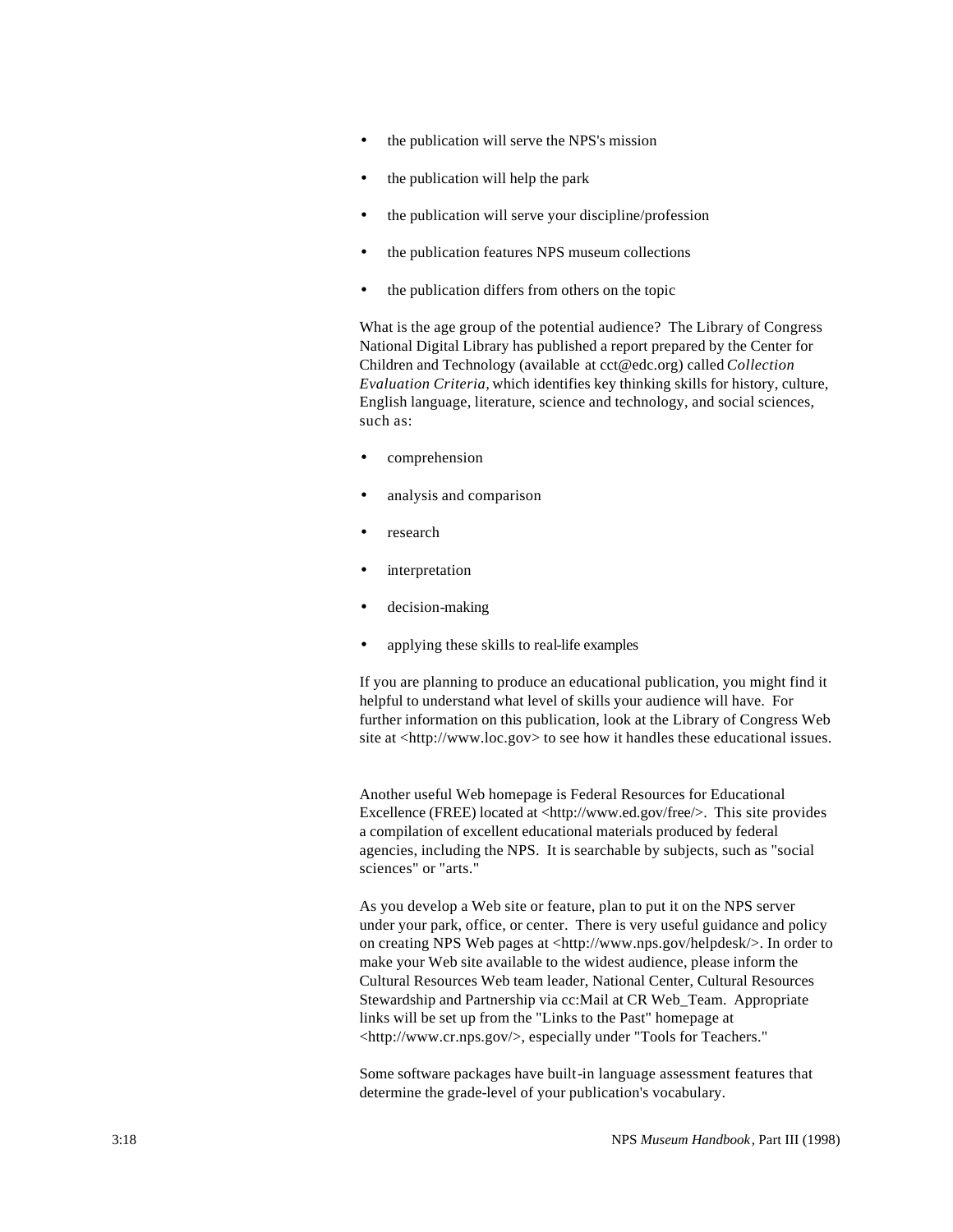Know what geographic population you wish to reach. Some publication formats, such as television and the World Wide Web, are international, while others don't reach most homes. Use television to reach the most households in the United States and video or paper to reach the most schools.

Know your audience's disciplines and professions and the publications and research trends in which they are interested. Learn the demographics of the gender and other socioeconomic factors of your audience, as not all media reach all groups equally. For example, the Web reaches more men than women, although this is rapidly changing.

- 8. *How do I plan and develop a theme?* The following steps, taken in sequence, should help you develop the purpose and scope of your theme.
	- *Don't work in a vacuum.* Involve expert, discipline-specific professionals in all stages of the project from researching, writing, and editing, to peer review. This group becomes the project team.
	- *Develop expertise.* Read widely on the topic area so you know the current standards of scholarship. Ensure your project team has no gaps in expertise.
	- *Establish project evaluation criteria.* Have the team establish criteria for evaluating the publication before they begin work.
	- *Identify traditionally associated groups concerned about this topic*. Identify the issues of concern, then produce a bulleted list of the major questions to be answered in the publication. Avoid stereotypes and assumptions. See *MH-III*, Chapter 1, Section D, Cultural Issues.
	- *Avoid conflicts of interest in your participants*. Avoid asking an employee of a major corporation to serve on your project team if the publication will compete with the employee's corporate products.
	- *Determine the project depth or level of investigation***.** As described in the Cultural Resource Management Guideline (formerly NPS 28), Chapter 2, Research:
		- − *an exhaustive project* might include exhausting all original documentary sources, making physical comparisons with similar objects, and sampling and testing fabric for identification, dating, and circumstantial evidence
		- *a thorough project* is more selective, using readily available documentation and includes a comparison of similar objects
		- − *a limited project* checks easily located, relevant documentation and compares a few similar objects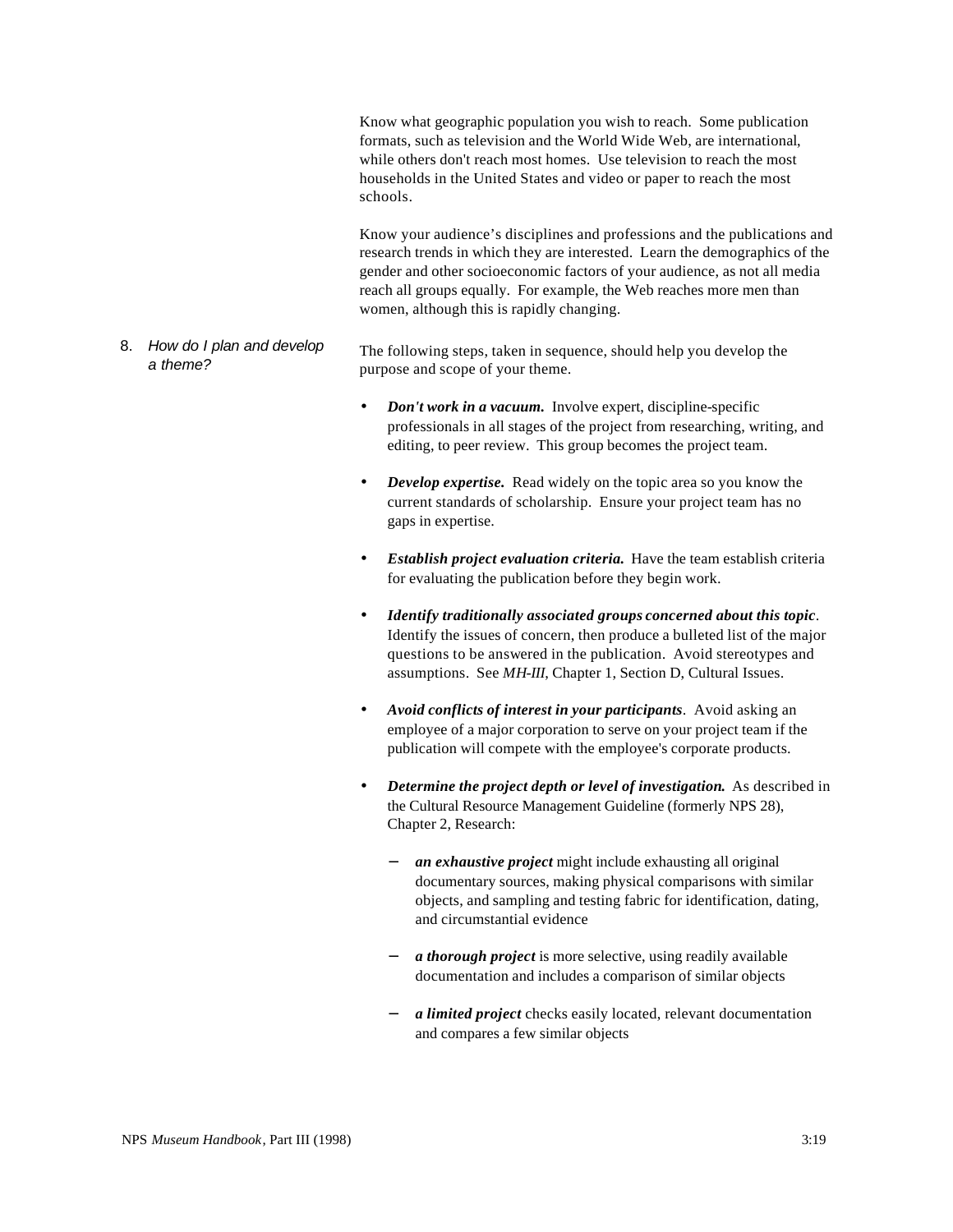• *Focus your topic.* Don't try to cover too much. Use time and geography to limit your topic. Writing a publication on the Civil War may be too immense for your park. Try writing on a Civil War action in a particular area during a particular time. Focusing your topic gives you an achievable goal. Unfocused publications tend never to be completed.

*The most common mistake of first-time publishers and writers is to pick a topic that is too large or unfocused.*

- *Be comprehensive.* Once you have focused your topic, answer the questions who, what, where, why, when, and how about it. Write a paragraph or two summarizing the publication. Cover your topic systematically without leaving any major gaps.
- *Ensure the topic works when applied to museum collections.* Is the topic applicable to the materials you wish to include? Does the topic work as an examination of material culture? If not, rewrite the message.
- *Get a peer review.* Send the summary paragraph, issues list, and criteria to a peer review panel that includes related discipline specialists. Identify the issues of concern to all traditionally associated groups.
- *Incorporate the review comments.* Then revise and update the summary paragraph, issues list, outline, and criteria for evaluation, as necessary.
- *Produce an outline for the publication.* Break the outline into chapters or sections and detail the content of each chapter or section. Send the outline for another peer review that includes discipline specialists.
- *Meet with the project team.* Determine who will write the sample publication section (such as a book chapter); finalize the outline, timeline, and budget; and develop the book specifications.

9. *What do I include in writing a formal publication proposal?*

You should prepare:

- a summary paragraph overview of the publication
- a purpose statement
- a description of the publication's audience and the publication's benefits to that audience
- an outline of the publication including the major questions you will be investigating or covering and:
	- a table of contents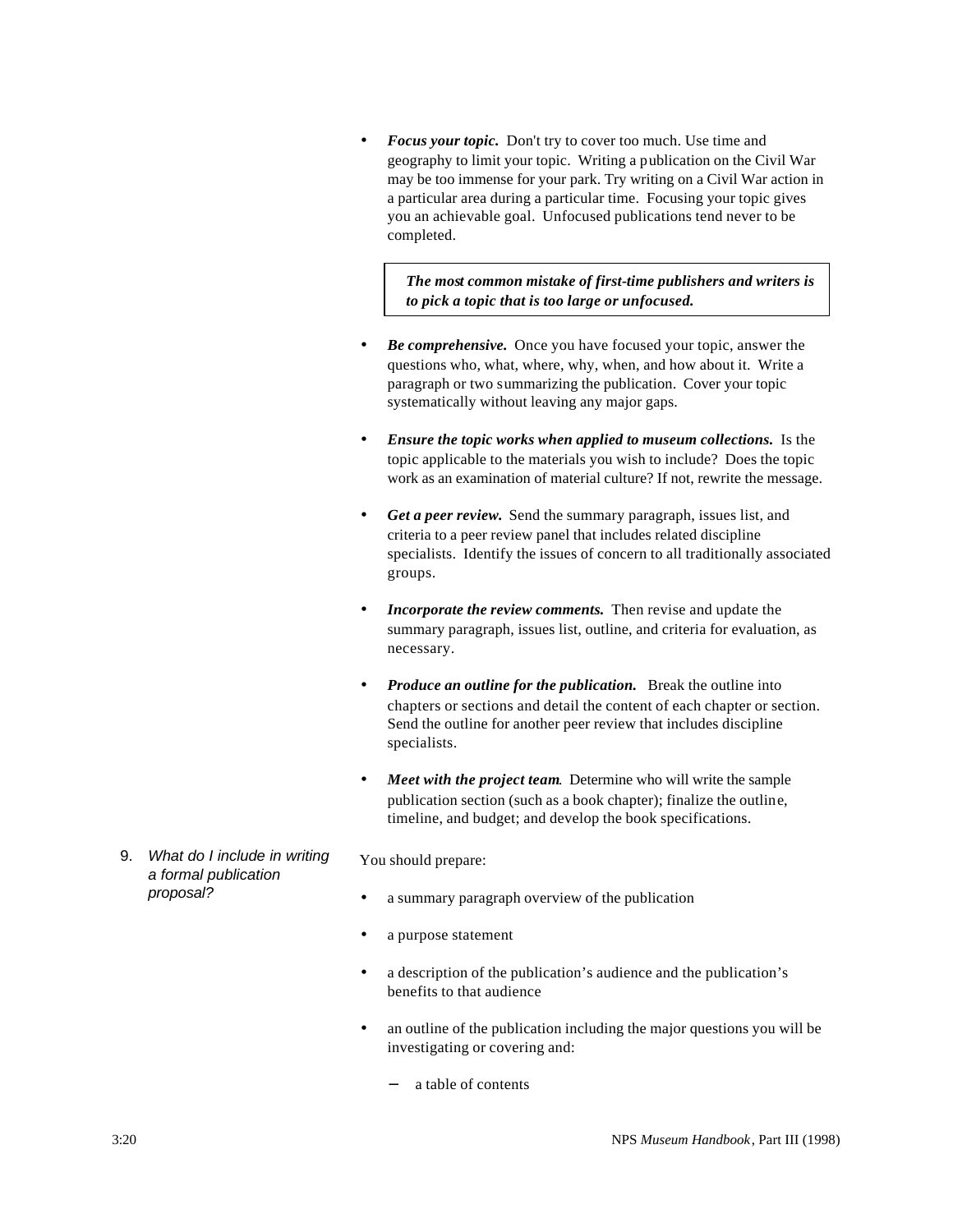- − a brief description of each chapter or primary section of a Web site
- the name and curriculum vitae of the author(s) and editor(s)
- lists of the elements to be found in the front matter (such as table of contents, acknowledgments, frontispieces, etc.)
- lists of elements to be found in the back matter (such as indices, bibliographies, footnotes, illustrations)
- specifications including:
	- − publication content
	- size in characters, pages, and publication format size
	- format and type (for example, book specifications might include the number and type of illustrations, whether cloth or paperback, size of printing edition in number of copies, front- and back-matter details, and the proposed retail price)
- a timetable with the names of all parties responsible for each section
- *Management Policy* requirements for research (cited in Chapter 5:3, December 1988):
	- the relationship of the research to the management objectives
	- the project's theoretical orientation and methodology
	- how data will be recorded
	- how confidentiality will be preserved
	- how the results will be disseminated
	- how the resulting research documentation will be preserved
	- − how the publication and research documentation will be made available in the future
- a list of participants, partners, and supporters and their resumes
- a budget (consider getting an estimate from the GPO)
- a sample section, such as a chapter or essay, to evaluate the quality of the research and writing, required by some publishers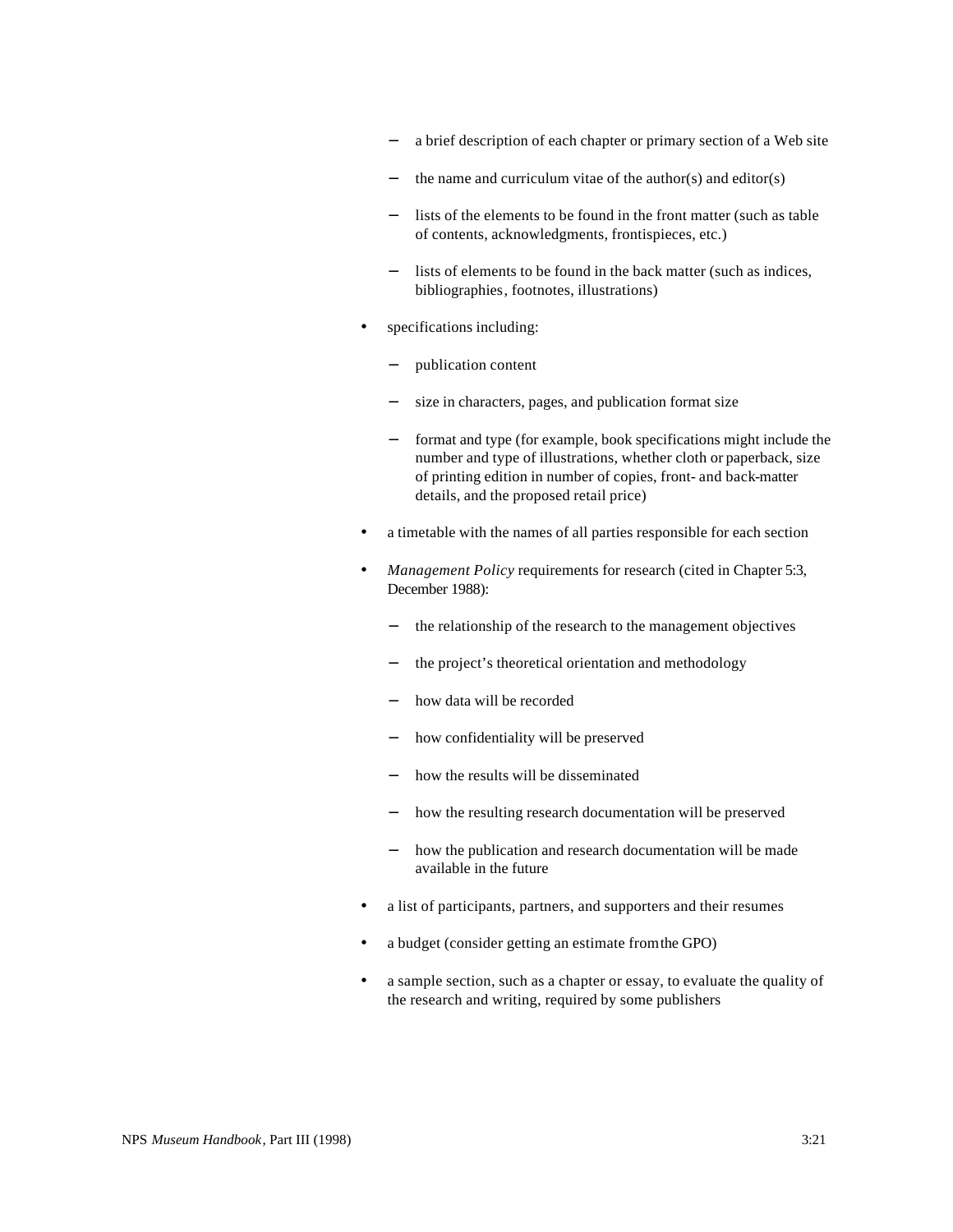- 10. *Where do I find funding?* Various funding sources, both internal and external, are available for NPS publications, including:
	- park cooperating associations, which can apply for and receive federal funding for publication projects for the park
	- National Park Foundation
	- National Center for Technology and Training publications grants
	- university presses, which might publish NPS manuscripts at no charge if they can profit (See the bibliography for source lists of publishers.)
	- professional or popular periodicals or existing scheduled NPS publications, such as *CRM*
	- foundations (See Figure 3.13 for a list of foundations that fund such publications and the bibliography for a list of appropriate source books on foundations.)

*Note*: You may use commercial and university presses only when working with a cooperator. Generally speaking, you must publish federally produced work through GPO.

- 11. *How do I find partnerships and why is it desirable to have them?* If you are raising outside funds, consider your cooperating association, the National Park Foundation, and collaborative partnerships with private publishers, such as university presses or professional organizations. Evaluate local and regional universities, foundations, and publishing houses that have a history of publishing on the topic you wish to document.
	- *To find a suitable publisher:*
		- Ask a discipline specialist for a list of the best presses publishing this topic.
		- − Call the reference desk at your closest university library and ask to speak to the expert bibliographer on your topic. Ask this bibliographer what presses are best regarded on your topic. Request help in identifying other regional publication resources in your discipline, such as writers, editors, and indexers; organizations; contractors; publications training programs; and publications manuals and handbooks.
		- − Go to the volumes *Publishers, Distributors, and Wholesalers of the U.S.* and *Books in Print* (see bibliography) at your local library, and look under your topic and in your region for names and addresses of appropriate publishers.
	- *To find possible partners* to help you in the planning and development of your publication, consider approaching the following sources of help: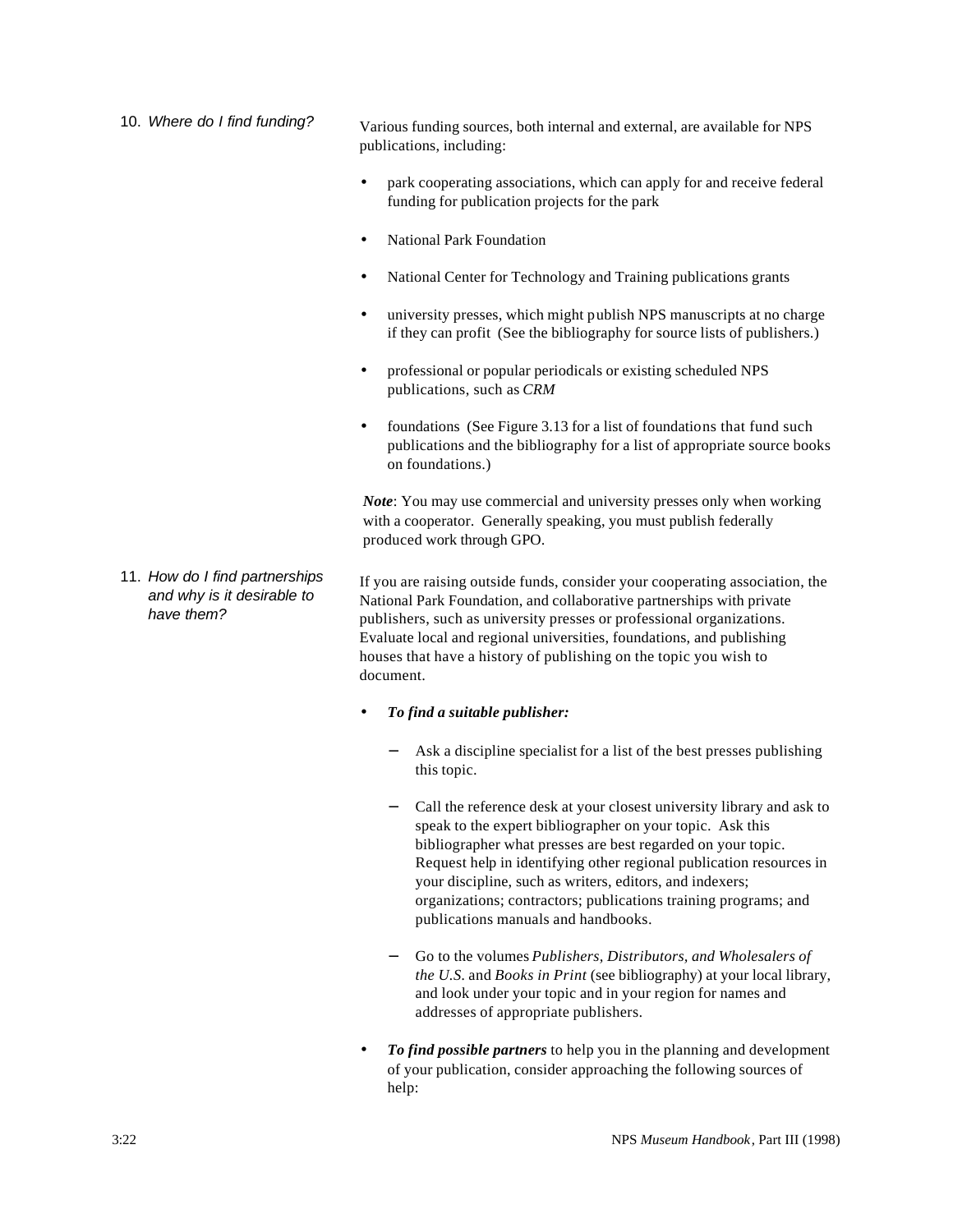- − Contact your SO curator and other SO disciplinary specialists, park archivist and librarian, ParkNet cluster and park coordinators, and Cultural Resources Web Team leader, National Center staff and the NPS Web master. They can provide ideas and guidance for your publication project.
- − Look up the volume *The World of Learning* (see bibliography) in your local library. Identify the various academies, learned societies, research institutes, libraries and archives, and universities and colleges in your state and region. Consider and explore forming partnerships with these groups. Ask your local bibliographer to help you determine if they have a publishing record. If so, look at the reviews of their work, then contact these organizations.
- − Contact your local or state university publications program (in the English department, generally) or multimedia communi-cations department, which provide guidance, interns, and editorial expertise. The university's press might provide guidance, editorial expertise, and actually publish the work for you.
- Talk to your local or state university computer science department (for CD and Web publications), which can help with hypertext mark-up language (html) coding, Web access, layout, and technical issues.
- − Contact your local newspaper, which might help you find suitable participants.
- − Contact local professional organizations, which can help you find good contract writers and editors. Check published sources such as *Encyclopedia of Associations* and *Instant Information* at your local library.

*All partners should be informed early in production, that official publications must be reviewed to ensure that any NPS policy position described in the publication is accurate.*

12. *Why would I consider a partnership?* Partnerships have distinct advantages and disadvantages. See the following chart.

#### **Advantages and Disadvantages of Publishing Partnerships**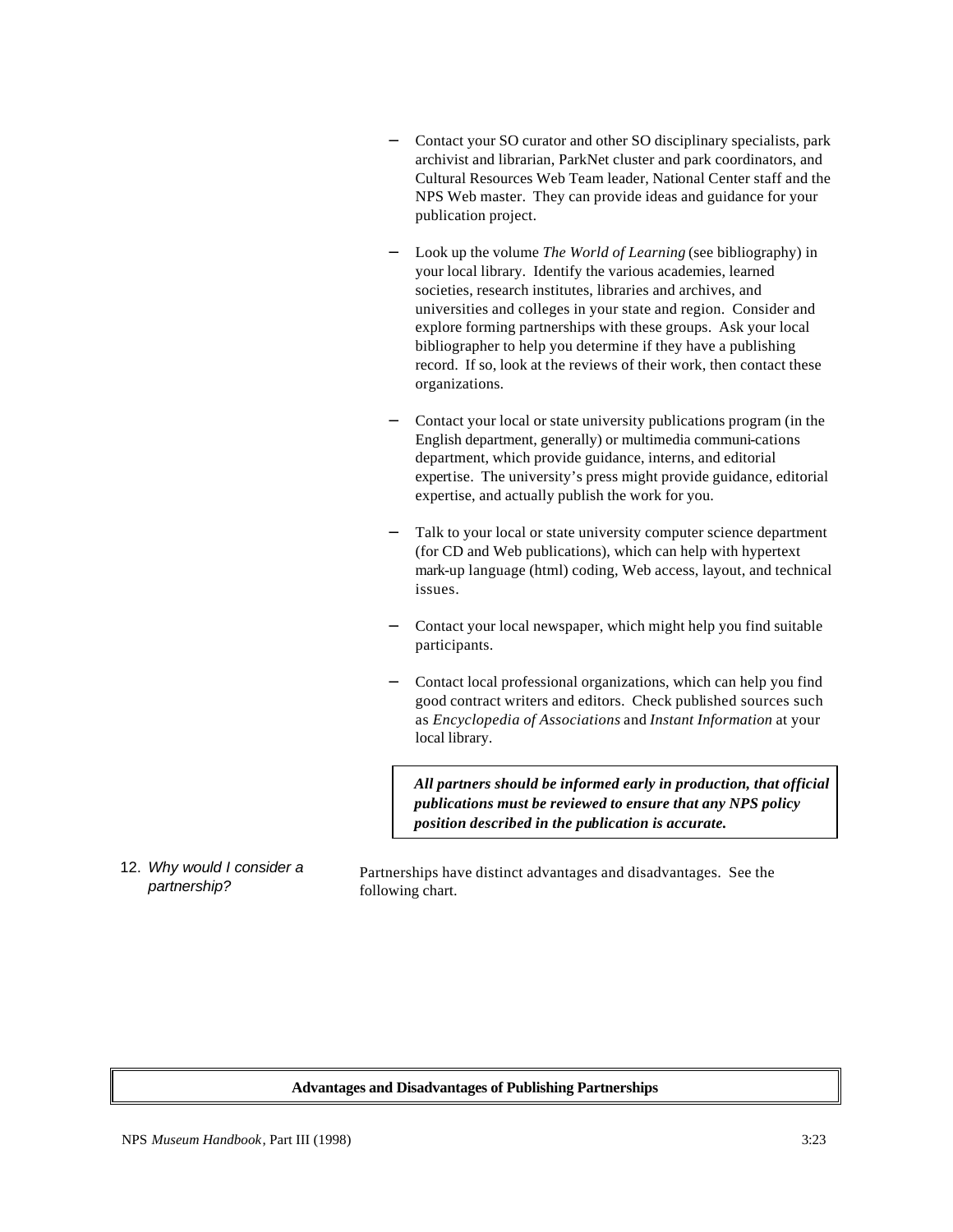| <b>Advantages</b>                                                                                                                                                                                                                                                                                                                                                                                                                                                                                                                                                                                                   | <b>Disadvantages</b>                                                                                                                                                                                                                                                                                                                                                                |
|---------------------------------------------------------------------------------------------------------------------------------------------------------------------------------------------------------------------------------------------------------------------------------------------------------------------------------------------------------------------------------------------------------------------------------------------------------------------------------------------------------------------------------------------------------------------------------------------------------------------|-------------------------------------------------------------------------------------------------------------------------------------------------------------------------------------------------------------------------------------------------------------------------------------------------------------------------------------------------------------------------------------|
| The partner may have expertise in writing, editing,<br>indexing, publishing, marketing, or topical areas the<br>NPS staff lack. This expertise is essential to getting<br>the publication done.                                                                                                                                                                                                                                                                                                                                                                                                                     | • The partner may wish to control how the project is<br>planned, written, and produced, ignoring NPS goals.                                                                                                                                                                                                                                                                         |
| The partner may have resources for publishing,<br>such as equipment, funding, or facilities that NPS<br>lacks. This expertise may be essential to getting the<br>publication done.                                                                                                                                                                                                                                                                                                                                                                                                                                  | The project may be reshaped to fit the partner's<br>schedule and budget, altering the NPS publication<br>deadline, or the desired publication specifications.                                                                                                                                                                                                                       |
| The partner's resources may allow the NPS<br>publication to have an increased press run (a larger<br>publication edition) and a lower unit cost.                                                                                                                                                                                                                                                                                                                                                                                                                                                                    | The partner may imperil the partnership by<br>requesting all copyrights to the work or exclusive<br>licensing. The partner must be warned that work<br>produced by NPS employees during work hours<br>can't be copyrighted (although the rest of the<br>publication can be) and that NPS doesn't provide<br>exclusive license to anyone. These negotiations<br>may slow production. |
| The partner's resources may allow the NPS<br>publication to have higher quality specifications,<br>such as more illustrations, full-color illustrations, an<br>illustrated cover, cloth binding, larger type, a<br>contract Web designer, and a more long-lived<br>format. While NPS staff may NOT accept personal<br>payment for publishing material produced during<br>work hours, some NPS parks have had private<br>publishers send author's payments to the park's<br>cooperating association as a donation to use for<br>museum publications. Parks can also negotiate for a<br>number of copies for NPS use. | The partner may request all royalties generated by<br>the partnership. This is a point of negotiation.                                                                                                                                                                                                                                                                              |
| The partner's resources may allow the publication to<br>be better marketed and distributed, thus enhancing<br>the visibility of the museum collections.                                                                                                                                                                                                                                                                                                                                                                                                                                                             | The partner may request special mention or credit<br>within the volume that is not extended equally to<br>NPS. This is a point of negotiation. NPS should<br>have a credit, such as co-authorship, or a listing in<br>credit lines, for work done for publications. All<br>photographs must be credited appropriately.                                                              |

- 13. *What should I do to prepare a publication?*
- *Prepare a schedule* so you can plan and manage the work effectively at all stages of publication. Schedules simplify life by telling you who is responsible for what piece of a publication and when.
- *Use a style manual*. It explains how to keep a publication's elements, from captions to text, logically consistent and parallel throughout. NPS park staff should use the *Chicago Manual of Style,* which explains how to manage all aspects of paper publication, from writing to editing.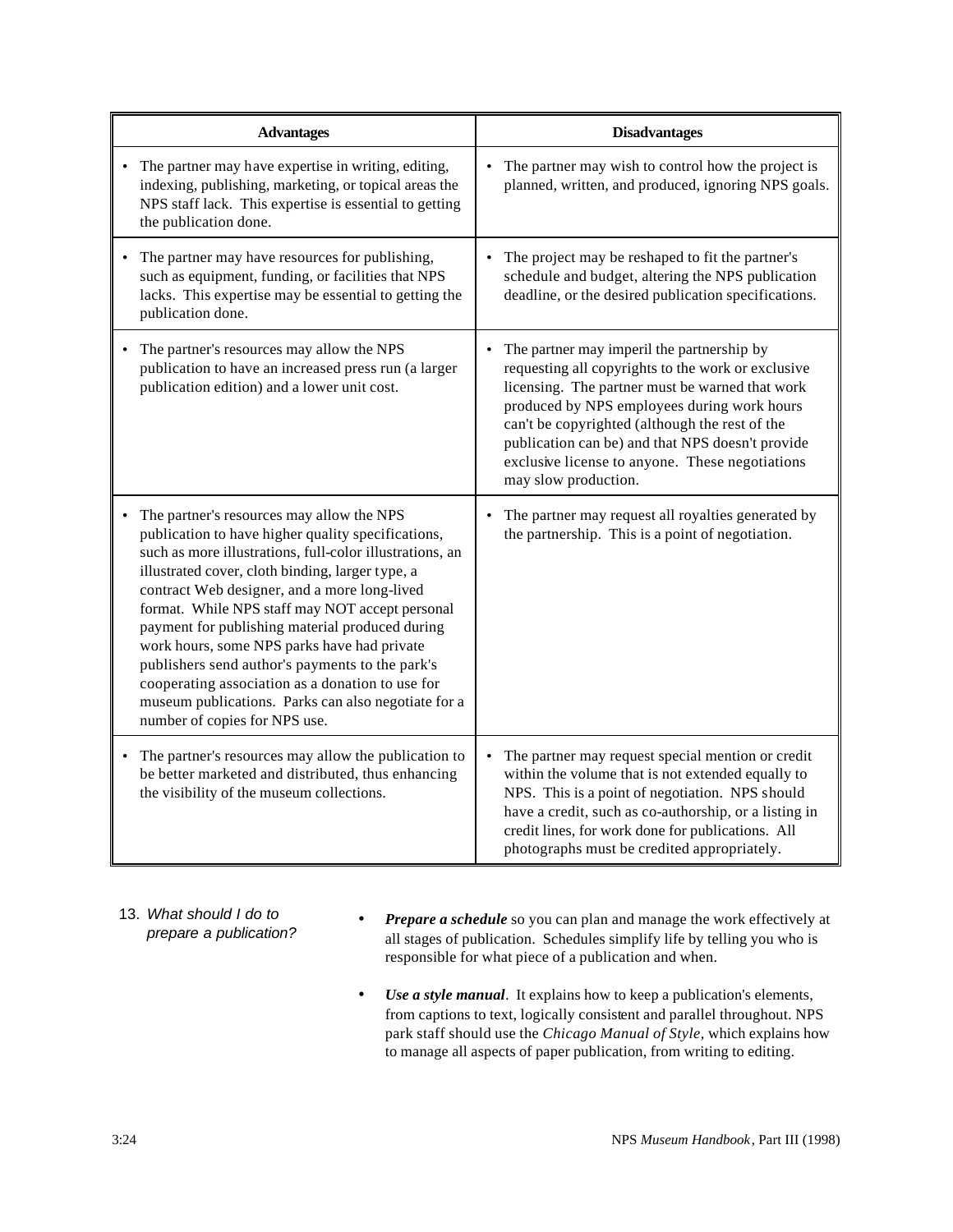Occasionally you may need style manuals for special publication formats, such as, *Wired Style: Principles of English Usage in the Digital Age,* or style manuals for special topics, such as *Science and Technical Writing: A Manual of Style* (see bibliography). Many groups issue specialized style manuals, such as the Council of Biology Editors, for specialized issues. The Museum Management Program (MMP) has developed an in-house style manual for the Plain English format used in this and other volumes of the *Museum Handbook.* Plain English is particularly effective for administrative reports, multimedia publications, and pamphlets and similar informal publications. Contact the Program Assistant, Museum Management Program, National Center for Cultural Resources Stewardship and Partnerships Programs, for a copy.

- *Begin to research using the steps noted below* once you have a rough research proposal and a list of questions to answer as described above.
	- *Conduct a thorough computer search* on your topics on various search engines on the World Wide Web.

Use boolean qualifiers (and, or, but not) to produce a clear search (for example: **dogs** and **cats,** but not **pumas**). Explore the topic thoroughly by using synonyms. Print, read, and file the results. Make any necessary changes to your research proposal and questions list.

Check Internet-based bibliographic databases and look for publication citations on your topic, which you can request on interlibrary loan through the Department of Interior Library or your local library. You might try the Library of Congress Marvel System at <http://www.loc.gov>.

Be cautious when using the Web for research. Select your information only from credible sources that are frequently updated, and which post their criteria for inclusion. Such sites often provide lists of authors and their credentials. Sites of universities, federal agencies, and professional organizations are likely sources. Avoid using personal homepages, fans' pages, or enthusiasts' pages as source material, as they may contain misinformation.

Go to a university library after your basic Web research. Set up an appointment with the bibliographer and give the bibliographer a copy of your outline and explain what you are researching. Ask for help in identifying the best and most appropriate secondary and tertiary sources on your topics.

For example, the following may be helpful sources for monographs, journal articles, and textbook indexing and abstracting services.

In the Arts: Art Index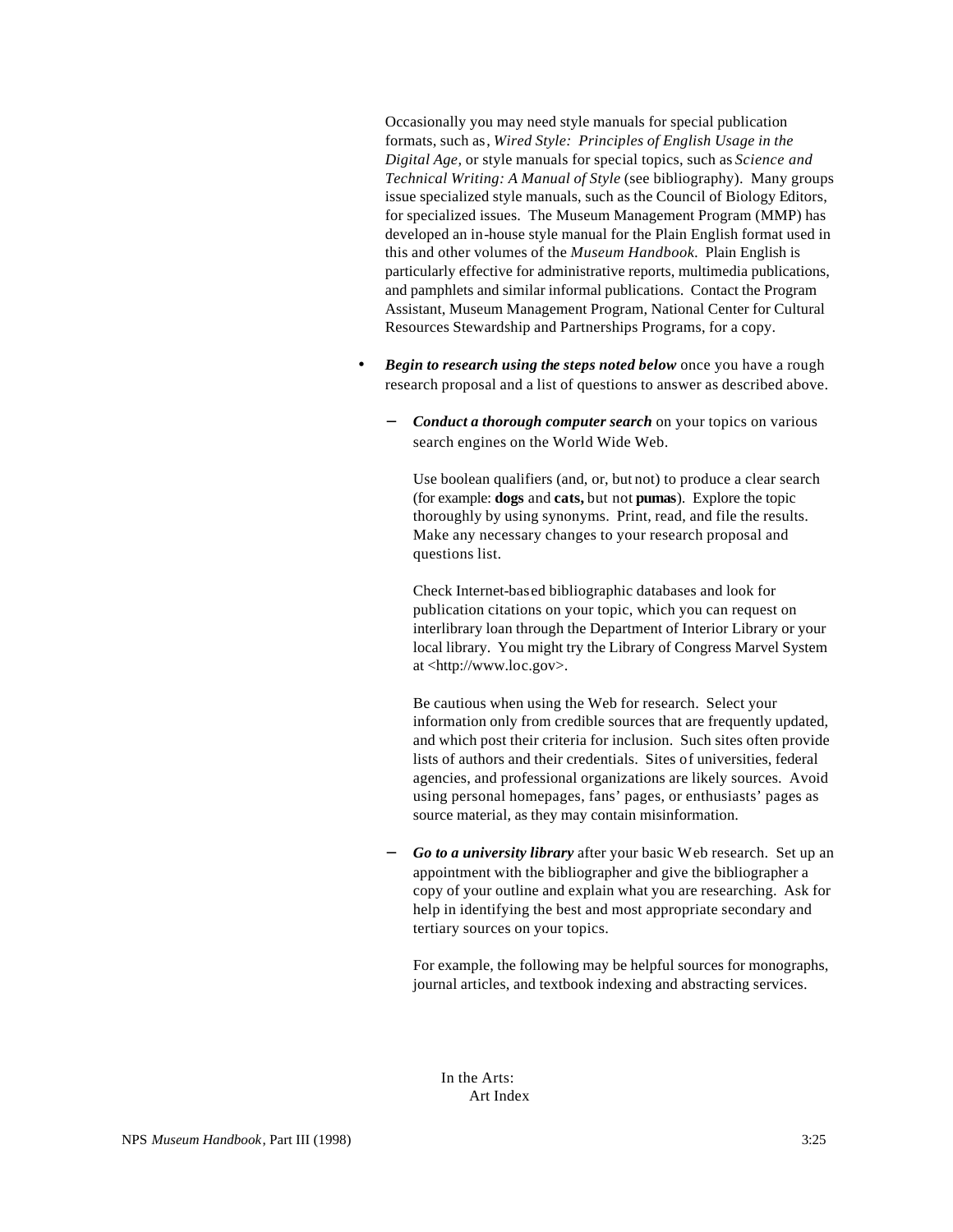Bibliography History of Art

In the Humanities and Social Sciences: *America: History and Life Anthropology Abstracts Historical Abstracts Public Affairs Information Bulletin Humanities Index Social Sciences Index Social Sciences and Humanities Citation Index*

In General Studies:

*Dissertation Abstracts (now on CD-ROM) Monthly Catalog of U.S. Government Publications Readers Guide to Periodical Literature*

In Natural Sciences: *Biological Abstracts Science Citation Index Wildlife Abstracts*

Ask for similar resources for databases and unpublished sources, such as archival and manuscript collections.

- − *Answer the questions you developed using the sources you've located***.** Flesh out your outline with notes on the topics covered. As you research, take good notes so you don't inadvertently plagiarize or infringe on copyright. Capture complete citations for all sources used.
- − *Determine which published sources are considered most valuable*. Consult the citation indices listed above, look at book reviews (ask your bibliographer to help locate them), or ask for the advice of the bibliographer or a discipline specialist. As with Web sites, more current publications by major university presses have an advantage over obscure or self-published works. Reviews and the bibliographer can help you evaluate sources.
- *Answer your research questions*. Keep an alphabetical list of topics to be researched. This list might look like Figure 3.3, Sample Research Sheet. Answer your questions and record the bibliographic citation of your sources. Check and locate missing information. Have peers review it. Ensure your research is complete, accurate, and devoid of stereotypes and preconceptions. Accurately cite your sources.
- Go to the museum collections after your basic research is completed. You or the author will need staff time and assistance to locate and pull objects and arrange for photography or photocopying.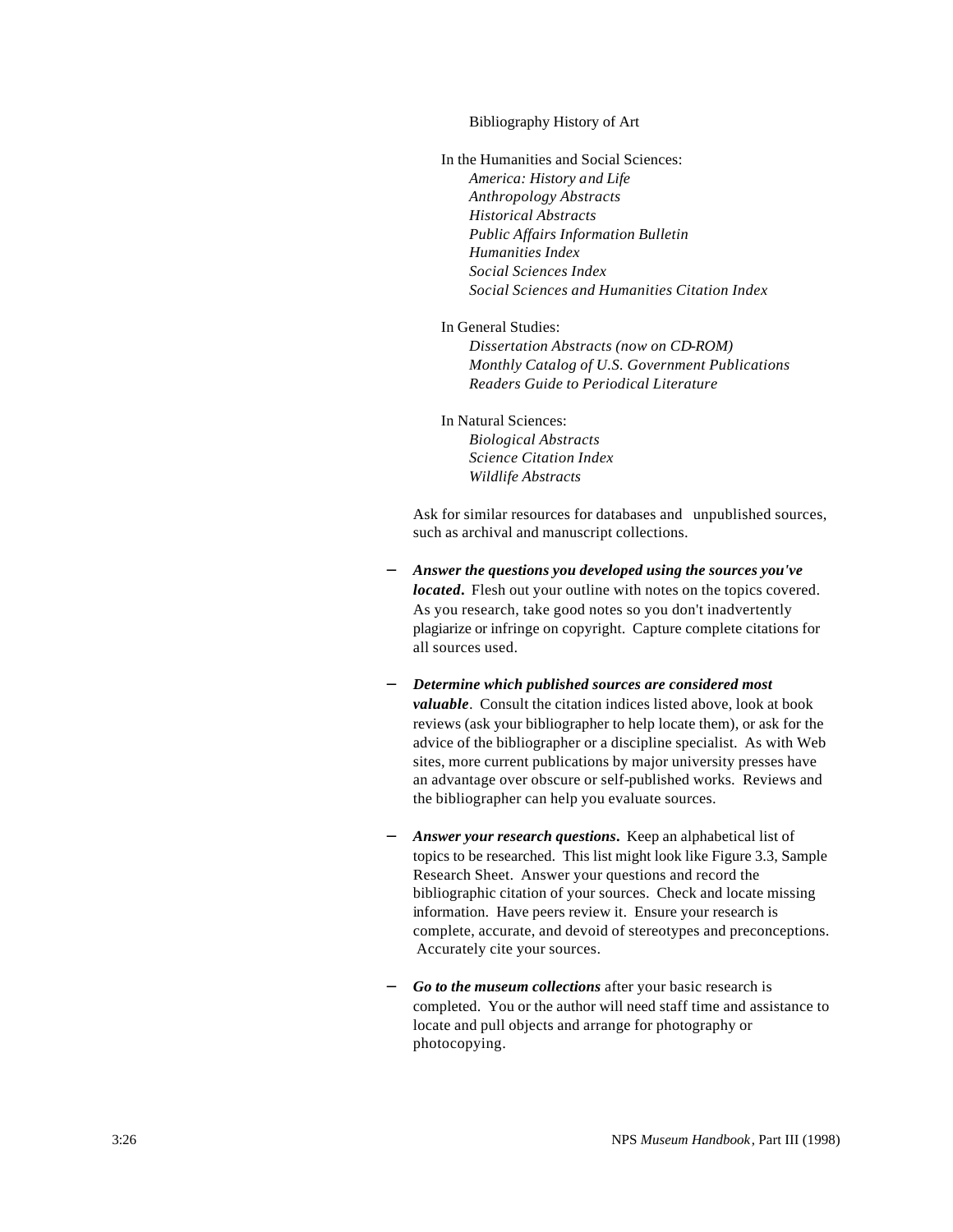- − *Travel to see other museum collections, and consult sources at libraries, archives, and universities* to complete research. Funding for such work should be included when planning the project budget. Use the *National Union Catalog of Manuscript Collections* available via the Research Library Information Network (RLIN) at many university libraries, or via the Library of Congress Web site at: <http://www.loc.gov>, to locate appropriate archival source materials. Refer to *MH-II,* Appendix D, Museum Archives and Manuscript Collections, for an overview of how archival research is conducted.
- 14. *When do I begin writing text?*
- *Complete your note taking and research*, then develop a revised outline in question form (see the Table of Contents for an example) *before* you begin drafting text. If you write the text before you have completed your research, you may have significant rewriting to do later.
- *Decide what writing style you will follow*. Most curators and archivists are taught standard academic writing style in school. This style, as illustrated in the *Chicago Manual of Style,* is perfect for scholarly publications, such as exhibition or collection catalogs. Administrative, educational and popular publications benefit from the more lively and direct tone and style described below, and referred to throughout the *Museum Handbook* series as Plain English.
- *Think about your audience*. As you begin writing, review your research. Arrange your research outline in order of importance to your audience. Group the questions on the outline using the questions as headers. Start each section with a summary of the section's contents.
- 
- 15. *What does a writer do?* As you write, follow the sequential activities described below:

| <b>Writers' Dos and Don'ts List</b>                                                                                                                                                                                                                                                                                                                         |                                                                                                                                                                                                                                                                                                                          |  |
|-------------------------------------------------------------------------------------------------------------------------------------------------------------------------------------------------------------------------------------------------------------------------------------------------------------------------------------------------------------|--------------------------------------------------------------------------------------------------------------------------------------------------------------------------------------------------------------------------------------------------------------------------------------------------------------------------|--|
| To write well, $do \ldots$                                                                                                                                                                                                                                                                                                                                  | $Don't \ldots$                                                                                                                                                                                                                                                                                                           |  |
| Develop an outline consisting of a structured list of<br>questions to be answered. Work from this outline<br>using plain English writing (active voice, concrete<br>examples) rather than indirect bureaucratic<br>language. Write your first draft, working directly<br>from the outline. If you run into problems, rewrite<br>the outline and start over. | Don't forget to give your outline a peer review to<br>$\bullet$<br>confirm the necessary issues are covered, and the<br>order is rational. Don't fuss about details as you<br>write the first draft. Get the basic text down, then fix<br>it. Don't worry if you have to rewrite your outline<br>once you start writing. |  |
| Begin your writing by placing one of the following<br>sections first:<br>- most important section<br>- most general section<br>Or if one section will be more useful to your<br>audience than all others, consider beginning with<br>the most frequently used sections.                                                                                     | Don't automatically organize your writing by<br>$\bullet$<br>chronology or discipline, think of what your reader<br>will want to know first. Instead, try to provide the<br>most useful information first.                                                                                                               |  |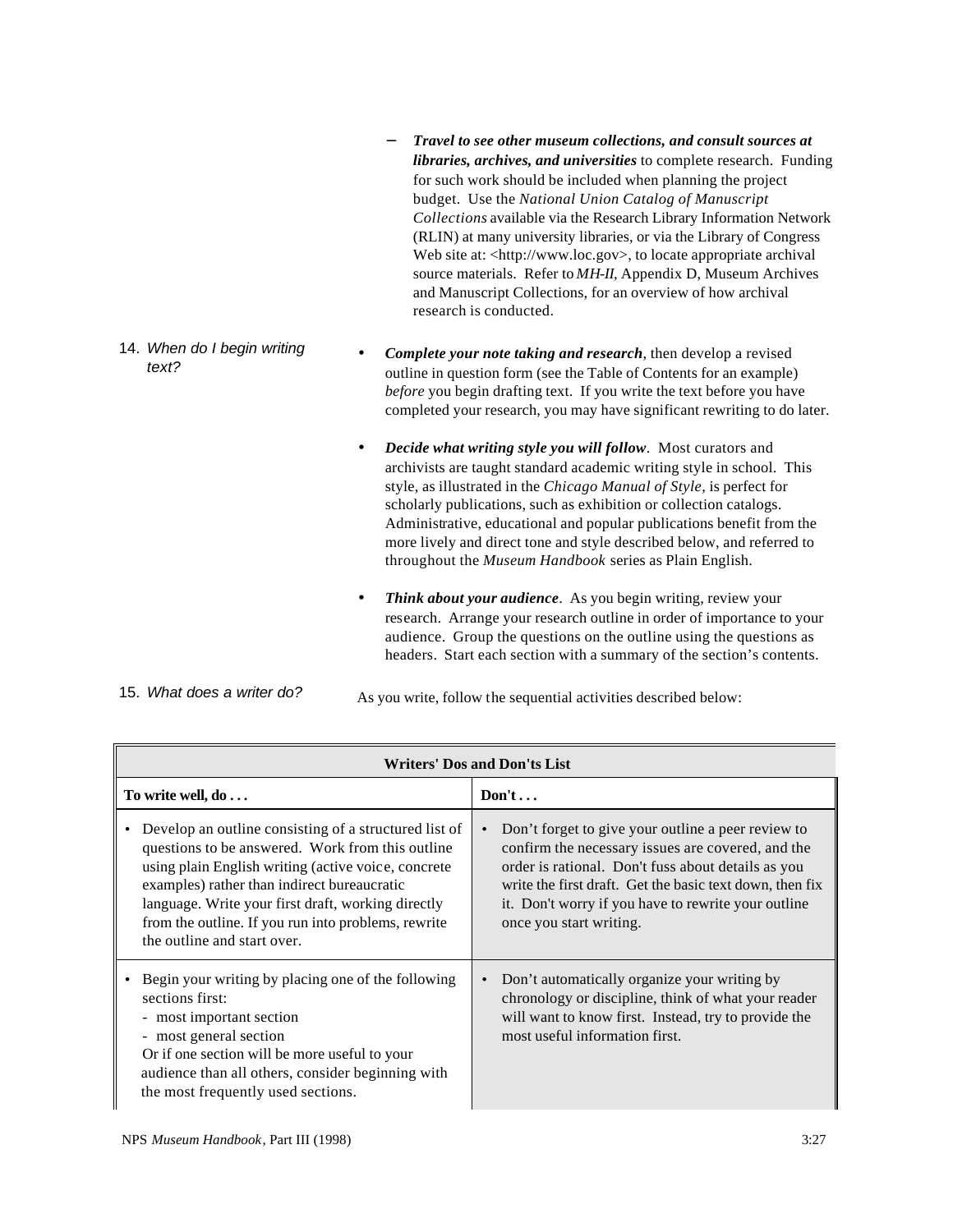| <b>Writers' Dos and Don'ts List</b>                                                                                                                                                                                                                                                               |                                                                                                                                                                                                                                                                                                                                            |  |  |
|---------------------------------------------------------------------------------------------------------------------------------------------------------------------------------------------------------------------------------------------------------------------------------------------------|--------------------------------------------------------------------------------------------------------------------------------------------------------------------------------------------------------------------------------------------------------------------------------------------------------------------------------------------|--|--|
| To write well, do                                                                                                                                                                                                                                                                                 | $Don't \ldots$                                                                                                                                                                                                                                                                                                                             |  |  |
| Start each section with a summary that is short,<br>lively, and direct.                                                                                                                                                                                                                           | Don't make your summary long, rambling, and<br>$\bullet$<br>chatty.                                                                                                                                                                                                                                                                        |  |  |
| Use ordinary English, for example:<br>- meet not attain<br>- begin not commence<br>- boundaries not parameters<br>- often not frequently<br>- finish or complete not finalize                                                                                                                     | Don't use complex, discipline-specific, or technical<br>$\bullet$<br>terms unless essential. Define all technical language<br>in the text. Don't use bureaucratic, indirect, affected,<br>or gentrified language (such as parameter, input,<br>approximately, consequently, currently, compile,<br>consists, discontinue, or specificity). |  |  |
| Use the active voice and action verbs. Speak<br>directly to the reader wherever possible, for<br>example, "Write using lively language."                                                                                                                                                          | Don't automatically use the academic, passive voice<br>$\bullet$<br>and avoid all forms of the intransitive verb of being.<br>Don't use nouns or adjectives as verbs (such as to<br>target, to optimize, to keyboard, to archive, to<br>interface, or to finalize).                                                                        |  |  |
| Use bulleted lists for strings of parallel terms, such<br>as:<br>- deer<br>- elk<br>- moose<br>- caribou                                                                                                                                                                                          | Don't drown your reader in a swamp of words.<br>$\bullet$<br>Don't add items that aren't parallel to your list. If<br>your list includes deer, elk, and moose, keep it<br>parallel.                                                                                                                                                        |  |  |
| Spice up your text by using:<br>- <b>bold</b> for emphasis<br>- headers in mixed case<br>- varied punctuation (,;--?!)<br>- varied paragraph and sentence lengths<br>- varied sentence structure                                                                                                  | Don't produce cookie-cutter text. Don't automati-<br>$\bullet$<br>cally structure all your sentences as a noun followed<br>by a verb followed by an adverb. Avoid excessive<br>use of prepositional phrases (of the , by the ,<br>around the, and so forth).                                                                               |  |  |
| Use lively headers throughout your text to signal<br>changes in topics, and to keep the reader's<br>attention. Follow your header with a summary,<br>your major points, and supporting details, in that<br>order. List examples in order of diminishing<br>importance.                            | Don't write long blocks of undifferentiated text as it<br>discourages readers.                                                                                                                                                                                                                                                             |  |  |
| Write concretely, using specific examples, such as,<br>"The twelve-year-old girl wove six cotton coverlets<br>in 1876, five of which are in our museum collection."                                                                                                                               | Don't use overly broad or abstract examples, such as<br>"the girl wove cloth."                                                                                                                                                                                                                                                             |  |  |
| After the first draft, have a discipline-specialist<br>editor to do a substantive edit. The editor will<br>identify and fix the logical and structural problems,<br>streamline the writing, identify where fact checking<br>is necessary, and correct any errors and<br>questionable assumptions. | Don't circulate your text for a wide peer review <i>until</i><br>$\bullet$<br>you have completed this substantive edit or you will<br>waste the panel's time.                                                                                                                                                                              |  |  |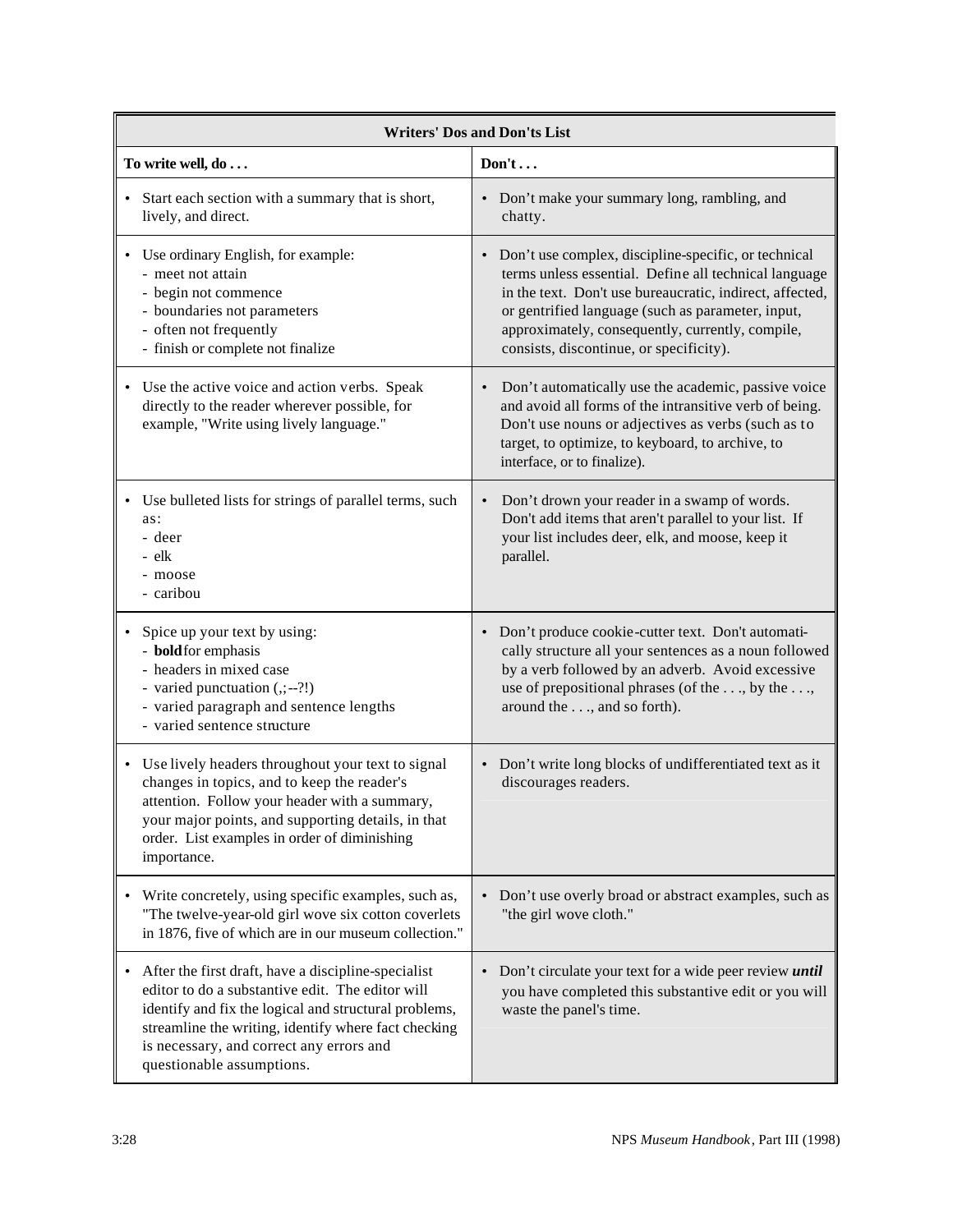| <b>Writers' Dos and Don'ts List</b>                                                                                                                                                                     |                                                                                                                                                                                                                                                                                                                       |  |
|---------------------------------------------------------------------------------------------------------------------------------------------------------------------------------------------------------|-----------------------------------------------------------------------------------------------------------------------------------------------------------------------------------------------------------------------------------------------------------------------------------------------------------------------|--|
| To write well, $do \ldots$                                                                                                                                                                              | $Don't \ldots$                                                                                                                                                                                                                                                                                                        |  |
| Following all necessary follow-up research and<br>rewriting after the substantive edit, edit for style,<br>grammar, punctuation, and format (footnotes,<br>bibliography, and other special components). | • Don't assume you can effectively edit your own<br>writing. Find a subject specialist editor. After this<br>second edit, obtain a peer review of the piece.                                                                                                                                                          |  |
| Check to ensure you have completed all phases of<br>$\bullet$<br>the edit. Have an editor fix any stylistic errors<br>according to your style manual.                                                   | Don't forget to instruct the editor as to what he or<br>$\bullet$<br>she is to watch for in the text. This includes<br>spelling, punctuation, compounding, abbrevia-tions,<br>italics, headers and footers, active voice, unclear<br>antecedents, bibliographies, variant numeration (1,<br>one, or I), and acronyms. |  |
| Have an outside peer review team read the piece for<br>٠<br>content. Fix any problems. Be sure to give your<br>reviewers advance notice of what they are to review<br>and how much time is needed.      | Don't skip the peer review. It is an essential part of<br>$\bullet$<br>publication.                                                                                                                                                                                                                                   |  |

16. *What are the steps in selecting content?*

When you are selecting content, such as illustrations, sound recordings, or videotape, for a publication, you should be concerned about the following:

- *legal restrictions* (See *MH-III,* Chapter 2, Legal Issues.)
- *cultural sensitivities* (See *MH-III,* Chapter 1, Section D, Cultural Issues.)
- *audience's comprehension level, interests, and ability to use what you are selecting* (See Question 7, "How do I identify the audience?")
- *whether the collection is widely available and extensively used elsewhere*.
- *the appropriateness of the collection to the topic*

Talk to discipline specialists if you are uncertain whether the collection is pertinent to the topic, and consider the following criteria: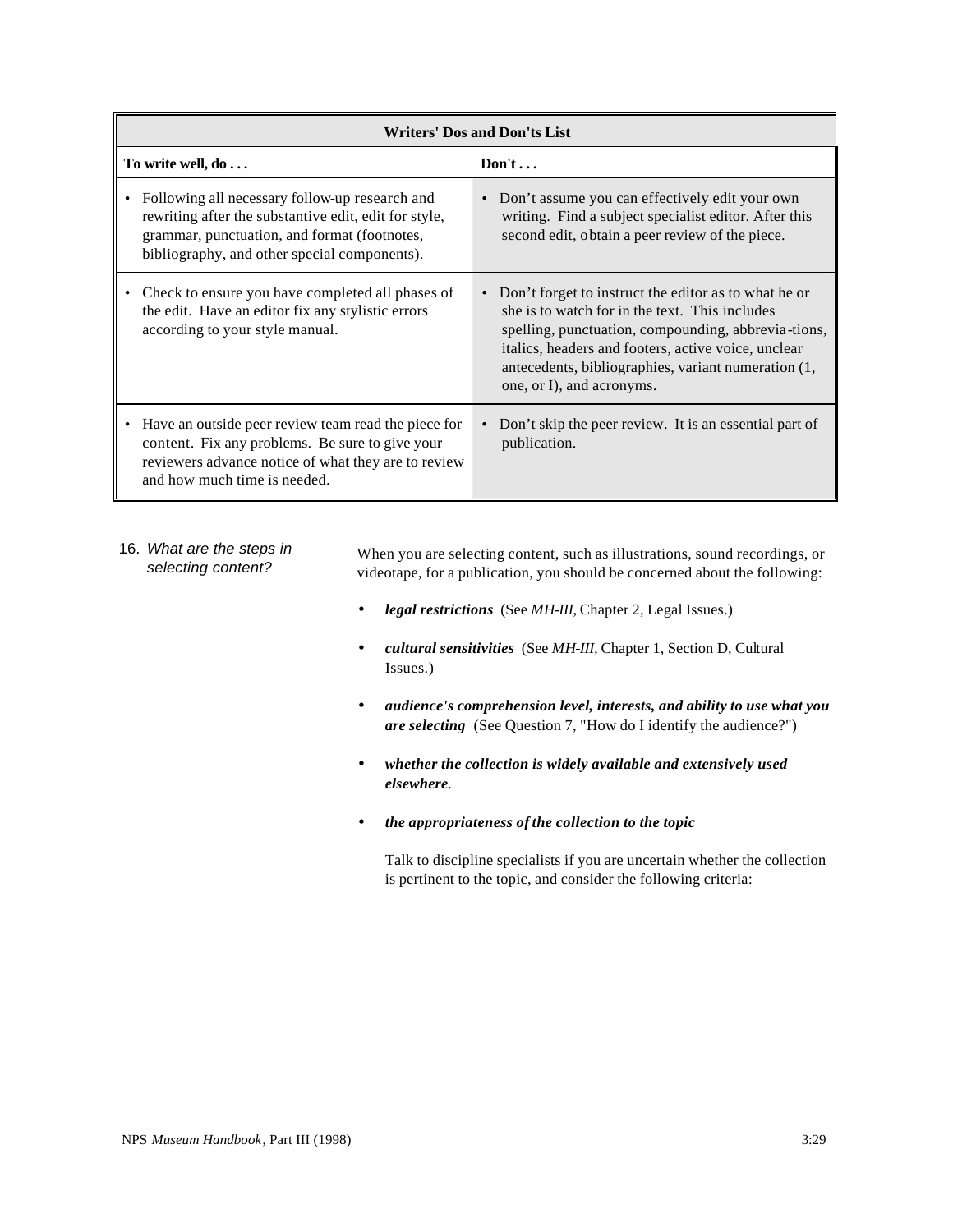*informational value:* Is it a clear and useful example? The content under consideration should document:

*who* (people, groups, corporations, and animals)

*what* (objects, plants, structures, activities, and events illustrated)

*where* (places*)*

*why* (circumstances of creation or documentation)

*when* (date, era, or period)

*how* (underlying reasons or causes, materials, techniques, and processes being covered)

- − *artifactual value:* Is it a fine example of a particular process or format?
- − *associational value:* Does it relate to a major figure, culture, event, or place, such as the Booth derringer used to kill Lincoln?
- − *evidential value:* Is it historical, legal, or scientific proof of an activity or event, such as land records, or a type specimen that was labeled completely and photographed at the time of capture?
- *administrative value:* Does it provide a baseline of park resources, such as resource management records, maps of back country land, GIS data on park resources or a herbarium that includes all plant species found in the park in 1900?
- *monetary value in the marketplace:* Are the selected collections viewed by the public as treasures, such as the silver collection at Morristown National Historical Park, Peale paintings at Independence National Historical Park, or Ansel Adams photographs at Yosemite National Park?
- 17. *How do I obtain licenses and permissions?* If you are researching or preparing your own publication, you are responsible for obtaining permissions (licenses) to use any materials you quote, reproduce, or otherwise use in the text you publish. All other researchers using the park collections must obtain all rights and permissions themselves. You do not have to obtain the rights or permissions for a researcher.

To obtain permissions, write to the creator of the work (author, photographer, editor, or publisher) and obtain written permission to use the materials. You may be asked to pay a fee.

In your letter of request, you should clearly identify: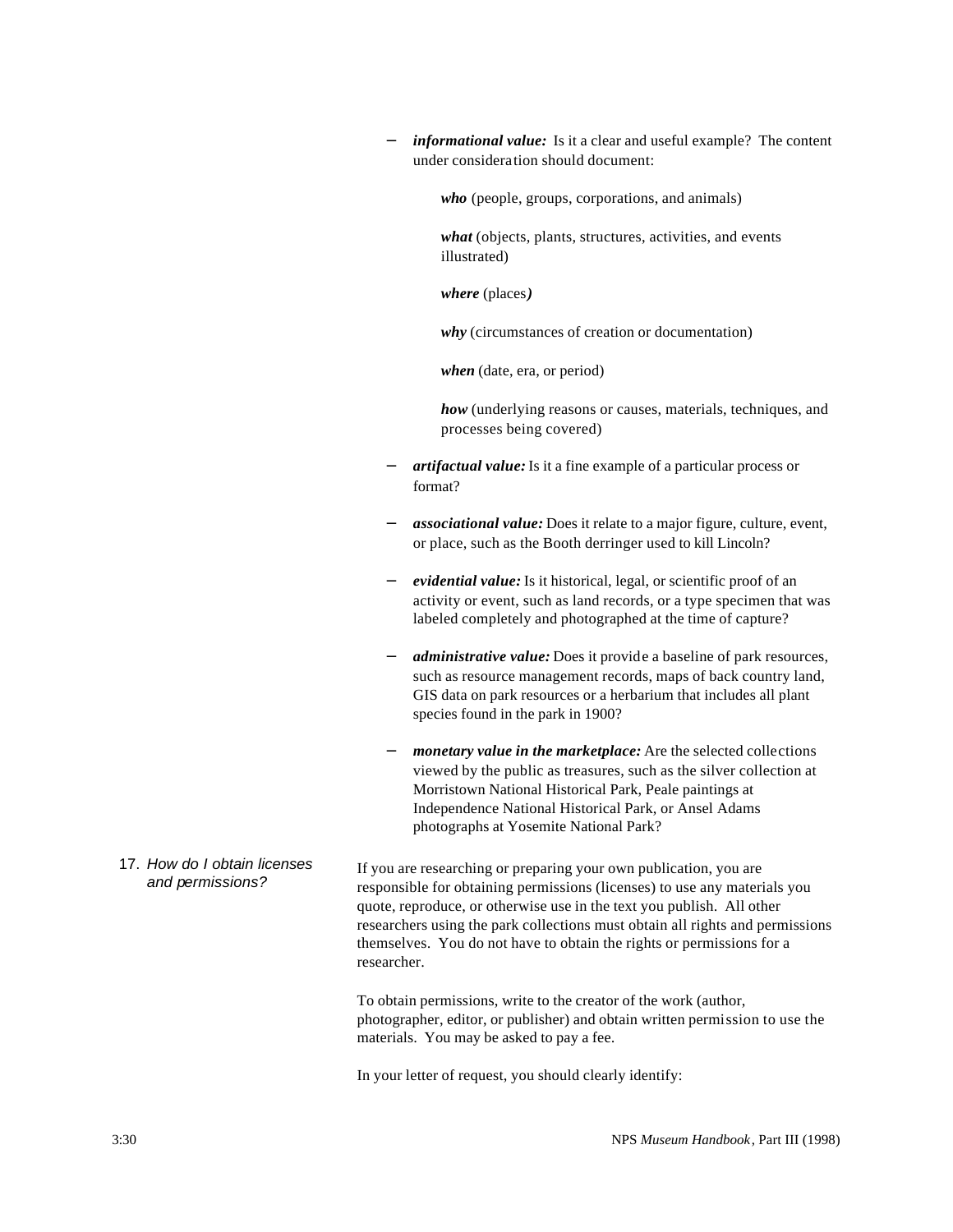- the title of the work
- the location where you found the work (full bibliographic citation, if possible)
- the nature of the publication in which you wish to use the work, for example, as an interior full-page illustration in a commercial, for profit book's first edition
- the type of usage you want approved, such as nonexclusive international publication rights in all languages, and for all editions, for all media, including the Internet

To protect your park from a potential lawsuit, you must be able to show you made a good-faith effort to obtain a license or permission. This effort should include:

- identifying the work's creator
- attempting to locate and contact the creator for a permission
- searching the U.S. Copyright Office records for any copyright on the materials (Write to the U.S. Copyright Office at the Library of Congress, or use the Library of Congress Copyright Office Web Page at <http://lcweb.loc.gov/copyright/>. Once on the page, select the Copyright Office Records-How to Conduct a Search.)

Publishers' addresses can be obtained from *Books In Print,* available in most public libraries. You also must obtain permissions required under state and federal privacy and publicity laws. See *MH-III,* Chapter 2, Legal Issues, for details. See Figure 3.2 for a sample Intellectual Property Permission Request.

Obtaining permission may take weeks. Allow ample time in your publication schedule to do this. With any luck, your creator or publisher will sign your letter of request and return it. Without permission, don't publish the item.

18. *What do I need to know about writing captions?* Captions are the context you provide for an image. A good caption enhances the value of the image. A poor one leaves readers wondering why the image was selected and reproduced and leaves the image subject to misinterpretation. Captions tend to be terse, often incomplete, sentences.

. A good caption includes the following elements:

- item title in quotes, followed by (or)
- object name or collection title
- brief description (including material and measurements)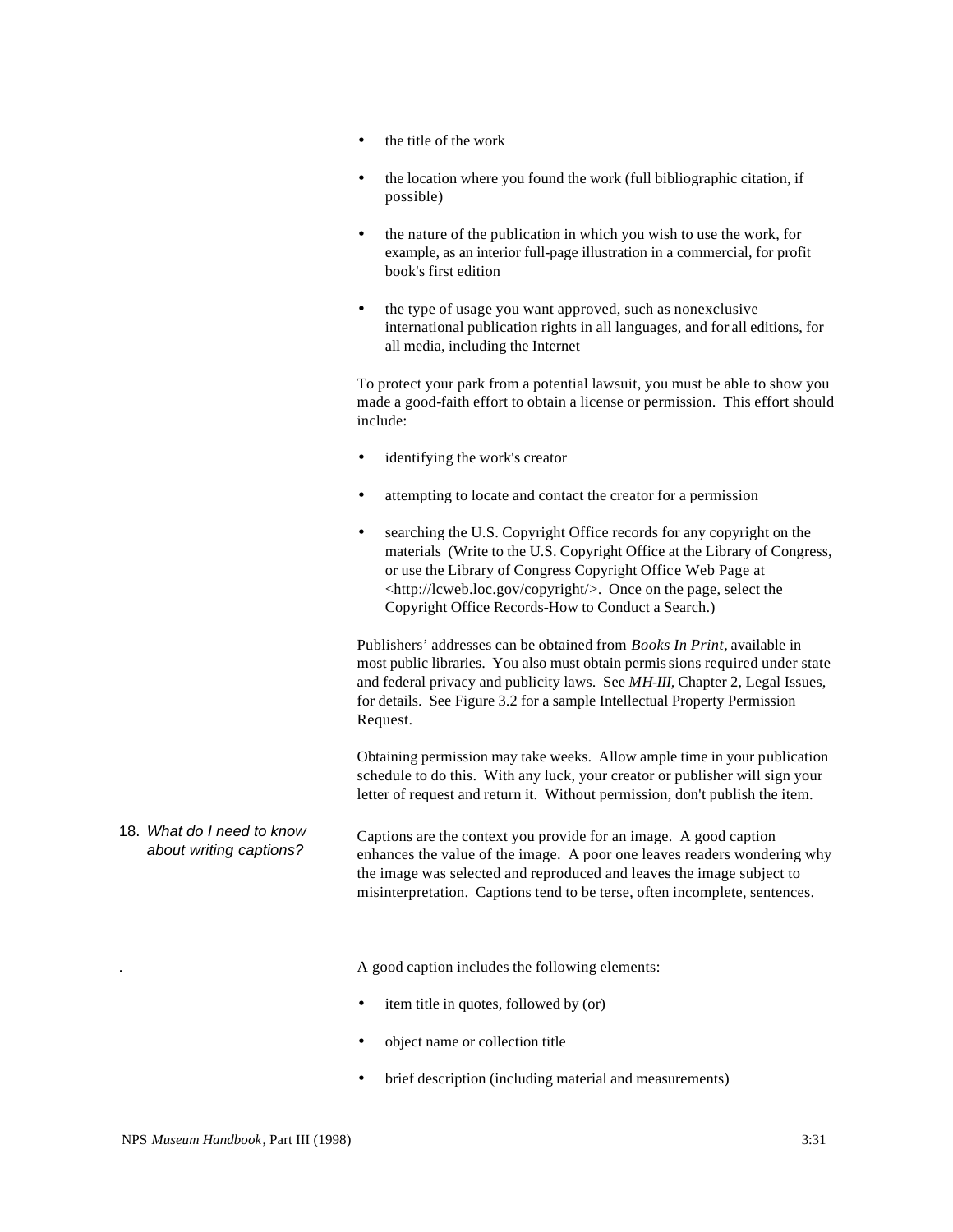|  | dates(s) |
|--|----------|
|--|----------|

- plate, page, or image number in the text
- name of the object creator
- photographer, if appropriate
- park name
- catalog number
- negative number, if appropriate

#### For example:

|                                                        | <b>Western Mono Cooking Basket</b><br>ca. 1910-1920<br>Collected by Ansel F. Hall at the 1921 Indian Field Days<br>Sedge root, bracken fern root, bunchgrass. H 6 1/2", Dia. 14"<br>Yosemite National Park, YOSE133<br>Gift of Mrs. William Moyle DuVal                                                                                                                                                                                                                                                       |
|--------------------------------------------------------|---------------------------------------------------------------------------------------------------------------------------------------------------------------------------------------------------------------------------------------------------------------------------------------------------------------------------------------------------------------------------------------------------------------------------------------------------------------------------------------------------------------|
|                                                        | Plate 97, Keystone View Company, "Yellowstone National Park" shows<br>an appreciative crowd of Hardy Hotel waitresses in full costume<br>gathered around Old Faithful ca. 1918. Wapantucket Collection, YELL<br>123, Negative # 98977                                                                                                                                                                                                                                                                         |
| 19. When do I begin review<br>and final fact-checking? | You should fact-check throughout your project. The easiest way to do this<br>is to produce a research sheet. A research sheet is an alphabetical list of<br>facts that need to be checked, such as spellings, dates, how events<br>happened, and so forth. Your research sheet will grow to enormous<br>proportions if you do your job right. A research sheet list of entries might<br>look like Figure 3.3, Sample Research Sheet.                                                                          |
|                                                        | Before you give your piece to the editor, go to the library and check all the<br>missing information on the research sheet. After reading the text, the editor<br>will ask additional questions that will become part of your research sheet for<br>later fact-checking. Your research sheet should be completed, all research<br>sheet answers found, and all research incorporated into the text before it<br>goes out for peer review.                                                                     |
| 20. What do I need to know<br>about editing?           | You can't overstate the importance of a good editor to any publication<br>project. A professional editor can significantly improve your manuscript.<br>Self-editing rarely catches most problems. You know what you were trying<br>to say and are not in an objective position to judge if you did so effectively.<br>Work with a discipline-specialist editor to create the finest possible product.<br>Tell the editor who your audience is and the publication's purpose,<br>specifications, and deadline. |
|                                                        |                                                                                                                                                                                                                                                                                                                                                                                                                                                                                                               |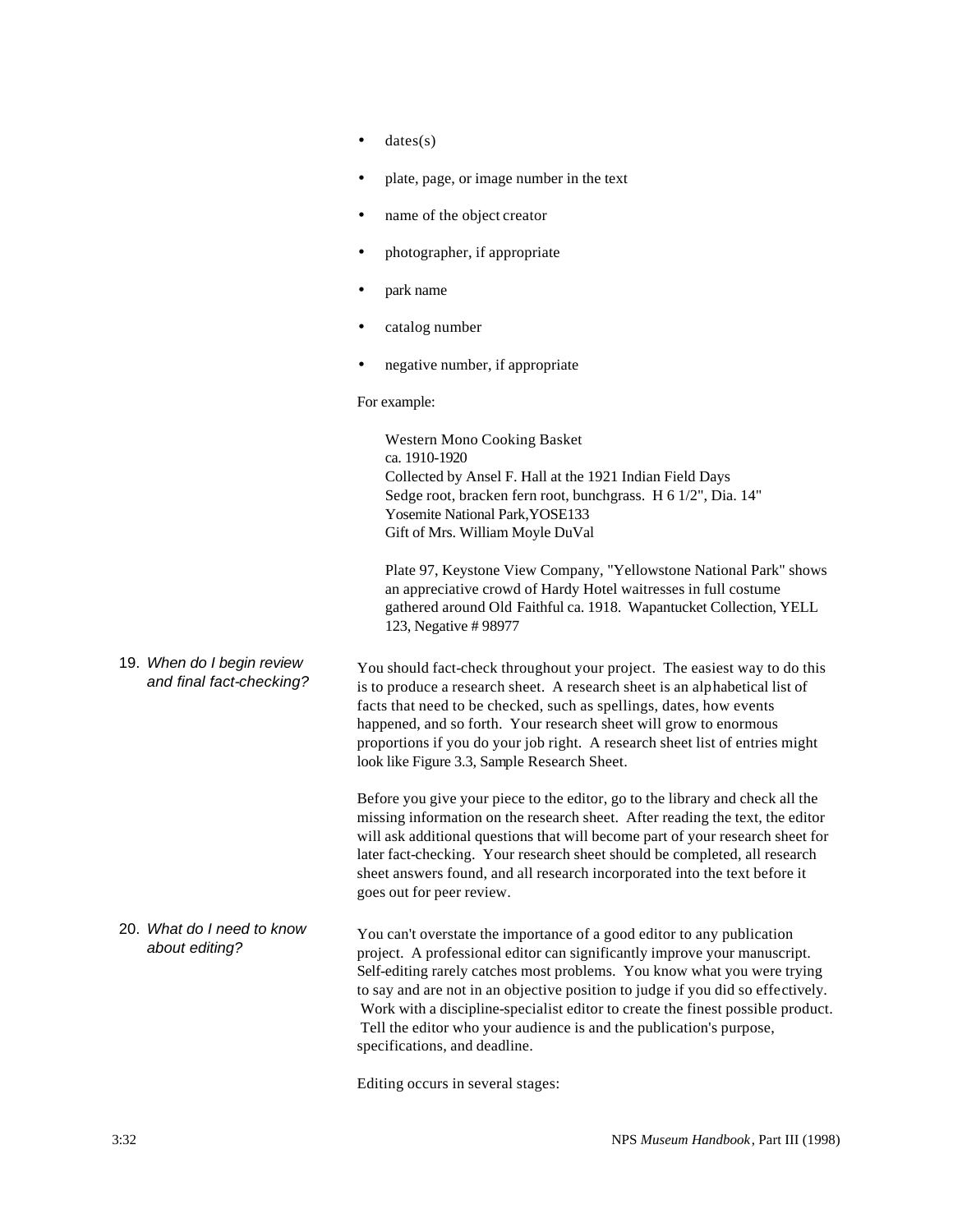- **Substantive Edit** is the first edit a piece receives by a subject specialist editor (not the writers). The substantive editor focuses on the logic, structure, completeness, flow, and organization of the piece and may reformat and correct word usage. A substantive editor points out or fixes:
	- − structural flaws in the work's organization
	- errors in logic and poor reasoning
	- weaknesses in theoretical presentations or research methodology
	- inaccuracies and errors
	- incompleteness, missing sections, and gaps in the theme
	- poor flow of sections and ideas
	- − awkward writing
	- unnecessary repetition
	- − poor word usage or ineffective writing

See the Museum Management Program Editing Checklist, Figure 3.9 for a full list of substantive editing tasks. A good substantive editor also may point out everything a copyeditor identifies (see below). Substantive editing is slow and time-consuming. A substantive editor may get through no more than 5-10 pages in a day if the manuscript is poor.

- **Copyedit** is the second major edit a piece receives by someone other than the writers. In general, the errors described under the substantive edit (above) should already have been corrected. The copy or stylistic editor focuses on and fixes:
	- − excessive wordiness
	- improper tone or voice
	- spelling and grammar errors
	- − punctuation errors
	- incorrect word compounding
	- excessive use of abbreviations, acronyms, and jargon
	- improper use of italics, bold, and underlining
	- nonparallel or incorrect headers and footers
	- excessive use of passive voice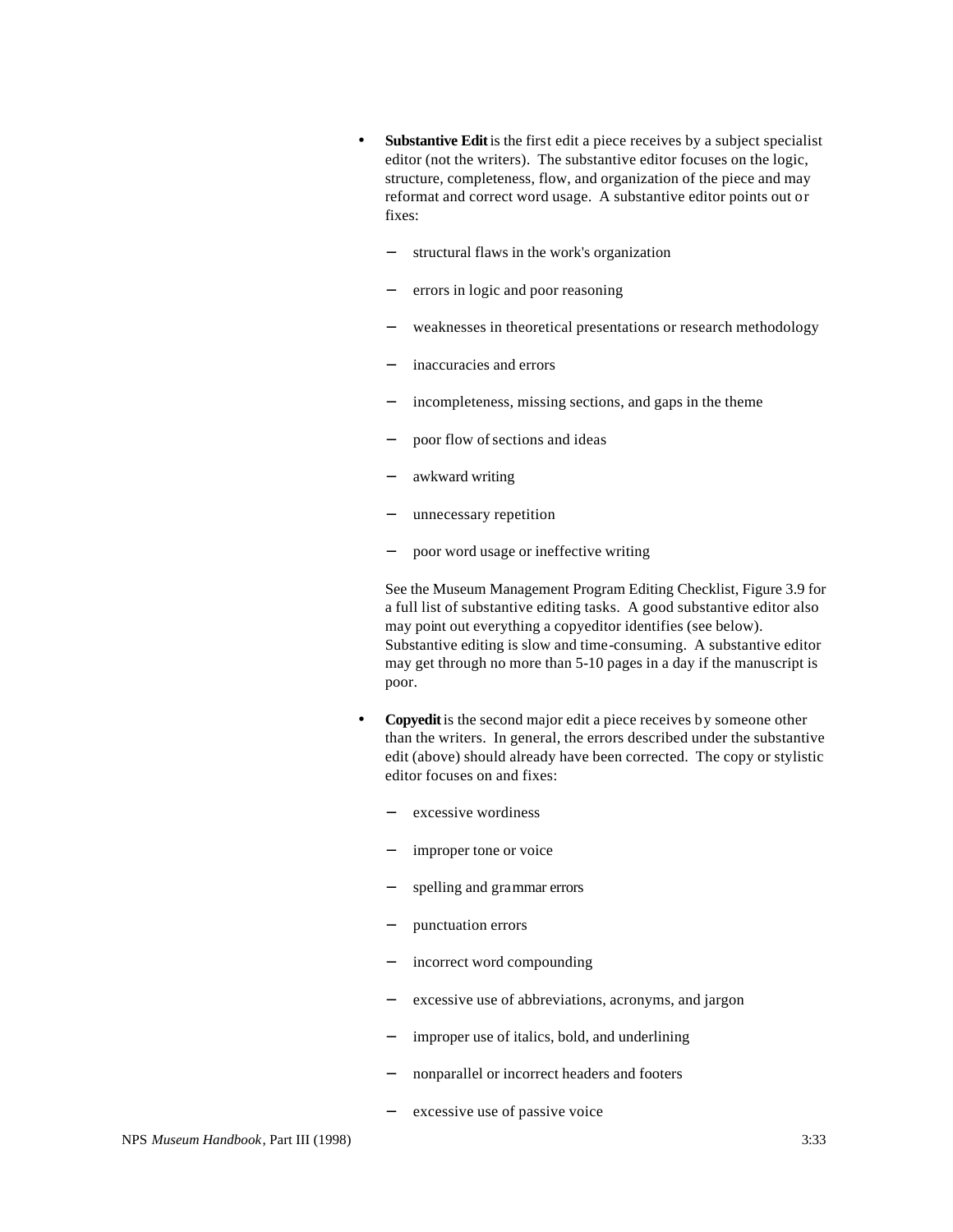- unclear antecedents
- inconsistent bibliographic and numeric style
- noun and verb disagreements

Copyediting is the fastest way to improve a manuscript. A copyeditor focusing on simple errors in grammar, punctuation, and spelling can edit at 5-15 minutes a page, depending upon the state of the manu-script and the level of improvement desired. Simple grammar, punctuation, and spelling are the easiest to correct. If the editor is to improve sentences and correct word usage, the work will take longer. See the Museum Management Program Editing Checklist, Figure 3.9, for a list of copyediting tasks.

21. *What do I need to know about design and layout?* Layout must enhance, not obstruct the usefulness of your publication. Design reinforces the text, providing a clear visual guide to its structure. Good layout attracts attention without overwhelming the message. An effective layout makes the message easier to read. Any element that obstructs the text or makes the reader's eye jump around the page is a hazard and should be changed.

> Four basic principles to consider when planning the layout of a book, article, pamphlet, CD-ROM, or Web page are:

*Contrast:* Just as in writing, varying sentence structure and length and paragraph length is important. Strive for varied type levels, colors, sizes, lines, thicknesses, shapes, spaces, and other elements to make pages more interesting. Contrast the differences between unequal items. Contrast effectively organizes text, indicating when text is different or new. When using contrast, avoid using elements that are just slightly different or your contrast will vanish. To be effective, contrast must be carefully controlled and balanced.

*The most common design mistake made by amateur designers is overdoing contrast with too many different type sizes, styles, column widths, shapes, and spaces.*

- *Consistency:* Develop a consistent design strategy for your piece using repeating elements as road signs for the reader to find the same parts of the text on each page. Give your piece a unified identity by using repeating colors, textures, spatial relationships, shapes, bullets, numbered lists, typefaces, headers and footers, rules (lines), and bolded text. Repeating design elements clarify the relationships among the parts of the text for the reader, allowing readers to focus on what is being said.
- *Relationships:* Place related items in a cohesive grouping. Don't group unlike materials or place materials equally distant all over the page. Grouping by relationship streamlines your design and eliminates clutter, giving your work a cleaner appearance.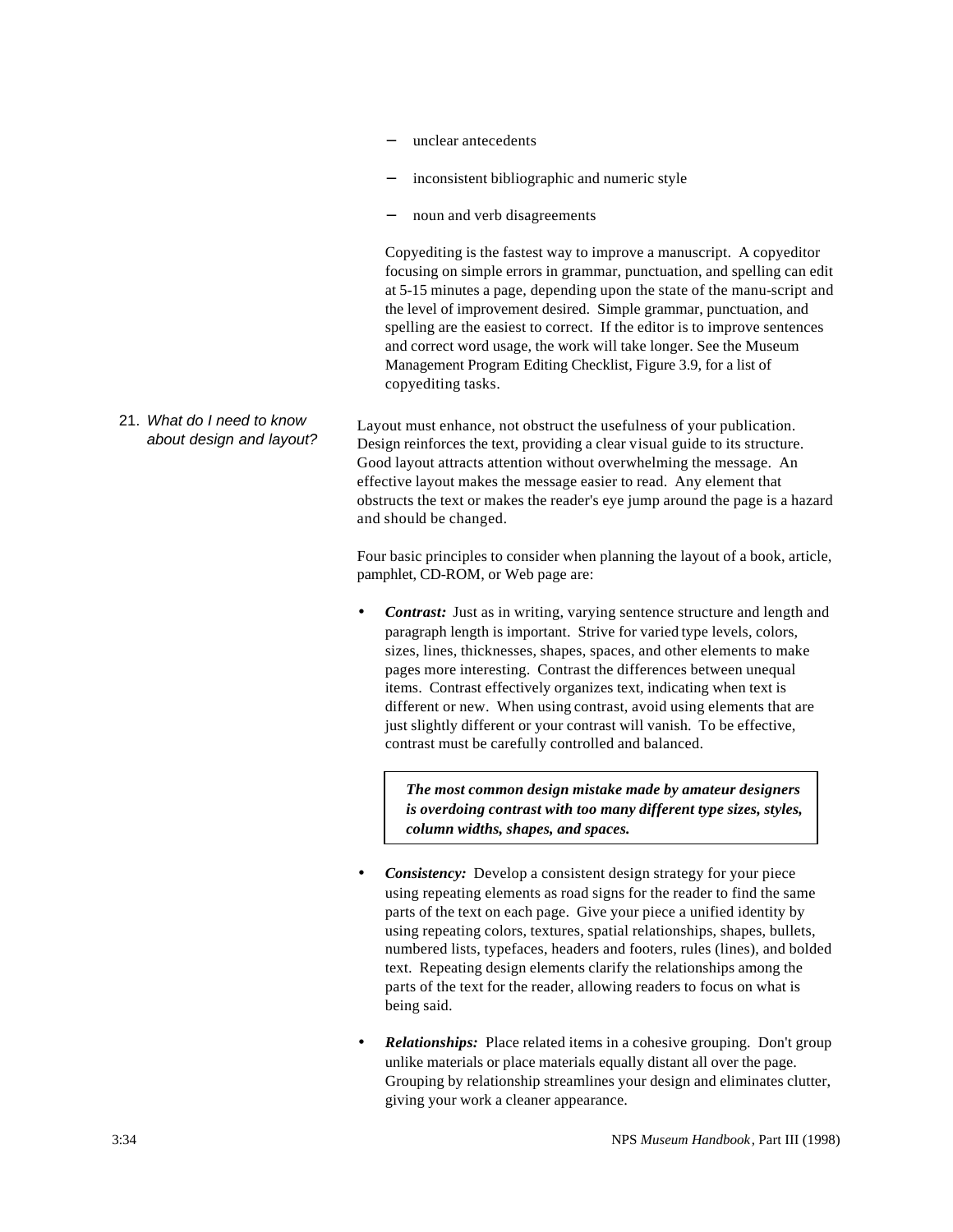• *Composition:* Place items on a page in a visual relationship so they appear balanced. Use your white space effectively. Feel free to be asymmetrical. Think of a page as a composition. Rather than continually centering text, try right or left alignments for a more sophisticated look. Don't place too many elements on a page. Don't stick design elements in corners.

Take a look at the NPS ParkNet and "Links to the Past" to see effectively designed Web publications.

#### 22. *How do I work with a professional designer?*  If a professional designer is working on your publication, you can assist the designer by providing certain information when the book is planned, such as:

- the anticipated audience
- the message
- the schedule
- publication specifications, such as format; size; quantity of illustrations, charts, graphs, tables, or other special media; quantity, type, and placement of publication elements, such as front matter (prefaces, tables of contents, and acknowledgments), back matter (such as indices, bibliography and footnotes), or a credit page on a Web site
- format and media (a particular paper, CD-ROM, or Web format)

The designer will:

- produce the cover, packaging, or visual component
- develop an overall concept for the publication
- select all typefaces
- place all illustrations
- determine color usage
- set all text into units
- determine how the publication's elements will work together

If you or your team must design the publication, you will need training, a partner, or a contractor. Consider asking your local newspaper staff for help, or take classes at your local university.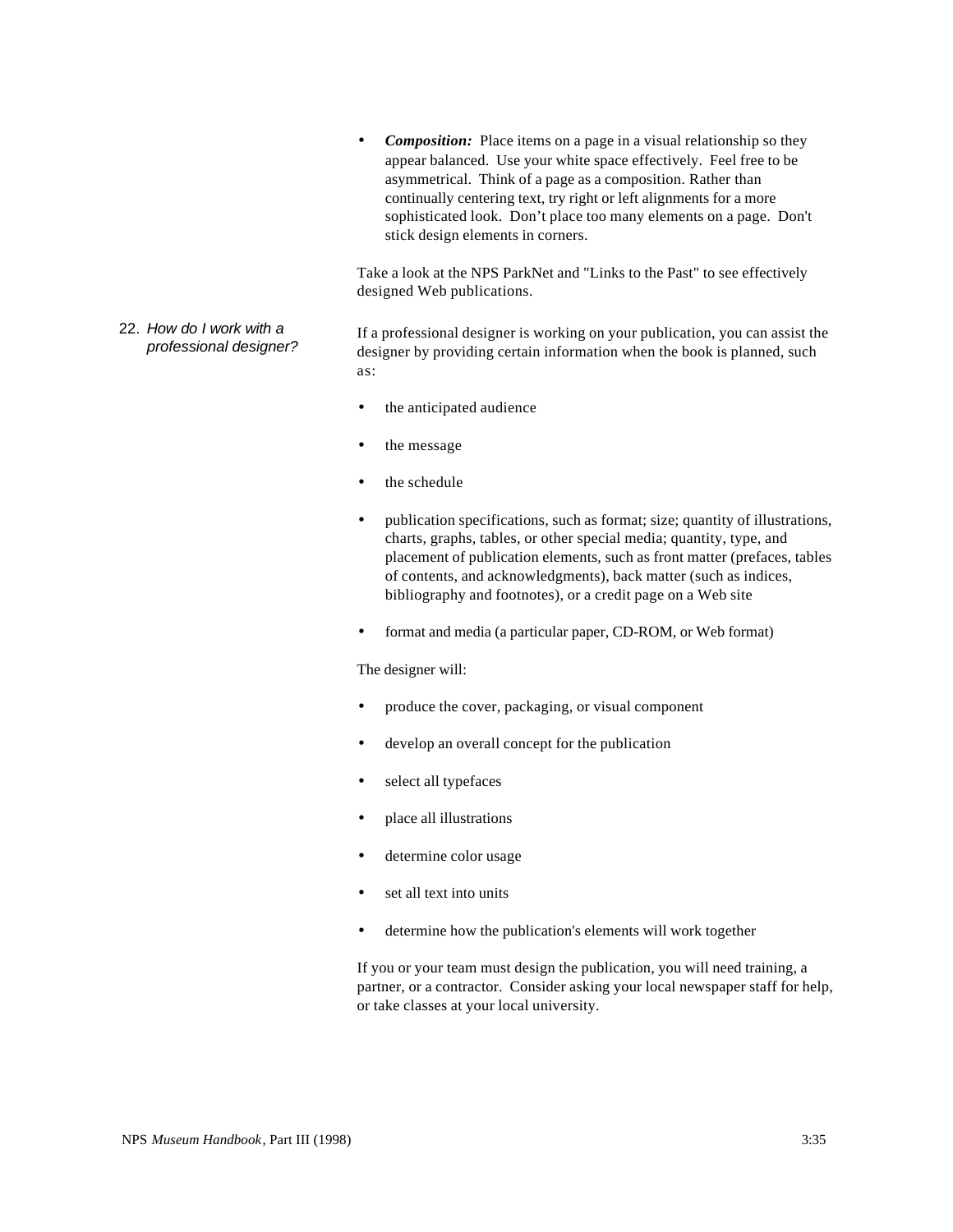| 23. Should I produce a<br>camera-ready copy or an<br>electronic manuscript? | If you have a choice, produce an electronic manuscript (using a word<br>processing software that can be saved to a hypertext mark-up language<br>("html") format) to be designed and laid out by a trained designer. Your<br>publication will be enhanced greatly by the work of a professional designer.                                                                                                                                                                                                                                                                                                                                                                              |
|-----------------------------------------------------------------------------|----------------------------------------------------------------------------------------------------------------------------------------------------------------------------------------------------------------------------------------------------------------------------------------------------------------------------------------------------------------------------------------------------------------------------------------------------------------------------------------------------------------------------------------------------------------------------------------------------------------------------------------------------------------------------------------|
|                                                                             | If you must do the design yourself, try to find partners in publications<br>departments, local newspapers, or call the Volunteer in the Parks Program to<br>locate volunteers with design skills.                                                                                                                                                                                                                                                                                                                                                                                                                                                                                      |
| 24. How do I obtain<br>illustrations for my<br>publication?                 | Once you've determined what kind and number of images you want, select<br>the appropriate format you want to use. Some of the options are color<br>prints, black-and-white prints, slides, or transparencies in various sizes from<br>35mm to 8" x 10".                                                                                                                                                                                                                                                                                                                                                                                                                                |
|                                                                             | Obtain illustrations during research while you are working in museum or<br>archival collections. Use the Sample Intellectual Property Permissions Form,<br>Figure 3.2, to obtain permissions. If you must acquire images from outside<br>sources, follow their procedures and obtain permission to publish them from<br>the appropriate source. This may be costly and time consuming.                                                                                                                                                                                                                                                                                                 |
|                                                                             | Determine the number and quality of record or publication photographs of<br>the objects you wish to publish. If high-quality reproductions of these<br>objects are desired, you may need to have them made. Complete the park's<br>Researcher Duplication Form (see MH-II, Appendix D, Museum Archives<br>and Manuscript Collections, Figure D.16) indicating the type, quality, format,<br>and size of image desired. Work with a photographer, and as part of the<br>contract, arrange a visit, handle the object, supervise any on-site work, and<br>instruct how off-site handling and duplication should be done. You may<br>have to pay a cost-recovery fee for the photographs. |
|                                                                             | To save time, capture the appropriate caption and credit line information<br>when you request the photograph. See MH-II, Appendix R, Curatorial Care<br>of Photographic Collections, and MH-III, Chapter 2, Legal Issues, for<br>guidance on copyright, privacy, and other related intellectual property                                                                                                                                                                                                                                                                                                                                                                               |

# **Q. Producing Paper Media**

1. *What do I need to know to select the best kind of paper publication for my purpose?*

You should be aware of the advantages and disadvantages of the various types of paper publications. See the chart below:

| <b>Advantages and Disadvantages of Paper Publications</b> |                   |                      |
|-----------------------------------------------------------|-------------------|----------------------|
| Format                                                    | <b>Advantages</b> | <b>Disadvantages</b> |

issues.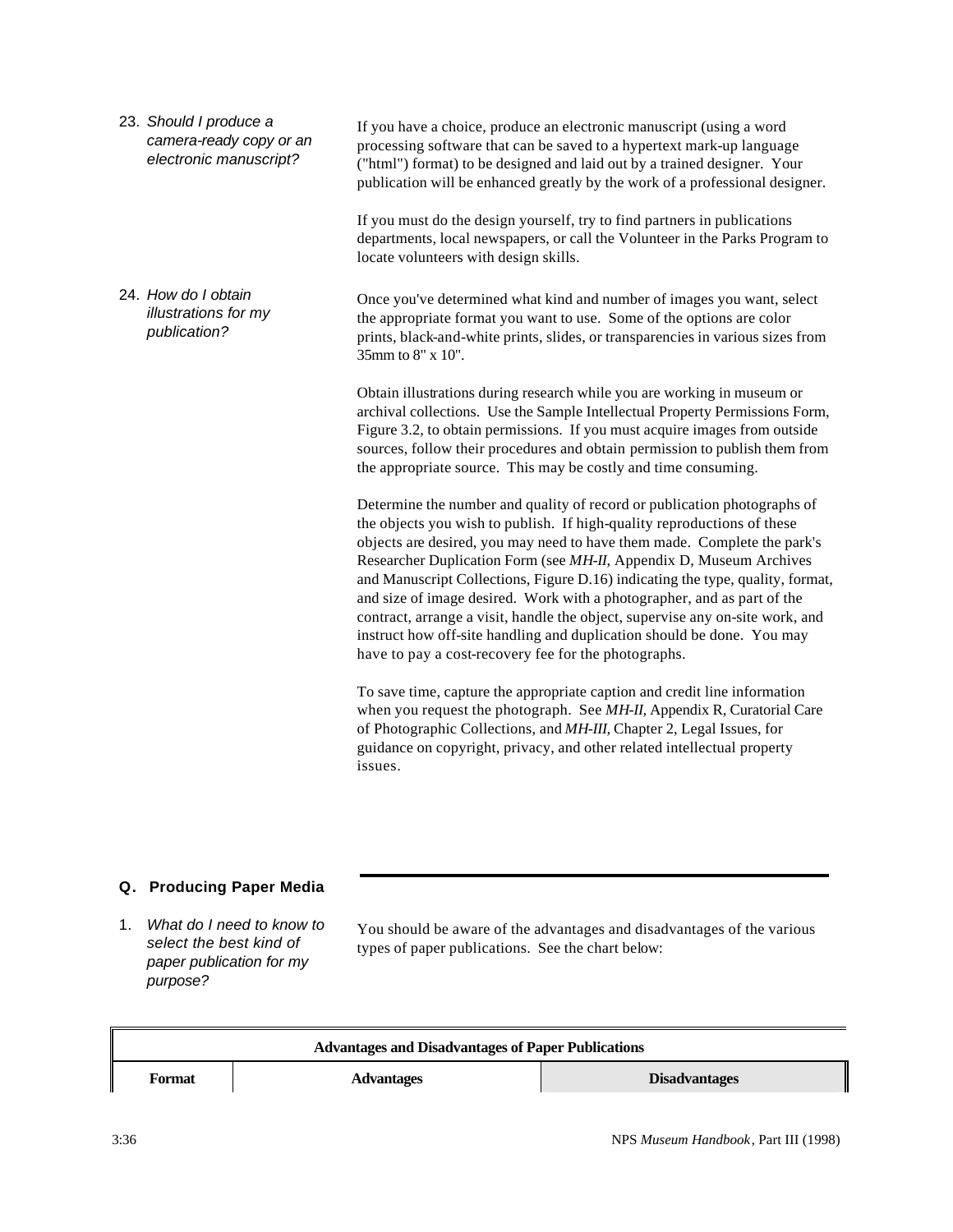| <b>Advantages and Disadvantages of Paper Publications</b>         |                                                                                                                                                                                                                                                                                                                                                                                                                                                                       |                                                                                                                                                                                                                                                          |
|-------------------------------------------------------------------|-----------------------------------------------------------------------------------------------------------------------------------------------------------------------------------------------------------------------------------------------------------------------------------------------------------------------------------------------------------------------------------------------------------------------------------------------------------------------|----------------------------------------------------------------------------------------------------------------------------------------------------------------------------------------------------------------------------------------------------------|
| Format                                                            | <b>Advantages</b>                                                                                                                                                                                                                                                                                                                                                                                                                                                     | <b>Disadvantages</b>                                                                                                                                                                                                                                     |
| <b>Brochures</b><br><i>(includes)</i><br>pamphlets and<br>fliers) | In expensive to produce and distribute<br>$\bullet$<br>Easy to file<br>$\bullet$<br>Potentially attractive to all ages<br>$\bullet$<br>Can incorporate images and text<br>Can be placed in windows and on walls                                                                                                                                                                                                                                                       | • Easy to lose<br>• Often thrown out, not cataloged and<br>maintained<br>• Can be useless if not well-written and<br>designed<br>• Allow relatively little space for text and<br>images<br>• Usually intended for relatively short<br>number of years    |
| <b>Journals</b>                                                   | Many are eager for content, so you may<br>$\bullet$<br>get published easily<br>Easy to submit materials<br>$\bullet$<br>Are maintained by libraries for use later<br>$\bullet$<br>Can reach many thousands of people<br>$\bullet$<br>Can incorporate images and text<br>$\bullet$<br>Are well indexed by a variety of reference<br>$\bullet$<br>works                                                                                                                 | • Quality can be very uneven<br>• Usually printed on poor paper, meaning a<br>relatively short lifetime, thus fewer people<br>have the opportunity to read it<br>• Quality of image reproduction can be poor                                             |
| Monograph<br>(Book)                                               | If the press has a good name, can enhance<br>$\bullet$<br>the reputation of the publication<br>• Allows a greater scope for investigation<br>than articles or pamphlets<br>If the paper is high quality, will be<br>$\bullet$<br>maintained in libraries for many years $(>100)$<br>Can incorporate images and text<br>$\bullet$                                                                                                                                      | • Frequently published in very small<br>editions, making the cost-per-volume high<br>• Color images often kept to a minimum, in a<br>single section, or require a financial<br>subsidy because they increase cost<br>• Easy to produce a mediocre volume |
| <b>Catalogs</b>                                                   | Can effectively showcase collections,<br>$\bullet$<br>exhibitions, the work of an artist, and staff<br>scholarship<br>Can be organized by topic, geography,<br>$\bullet$<br>creator, period, style, format, medium, or<br>many other subjects, allowing the authors<br>maximum flexibility<br>Often accompany an exhibition, thus<br>$\bullet$<br>providing additional benefits since viewers<br>can actually see the originals and then learn<br>about their context | • With full-color, high-quality images have<br>become extremely expensive in the last two<br>decades<br>• Require extensive reproductions,<br>permissions, and high usage fees for<br>images                                                             |

2. *How do I plan and develop a brochure?*

Follow the same steps that you follow when producing a book. See Section E, Producing a Publication Using Museum Collections, above. Follow the steps outlined in Figure 3.1, Master Checklist for Publication Project (Sample).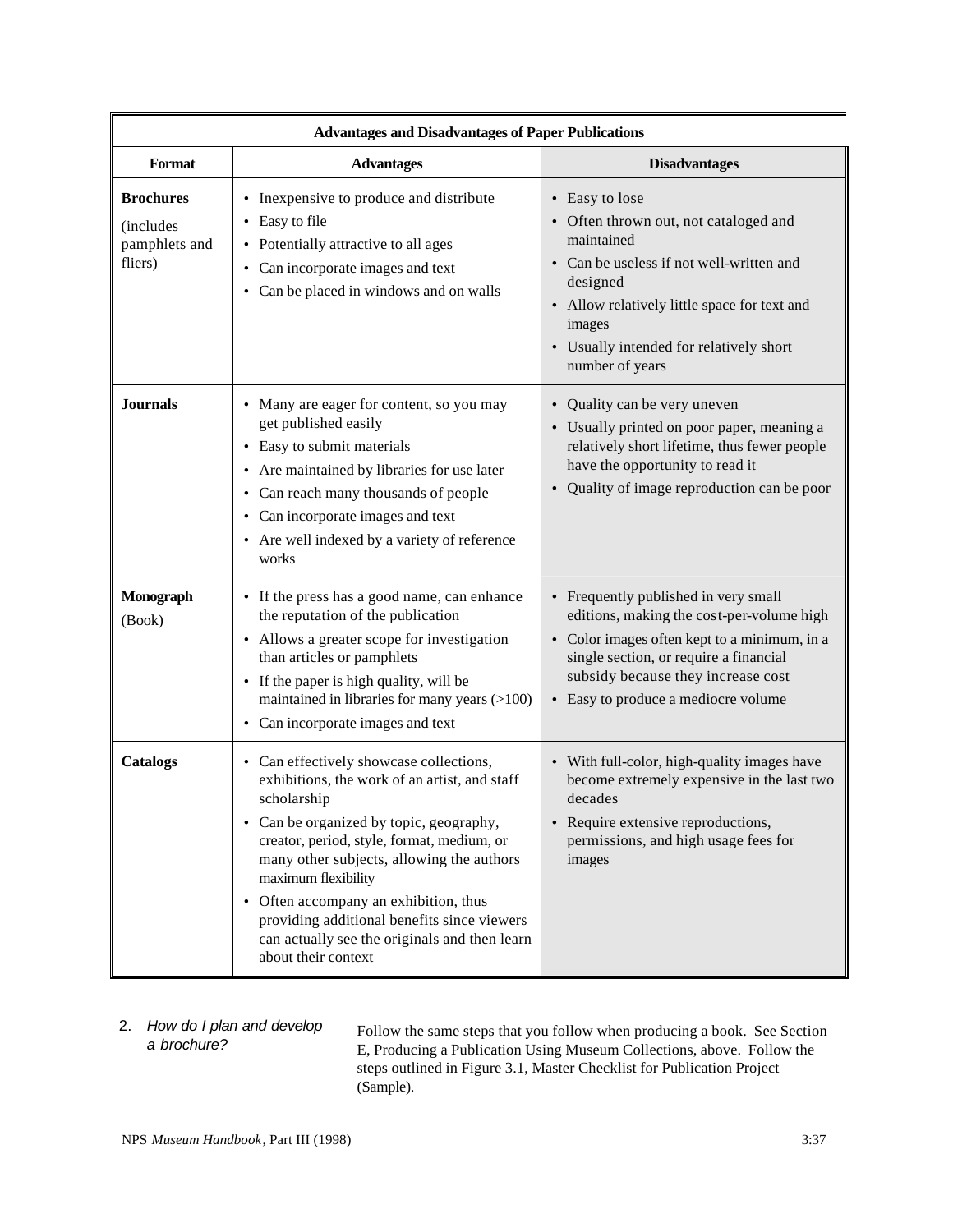#### • *Resources you will need*

Pamphlets and brochures can be done inexpensively on xerographic copy machines, requiring only researchers, writers, editors, designers, technical layout staff, and photocopying supplies.

Brochures can be done professionally by a contract writer and a professional design firm, who prints them in color on coated paper stock. For professional publications, you must budget for contractors, supplies, permissions (usually very few), printing, last minute textual changes, and shipping costs. The costs can vary depending upon the quality and quantity desired.

# • *The two types of brochures*

The Harpers Ferry Center (HFC) of the NPS uses two standard types of brochures:

Site Bulletins: These are park-produced, supplementary publications for urgent or intermittent needs. The bulletins include standard formats, Unigrid-based layouts, computer (or occasionally typewriter) composition, and are reproduced by office xerographic copier (or occasionally a printer).

Content can be topical and include changeable information such as temporary park folders, trail guides, schedules, and other information essential to park operations. For specifications for this pamphlet type, contact HFC's Publications Officer and request the Site Bulletins Supplementary Graphics System pamphlet.

*NPS Site Folders*: These pamphlets are in the Unigrid standardized graphic and production design format developed for NPS. Production follows a broadside approach on folded size, one printing paper in two sizes, and 10 basic formats. The system's pivotal component is a grid of horizontal and vertical lines creating small rectangles over the 10 basic formats. This grid provides a structure for the layouts. For more information on Unigrid, contact HFC's Publications Officer and request the Unigrid design specifications pamphlet.

#### • *Selecting an appropriate type of brochure*

Use the supplementary graphics systems format for site bulletins, including supplementary documentation on museum collections, exhibitions, and similar matters. Use the Unigrid system of design for all pamphlets.

• *The steps for producing a brochure*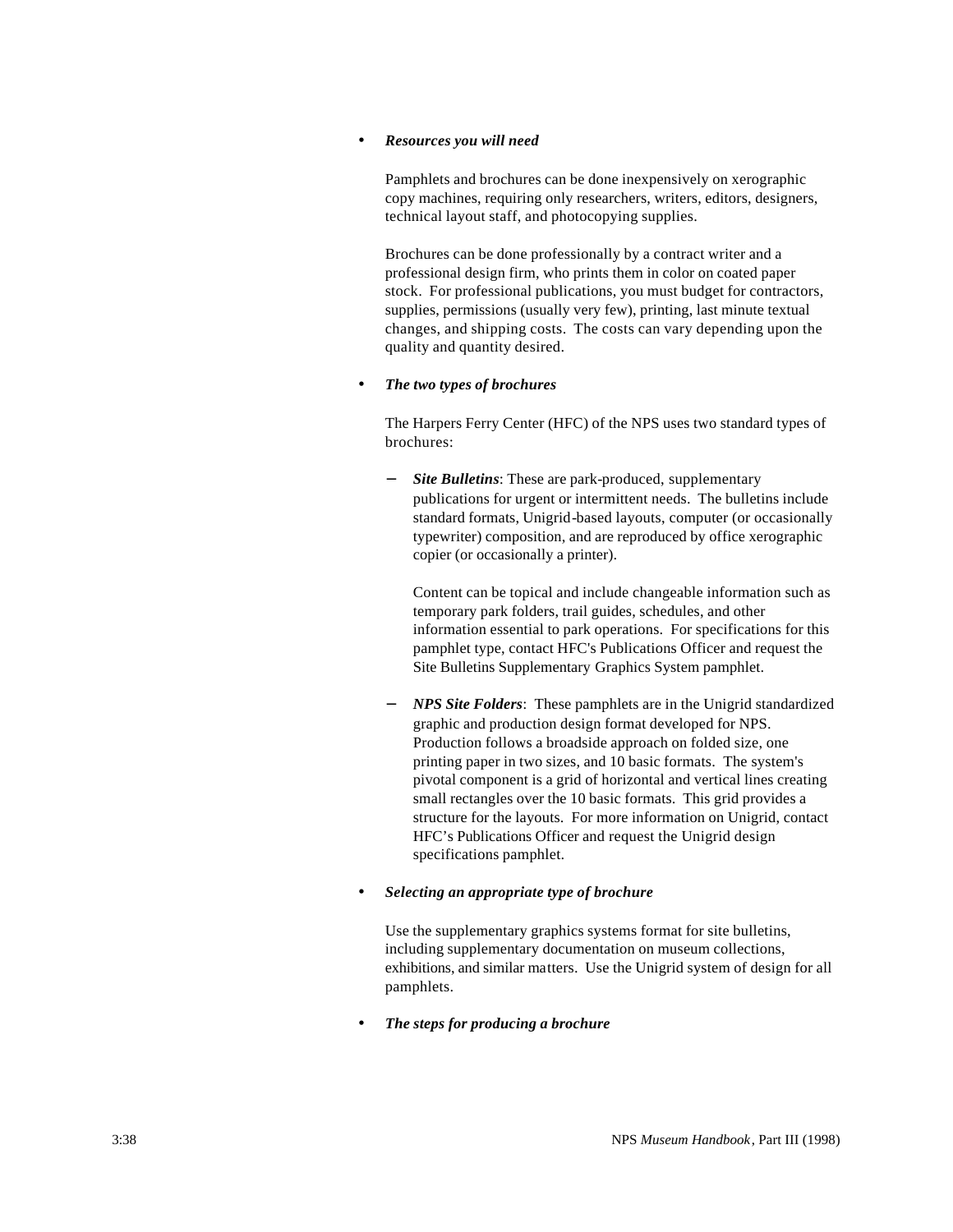The steps mirror those in Figure 3.11, Digital Publication Project Checklist. Pamphlets are less elaborate than books and require fewer participants, less production time, and less funding. They also have fewer design options, since the Unigrid system dictates the layout. Brochures can be produced effectively in-house.

3. *How do I plan and develop a journal article or an entire journal issue?*

Contact the journal editor and find out the submission guidelines, schedule, organizing issue themes, and the need for unsolicited pieces for the coming year or two. Consider journals with a history of pieces on material culture, history, art history, or discipline areas that mirror NPS museum collections such as anthropology, archeology, archives, natural resources, and similar topics.

#### • *Determine the format for your submission*

Most periodicals have submission guidelines, which you can obtain from the editor. These guidelines explain in detail how to submit articles and special issues. They also explain submission format, including bibliography, required writing style, and publication scheduling.

Some journals post a scheduled list of special theme issues for which they are soliciting articles. Frequently these listings can be found in the journal or on the publication's Web site. If you are interested in submitting materials on any of these themes, notify the journal of the topic of the article you would like to submit.

#### • *Provide the editor with the following*

By publication deadline, you should submit the completed peerreviewed article with any supplementary material, such as bibliographies, footnotes, biographies, or acknowledgments, in the format and style described in the submission guidelines. Many journals conduct their own peer review of a submitted article. Generally, the editor will tell you the desired publication format and what you need to submit.

#### • *Other work you must do*

Once the journal editor reads your piece, you are usually asked to review the page proofs (sometimes called galleys). These pages may be printouts or printed text and headings set for the full width of the page. During proofing, you should look for lost text, missing headers and footers, word breaks, and all the other items marked on Figure 3.10, Proofreader's Checklist for Reviewing Page Proofs, Mechanicals, and Bluelines.

Errors found on proofs must be marked as described in the *Chicago Manual of Style (most recent edition),* or in Figure 3.10. During this final stage of publication, you should have completed all of the earlier tasks described above.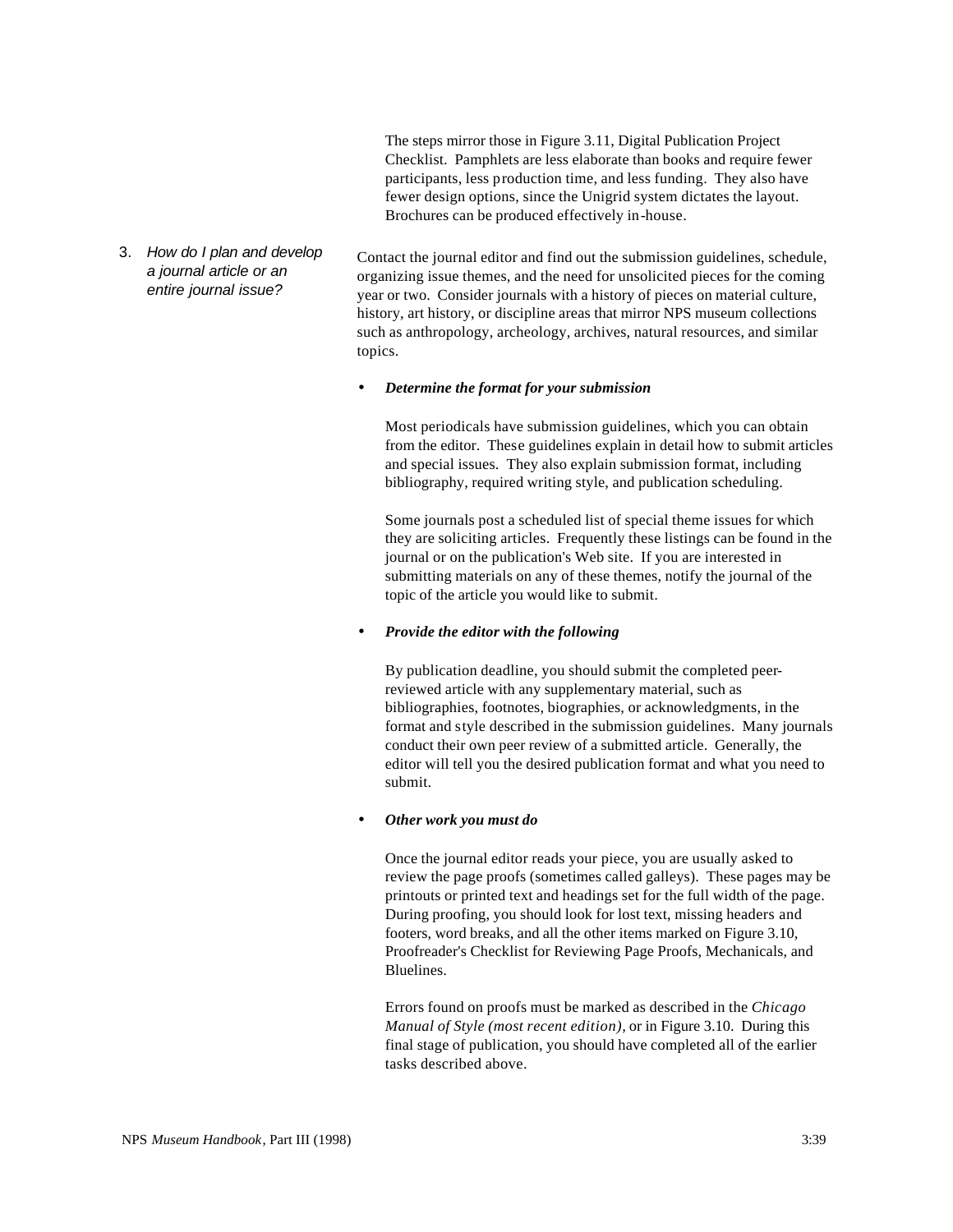#### • *What you will receive from the editor*

You should receive a number of author's copies of the publication for use by the park as stipulated in the contract, at least one copy of which belongs in the park archives and one in the park library

You can't accept money for a work created during your normal scope of work as a NPS employee. Speak to your park Ethics Officer to see if any money can be accepted by the park cooperating association for the park's use.

*You must never personally accept a check or other payment for work completed on NPS time.*

• *The steps in producing a journal article*

The steps are similar to those for all other publications. See Figure 3.1, Master Checklist for Publication Project, and Figure 3.8, Paper Printing Job Organizer.

# • *Additional steps you must take if you are producing an entire journal issue*

If you are producing an entire issue, you are acting as the editor. When serving as an editor, you must also:

- locate authors
- − coordinate with all participants to avoid duplication
- manage the publication schedule
- edit all text, both substantively and for style
- fact-check if authors won't
- make textual changes after consulting with authors
- submit articles for peer review
- − revise as necessary, edit, and fact check
- − locate sufficient illustrations if authors don't
- − obtain permissions if authors don't
- ensure all text and bibliography are in appropriate style for the journal as expressed in the journal's submission guidelines
- − coordinate with the standard journal editor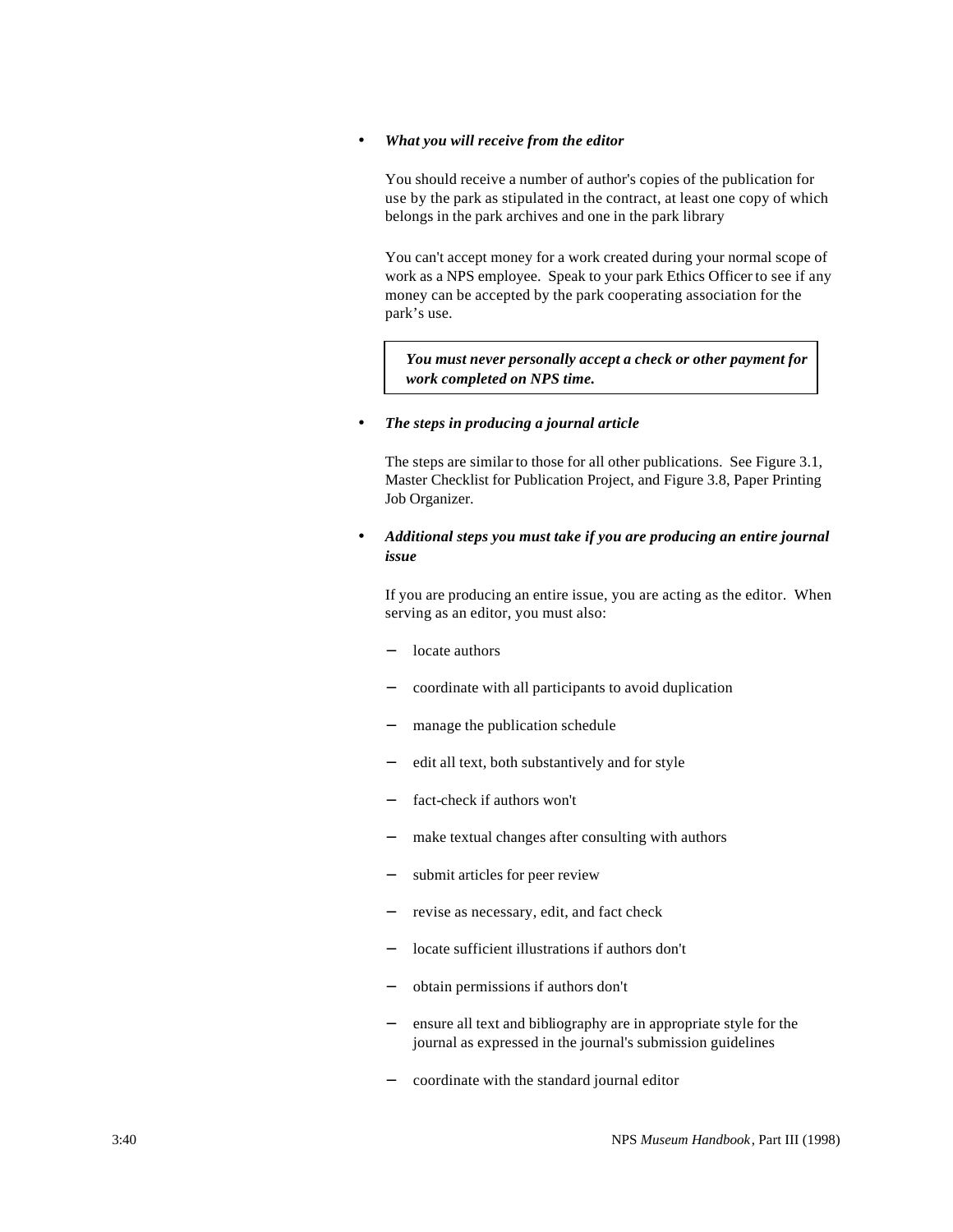- − manage the shipment of bluelines, page proofs, and mechanicals to all authors for changes and review
- ensure all changes are checked in bluelines, page proofs, and mechanicals, and implemented if appropriate
- − ensure all authors receive free copies of their work
- − thank all authors in writing
- 4. *How do I plan and develop a monograph?* Monographs are scholarly works on a specialized topic, frequently published by university presses. Skills necessary to produce a monograph are listed in Figure 3.1, Master Checklist for Publication Project, and Figure 3.8, Paper Printing Job Organizer.
	- *Necessary resources*

To create a monograph, you need sufficient resources to complete the tasks listed in Question 3 above. The cost to the park depends on how much of this work your staff can complete. If your staff doesn't already have these skills, you will need to contract:

- − researchers
- writers
- editors
- design and layout staff
- − indexers
- printers
- binders
- marketing staff

You will have to budget for:

- − permission fees for pictures and quotes
- printer's surcharges for last minute changes in text during the blueline, page proof, and mechanical stages of printing
- supplies (paper, glue, and ink)
- shipping charges
- − advertising
- − review and formal copies to reviewers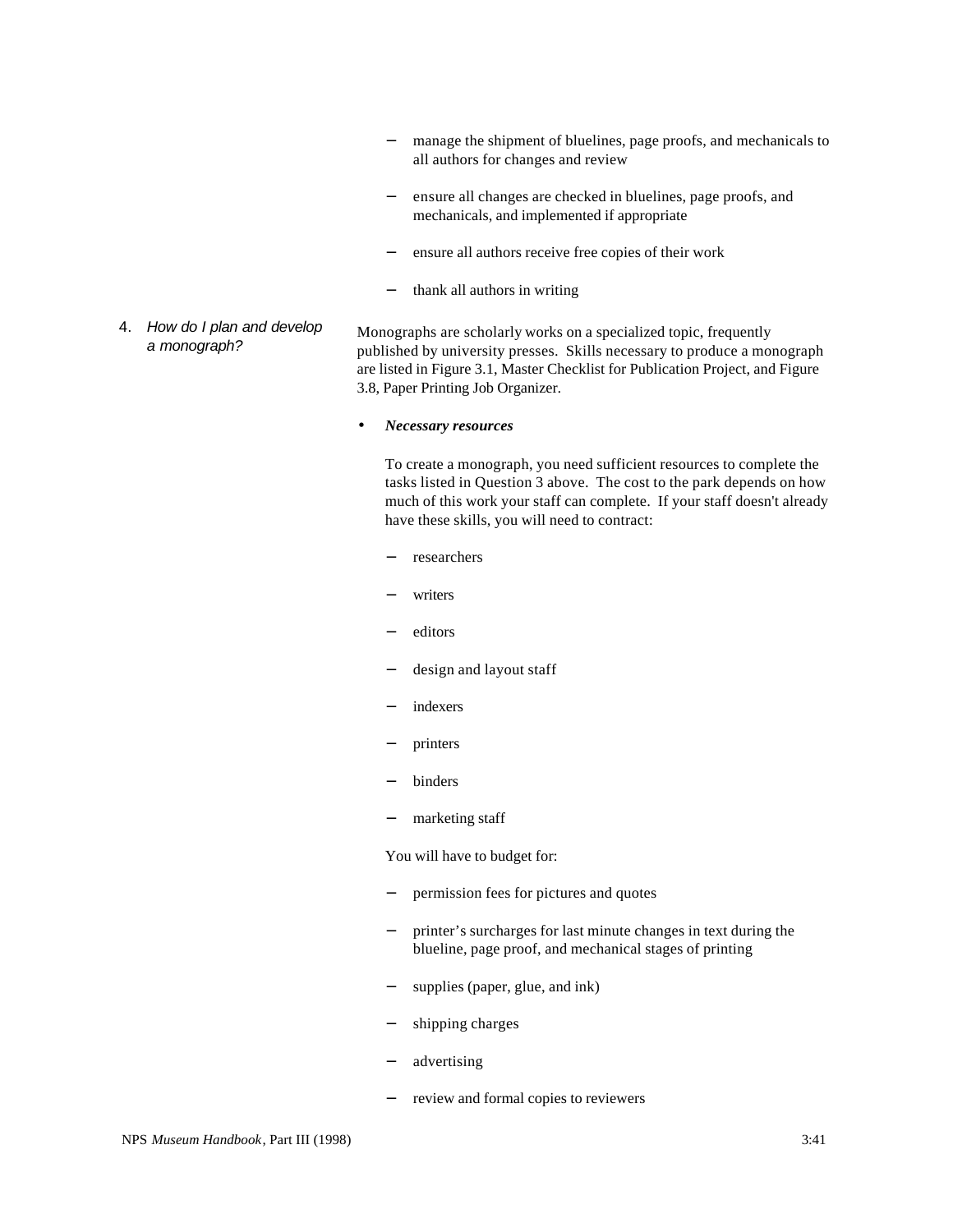author copies

The costs for a book publication depend upon the size of the edition, the size of the volume, the number of illustrations, the number of changes made to the text during the final production stages (proofs, mechanicals, bluelines), the contracting policies of the publisher, and the contents, and nature of the book.

### • *Types of monographs*

A monograph can be a scholarly book, article, or pamphlet. Commonly, monograph refers to a scholarly bound volume, such as a book.

#### • *Their advantages and disadvantages*

See the Publication Formats Summary Chart in Section E, above, Producing a Publication Using Museum Collections.

# • *Self-publication*

Self-publication is a good choice if your park has the skills necessary to research, write, edit, design, index, print, and publicize the book. If not, you would be wiser to consider working with a professional press, at least until you and your publications team have experience to do the work at a professional level.

While a high-quality publication will enhance the park's reputation, a poor publication can damage it, particularly in the scholarly community. It would be better not to publish anything than to publish a slipshod work.

#### • *Working with a publisher*

Non-federally funded projects may be printed by any publisher. Federally funded projects, however, must be printed through GPO. It is perfectly appropriate to work with a publisher for a non-federally funded publication *unless* one or more of the following applies.

- Use clearly violates state or federal law or NPS or DOI policies and procedures, such as publishing archeological site, cave, or well locations.
- − Use violates NPS ethics policy, such as publishing sensitive data. (See *MH-III,* Chapter 2, Section F.)
- Publisher demands an exclusive license or a long-term contract or agreement.
- Publisher's contract doesn't meet NPS standards as expressed by the NPS solicitor.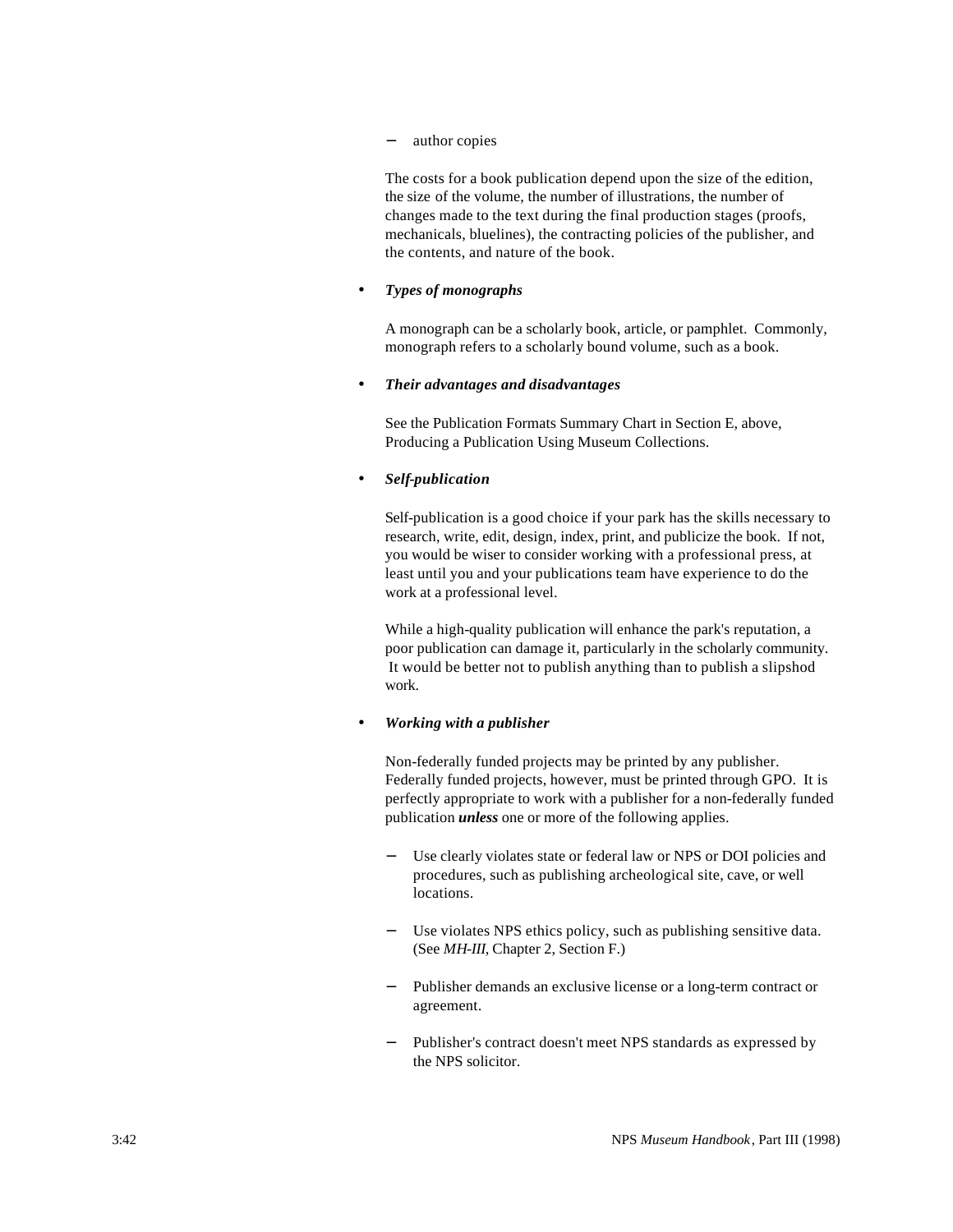- − Publisher asks for a type of use that places the museum object at risk physically, such as stress on fragile materials.
- Publisher asks for a use that poses a risk to intellectual property rights, such as producing electronic copies of copyrighted images or images with privacy or publicity related issues for posting on the Web where the images will not be secure from unauthorized downloading, transferring, copying, and manipulation of content.
- Publisher requests the right to use the National Park Service name, the park name, and the arrowhead without obtaining appropriate permissions from the NPS solicitor and the Policy Office.
- Use clearly violates existing agreements with traditionally associated groups.
- Use implies NPS, DOI, or government endorsement of the publisher or the publisher's products.

For further guidance see the sample agreements and contracts in Figure 3.5, Sample Cooperative Publishing Agreement, and Figure 3.12, Memorandum of Agreement for the Joint Production of a CD-ROM.

#### • *Finding a good publisher*

Research who is publishing your topic. Talk to discipline specialists. Search the World Wide Web under your topic and the word "publisher."

Go to your local university library and ask the bibliographer on your topic area to recommend publishers who work in your discipline or look in one of the following reference sources:

- − *Publishers, Distributors & Wholesalers of the United States*  [current year] (this volume is organized geographically)
- − *Books in Print* (contains an alphabetical list of publishers)
- − *CD-ROMs in Print* (contains an alphabetical list of publishers)
- *Developing a sample section or chapter*

If well prepared, a sample section or chapter is a powerful tool that can be used in:

- fund raising
- convincing institutional partners or other authors to work collaboratively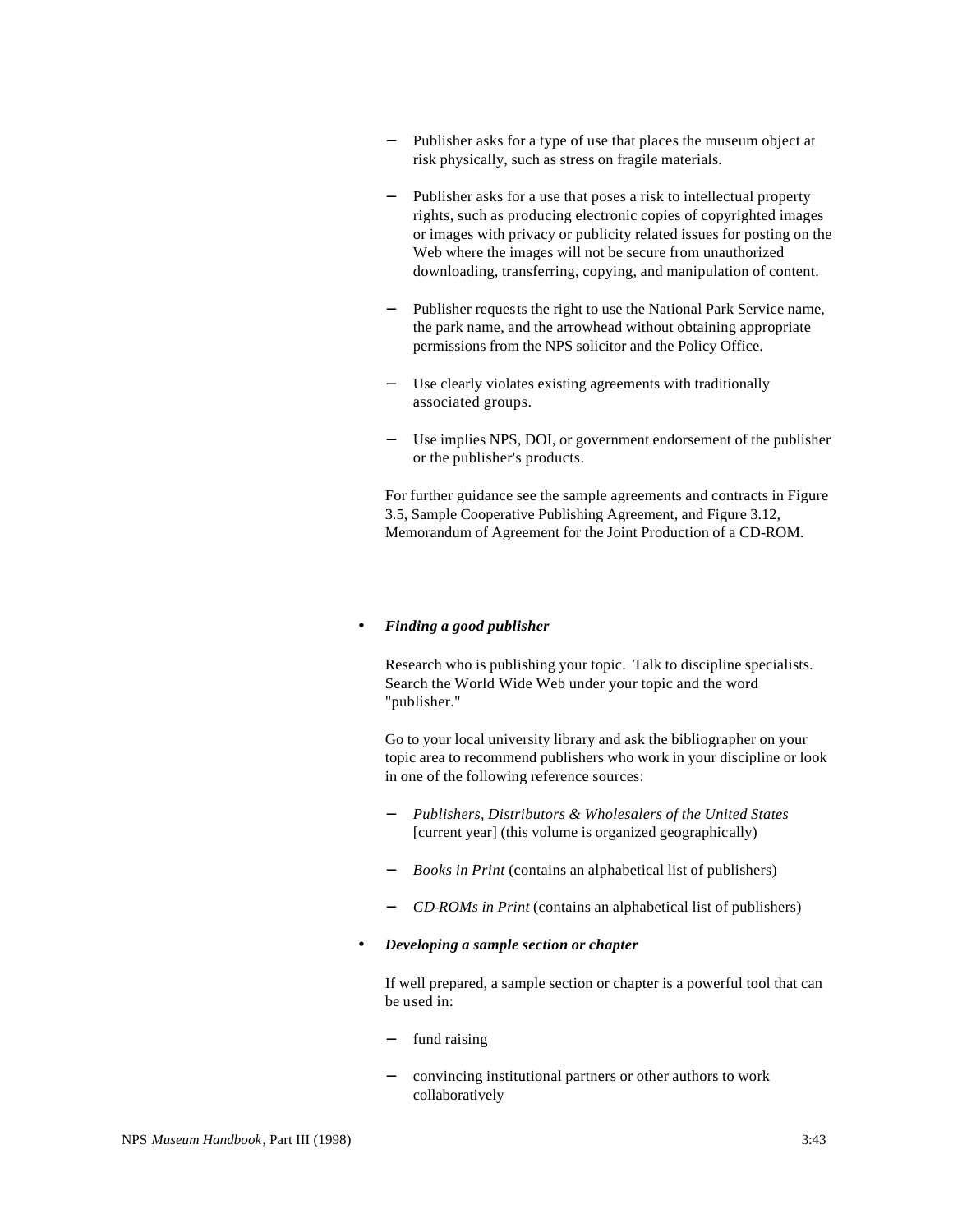- locating an editor
- finding a publisher

A sample chapter frequently is used as a marketing tool to convince publishers to accept a publication.

#### • *Negotiating with publishers*

Before you meet with the publisher you must be prepared.

- − *Know your park's or center's publication specifications,* including paper and binding requirements (refer to Question 3 of this section). For example, the park wants 5,000 8" x 11" hardback volumes with a full-color cover, printed with all indexing, editing, layout, paper selection, and binding done by the publisher.
- *Learn what you are forbidden to offer, such as exclusive licenses,* granting authorization to publish intellectual property rights you don't have, or access to legally restricted materials.
- − *Find out how the project will be funded* such as what resources the park can provide and what must be provided by the publisher or by a grant funder.
- − *Know your human resources and skills the park can supply* for this work, for example, can the park do some of the picture research, indexing, or editing?
- − *Know what partnership resources the park can obtain,* such as help from local universities, cooperating associations, foundation funding, the National Park Foundation or National Center for Preservation Technology and Training publication grants.

Examine all publishing contracts carefully. Avoid long-term contracts that lock you in for more than 5 years. Ensure if the book goes out of print, you have a clause allowing the park to reprint it. Review contracts with the contracting office, the NPS Solicitor, and SO staff. Publishers routinely change their standard contracts if the collaborating authors insist. Negotiate! You don't have to settle for the publisher's first offer.

Once you meet with the publisher, do not sign anything for the NPS until the park superintendent, contracting officer, and the NPS solicitor agree the offer should be pursued.

*Never grant "all rights in perpetuity" to anyone.*

• *Creating a publisher's agreement*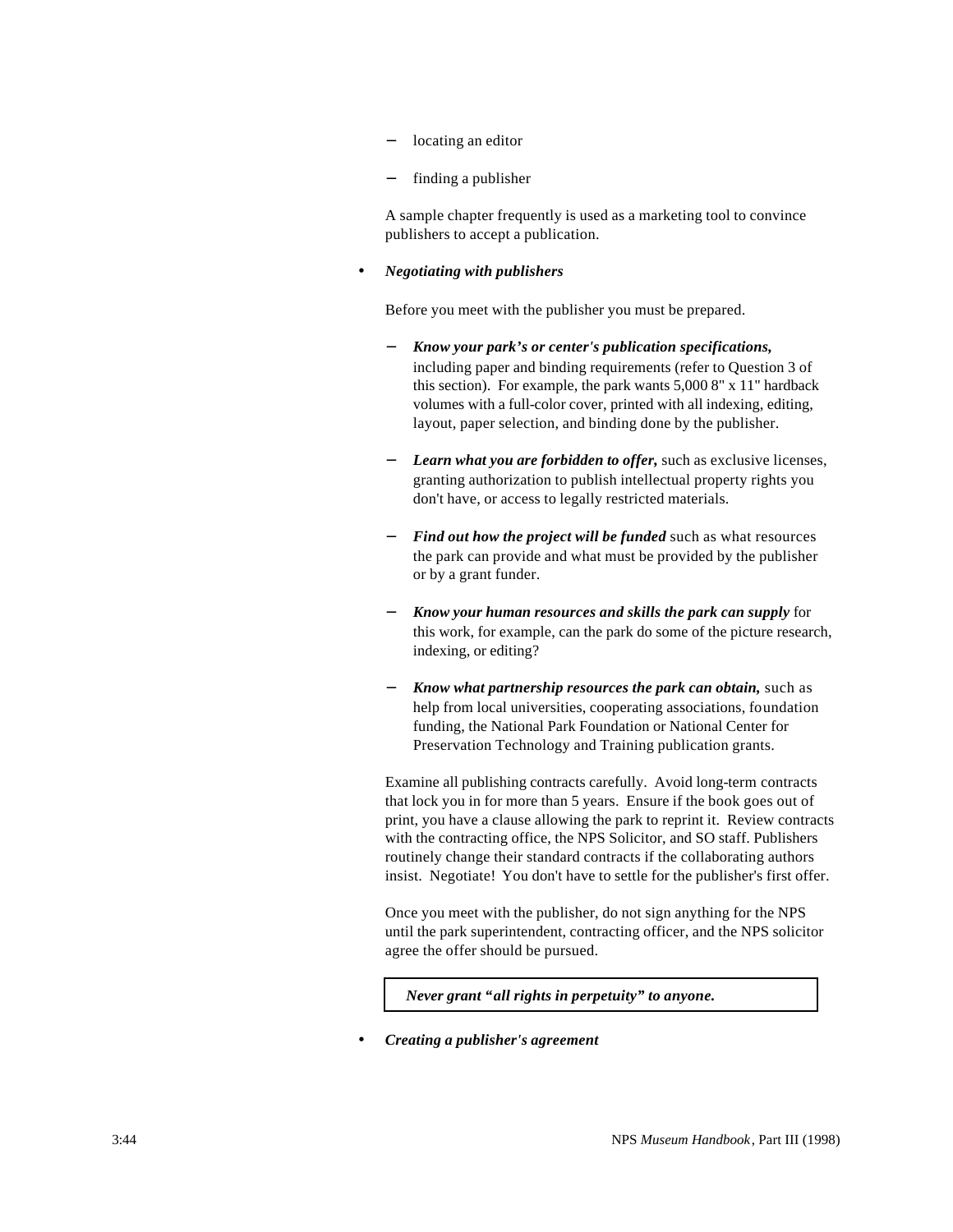The following questions should be answered in a publisher's agreement.

- − *When do payments start to facilitate production cost recovery?* Stipulate on which editions the park receives cost-recovery payments. Confirm how much, if any, payment the park will receive. Confirm if the park will receive an advance, and the amount of the advance. Stipulate what cost-recovery payments the park will receive for revised or later editions. (*Note*: most commonly this funding is paid to the park's cooperating association or the National Park Foundation.)
- − *What expenses will the publisher pay?* For example, will the publisher pay for:

an index?

a special paper for illustrations?

permission fees for illustrations?

copyediting?

− *What manuscript components must the park provide?*

front matter (tables of contents, introductions, acknowledgments, prefaces)?

text?

illustrations and captions?

permission to use quotes and images?

back matter (indices, bibliographies, footnotes)?

− *What are the quality standards the manuscript must meet for acceptance?*

*Chicago Manual of Style* format and style?

− *What rights will the publisher have?* 

North American printing rights?

International rights?

#### − *What happens to the rights if the book goes out of print?*

Can the park reprint it?

Can the park put some or all of it up on the Internet?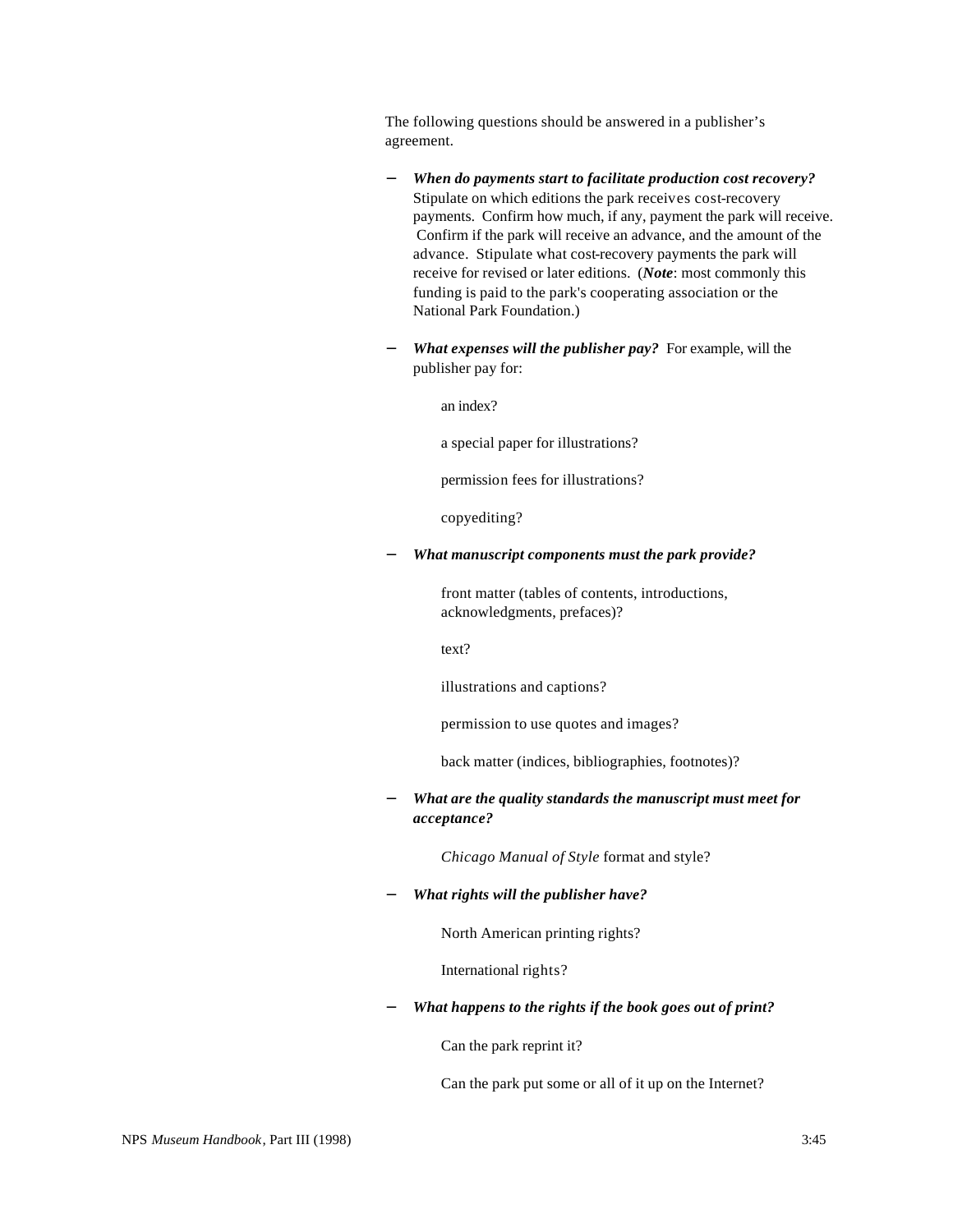#### − *Who has the copyrights?*

the publisher?

− *What rights does the park have to read and correct proofs?*

What will the park have to pay for author's alterations to page proofs? (*Note*: authors usually are allowed to make proof modifications of between 5-10% of the initial cost of composition. Changes over this amount usually must be paid for by the park.)

− *What number of free author's copies will the park receive?*

5-20 copies?

#### • *Defining your responsibilities*

Once your negotiations are completed, your publication contract, based upon the publisher's agreement described above, should stipulate precisely what it is you are to produce. Your next step is to identify an appropriate editor, author(s), and decide upon a schedule.

Generally, the park is responsible for the following activities beyond the usual research and writing:

- − obtaining permissions for quotes and images
- guaranteeing that the work is original (no plagiarism), non-libelous, and doesn't infringe intellectual property rights of others such as copyright, publicity rights, or privacy rights. See M*H-III,* Chapter 2, Legal Issues, for guidance.
- − indemnifying the press against claims or judgments on copyright, privacy, and other intellectual property rights issues

#### • *Scheduling book production work*

See the schedule listed under monographs for an example of a book schedule. The time necessary for various stages of production must be determined with the publisher. The publisher probably will attempt to bring the completed work out for a specific merchandising catalog or publication season.

5. *What do I receive from the editor and how do I respond? Check galley or page proofs***.** You may be asked to review the page proofs (sometimes called galleys) for lost text, missing headers and footers, word breaks, and all other items marked on Figure 3.10, Proofreader's Checklist. Errors must be marked as described in the *Chicago Manual of Style* (14th edition*)* or in Figure 3.10.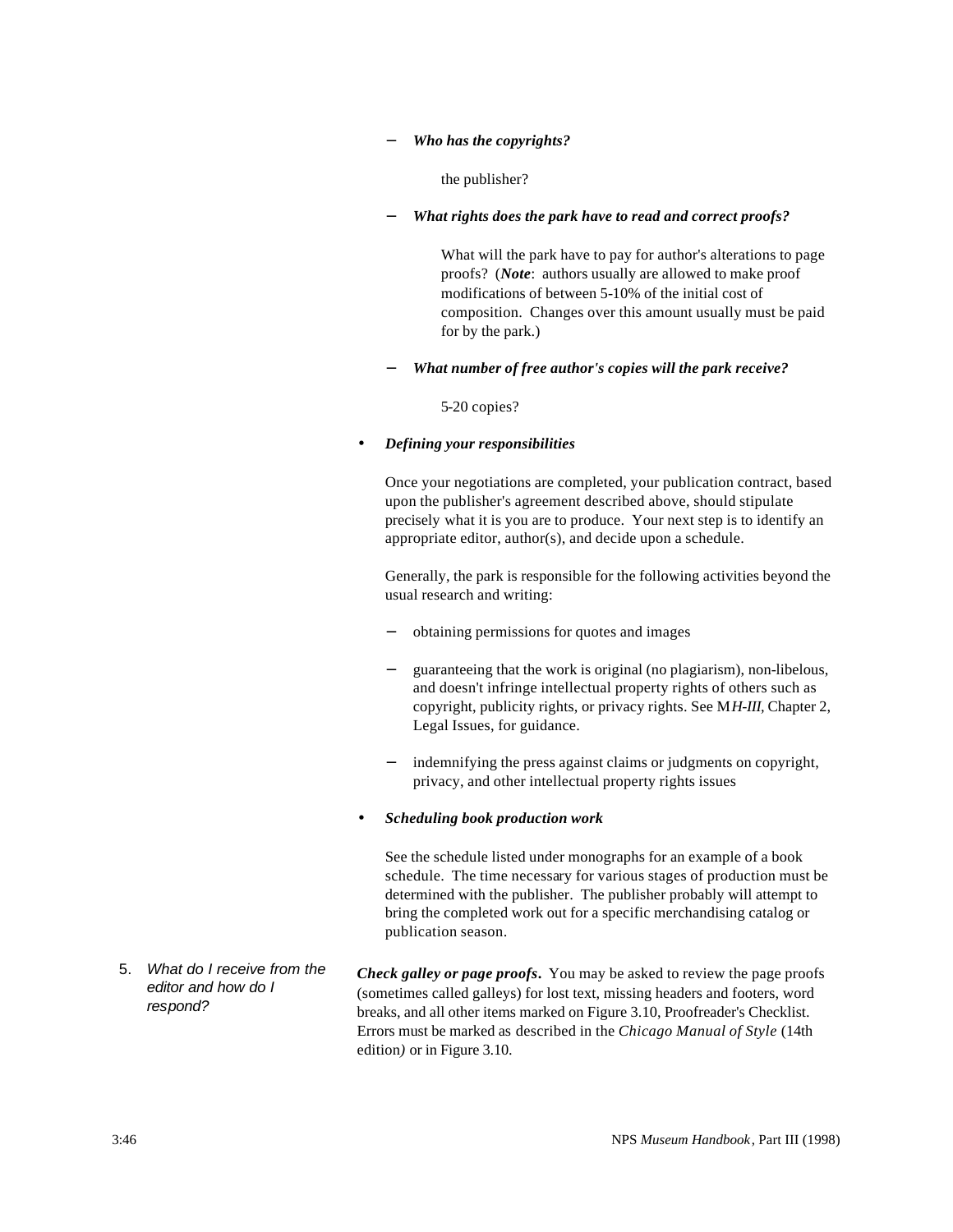*Review mechanicals***.** Mechanicals are page mock-ups produced by the designer. Mechanicals may be produced electronically and should incorporate type and images. Check these mock-ups as described in Figure 3.10, Museum Management Program Proofreader's Checklist. Watch for photographic completeness and print and line clarity. You should not be editing or changing words at this stage because you will be charged a fee for new typesetting, called author's alterations. You should check only for errors made by the printer.

*Check negatives or bluelines***.** Finally, you must review the negatives made from the mechanicals, called bluelines. A blueline review is your last chance to check the print job. Use it to check for missing elements; smudged, blurred, or broken text; and flipped illustrations.

*Mark all errors*. Errors found on proofs, mechanicals, or bluelines must be marked as described in the *Chicago Manual of Style (14th edition),* p. 105, Section 1.1, or in Figure 3.10, Proofreader's Checklist. Proofreading takes two-thirds to three-quarters the time it takes to do data entry. Some professionals cite the average proofreader rate as 4,000 words an hour with an error rate of one error missed on each proof page. Proofreading at each level (page proofs, mechanicals, and bluelines) should be done at least twice (preferably by two different people) to catch these errors.

More complex pages with charts, graphs, tables, foreign language text, technical text, and complex formatting will take longer and have more errors. When doing this work, take a five-minute break every hour or you will lose your focus and concentration. Allow time to check all text several times. Have someone unacquainted with the text review the final copy.

Pay particular attention to where pages, paragraphs, and sections begin; where pages and lines break; where type faces and sizes change; and where other errors frequently occur. Check all mathematical totals with a calculator. Pay attention to every element of the text, even boilerplate. Before this final stage of publication work, you should have completed all of the earlier tasks described above.

6. *What other work must I provide?* The publisher may ask you to supply a brief biography and complete a marketing questionnaire. Inform potential publishers that primary markets for publications are park visitor centers and concessionaire shops, catalogs, and Web pages. Other choices might be the publisher's or NPS's Web page shop. Catalog sales and bookstores are other possibilities. You may be asked to provide the names of journals, newspapers, and magazines that might review your publication or to provide the names of potential reviewers.

7. *How do I plan and develop a catalog?* Plan a catalog exactly as you would any other book publication. (See the section on book publication above.) Catalogs require scholarly expertise, excellent illustrations, and detailed descriptions of the style, period, materials, schools, formats, genres, themes, iconography, and subject matter of art works or the taxa of natural history specimens, and material culture of contemporary groups and prehistoric cultures for ethnographic and archeological collections. The value of what you do hinges on the quality of your illustrations and authors.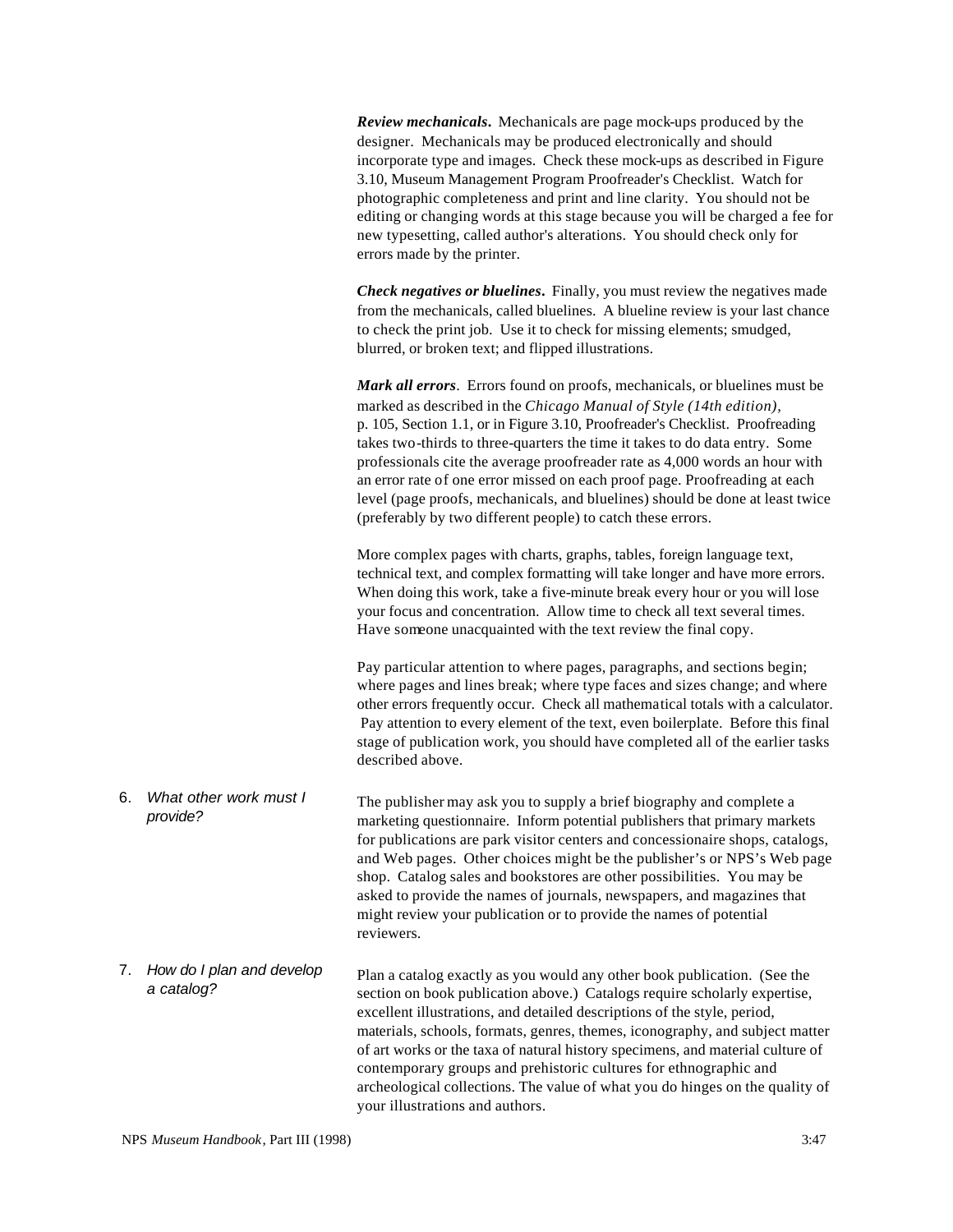#### • *Resources you'll need*

Generally museum exhibition catalogs incur the same expenses as books, such as shipping, advertising, review copies, printer's surcharges for changes to page proofs, and contractors' fees. However, because catalogs tend to be luxury volumes with more illustrations, the costs of some routine items greatly increase, such as:

- permissions fees for quotes and reproductions
- high-quality printing costs, particularly numerous and/or color illustrations
- high-quality paper costs
- − contractors' bills for design, editing, and other services

Because of these expenses, oversize blockbuster catalogs usually cost significantly more than most publications to produce. Generally, exhibition catalogs can have poor resale value after the exhibition closes, so they are relatively expensive to underwrite. Many museums seek support from corporations or foundations to underwrite production costs.

# • *Types of catalogs*

A catalog may be a monograph, according to the dictionary definition. However, when most people use the word catalog, they are referring to one of the common types of catalogs described below.

- *Catalog raisonne* is a complete listing of all works attributed to an artist or school of artists by a scholar(s). This tends to be a fine or decorative arts format with in-depth examination of the artist.
- *Collection catalog* is an overview of the holdings of a museum, or a vehicle for studies in material culture or natural history.
- **Exhibition catalog** documents the exhibition themes and the items included in the exhibition.
- − *Union catalog* is an archival term that refers to catalogs that cover the collections of a broad spectrum of repositories, such as all archives or museums in Texas or the entire Region or Support Office area.
- *Develop collection catalogs by type of material, media, or format.*

Collection catalogs of all types are developed the same. If your catalog focuses on types of material, culture area, period, media, subject, or format, select an editor and authors knowledgeable on these issues.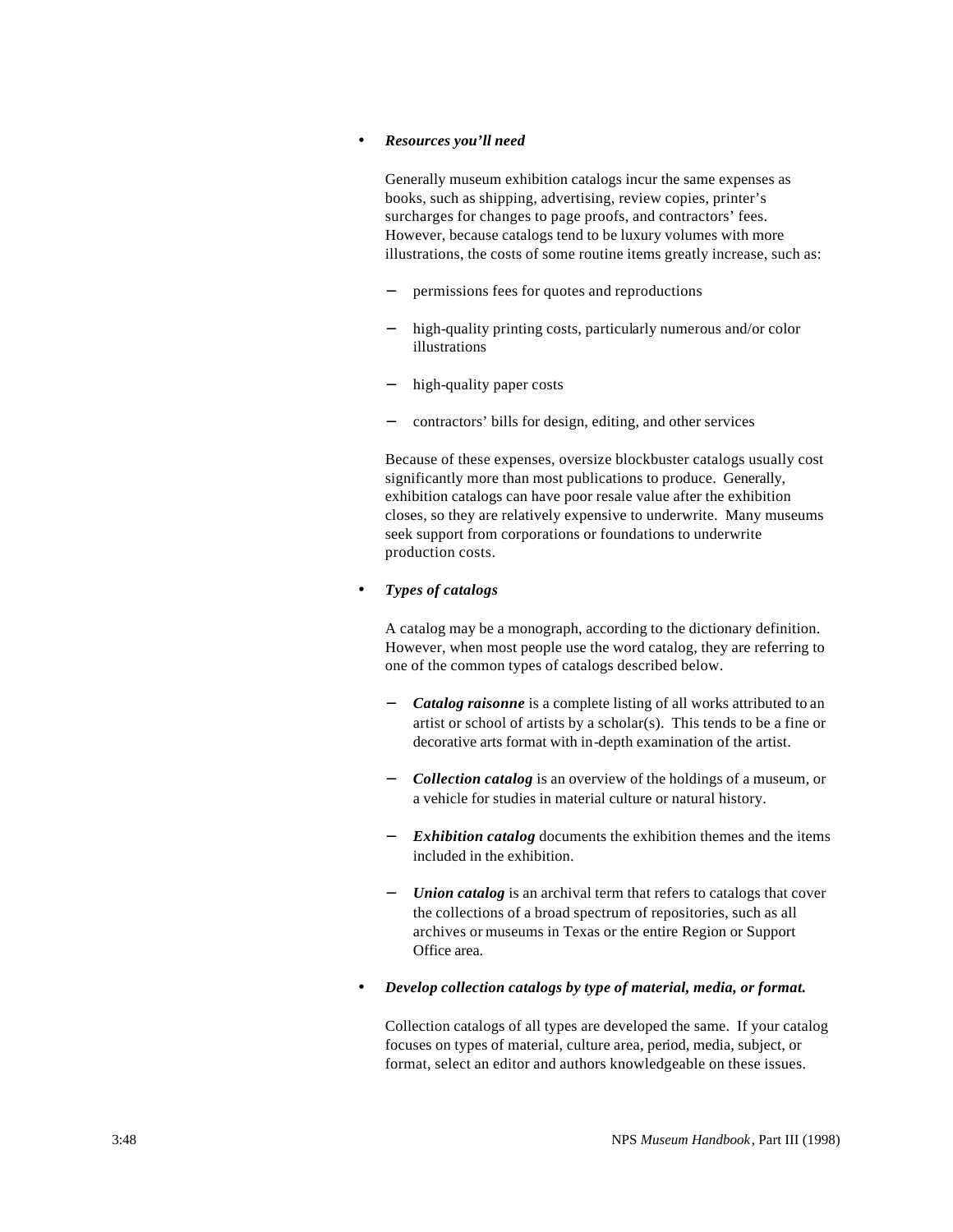|  | <b>Choosing self publication</b> |  |  |
|--|----------------------------------|--|--|
|--|----------------------------------|--|--|

Self publication is a good choice *if* you have:

- mastered all phases of publishing, including research, writing, editing, indexing, layout, design, print production, marketing, and distribution
- the ability to view your own work critically and revise it with a professional eye
- extensive publishing experience
- sufficient time to invest in this labor-intensive process

# • *Working with a publisher*

Work with a publisher when you need professional help to produce the highest-quality publication, or when you need someone else to absorb some of the production costs. Before beginning work, have a signed agreement in hand stating your responsibilities and the production schedule.

8. *Should I use permanent paper?* Yes, because permanent, high alphacellulose, low lignin, neutral pH paper has a very long life, isn't expensive, and is environmentally friendly. By using permanent paper, you'll ensure that images and information about the park's museum collection will be available for research, education, and interpretation for several hundreds of years! Permanent paper should meet the international permanent paper standard (ISO 9706: 1994; Information and Documentation; Paper for Documents: Requirements for Permanence). In the printing contract specify "ISO 9706: 1994."

#### **R. Producing Moving Images**

1. *What types of moving images media are there?*

Several moving image formats can be used alone or in combinations. These are noted below. The field is evolving constantly with new formats and technological advances. Because of the complexity of formats and recording (gathering) and playback (delivery) equipment, you should always consult with Harpers Ferry Center-Audio Visual (HFC-AV) staff and specialists early in your project. The Interior Service Center, Telecommunications Services Office, may also provide this information.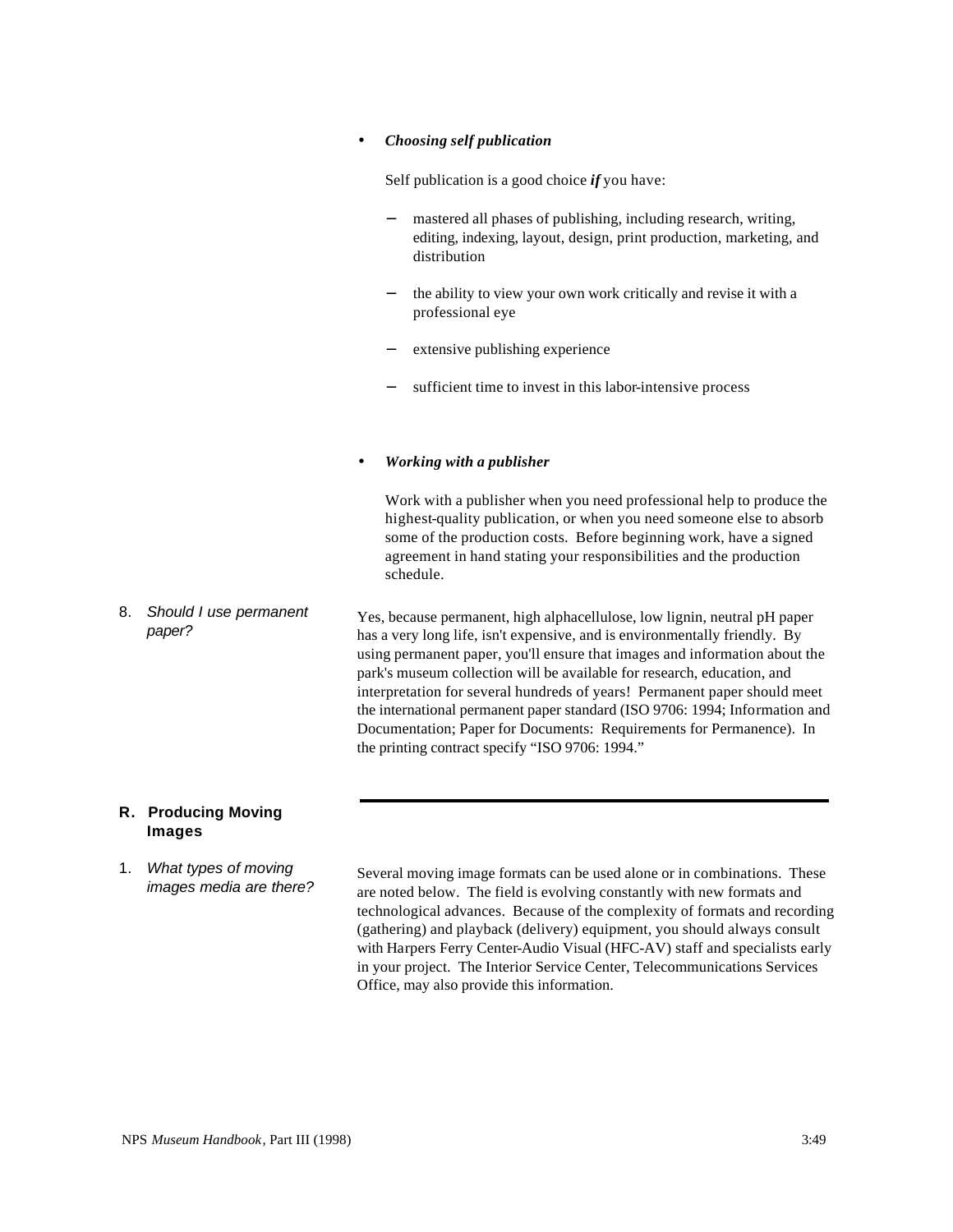**Film:** Both a long-lived image recording system and a playback system. Films are made on stock using a camera and other specialized equipment. All film stocks have a light-sensitive layer called an emulsion and backing support called the base. Film stock has sprocket holes, which allow the camera, projector, editing machine, or printer to transport the film. Film has many formats, ranging from super 8mm, 16mm, super 16mm, and 35mm to 70mm, such as Cinemascope, Widescreen, and Imax. While many feature films are 35mm, 16mm is the most commonly used format.

As an image-recording medium, professional film captures highresolution images. When you shoot film, you typically archive your camera original and have a work print made. You edit the work print and conform the camera original to the work print. This may be used as the master from which you'll produce copies. If you're making more than 10 copies, you should have an inner negative made of the original. A good lab can produce many copies from a master. This film can be used as is, or transferred to professional format videotape or laserdisc to produce top-quality interpretive shows. You'll need a projection system to show film.

• *Video:* Both a relatively short-lived image recording system and a playback system. For a new media, it is widely used in industry, home, and film-making. Video has many formats, ranging from Sony High 8, VHS-S, Super VHS, Super VHS-C, to Betacam and D2, which are professional formats. The latter delivers high-resolution images with a superior soundtrack. Video is gaining in acceptance because it is easy to use, portable, and transfers easily into digital technologies. Digital video produces a superior image over traditional analog formats.

You can use video as an image-recording system if you're doing a program on a small budget. Use professional videotape. Video is an inexpensive and easy way to distribute information on the park museum program, either by mail or a television screening. Videotapes wear out with repeated showings, so keep a backup supply. Videotape is both less durable and less expensive than film.

Video Cassette Recorders (VCR) are not as effective as laserdiscs for repeated use. Tapes wear out quickly and require regular maintenance and a backup supply. Videotapes can be transferred to laserdisc format for delivery.

*Laserdisc:* Highly recommended as a delivery system because of its low maintenance, reliability, and durability. Because the laserdisc player only plays laserdiscs, film or video must be transferred to that format. However, once the video has been mastered to, and programmed for the laserdisc, it is much more dependable than running a videotape on a VCR. The laserdisc player gives you the option of using a computer controller, and can be controlled from a remote location. You can program alternate modes such as endless repeating, visitor activation, and send signals to dim lights or other timed events. One controller can control two disk players.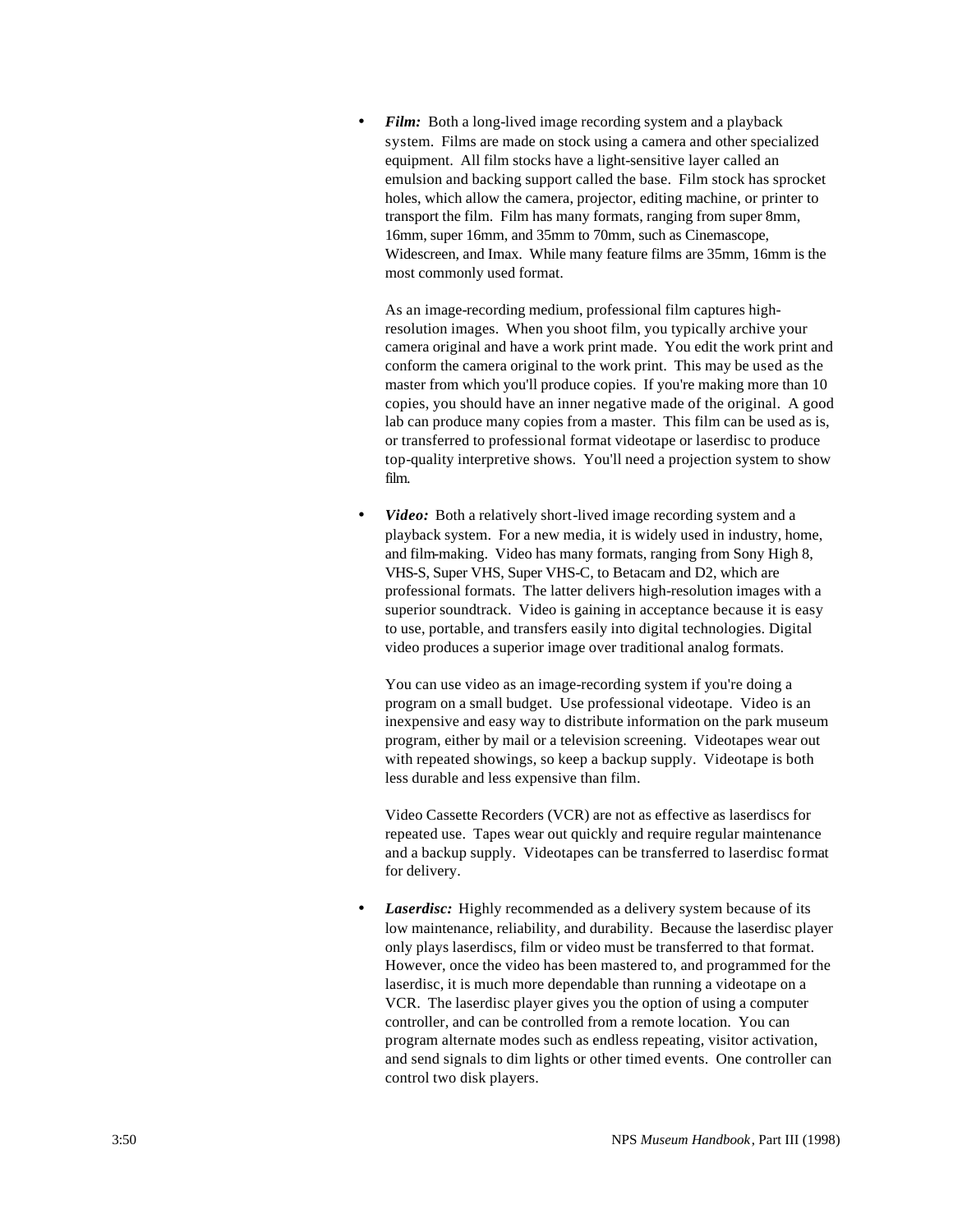With either delivery system (videotape or laserdisc) you can use a monitor of any size for viewing purposes or a projection system.

- *New video formats:* Video formats are undergoing major changes. New technologies promise to improve greatly the quality of video signals for delivery systems. They are expensive and require special equipment. Professionals probably will move from laserdisc to these new media in the next few years. These new formats include *High Definition Television (HDTV) and Digital Versatile Disc (DVD)* which require different image recording and projection equipment. DVD has very clean images with few dropouts (a tear in the line), and good sound quality. It can hold video, audio, and computer data. Many DVD machines can play older CD-ROM formats. DVD aims to encompass home entertainment, computers, and business information with a singledigital format.
- 2. *How do I plan to make a film or video?*  The steps you take to plan to make a film or video are similar to those you take producing sound recordings, Web exhibits, and other publications described in this chapter. You should:
	- identify the purpose
	- identify your audience
	- outline the message and the major points
	- identify subject matter specialists
	- develop a realistic budget
	- select the media type and equipment
	- select actors
	- select locations
	- get permissions
	- edit, select music, prepare titles and credits

3. *What resources will I need?*

To produce good moving images, you'll need:

- subject matter specialists, writers, editors and actors
- video or film equipment
- director, producer, and editor
- camera, lighting, sound, and special effects specialist(s)
- 4. *What are the advantages and disadvantages of these formats?*

See the following chart.

NPS *Museum Handbook*, Part III (1998) 3:51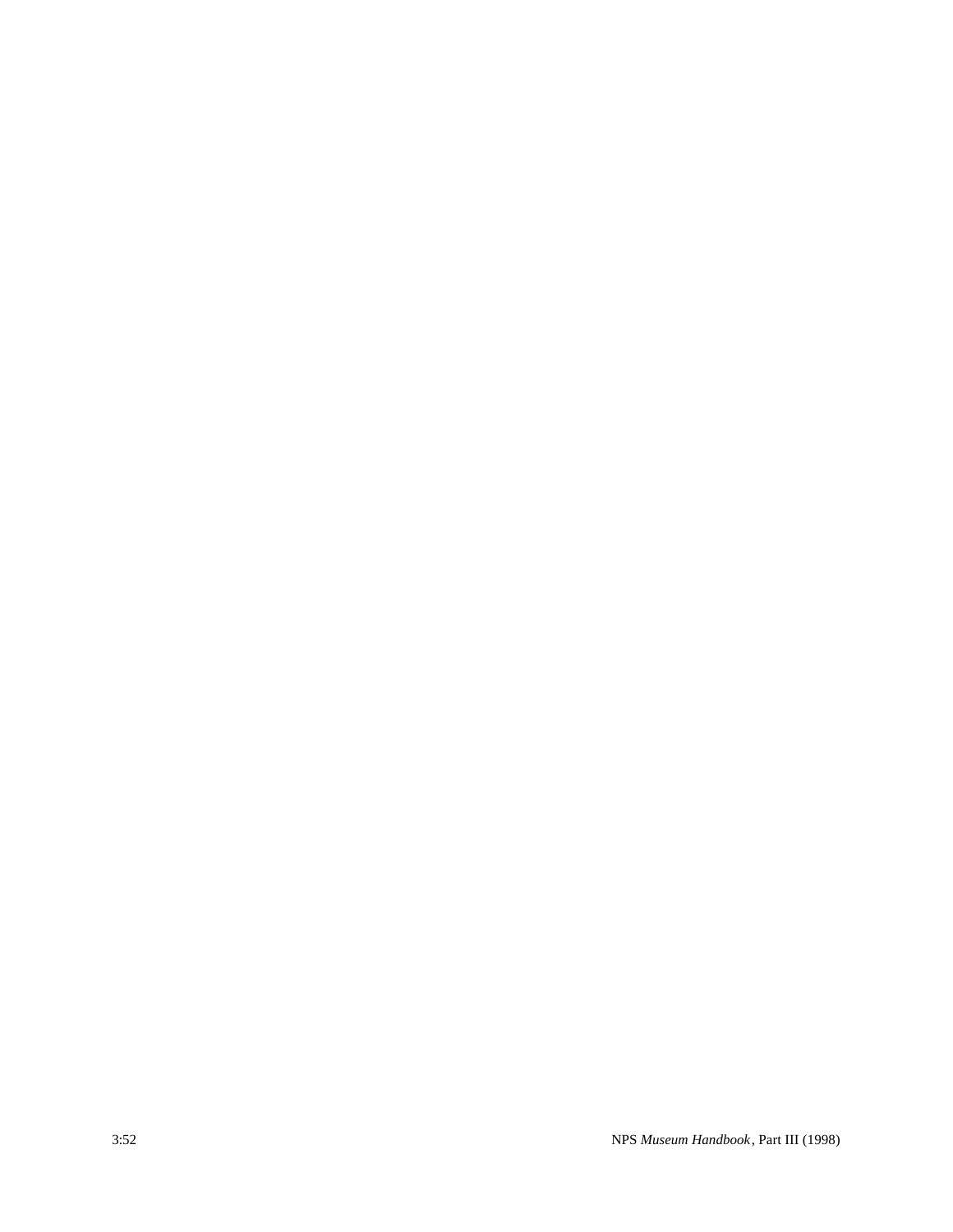| <b>Major Advantages and Disadvantages of Moving Image Formats</b> |                                                                                                                                                                                                                                                |                                                                                                                                                                                                                                                                          |
|-------------------------------------------------------------------|------------------------------------------------------------------------------------------------------------------------------------------------------------------------------------------------------------------------------------------------|--------------------------------------------------------------------------------------------------------------------------------------------------------------------------------------------------------------------------------------------------------------------------|
| Format                                                            | <b>Advantages</b>                                                                                                                                                                                                                              | <b>Disadvantages</b>                                                                                                                                                                                                                                                     |
| Film                                                              | • Better resolution than video. Produces<br>higher quality images than video.<br>• More durable and is an archival storage<br>medium<br>• Much longer-lived<br>• Often used to shoot for editing on video<br>• Has a warmer, more blended look | • Difficult to produce. Requires specialized<br>personnel and equipment.<br>• Can take longer to produce<br>Expensive to copy<br>$\bullet$<br>Costs slightly more to produce<br>May require projectionist to run the<br>$\bullet$<br>projection system for 35mm film     |
| Laserdisc                                                         | • Excellent delivery system<br>Durable but is not an archival medium<br>• Low maintenance<br>• Reliable<br>• Can be made from any videotape or still                                                                                           | • Not a recording medium, it's only a<br>delivery and distribution medium<br>• Expensive<br>• Proprietary–not easy to move to next<br>generation of formats<br>Larger than CDs<br>• Difficult to produce                                                                 |
| <b>Video-formats</b>                                              | • Widely used<br>• Portability<br>• More cost effective to produce and show<br>Can be made from any video or film<br>$\bullet$<br>• Easy to edit and produce                                                                                   | • Analog format makes for a short life span;<br>not an archival medium<br>• Quality decreases with each successive<br>generational copy<br>Fragile and short-lived<br>$\bullet$<br>Short-lived<br>• Must be migrated (recopied) and<br>refreshed (rewound) every 5 years |
| Digital video                                                     | • Digital format<br>• Can make copies without any loss of<br>quality; copies as good as the original<br>Superior image quality over analog format                                                                                              | Fragile; is not an archival medium<br>Expensive to maintain<br>$\bullet$<br>Must be migrated and refreshed every 5<br>years                                                                                                                                              |

# 5. *When is it appropriate to produce a video in-house?*

Video is an excellent tool to document storage conditions, damage such as leaks or vandalism, contract work and exhibits installation and removal. You also can use it to do a park history or record staff expertise. You can videotape using a VHS, 8mm, or Hi8 camcorder that has a camera, recorder, and playback mode and allows you to review tape footage readily.

A video inventory of the collection area is useful for individual objects, but video quality doesn't match that of high-quality still images. Video has poor resolution and a short lifetime compared to still images. Unlike still images, it is a poor archival medium, because it wears out after a few years, when the metal particles detach from the plastic backing.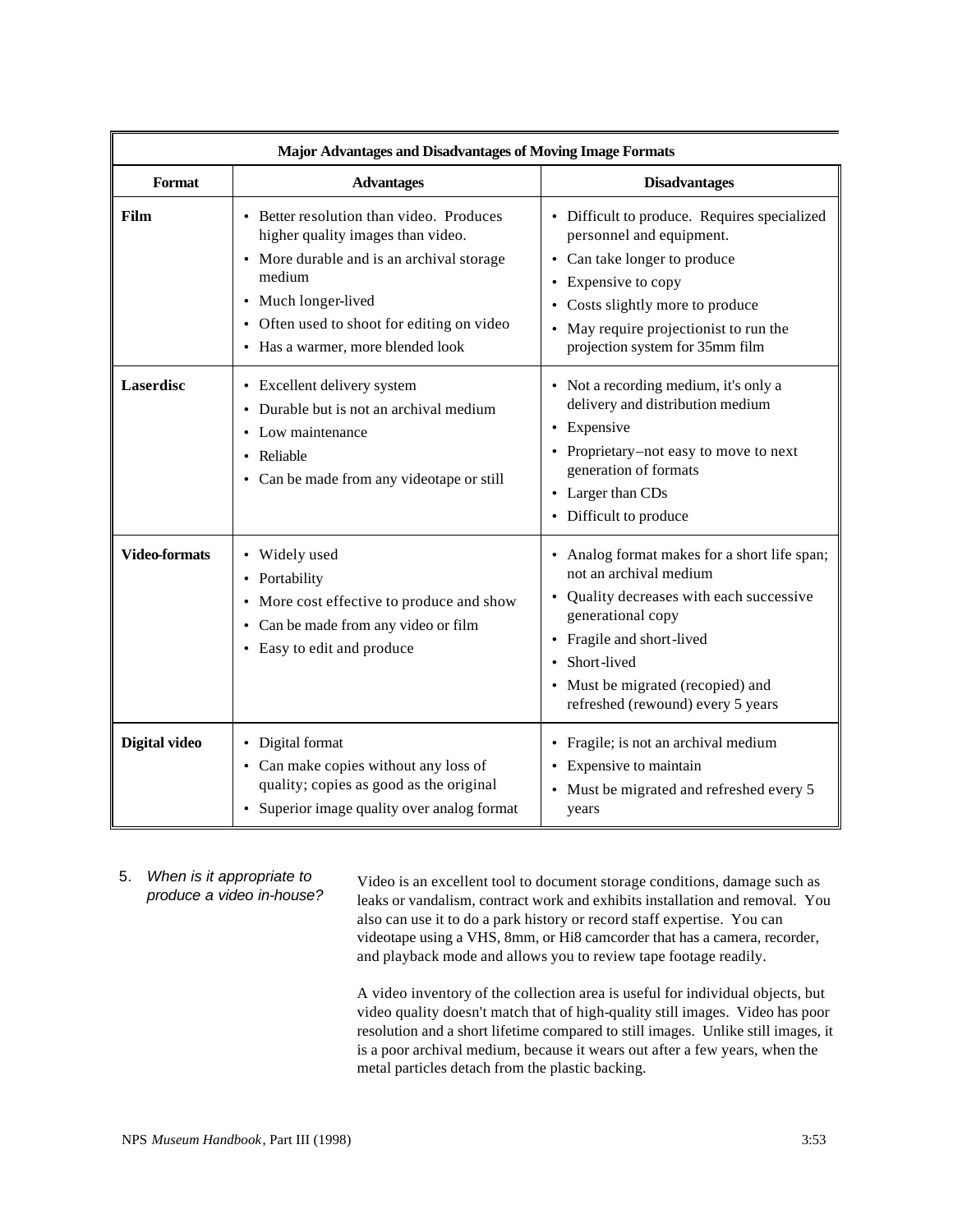|    |                                                                     | You should use videotape only to document speeches or panels if you have<br>good equipment such as lighting, miking, and multiple cameras, and a skilled<br>person taping the show. If you don't have the necessary equipment and<br>experience, you should contract with a professional.                                    |
|----|---------------------------------------------------------------------|------------------------------------------------------------------------------------------------------------------------------------------------------------------------------------------------------------------------------------------------------------------------------------------------------------------------------|
| 6. | When is it appropriate to<br>work with a professional?              | If your video is intended for professional or public outreach and will be<br>viewed by the general public, you should work with or hire a professional.<br>Film and video production is a specialized skill. Don't consider this kind of<br>production without funding.                                                      |
| 7. | How do I select a film or<br>video maker?                           | Find a production company or media producer experienced in your subject.<br>The most important factor in selecting film or video producers is to see<br>recent examples of their work. Read reviews of the producer's work.<br>Wherever possible, select the producer based on the staff he or she brings<br>to the project. |
| 8. | How do I negotiate with a<br>film or video maker?                   | Develop a scope of work, budget, and schedule, and draft the contract and<br>product specifications. All contracting must be handled through your<br>contracting office. Consult with HFC-AV to get information on what should<br>be covered in the negotiations.                                                            |
| 9. | What are the steps<br>involved in production of a<br>film or video? | As the project manager, you need to ensure the steps noted below are<br>completed by qualified professionals.                                                                                                                                                                                                                |
|    |                                                                     | Write a Scope of Work.                                                                                                                                                                                                                                                                                                       |
|    |                                                                     | Outline what the film or video will accomplish, a message summary, the<br>audience, length, delivery system, and format.                                                                                                                                                                                                     |
|    |                                                                     | Develop a budget and schedule.                                                                                                                                                                                                                                                                                               |
|    |                                                                     | Identify cost, cast, crewmembers, and establish production schedule<br>and phased delivery dates.                                                                                                                                                                                                                            |
|    |                                                                     | Write a treatment.                                                                                                                                                                                                                                                                                                           |
|    |                                                                     | Outline what information is to be included, how it will be communicated,<br>length of finished video.                                                                                                                                                                                                                        |

• *Write a script.*

Approve, review, and revise as needed.

• *Outline a shooting schedule.*

Show who will do what, when.

- *Identify a location for shooting and recording.*
- *Edit footage.*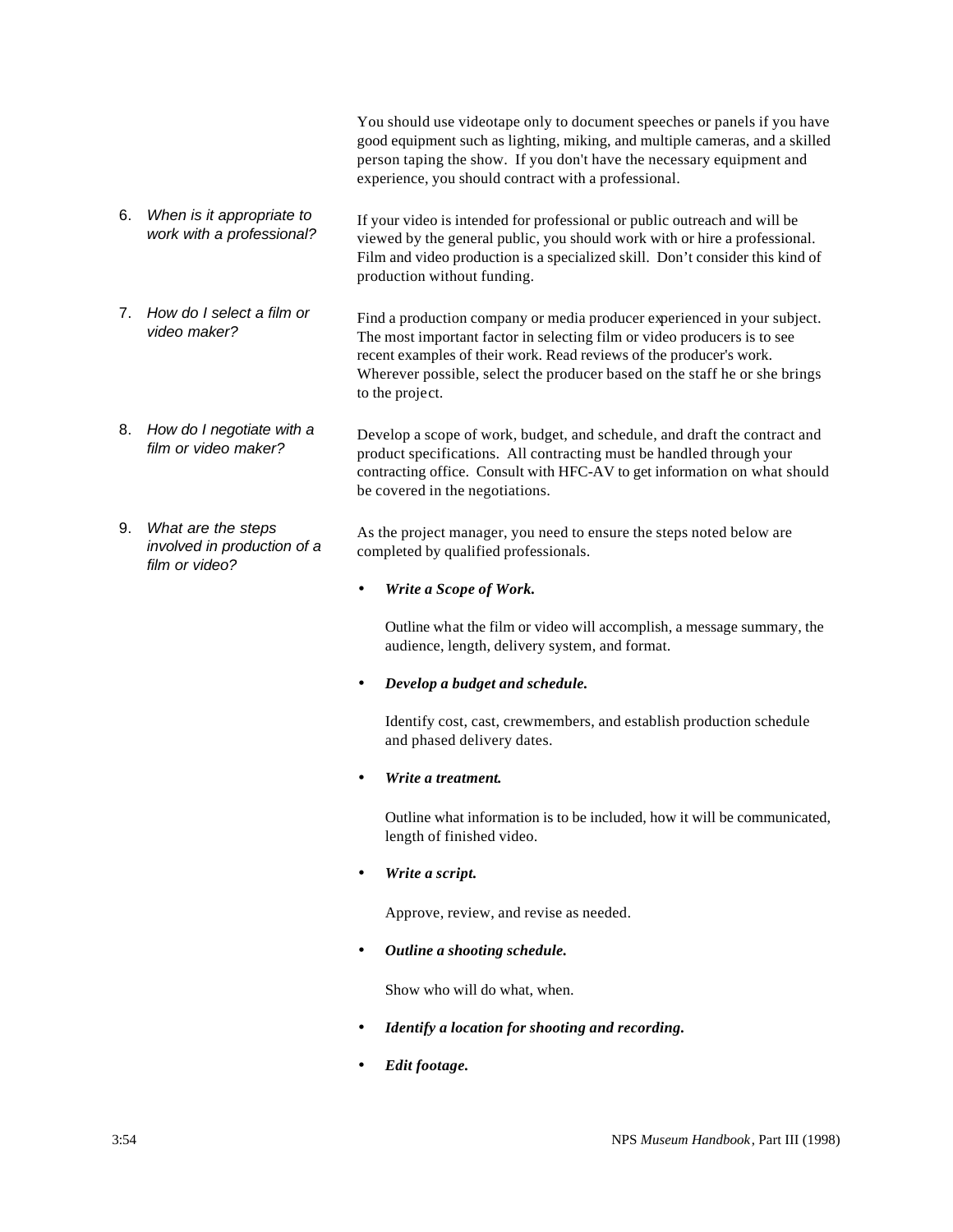• *Review the rough cut.*

Review, revise, and approve.

- *Produce a fine cut (final product).*
- *Produce or obtain the deliverables.*

Obtain the finished film or video, negatives, large format masters plus all raw footage.

• *Distribute and market the film or video.*

10. *What is the Harpers Ferry Center - Audiovisual Division (HFC-AV)?* The Harpers Ferry Center-Audiovisual (HFC-AV) Division provides AV support, ranging from planning advice to producing a show. They can advise you on various formats, equipment, and technical specifications. They can assist in evaluating proposals and potential contractors. Consult with the Division on all aspects of your project when you start planning. You can reach them at (304) 535-6081.

> HFC-AV recommends the use of standardized equipment throughout the NPS. This equipment can be acquired through the HFC-AV Equipment Depot. If purchased through the Depot, the HFC-AV department will repair or replace this equipment.

# **S. Producing Multimedia**

1. *What types of multimedia publications exist?*

Three major kinds of multimedia publications are available:

- *World Wide Web sites* (Web sites), which are on the Internet, can integrate images, texts, links to other sites called hyperlinks, video recordings, sound recordings, and animated icons.
- *Compact Discs* (CDs) come in a variety of formats including CD-ROMs (compact disc read only memory); CD-R (compact discs-recordable), rewritable CDs, and WORM CDs (Write Once Read Many Times), which can contain video, hyperlinks, sound recordings, and animation; CD-DA (Compact Disc Digital Audio), which are popular music carriers; and DVD discs (digital versatile discs, also known as digital video discs), which are popular carriers for videos and motion pictures.
- *Hybrid publications* are contemporary publications that can be mounted on CDs with updates to the publications placed on a Web site over time. This allows for a distributable product that can be kept updated daily and periodically, and allow you to use the major advantages of both formats of multimedia.
- 2. *How do I plan and develop multimedia publications?*

Plan a multimedia publication much as you would any other publication. See the Master Checklist for Publication Project, Figure 3.13.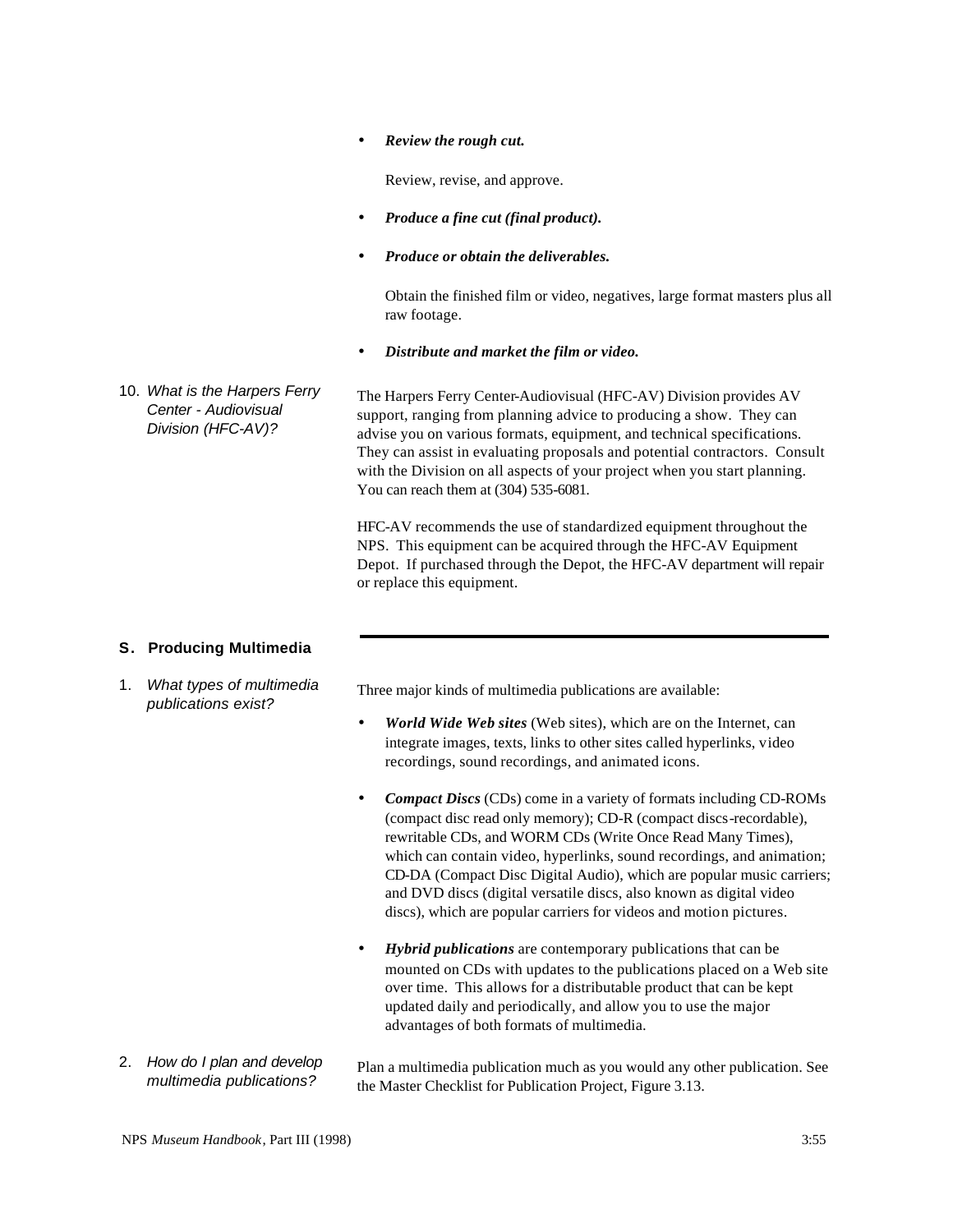3. *What resources will I need?*

To produce a good multimedia publication you will need:

- *expert multimedia designers and layout people*
- *coding experience* for preparing links to other sites and pages
- *scanning and software skills* for scanning and retouching images, sound files, text, and video or contract monies to have this done outside
- *topically expert writers and editors* experienced writing information for multimedia in brief, pithy text, and active voice
- *knowledge of legal issues*, particularly when, how, and why to obtain permissions for intellectual property rights such as copyright, privacy, and publicity concerns.
- *permission and/or fees* for quotes and images
- *appropriate hardware and software*
- 4. *What is the vocabulary of multimedia?*
- 5. *What are the advantages and disadvantages of these multimedia formats?*

know terms defined in *MH-III*, Appendix A.

Multimedia has its own jargon. To work effectively in the field, you should

For an overview of the various advantages and disadvantages of the three formats see the following charts.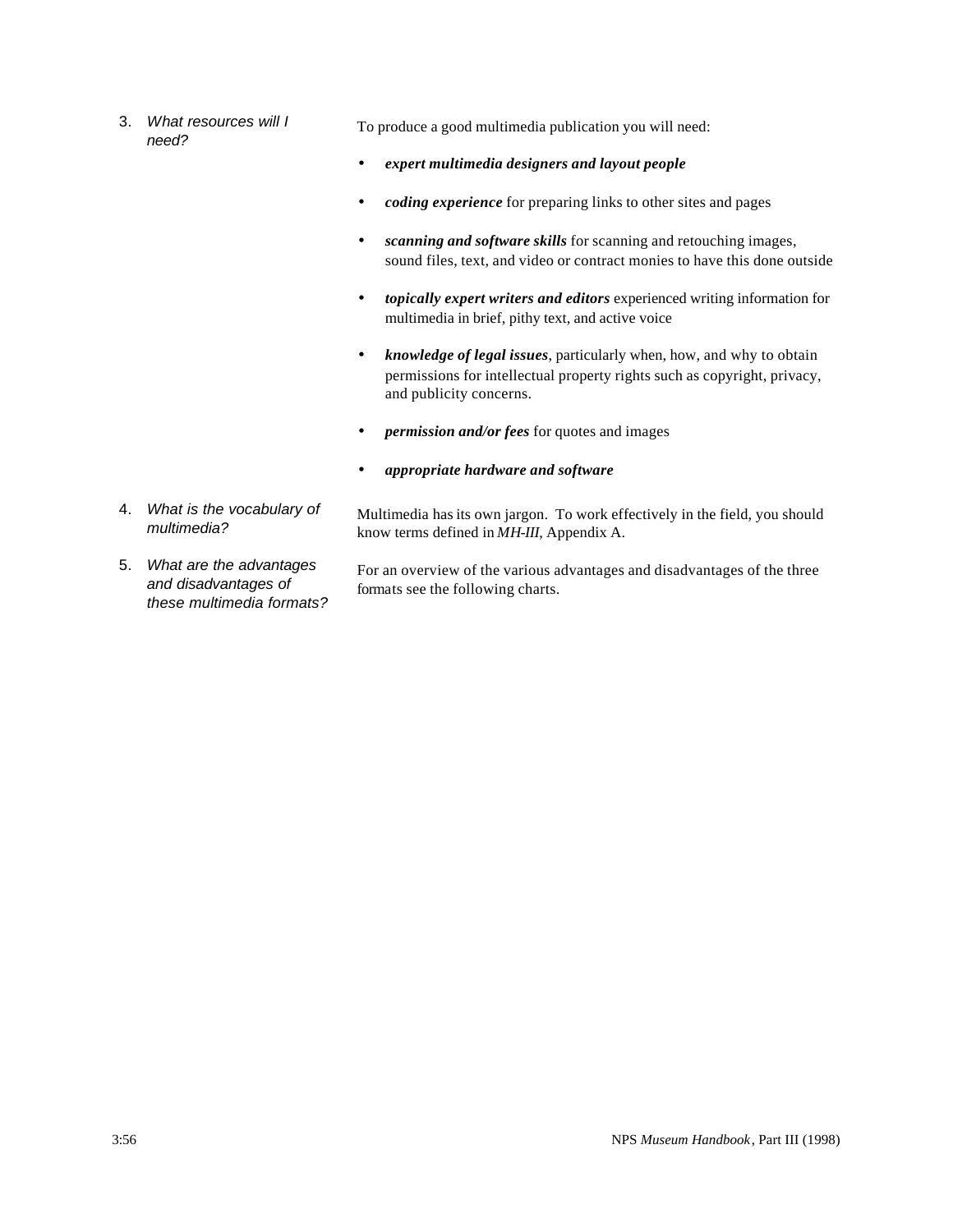| <b>Advantages and Disadvantages of Multimedia Publishing Formats</b> |                                                                                                                                                                                                                                                                                                                                                                                                                                                                                                                                                                                                                                                           |                                                                                                                                                                                                                                                                                                                                                                                                                                                                                                                                                                                                                                                                                                                                                                                                                                                                                                                                                                                                                 |
|----------------------------------------------------------------------|-----------------------------------------------------------------------------------------------------------------------------------------------------------------------------------------------------------------------------------------------------------------------------------------------------------------------------------------------------------------------------------------------------------------------------------------------------------------------------------------------------------------------------------------------------------------------------------------------------------------------------------------------------------|-----------------------------------------------------------------------------------------------------------------------------------------------------------------------------------------------------------------------------------------------------------------------------------------------------------------------------------------------------------------------------------------------------------------------------------------------------------------------------------------------------------------------------------------------------------------------------------------------------------------------------------------------------------------------------------------------------------------------------------------------------------------------------------------------------------------------------------------------------------------------------------------------------------------------------------------------------------------------------------------------------------------|
| Format                                                               | <b>Advantages</b>                                                                                                                                                                                                                                                                                                                                                                                                                                                                                                                                                                                                                                         | <b>Disadvantages</b>                                                                                                                                                                                                                                                                                                                                                                                                                                                                                                                                                                                                                                                                                                                                                                                                                                                                                                                                                                                            |
| CDs                                                                  | • Compact: CDs, like microfilm, can hold<br>huge amounts of data in a small space.<br>• Inexpensive: CDs cost only a few dollars<br>to press. The rapidly rising cost of paper<br>can be avoided by distributing in CD<br>format.<br>• Searchable: CDs are one of the first fully<br>searchable storage media, making them<br>attractive to researchers.<br>• Transferable: Can be copied and<br>compressed without generational loss.<br>• Self Correcting: Can contain EDAC (error<br>detection and correction systems)<br>· A True Multimedia Format: Widely used<br>to distribute software, music and other<br>sound files, images, videos, and text. | • Not Updateable: Most CDs, like microfilm,<br>can't be readily updated.<br>• Changing Formats: Most CD equipment<br>only plays certain types of CDs. You must<br>refresh and migrate CDs because software<br>and hardware change frequently.<br>• Not Necessarily Long Lived: While most<br>manufacturers promise 100s of years of life<br>for CDs, they only warranty their CDs for<br>10 years.<br>• Require Migration: CD contents must be<br>migrated to new formats as software and<br>hardware changes or they will be lost.<br>• Damage Easily: CDs fail fast when<br>handled roughly, primarily because of<br>physical stress leading to delaminating,<br>warping, scratching, yellowing of the<br>plastic, oxidation of the aluminum layer.<br>High humidity can make a CD unplayable.<br>• Sells Poorly: Cultural CDs produced by<br>museums, historical organizations and<br>archives have sold poorly, leading to a<br>great retreat from their production and<br>sales recently. Games sell well. |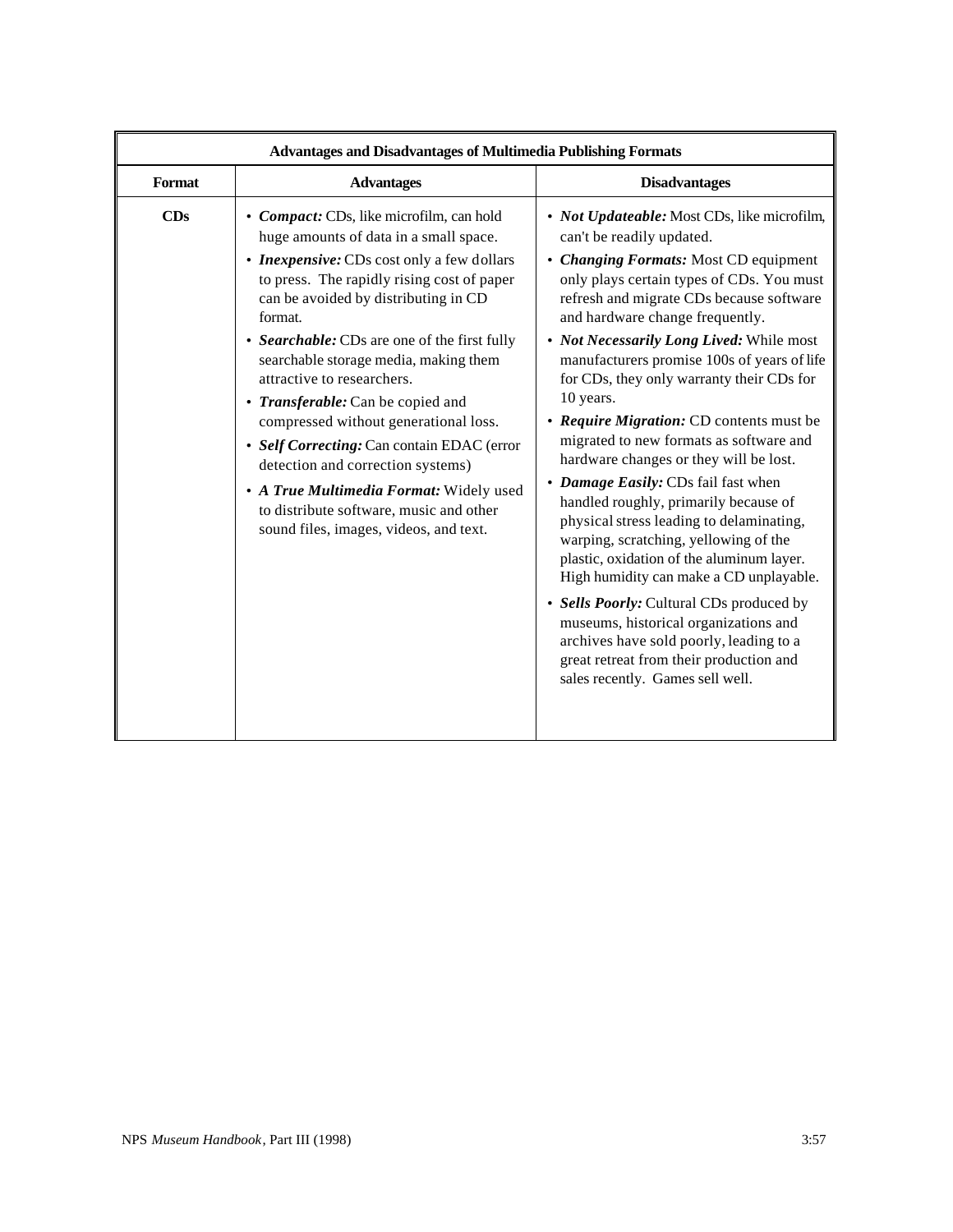|        | <b>Advantages and Disadvantages of Multimedia Publishing Formats</b>                                                                                                                                                                                                                                                                                                                                                                                                                                                                                                                                                                                                                                                                                                                                                                                                                                                                                                                                                                                                                                                                                                                                                                                                                                                                                                                                                                                                                                                     |                                                                                                                                                                                                                                                                                                                                                                                                                                                                                                                                                                                                                                                                                                                                                                                                                                                                                                                                                                                                                                                                                                                                                                                                                                                                                                 |
|--------|--------------------------------------------------------------------------------------------------------------------------------------------------------------------------------------------------------------------------------------------------------------------------------------------------------------------------------------------------------------------------------------------------------------------------------------------------------------------------------------------------------------------------------------------------------------------------------------------------------------------------------------------------------------------------------------------------------------------------------------------------------------------------------------------------------------------------------------------------------------------------------------------------------------------------------------------------------------------------------------------------------------------------------------------------------------------------------------------------------------------------------------------------------------------------------------------------------------------------------------------------------------------------------------------------------------------------------------------------------------------------------------------------------------------------------------------------------------------------------------------------------------------------|-------------------------------------------------------------------------------------------------------------------------------------------------------------------------------------------------------------------------------------------------------------------------------------------------------------------------------------------------------------------------------------------------------------------------------------------------------------------------------------------------------------------------------------------------------------------------------------------------------------------------------------------------------------------------------------------------------------------------------------------------------------------------------------------------------------------------------------------------------------------------------------------------------------------------------------------------------------------------------------------------------------------------------------------------------------------------------------------------------------------------------------------------------------------------------------------------------------------------------------------------------------------------------------------------|
| Format | <b>Advantages</b>                                                                                                                                                                                                                                                                                                                                                                                                                                                                                                                                                                                                                                                                                                                                                                                                                                                                                                                                                                                                                                                                                                                                                                                                                                                                                                                                                                                                                                                                                                        | <b>Disadvantages</b>                                                                                                                                                                                                                                                                                                                                                                                                                                                                                                                                                                                                                                                                                                                                                                                                                                                                                                                                                                                                                                                                                                                                                                                                                                                                            |
| Web    | International: Used internationally in<br>$\bullet$<br>schools, businesses, government, and<br>the entertainment industry.<br>Inexpensive: The major costs of the<br>Web are in the publication preparations,<br>such as writing, editing, and design,<br>thus skipping the cost of paper, printing,<br>shipping, and advertising. Use of the<br>Web is free.<br><b>Searchable and Linkable:</b> The Web is<br>$\bullet$<br>fully searchable and sites can be linked<br>together with hypertext to lead to a fully<br>interactive non-linear learning<br>environment. Web sites can also be<br>linked to CDs so that a hybrid system is<br>produced in which unchanging data<br>rests on the CD and updates are linked<br>to the CD and placed on the Web.<br>Viewers can seamlessly navigate<br>between the two at the click of a mouse.<br>Easy to Update and Change: Doesn't<br>$\bullet$<br>require new editions, just a few changes<br>in code and materials to change a site.<br>Multimedia Format: Provides access to<br>$\bullet$<br>still and moving pictures, and sound<br>clips. Has capability to display 360-<br>degree panoramic images.<br>Reaches Masses: Used by over 40+<br>$\bullet$<br>million readers regularly, including<br>schools, offices, organizations, and<br>many homes. Reaches large numbers of<br>the public who might never visit national<br>parks. Provides NPS information about<br>resources to the public. Allows for<br>planning trips and research not ever<br>provided before. | Limited Access: Many schools,<br>$\bullet$<br>libraries, corporations, and homes lack<br>access to the World Wide Web, or can<br>only handle the text version. However,<br>there is a dramatic increase in access to<br>the Web.<br>Amateur Quality: Many users assume<br>$\bullet$<br>that because Web work is inexpensive<br>and easy to learn anyone can do it.<br>Much poor quality work goes up on the<br>Web. The Web also requires<br>considerable maintenance and upkeep.<br>Lost in CyberSpace: Unless your Web<br>$\bullet$<br>site structure is useful, your links<br>helpful, your content rich and accurate,<br>and your pages well identified, you will<br>rapidly lose your audience, which can<br>escape from your site with the click of a<br>mouse.<br>Garbage In and Out: The Web is so<br>$\bullet$<br>easy to produce, a lot of error-ridden<br>garbage appears there. To keep the<br>public's imagination, you must update<br>your site regularly with high-quality<br>content and new features.<br>Speed: Downloading can take a long<br>$\bullet$<br>time and is limited by the user's<br>hardware.<br>Evaluation Necessary: Much of the<br>$\bullet$<br>public doesn't know how to evaluate the<br>Web's contents, so Web resources<br>often are used inappropriately. |

6. *When is it appropriate to produce a Web page or CD-ROM in house?*

Produce a Web page or CD-ROM publication in house when all of the following apply.

- You have the appropriate design, writing, coding, and editing skills.
- You have permission from your supervisor, superintendent, and publications officer*.*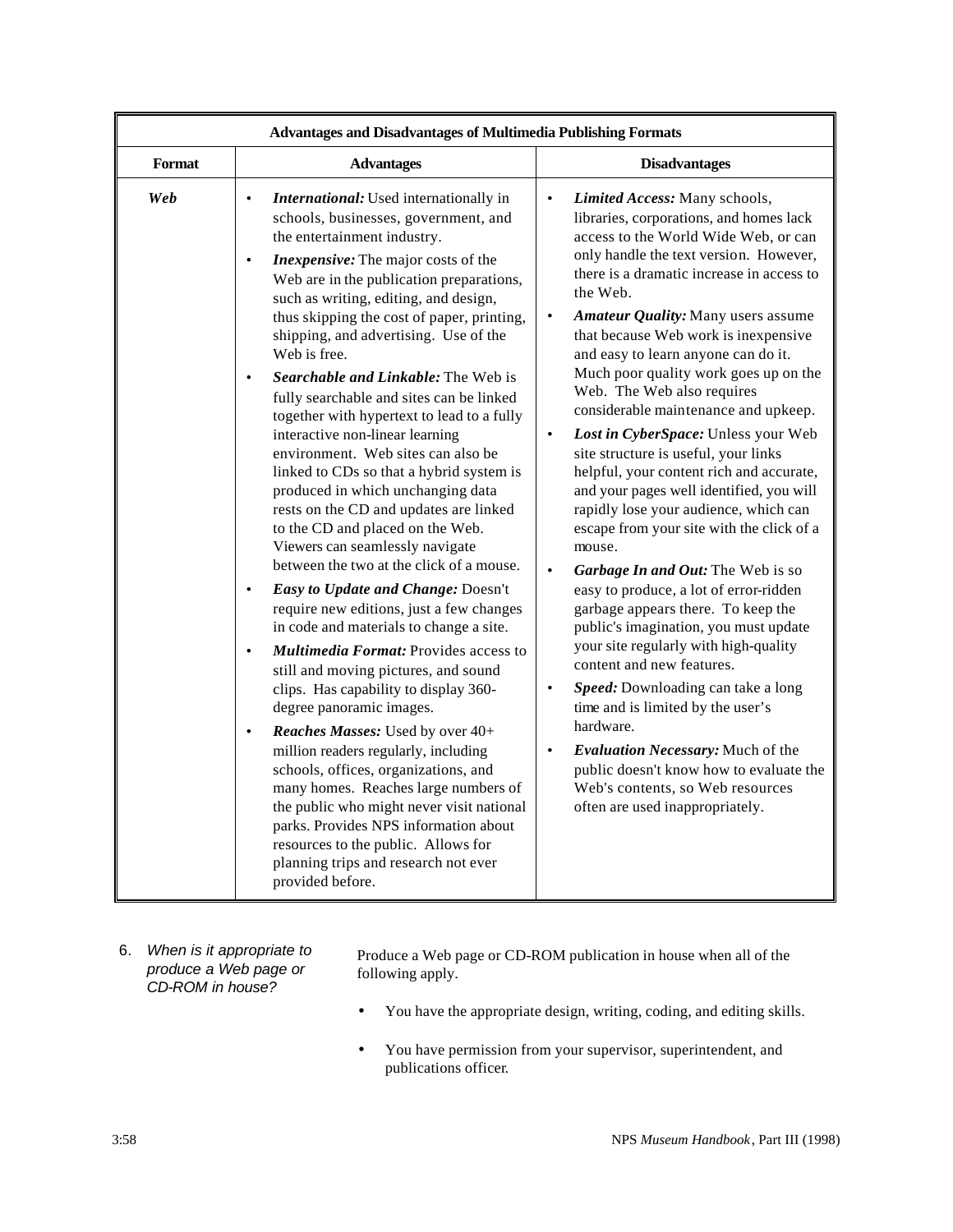• You have contacted your park Web specialist, center, or program about mounting your materials and maintaining access to your subdirectory, as well as your cluster Web coordinator. • You are aware of the legal issues involved in such work and have obtained all necessary permissions*.* • You have the time, energy, skill, training, experience, and resources to do it well and update it regularly. 7. *What do I need to know to produce a museum collections Web site?* To produce a museum collection site you need: html coding, including knowledge of metadata to facilitate search engines in finding and indexing your site • the basics of multimedia design and layout (look at other sites to see a range of solutions), and accurate, interesting, and well-written information high quality visuals and sound files 8. *How do I produce a museum collections Web site?* Follow the steps in the Figure 3.1, Master Checklist for Publication Project. 9. *What do I need to know to produce a CD-ROM?* The skills are the same as for Web sites, but you must also: develop an advertising and marketing plan for the finished product determine what operating system your CD will use determine if you want your product to link to a Web site as a hybrid CD 10. *How do I produce a CD-ROM?* You can use CDs as back-up files to document Web sites or as publications. CD-ROMs can be produced by downloading a Web site to a CD to make a permanent copy. For commercial CDs, you should follow all the standard publication steps described for Web publishing. When a publicationquality CD is desired, follow the Web publishing process above, but add a marketing and packaging step after publication to ensure the publication reaches the widest audience. 11. *What is an online order fulfillment service?* An online order-fulfillment service is an electronic stock image agency or image bank that provides image, video, or sound files to publishers, authors, and filmmakers for a fee. Many contemporary agencies provide watermark-protected thumbnail (small) images of the files over the World Wide Web and allow clients to purchase materials electronically through telephone or Internet-based funds transfer. A watermark is a marking system built into the image.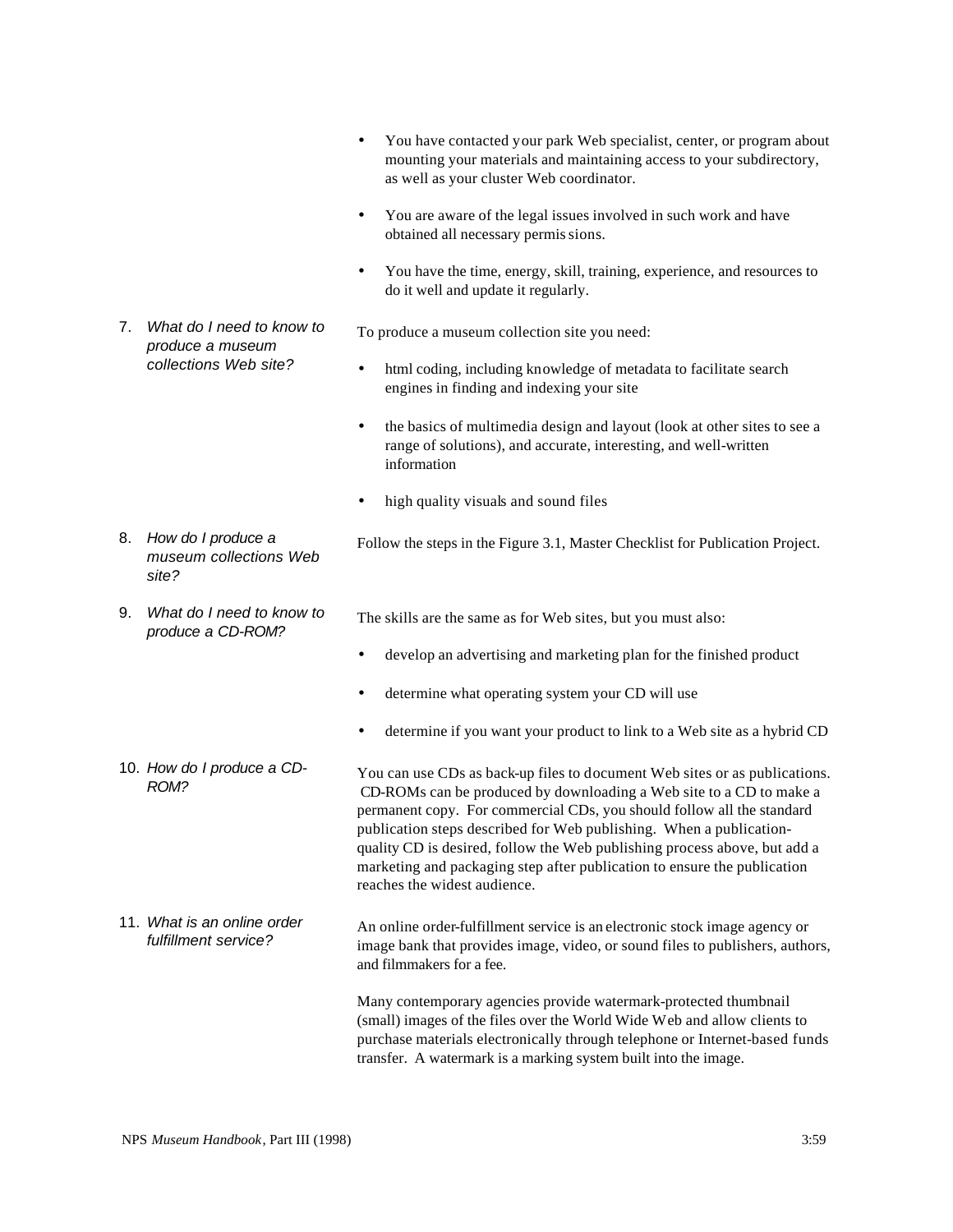When online order fulfillment services ask to incorporate your materials, they generally expect to profit from them. Be careful not to give these groups copyright, privacy, publicity law protected images, or exclusive licensing. Commercial use of these materials carries stringent penalties. See *MH-III,* Chapter 2, Legal Issues.

You might investigate the possibility of all sales generating a small royalty to be given to your cooperating association for preserving the park's collections, or to fund new digital publications.

12. *How do I negotiate with potential order fulfillment services and multimedia publishers?*

Familiarize yourself with the legal and ethical issues described in Chapters 1 and 2 of *MH-III.* Read the Digital Publication Project Checklist, Figure 3.11, for a summary of issues. Ask to see copies of the contracts used by the corporation when dealing with private and public museums, archives, and libraries, and when negotiating directly with photographers. Determine cost recovery, what level of initial payment, credit line, caption and context control, and other control you will have. Get the offer in writing.

*Don't agree to exclusive or perpetual licensing arrangements with order fulfillment services or multimedia publishers.*

Work with the contracting office, the SO curator, and the NPS solicitor to consider the contract or agreement. Remember that equal access is a fundamental principle.

13. *How do I select a multimedia publisher or producer?* Select a multimedia publisher or producer the same way you select a publisher or producer. Research who is producing material on your subject. Read their reviews. Check the products they have produced. Ensure their work is done with qualified discipline specialists, rather than programmers. Talk to discipline specialists and multimedia bibliographers for recommendations.

# **T. Producing Sound Recordings**

1. *How do I plan and develop a sound recording?*

The steps you take to plan and develop a sound recording are similar to those you take in doing any publication. You should:

- identify the purpose of the recording
- identify your audience
- outline theme(s) and major points or programs
- develop a budget and schedule
- select a producer/project manager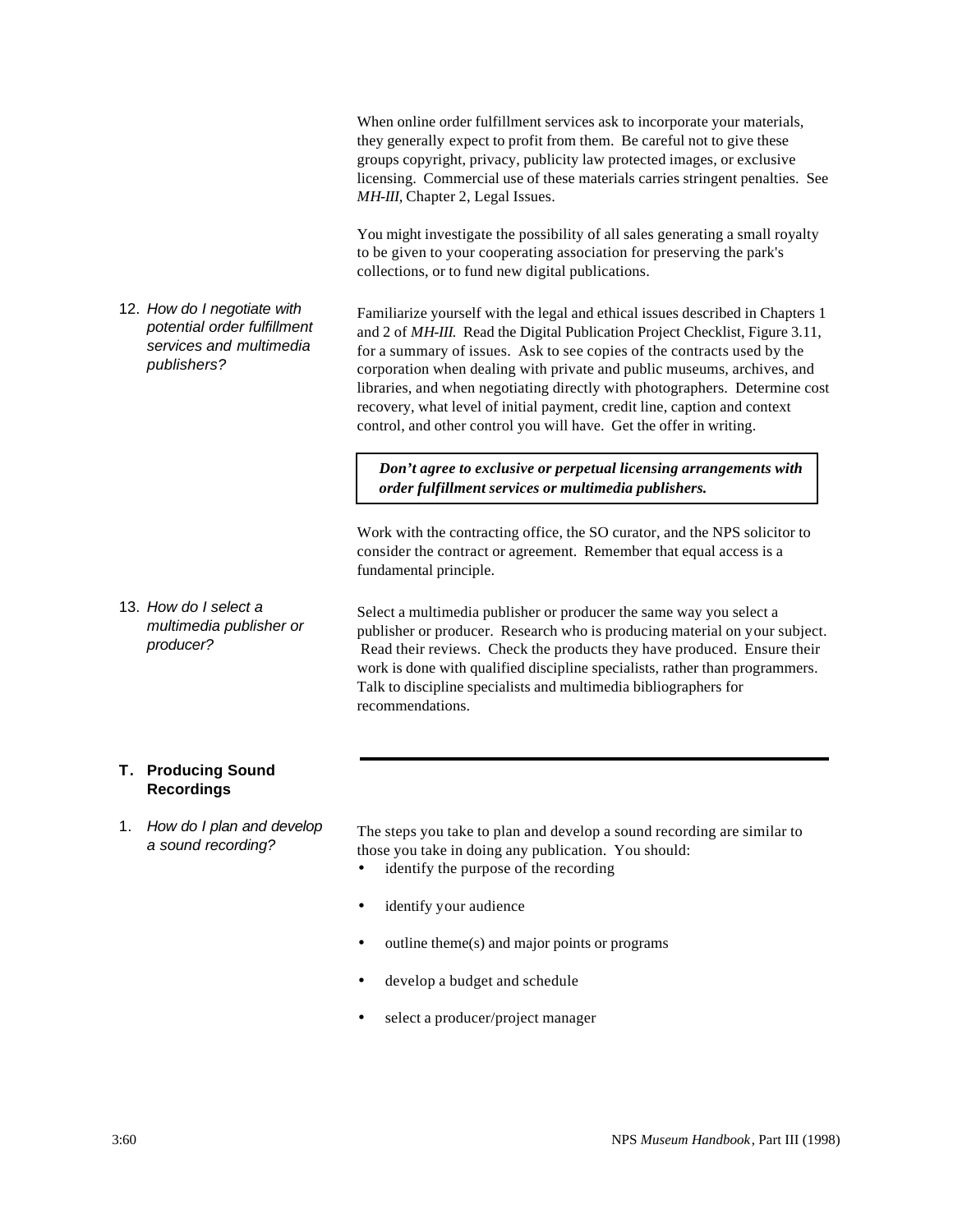- select the recording format
- select art and design work, if appropriate
- prepare and edit the script or program
- select a narrator, performer $(s)$  or musician $(s)$
- obtain all necessary permissions
- tape the narrator, performer $(s)$  or musician $(s)$
- review the recording
- edit and mix the recording
- produce a master in digital format with working copies and appropriate labels
- duplicate the recording
- market and distribute the recording

Once you've identified the purpose of the recording project, you should ask the following questions.

- Is it for in-house training or informational purposes only?
- Will it be used for visitor education?
- Will it be used for general distribution?

Answers to these questions, combined with your budget will allow you to make appropriate plans to record and produce a sound recording.

- 2. *What resources will I need?*
	- To produce a good sound recording publication you'll need:
	- subject matter specialists, writers, editors or narrators, performers such as musicians or singers
	- recording equipment
	- recording engineers and editors
	- knowledge of legal issues and how to obtain permission for recording and performance rights

You should contact the HFC-AV for additional information on technical sound matters.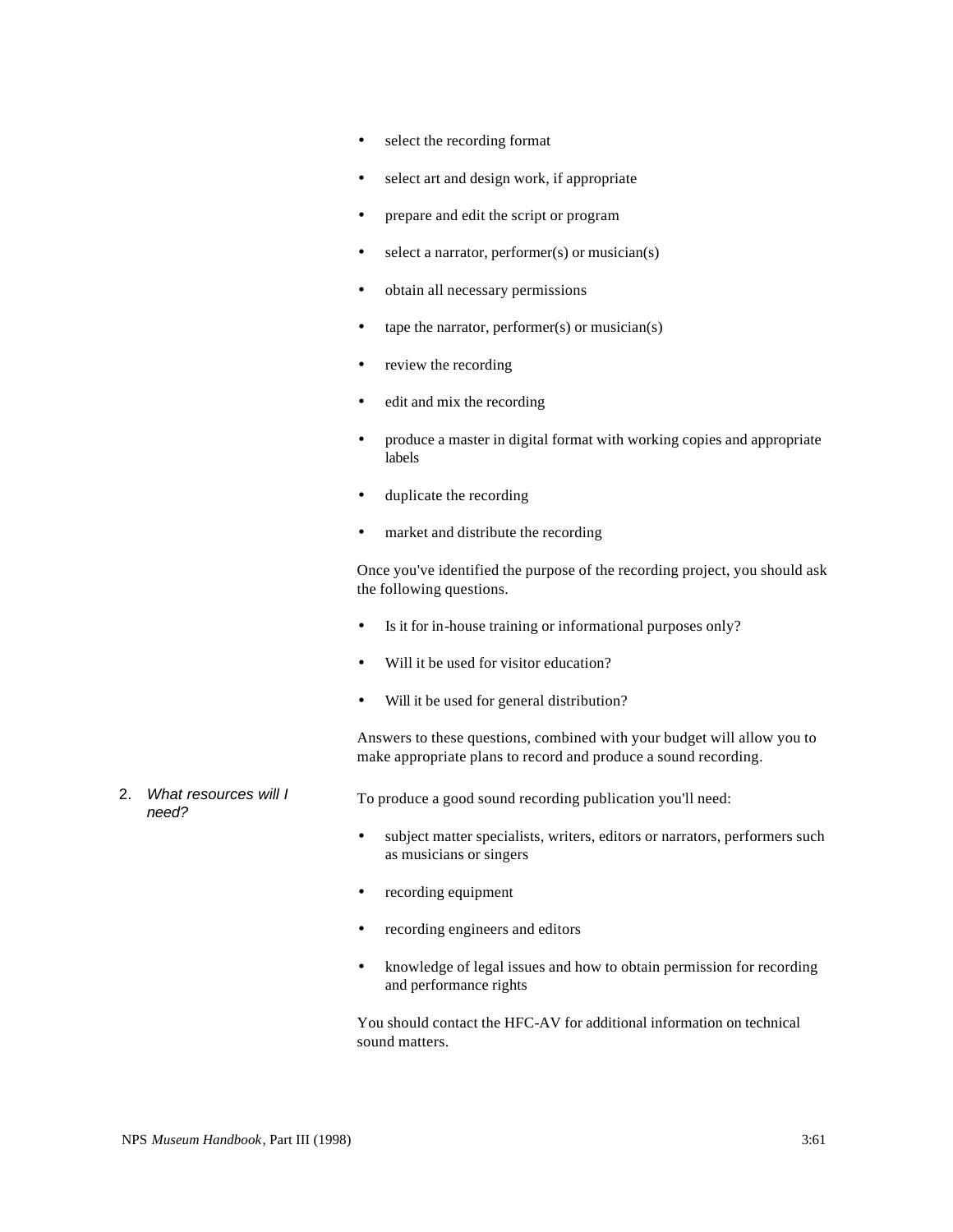Consider the following when developing the budget:

- script or program preparation (writing and editing)
- outside director or producer fees, if used
- creation and recording of custom music
- creation of artwork for cover and inserts, if used
- reproduction rights and cost to use other recorded material
- recording studio time
- mixing and sound editing
- printing and duplication
- marketing
- 3. *What are the major types of audio formats?*
- The major types of audio formats include:
- cassette
- microcassette
- 1/4" reel-to-reel
- CD (compact disc)
- minidisc
- DAT (digital audio tape)
- 4. *What are the advantages and disadvantages of these formats?*
- See the following chart.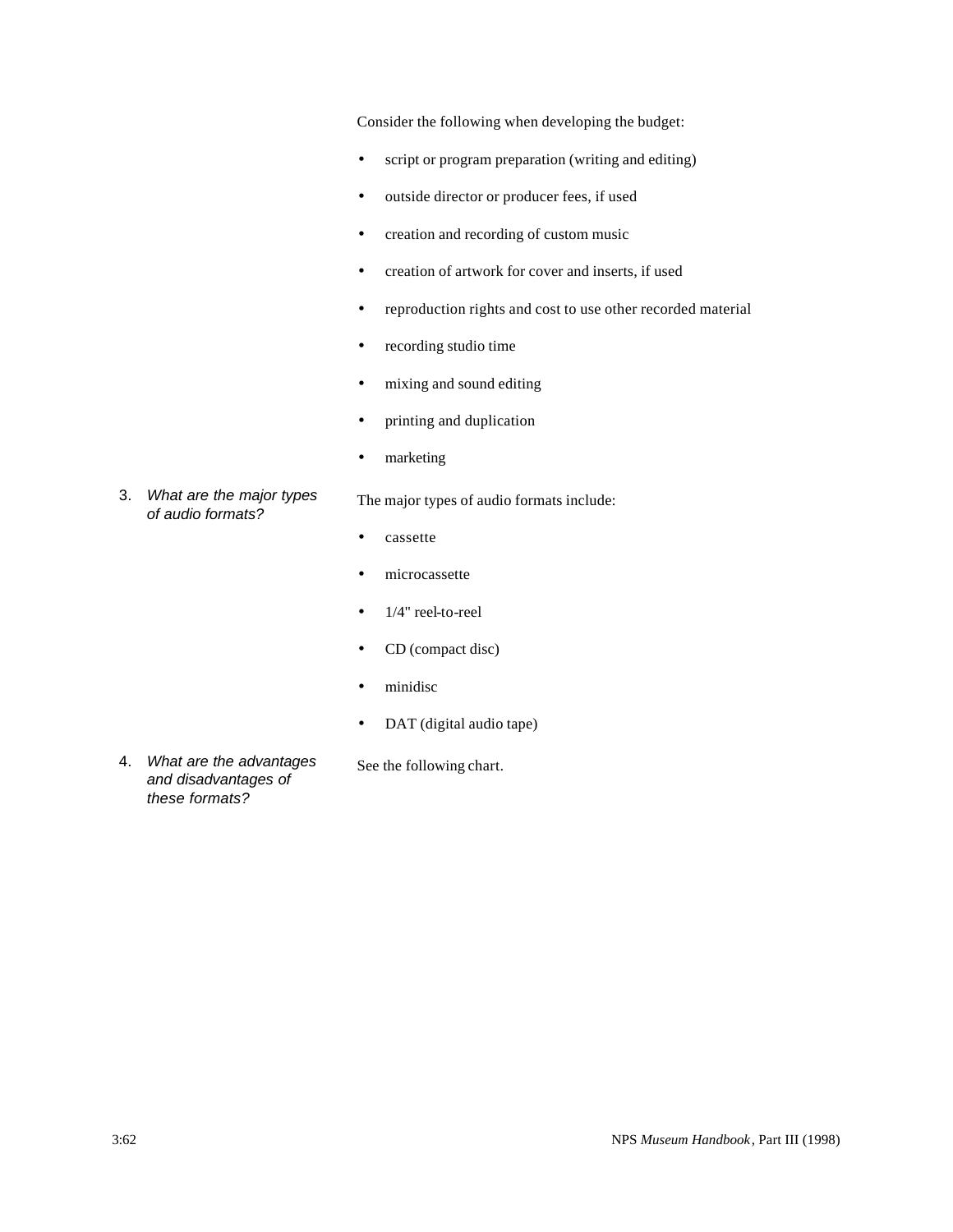| <b>Major Advantages and Disadvantages of Sound Recording Formats</b> |                                                                                                                                                                                                                                                                                                                                  |                                                                                                                                                                                                                                                                                                          |
|----------------------------------------------------------------------|----------------------------------------------------------------------------------------------------------------------------------------------------------------------------------------------------------------------------------------------------------------------------------------------------------------------------------|----------------------------------------------------------------------------------------------------------------------------------------------------------------------------------------------------------------------------------------------------------------------------------------------------------|
| Format                                                               | <b>Advantages</b>                                                                                                                                                                                                                                                                                                                | <b>Disadvantages</b>                                                                                                                                                                                                                                                                                     |
| <b>Cassette</b>                                                      | • Widely used delivery format; can also be<br>used for sound capture (recording)<br>• Excellent for lectures, music distribution<br>and transcription<br>• Portable and easy to store<br>• Available everywhere<br>• High-bias tape with Dolby noise reduction<br>gives excellent results, especially when<br>working with music | • Analog format has lower fidelity (audio<br>quality) than a CD; tape hiss and noise<br>• High maintenance<br>• Relatively limited life span; not an archival<br>medium<br>• Not recommended for repeat playback due<br>to rewind time and tape life<br>• Loses quality with repeated use                |
| Microcassette                                                        | • Used primarily for dictation and<br>transcription<br>Trouble-free field recording of the voice<br>$\bullet$<br>Compact size<br>٠<br>• Convenient                                                                                                                                                                               | • Extremely low audio quality and short<br>lived; not an archival medium.<br>• Not suited for music<br>• Not as widely used as the standard<br>cassette and not used by production<br>professionals<br>• Equipment not widely available                                                                  |
| 1/4" Reel to<br>Reel                                                 | • Sound quality as good as or better than<br>cassette<br>Durable<br>Commonly used in studio work                                                                                                                                                                                                                                 | • Equipment is expensive and not<br>commonly available<br>• More expensive to copy<br>Tape stock is more difficult to obtain                                                                                                                                                                             |
| <b>Compact Disc</b><br>(CD)                                          | • Excellent delivery system<br>• Provides the highest quality for music and<br>voice recordings<br>• Ideal format for repeat playback necessary<br>in exhibitions<br>• Format of choice for popular music<br>distribution and sale                                                                                               | • Higher costs than cassette for mass<br>production<br>• Not an archival medium; refer to Conserve<br>O Gram 19/19, Care of Archival Compact<br><b>Disks</b><br>• More difficult to move (migrate) to new<br>formats<br>• Formats can change and are not<br>compatible so older CDs become<br>unplayable |
| <b>Digital Audio</b><br>Tape (DAT)                                   | • Digital format used by professionals<br>• Used for production purposes and<br>mastering with no loss of quality<br>Has CD quality<br>$\bullet$                                                                                                                                                                                 | Not an archival format<br>$\bullet$<br>Not as durable as CDs<br>Not yet tested by conservators for<br>$\bullet$<br>durability                                                                                                                                                                            |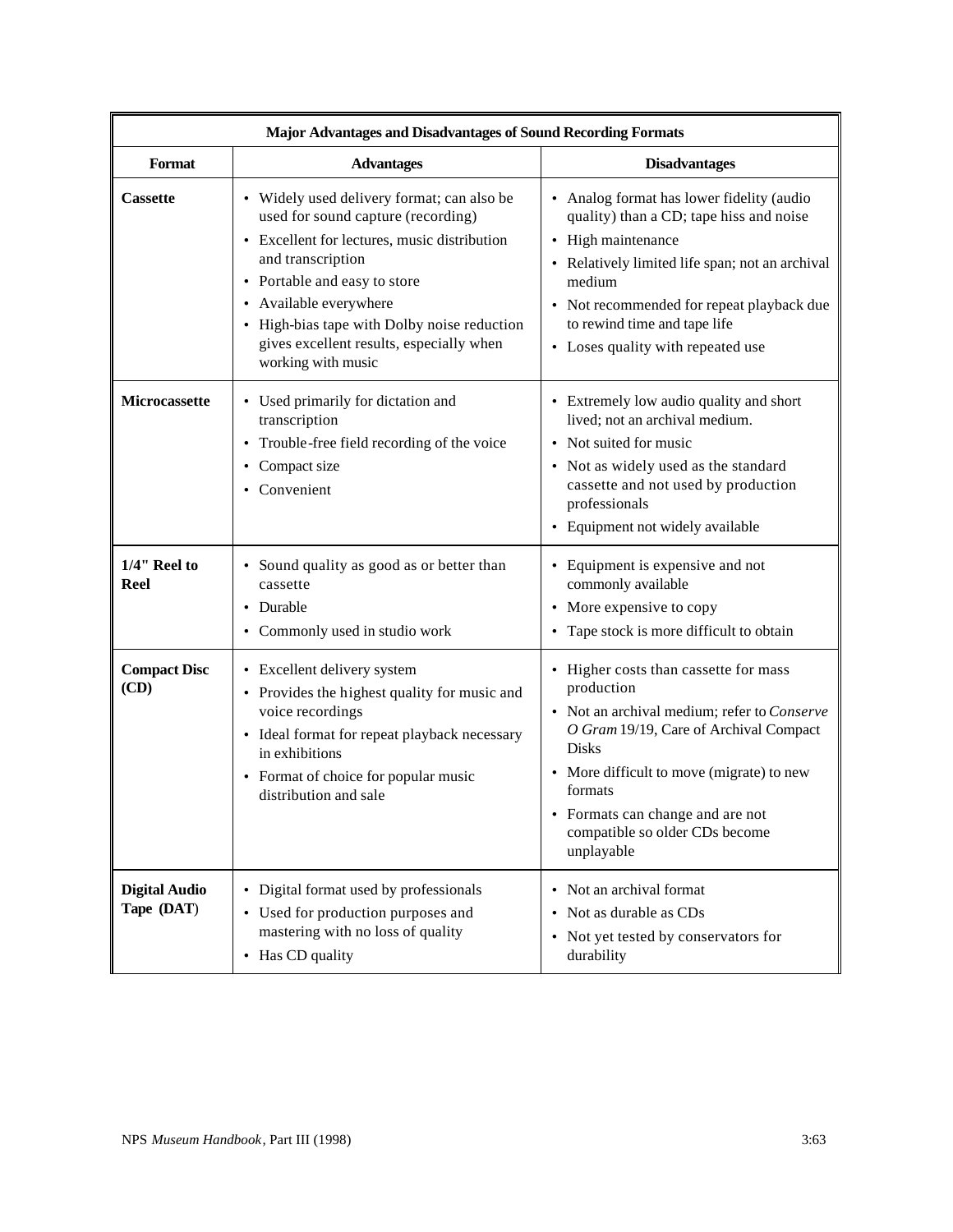| <b>Major Advantages and Disadvantages of Sound Recording Formats</b> |                                                                                                      |                                                                                                                                                                                                                         |
|----------------------------------------------------------------------|------------------------------------------------------------------------------------------------------|-------------------------------------------------------------------------------------------------------------------------------------------------------------------------------------------------------------------------|
| Format                                                               | <b>Advantages</b>                                                                                    | <b>Disadvantages</b>                                                                                                                                                                                                    |
| <b>Minidisc</b>                                                      | • Excellent sound quality<br>• Easy to edit and access tracks<br>• Good repeat playback<br>• Compact | • Not yet tested by conservators for<br>durability<br>• Relatively new format, equipment and<br>titles not as available as CD or cassette<br>• May not be playable when the format<br>changes<br>• No industry standard |

5. *When is it appropriate to produce a sound recording in-house?*

Produce a sound recording in-house when you have:

- appropriate writing and editing skills or narration, performance or musical skills
- to make the recording for information purposes only
- sound recording equipment and know how to use it
- authorization from your supervisor, superintendent and publication coordinator
- familiarity with legal issues and have obtained all necessary permissions

If you're interested only in the informational value of the sound recording for in-house use, you don't need special skills to record an interview or tape an oral history. You can get good results by using a quality hand-held cassette recorder or a desktop unit with one or two good microphones.

Practice with the equipment until you're comfortable, and then do the final taping. Rehearse the material whether it's a script or music, but not for an oral history interview, before you record. You should record several versions so that you can select the best one.

However, if you plan to use the recording for an audio, video or film production, you should use the services of a professional sound engineer and professional recording equipment. This includes a high quality professional microphone and tape recorder with monitoring during recording capability. Contact HFC-AV at the beginning of your project. HFC-AV will give you information on formats, sound engineers, equipment, and duplication services.

6. *When can I use historic recordings or instruments?* Many available historic recordings and instruments are not pristine, but this shouldn't be the overriding factor in deciding whether to use them. A scratched old recording of a historic event or person, such as Thomas Edison, adds feeling, color, and dimension to a soundtrack.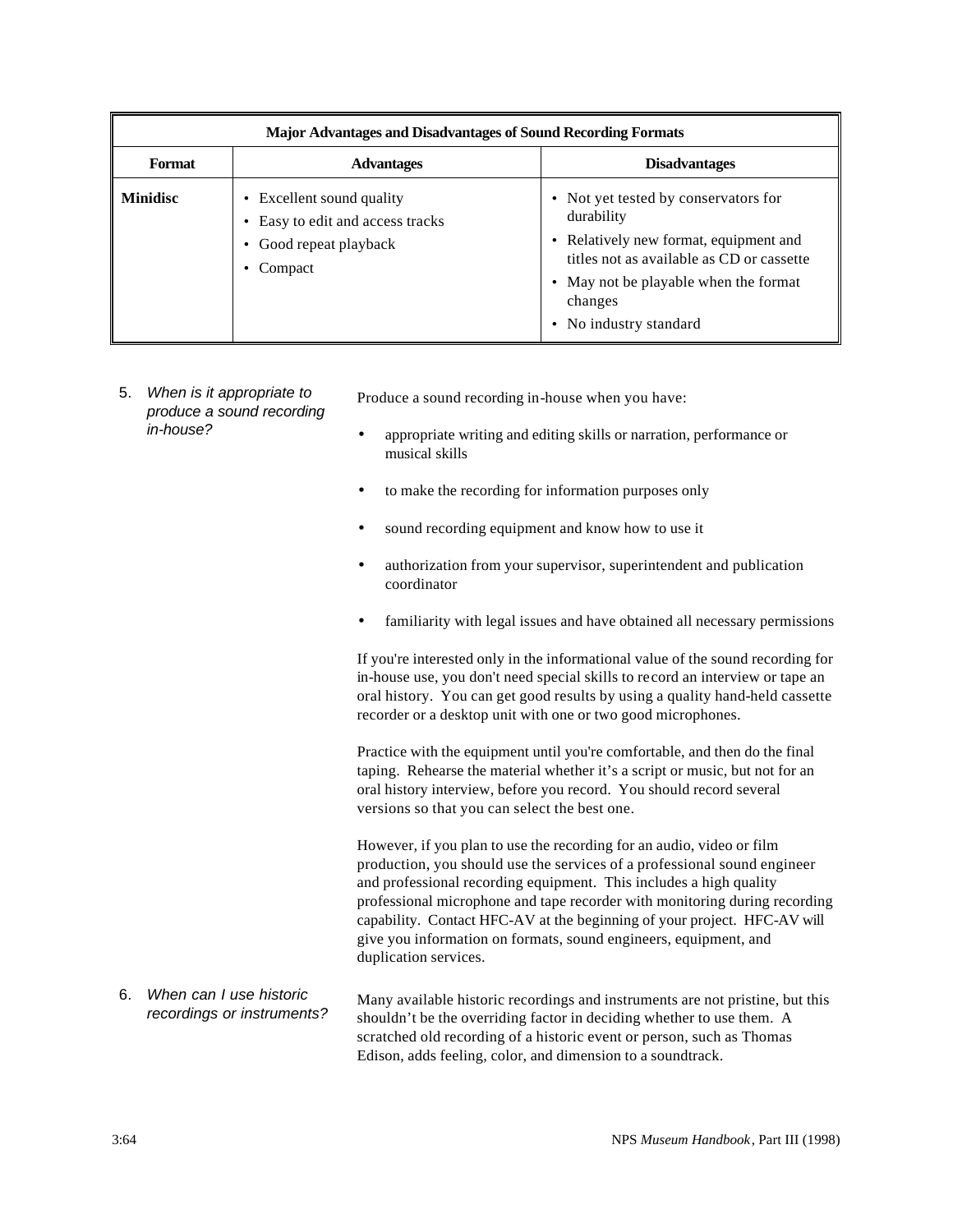Sound engineers have discovered useful information in background noise on older recordings. Don't automatically wipe this information out when you migrate your sound recordings to a new format.

Take great care when handling these materials. If the sound is good enough, work from duplicates whenever possible. Old recordings can be restored, but this is an expensive undertaking. Consult your SO curator, a conservator, and staff at the HFC-AV.

7. *What must I do to locate a good sound publisher?* Contact HFC-AV for information on locating a good sound publisher, or for any other sound recording questions you have. Get recommendations from local museums, television and radio stations, and other organizations. Find out who published a product you like and call them for information. You also can access information on the Internet.

# **U. Identifying and Developing Special Skills**

- 1. *What skills are required to produce sound and multimedia publications?*
- 2. *How do I learn to produce NPS publications?*

The same skills are necessary for all publications: research, fact-checking, writing, editing (both substantive editing and copyediting), and design and layout. The only new skill required is mastering the technical aspects of the publishing, such as html coding and online proofreading. When these skills are added to a thorough knowledge of your audience, you can produce an excellent publication, regardless of the medium.

Obtain training and experience by:

- taking courses at your local university
- working alongside partners or contractors trained in this area
- working first on small projects, then taking on more significant publications as you gain expertise
- if producing a paper publication, working with your regional printing coordinator
- if producing a Web publication, working with your region's Webmaster
- reviewing a broad range of NPS publications
- reviewing museum publications from all sources
- consulting with appropriate HFC-AV and Denver Service Center (DSC) staff as you start planning your publication.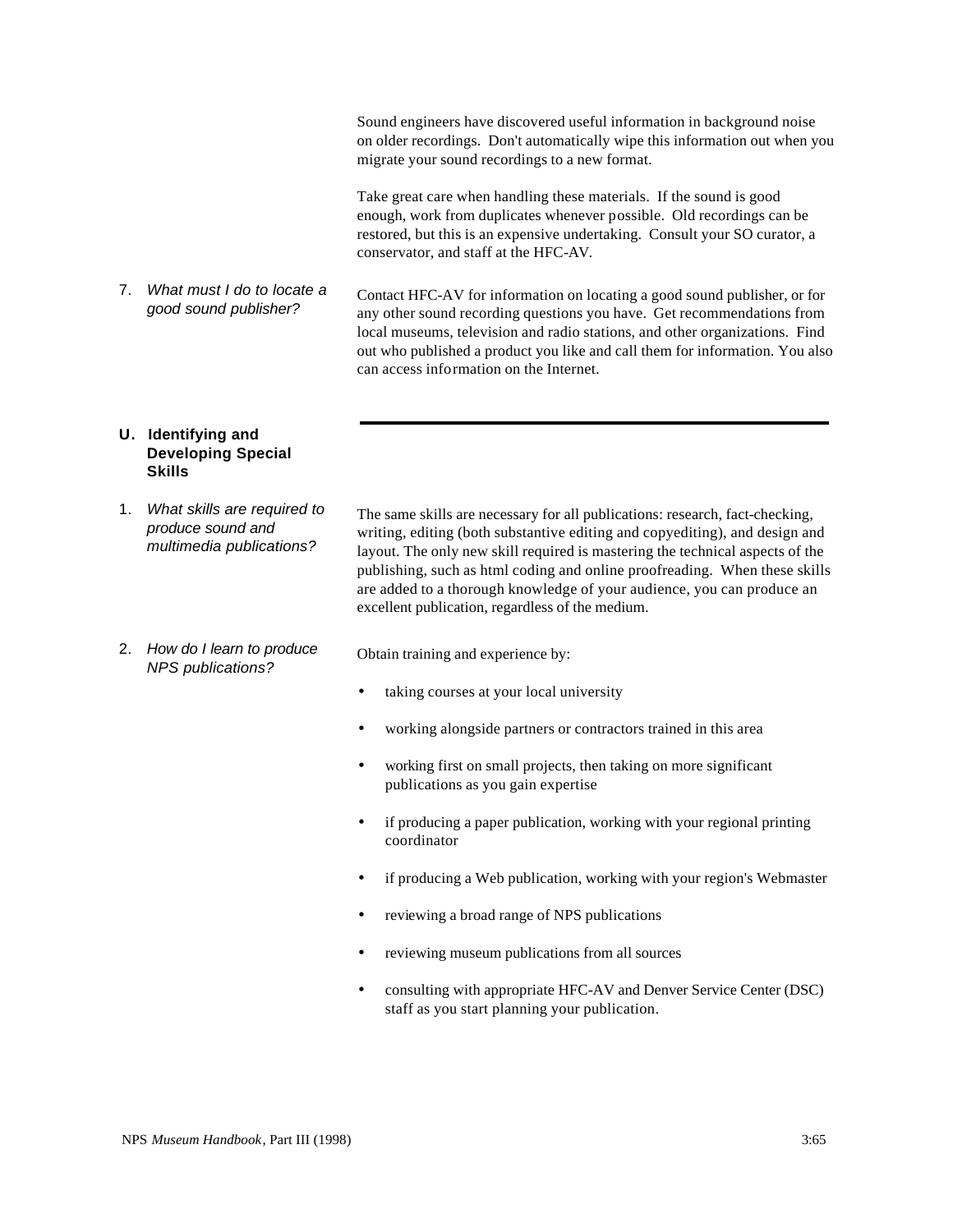| 3. | What do I look for when<br>reviewing resumes and<br>portfolios of non-NPS<br>publication contractors? | Look for long-term experience, especially experience specific to your project.<br>Ask for copies of their work. Read reviews in appropriate publications. Ask<br>your local librarian to help you find publication reviews. You must work<br>with your contracting officer to hire any contractors.                                                                                                                                                                                                                                       |  |
|----|-------------------------------------------------------------------------------------------------------|-------------------------------------------------------------------------------------------------------------------------------------------------------------------------------------------------------------------------------------------------------------------------------------------------------------------------------------------------------------------------------------------------------------------------------------------------------------------------------------------------------------------------------------------|--|
| 4. | How do I contract or<br>partner?                                                                      | You must work with your contracting office, SO staff, and supervisor to<br>arrange for partnerships, memoranda of agreements, or cooperative<br>agreements. The formats and requirements for these documents and<br>agreements vary over time. See examples of some current contracts and<br>agreements in the figures section, for example, Figure 3.5, Cooperative<br>Publishing Agreement, and Figure 3.12, Memorandum of Agreement. This<br>work probably will require a scope of work, a contract, bids, and personnel<br>selection. |  |
| 5. | What is a scope of work?                                                                              | A scope of work is a document that lists the tasks, responsibilities, and<br>activities involved in a particular job or area. The tasks listed under each<br>type of publication in this chapter are the basic activities you would be<br>listing and assigning to staff in a scope of work.                                                                                                                                                                                                                                              |  |
| 6. | What is a contract?                                                                                   | A contract is a legally binding agreement between two parties that states<br>what each party will do and when. All NPS contracts must be processed<br>through the contracting office. Provide the contracting office with a draft<br>contract outlining the details of what is required, deliverables (products),<br>work, and payment schedule.                                                                                                                                                                                          |  |
|    |                                                                                                       | The Contracting Officer (CO) finalizes and issues the contract. You may be<br>designated, in writing, the Contracting Officer's Technical Representative<br>(COTR) by the CO. As COTR you assist in the administration of a contract<br>under the provision of the DOI Acquisition Regulation (DIAR) 1401.670.2<br>and as outlined in the letter of designation. The COTR is not empowered to:                                                                                                                                            |  |
|    |                                                                                                       | award, agree to, or sign any contract (including delivery or purchase<br>orders) or modification of any contract                                                                                                                                                                                                                                                                                                                                                                                                                          |  |
|    |                                                                                                       | obligate the payment of money by the government                                                                                                                                                                                                                                                                                                                                                                                                                                                                                           |  |
|    |                                                                                                       | make a final decision on any contract matter concerning a dispute                                                                                                                                                                                                                                                                                                                                                                                                                                                                         |  |
|    |                                                                                                       | terminate for any cause, the contractor's right to proceed                                                                                                                                                                                                                                                                                                                                                                                                                                                                                |  |
|    |                                                                                                       | take any action that may have an impact on contract or schedules,<br>funds, or scope of work                                                                                                                                                                                                                                                                                                                                                                                                                                              |  |
|    |                                                                                                       | All contractual agreements, commitments, or modifications that involve<br>prices, quantities, quality, or delivery schedules can only be made by the<br>CO. Work with the CO to authorize payments after the satisfactory<br>products(s) have been delivered.                                                                                                                                                                                                                                                                             |  |
| 7. | Who handles bids?                                                                                     | Your CO handles all aspects of the bid process.                                                                                                                                                                                                                                                                                                                                                                                                                                                                                           |  |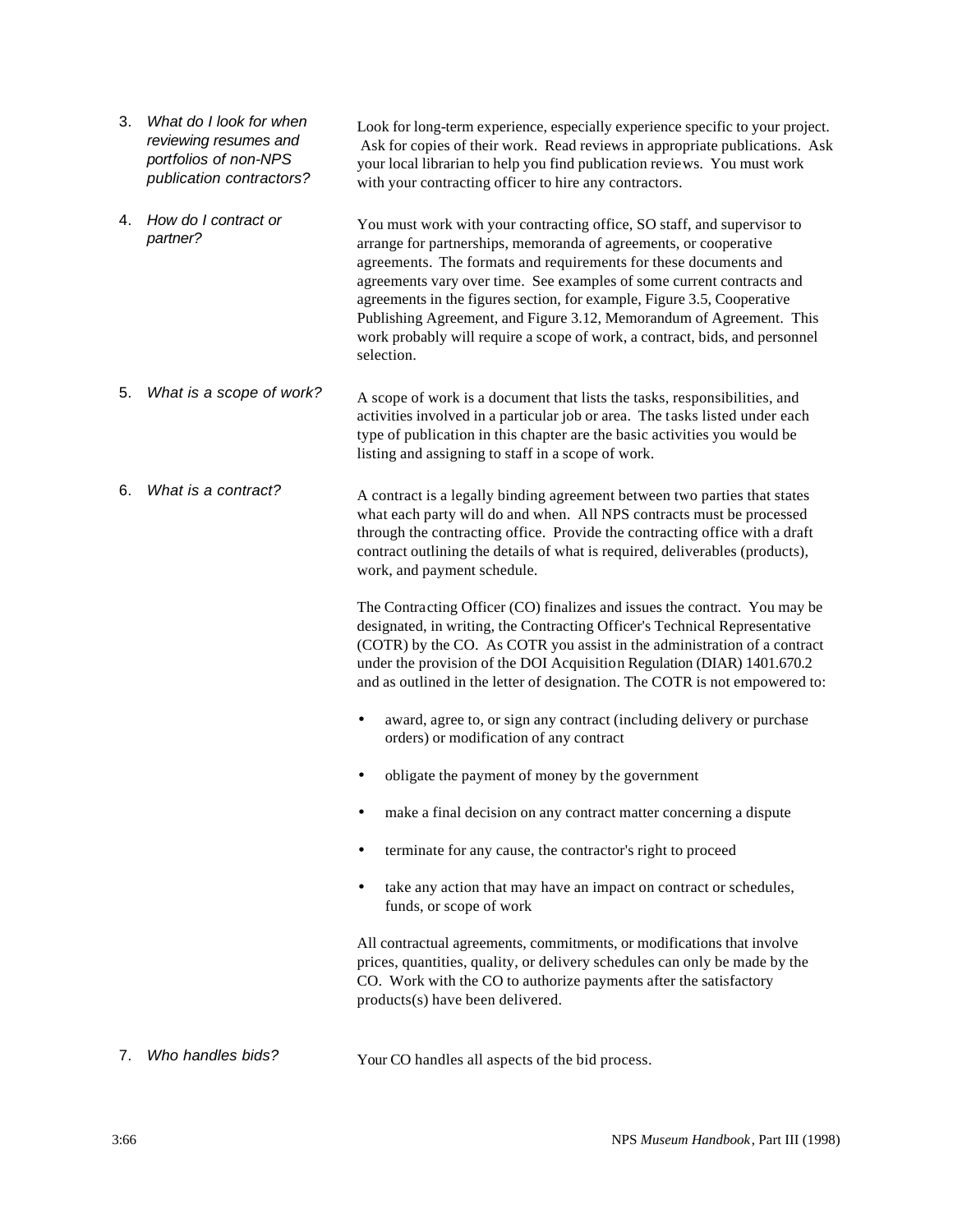8. *How do I market my publications?*

You can market your publication by:

- providing review copies to high-profile reviewers, such as *Library Journal, Choice,* and *College and Research Libraries*
- providing your publisher with a complete list of journals that should receive review copies
- providing your publisher with a complete list of likely reviewers
- sending out announcements to mailing lists of your professional organizations
- posting announcements on discipline specific "listservs" and electronic bulletin boards
- purchasing advertising in journals and newsletters
- placing handouts on announcement tables at professional organizations
- asking colleagues to submit the work for publication awards
- placing ads in your professional journals to alert colleagues to the publication
- issuing press releases upon publication to key newspapers and journals
- posting announcements and messages about the publication on Internet bulletin boards and listservs
- sending announcements of Web publications and appropriate index terms to appropriate search engines
- including good descriptive terms and metadata in the file headers of the NPS Web site to help the work of search engines.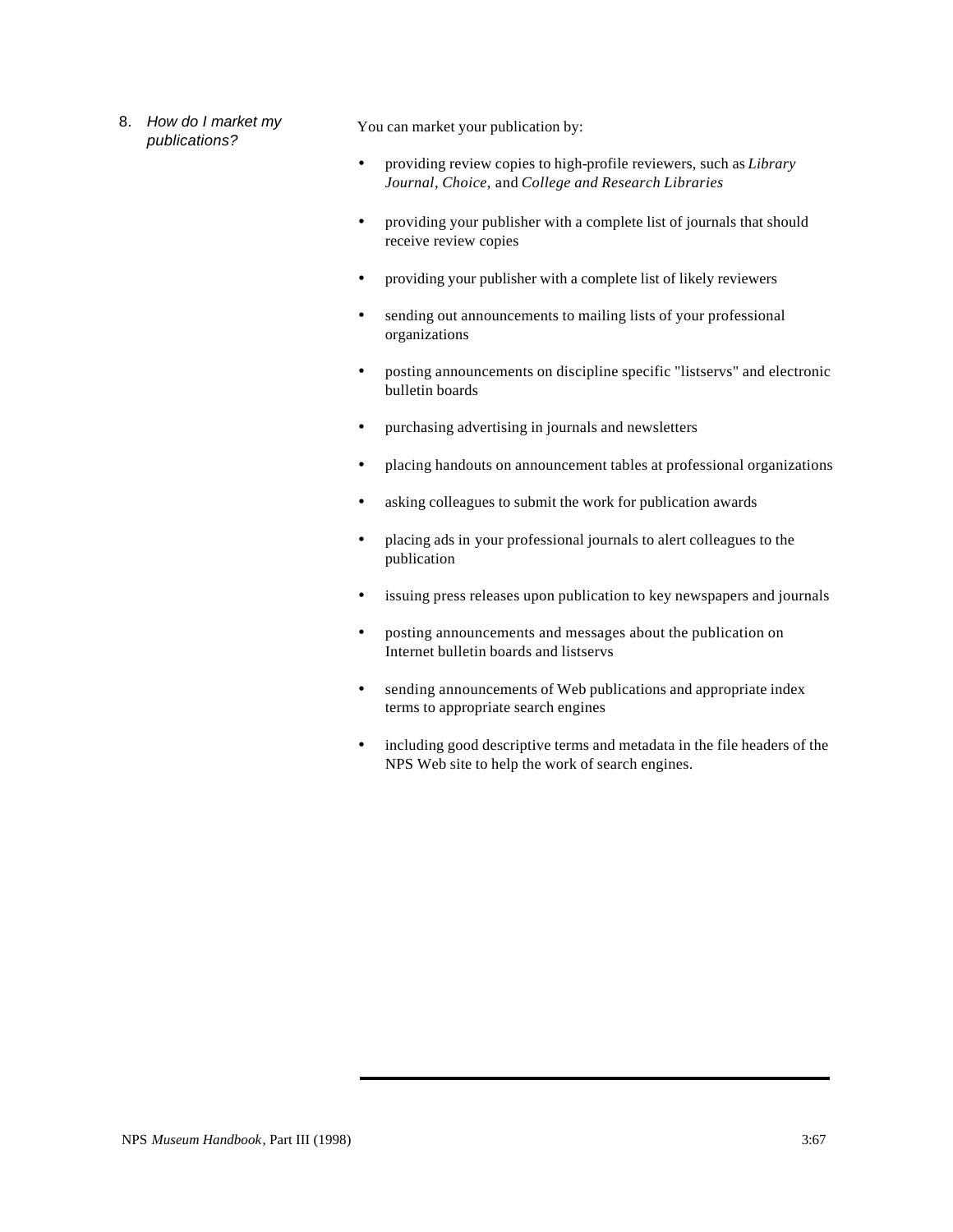# **V. Annotated Selected Bibliography**

Able, Edward H., Jr. "Publish or Perish." *Museum News* 72, no. 4 (1993): 71.

- American Association of Museums. *American Association of Museums Bookstore Catalog* (Annual). American Association of Museums, 1575 Eye Street NW, Suite 400, Washington, DC 20005. (A catalog of publications available from the AAM; includes several titles on publishing).
- Bailey, Edward P., Jr. *The Plain English Approach to Business Writing.* New York: Oxford University Press, 1996.
- Barzun, Jacques, and Henry G. Graff. *The Modern Researcher*, 3rd ed. New York: Harcourt, Brace, and Jovanovich, 1986.
- Beach, Mark. *Graphically Speaking: An Illustrated Guide to the Working Language of Design and Printing*. Manzanita, Oreg.: Elk Ridge Press (distributed by North Light Books, Cincinnati), 1992. (A good reference book; includes a Spanish index.)
- Beach, Mark, and Kathleen Ryan. *Papers for Printing: How to Choose the Right Paper at the Right Price for all your Design and Printing Needs*. Portland, Oreg.: Coast-to-Coast Books, 1991. (A great resource for understanding different kinds of paper and how they can be used in a publishing project.)
- Beach, Mark, Steve Shapiro, and Ken Russon. *Getting it Printed: How to Work with Printers and Graphic Arts Services to Assure Quality, Stay on Schedule, and Control Costs*. Portland, Oreg.: Coast-to-Coast Books, 1986. (A good, useful overall guide to planning and producing a publication; includes copy-ready forms for planning jobs and writing specifications.)

*Books in Print.* New York: R. R. Bowker, 1997.

- Brandenburg, Aliki Liacouras. *How a Book is Made*. Harper and Row, Harper Trophy Book, 1988. (A well-illustrated children's' book about publishing and printing; good overview.)
- Brown, Osa. "Partners in Print: A Co-Publishing How-To." *Museum News* 72, no. 4 (1993): 46-47 and 61-62.
- *CD-ROMs in Print.* New York: R. R. Bowker, 1997.
- *The Chicago Manual of Style for Authors, Editors and Copywriters (14th edition).* Chicago: University of Chicago Press, 1992. (The NPS advises using *The Chicago Manual of Style* as the standard for writing and editing.)
- Felici, James. *The Desktop Style Guide: The Comprehensive Reference for Creating Professional Documents on the Desktop.* New York: Bantam Books, 1991.
- The Foundation Center. *Grants for Libraries and Information Services.* Washington, D.C.: The Foundation Center, 1996.
- Hale, Constance, ed. *Wired Style: Principles of English Usage in the Digital Age.* San Francisco, Calif.: Wired Books, 1996.
- Hopkins, Bruce, ed. *Information Design: Tools and Techniques for Parks.* Philadelphia and Bozeman, Mont.: National Park Service, 1997. (The published proceedings of a 1995 NPS workshop on desktop publishing, with sections on designing, writing, editing, working with print shops, and Web publishing.)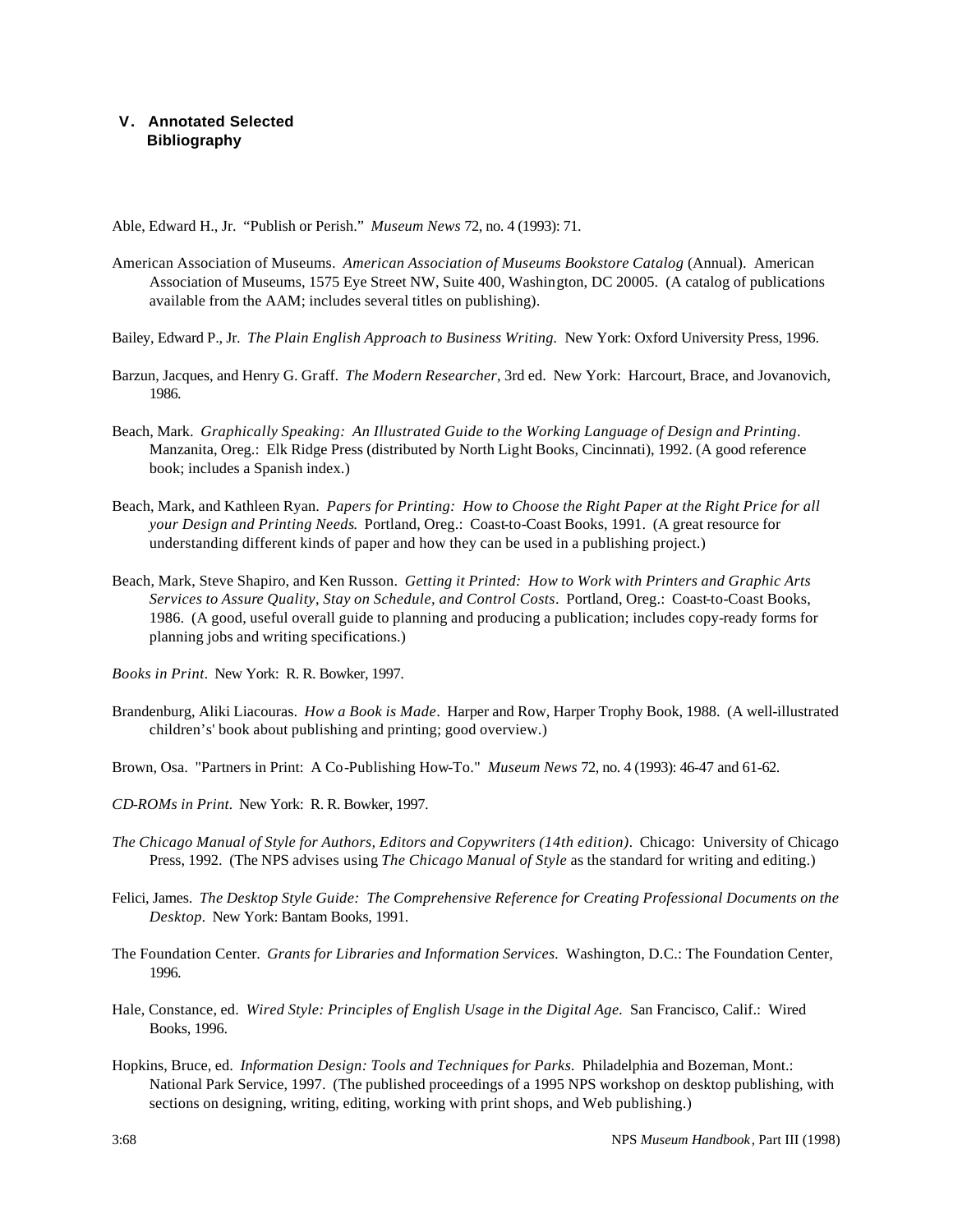- Hudson, Chris. "Publishing with Partners: The Museum's Perspective." *Journal of Scholarly Publishing* 26, no. 2 (1995): 129-137.
- International Paper Company. *Pocket Pal: A Graphic Arts Production Handbook*. New York: International Paper Company, 1989. (Revised every few years.)
- Kerabian, Helen, and William Padgett. *Production of Museum Publications: A Step-by-Step Guide*. New York: Gallery Association of New York State, 1989. (Very good; available from AAM.)
- Krebs, Arlene, ed. *Distance Learning Funding Source Book.* Dubuque, Iowa: Kendall/Hunt Publishing Co., 1996. Kremer, John. *101 Ways to Market Your Books, for Authors and Publishers*. Fairfield, Iowa: Ad-Lib Publications, 1984.
- Laing Research Services. *Publishing Partners: Plans and Pro Formas for Museums, Associations, Institutions and Their Publishing Partners* (the Business of Publishing Monograph). Redmond, Wash: Laing Communications, Inc., 1991. (Available from AAM; provides different ways of looking at publishing options and evaluating their financial viability.)
- Lee, Marshall. *Bookmaking: The Illustrated Guide to Design, Production, Editing*, 2nd ed. New York: R. R. Bowker, 1979. (A well-written, illustrated book on the mechanics of bookmaking.)
- Lem, Dean. *Graphics Master 3: A Workbook of Planning Aids, Reference Guides and Graphics Tools for the Design, Estimating, Preparation and Production of Printing and Print Advertising*. Los Angeles, Calif: Dean Lem Associates, 1983. (Good, concise, easy-to-use reference guide; includes useful charts and typeface samples.)
- National Park Service. *Design Specifications, National Park Service, Informational Folder Program.* (pamphlet) Harpers Ferry, W.Va.: National Park Service, n.d.
- \_\_\_\_\_\_. *Natural Resources Publication Management Handbook.* Washington, D.C.: National Park Service, 1991. (Chapter 5, "Manuscript and Production Standards," and Chapter 6, "Printing and Publication Processes," are particularly pertinent and useful, even for non-Natural Resource publications.)
	- \_\_\_\_\_\_. *Cultural Resource Management Guideline (formerly NPS-28)*, Washington, D.C.: National Park Service, 1997. (See appendices for additional bibliographies and cultural resources reports.)
- \_\_\_\_\_\_. *Supplementary Graphics Systems, National Park Service, U.S. Department of the Interior* (pamphlet): Harpers Ferry, W.Va.: National Park Service, n.d.
	- . ParkNet Web Publication Guidelines. <http://www.nps.gov/helpdesk/>
- National Research Council. *Science and the National Parks*. The Committee on Improving the Science and Technology Programs of the National Park Service. Washington, D.C.: National Academy Press, 1992. (Discusses the importance of research for the National Park Service; includes a good bibliography pertaining to science in the parks.)
- *Publishers, Distributors, & Wholesalers of the United States, 1997-1998.* New York: R. R. Bowker, 1998.
- Rossen, Susan F. "Beyond Vanity: A New Era for Museum Publishing." *Museum News* 72, no. 4 (1993): 44-45 and 59-62.

Rossen, Susan F. Preface: "Publishing in Museums." *Journal of Scholarly Publishing* 26, no. 2 (1995):

NPS *Museum Handbook*, Part III (1998) 3:69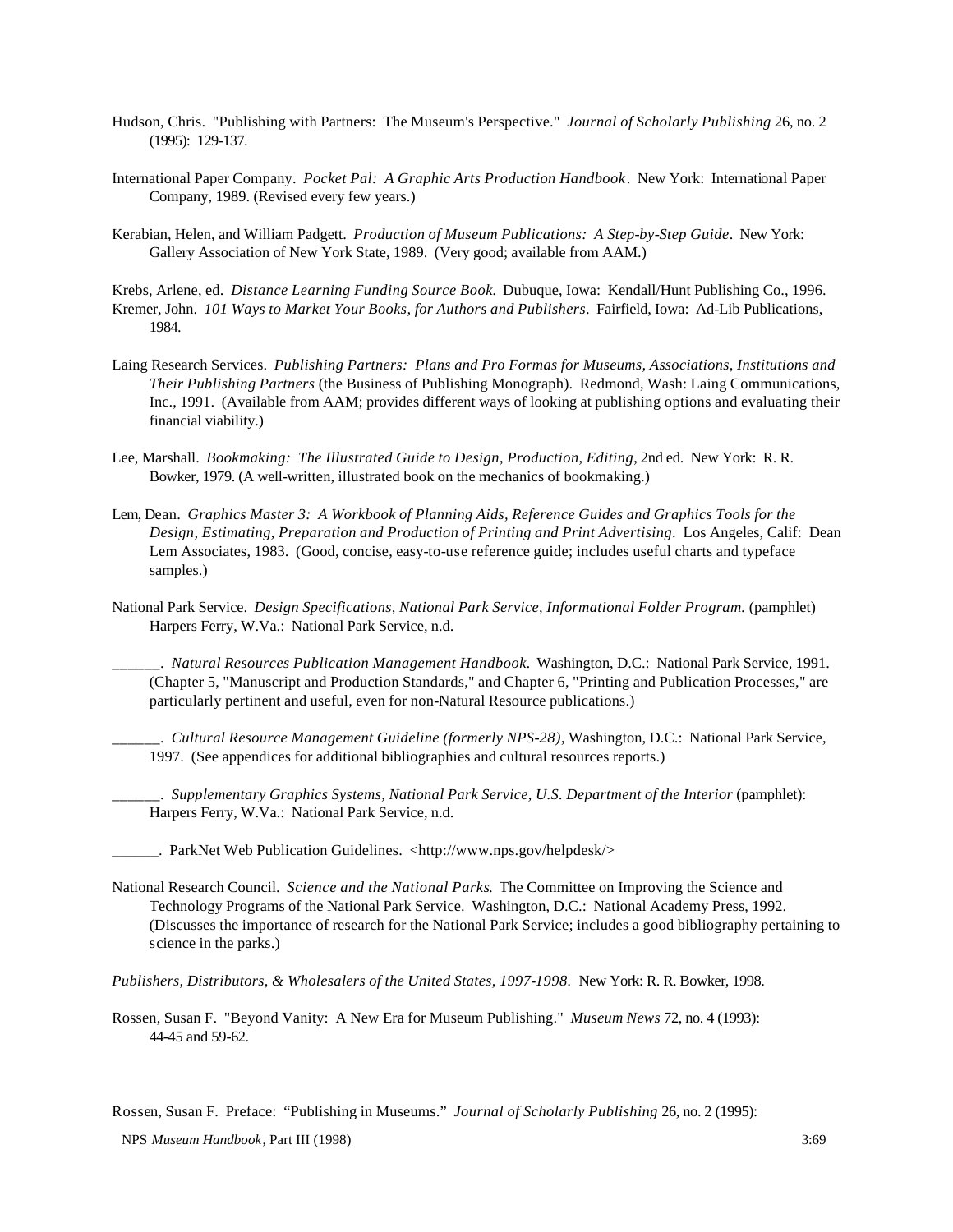103-105. (This issue of the *Journal of Scholarly Publishing* distills presentations from the last two years of the Museum Publishing Seminars.)

- Rubens, Philip. *Science and Technical Writing: A Manual of Style.* Markham, Ontario: Henry Holt and Sons: 1992.
- Skillen, Marjorie E. *Words Into Type*. New York: Prentice-Hall, 1974. (A manual covering both general and specifics of grammar, usage, and manuscript production; has comprehensive index.)
- Strand, John. "Letter from the Editor." *Museum News* 72, no. 4 (1993): 5.
- The Taft Group. *The Big Book of Museum Grant Money* (prepared by The Taft Group for American Association of Museums). Rockville, Md.: The Taft Group, 1995.
- Tilden, Freeman. *Interpreting Our Heritage: Principles and Practices for Visitor Services in Parks, Museum, and Historic Places*. Chapel Hill, N.C.: University of North Carolina Press, 1957.
- U.S. Department of the Interior. *Ethics and Conduct Information Bulletin:* New Standards of Conduct for the Executive Branch, Bulletin No. 92-1, August 1992. Washington, D.C.: U.S. Department of the Interior, 1992.
	- \_\_\_\_\_\_. *Ethics: An Employee Guide*. Washington, D.C.: U.S. Department of the Interior: Division of Printing and Publications, 1993.
- U.S. Office of Government Ethics. "5 CFR Part 2635: Standards of Ethical Conduct for Employees of the Executive Branch; Final Rule. Friday, August 7, 1992." *Federal Register* 57, no. 153 (1992): 35006-35067.
- Vogt-O'Connor, Diane. *Report on Funding Possibilities for the National Park Service Education Initiative,* Washington, D.C.: National Park Service, 1998.
- Wilson, Adrian. *The Design of Books*. San Francisco, Calif.: Chronicle Books, 1993. (Discusses the artistry of design and the importance of good design.)
- Zinsser, William. *On Writing Well: An Informal Guide to Writing Non-Fiction*. 2nd ed. New York: Harper and Row, 1980. (Gives useful pointers on style and usage for writers.)
- \_\_\_\_\_\_. *Writing to Learn*. New York: Harper and Row, 1988. (Author states his purpose is to take the fear out of writing for science-minded people, and to take the fear out of science for humanities-minded people.)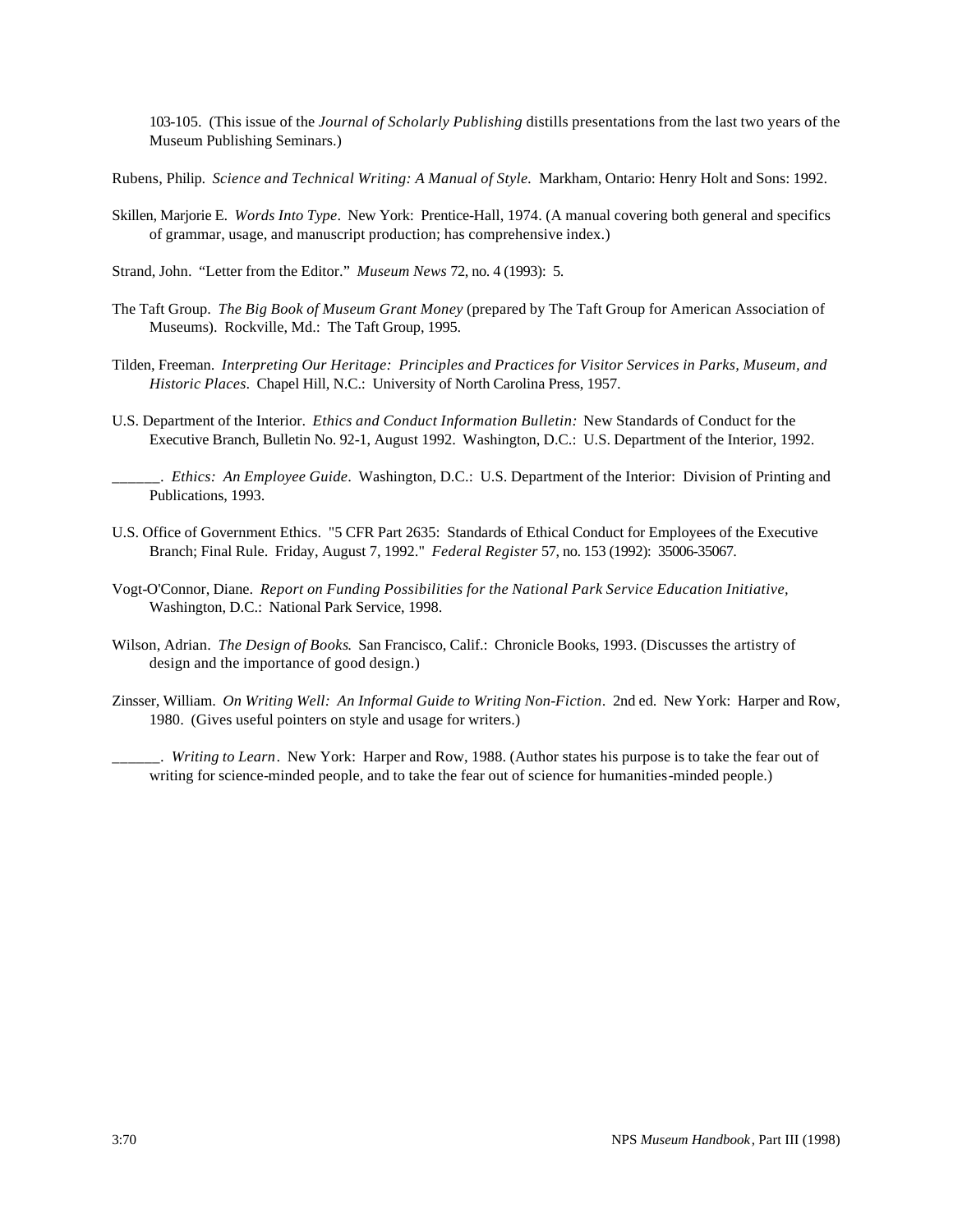# **W. L. List of Figures**

| Figure 3.1  |                                                                            |  |
|-------------|----------------------------------------------------------------------------|--|
| Figure 3.2  |                                                                            |  |
| Figure 3.3  |                                                                            |  |
| Figure 3.4  |                                                                            |  |
| Figure 3.5  |                                                                            |  |
| Figure 3.6  |                                                                            |  |
| Figure 3.7  |                                                                            |  |
| Figure 3.8  |                                                                            |  |
| Figure 3.9  |                                                                            |  |
| Figure 3.10 | Museum Management Program Proofreaders' Checklist (Sample) [Optional] 3:87 |  |
|             |                                                                            |  |
|             |                                                                            |  |
|             | Figure 3.13 Selected Foundations that Fund Publications 3:101              |  |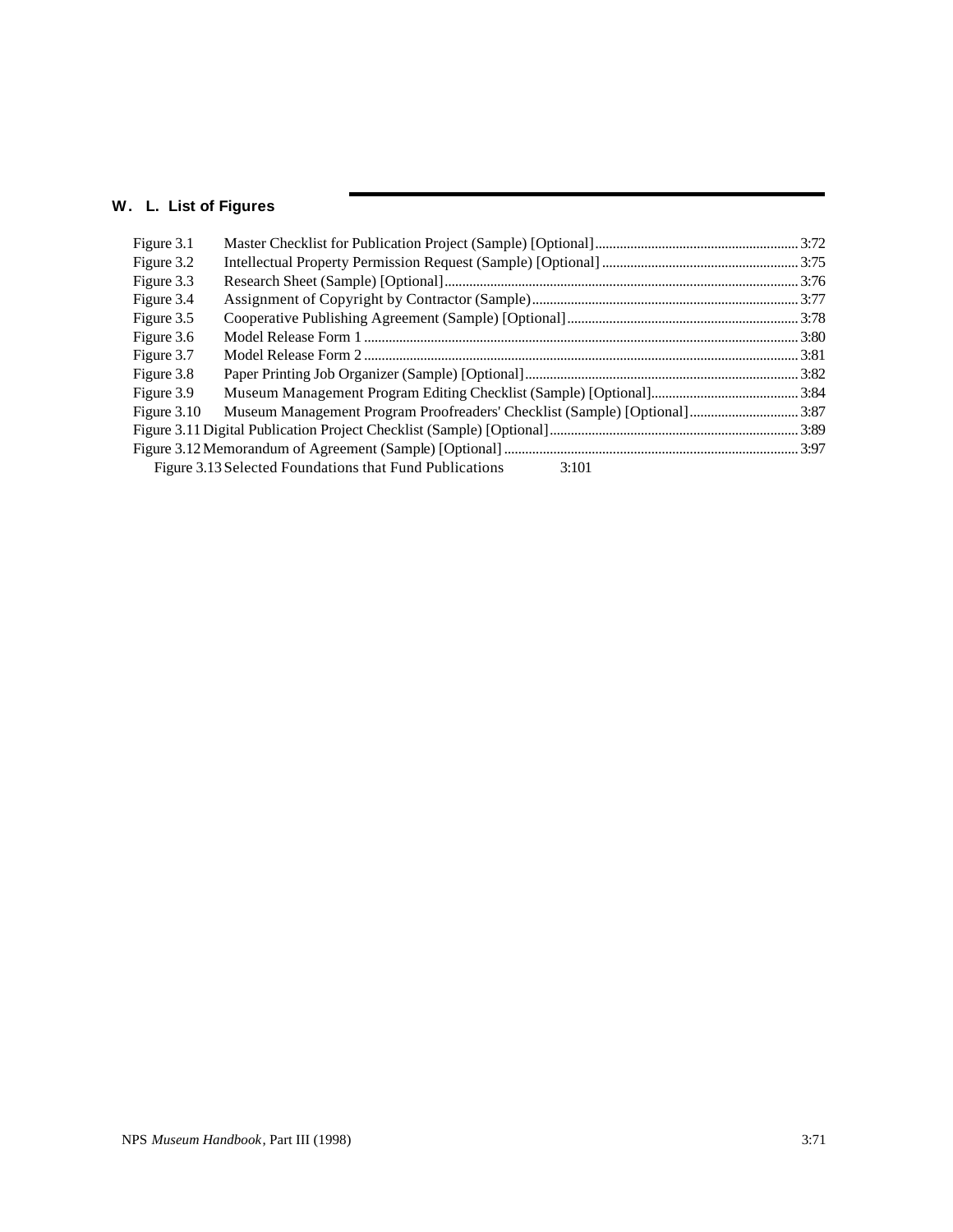| <b>Master Checklist for Publication Project</b>                                                                                               |
|-----------------------------------------------------------------------------------------------------------------------------------------------|
| Date:                                                                                                                                         |
|                                                                                                                                               |
| Audience:                                                                                                                                     |
| - Have you defined the project audience, including level, interests, and geography?                                                           |
|                                                                                                                                               |
| Message:<br>- Have you defined the project message clearly in a paragraph including the Who, What, Where,<br>Why, When, and How of the topic? |
| - Have you checked the message via discipline specialists and peer review?                                                                    |
| <b>Specifications:</b>                                                                                                                        |
| - Have you selected the project's media or publication format based on its advantages and<br>disadvantages?                                   |
| - Are the project size, format, illustrations, and other media indicated?                                                                     |
| - Do you have a sample section?                                                                                                               |
| - Did you decide what special contents to include, such as front and back matter?                                                             |
| - Have you started planning your marketing?                                                                                                   |
| <b>Budget:</b>                                                                                                                                |
| - Have you developed a project budget?                                                                                                        |
| - Have you obtained bids for production work, such as typesetting, printing, and binding?                                                     |
| - Have appropriate internal resources been found?                                                                                             |
| - If not, has external funding been located, such as foundation funding?                                                                      |
| - Have you investigated working with a partner or an existing external press that might underwrite the<br>publication?                        |
| Participants:                                                                                                                                 |
| - Have you selected authors, editors, designers, layout staff, a publisher, and other participants<br>based upon their experience and skills? |
| - Have you filled subject expertise gaps by bringing in qualified outside partners or contractors?                                            |
| - Are necessary contracts or cooperative agreements in place?                                                                                 |
| Schedule:                                                                                                                                     |
| - Have you developed a project schedule?                                                                                                      |
| - Is the schedule reasonable?                                                                                                                 |
| - What elements might lead to delays?                                                                                                         |
| Research:                                                                                                                                     |
| - Has the project research been completed?                                                                                                    |
| - Did you consult discipline specialists and university library bibliographers?                                                               |
| - Have you consulted a wide array of reputable sources, including recent well-reviewed articles<br>and book sources?                          |
| - Did you use a style sheet of materials requiring fact checking?                                                                             |

2. *Figure 3.1. Master Checklist for Publication Project*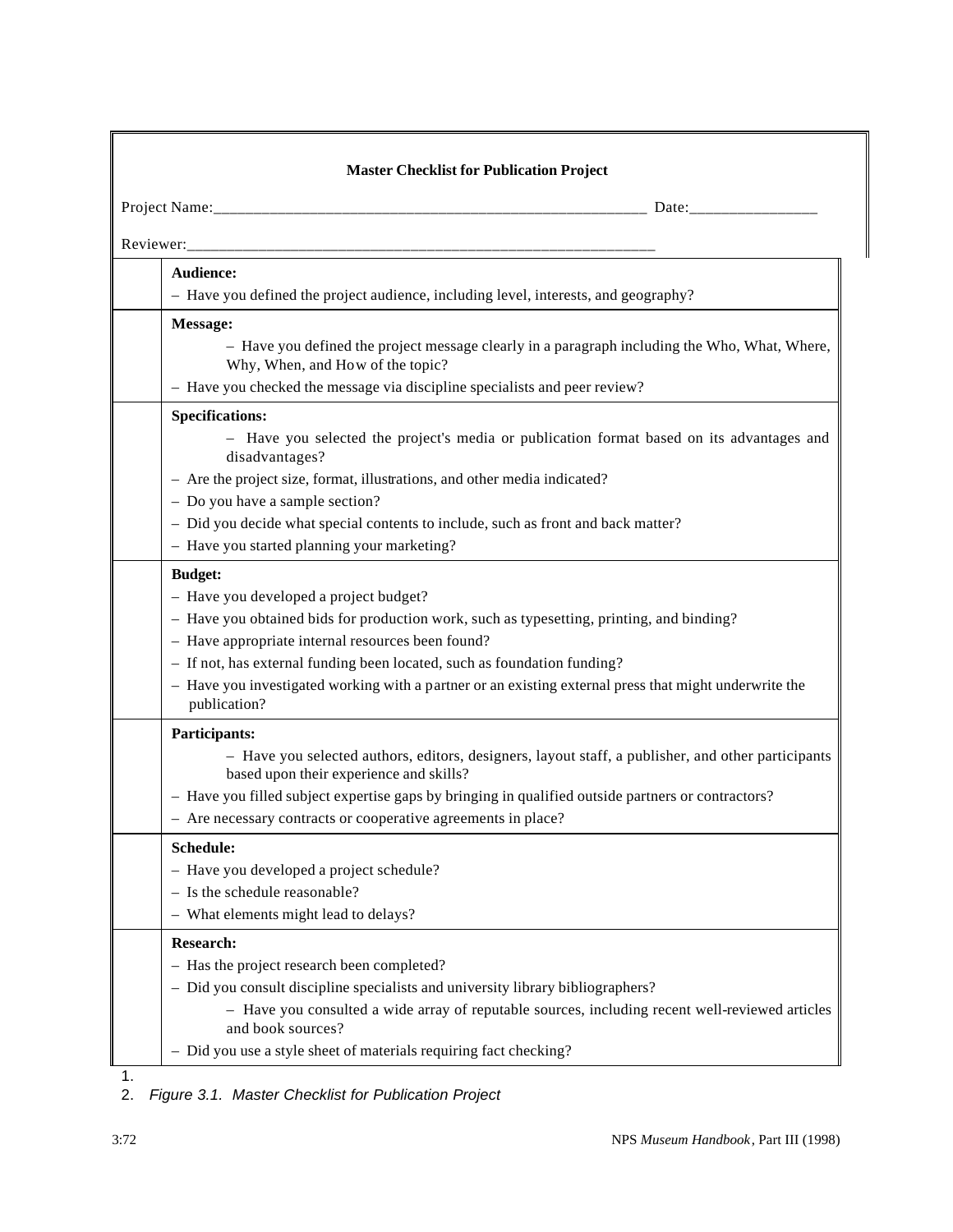| <b>Master Checklist for Publication Project</b> |                                                                                                                                                                                                                                                                                                                                                                           |  |
|-------------------------------------------------|---------------------------------------------------------------------------------------------------------------------------------------------------------------------------------------------------------------------------------------------------------------------------------------------------------------------------------------------------------------------------|--|
|                                                 |                                                                                                                                                                                                                                                                                                                                                                           |  |
| Reviewer:                                       |                                                                                                                                                                                                                                                                                                                                                                           |  |
|                                                 | <b>Image and Quote Selection:</b>                                                                                                                                                                                                                                                                                                                                         |  |
|                                                 | - Has the external content been selected or created, such as artwork, photographs, and contract<br>writing, etc.?                                                                                                                                                                                                                                                         |  |
|                                                 | - Has the work been edited and reviewed?                                                                                                                                                                                                                                                                                                                                  |  |
|                                                 | - Have revisions been made as necessary?                                                                                                                                                                                                                                                                                                                                  |  |
|                                                 | - Did you take good notes for captions and permission solicitation?                                                                                                                                                                                                                                                                                                       |  |
|                                                 | <b>Legal Issues:</b>                                                                                                                                                                                                                                                                                                                                                      |  |
|                                                 | - Have you sought permission for all quoted or reprinted materials including copyrights, privacy<br>permissions, publicity permissions, etc.?                                                                                                                                                                                                                             |  |
|                                                 | - Have you received permission in writing to use all protected materials being published?                                                                                                                                                                                                                                                                                 |  |
|                                                 | - Have you avoided publishing location information on archeological sites, protected caves, and<br>endangered species?                                                                                                                                                                                                                                                    |  |
|                                                 | <b>Ethical and Cultural Issues:</b><br>- Have you consulted with any associated groups who might be directly affected by your publication?<br>- Did you work with the associated groups to resolve differences and difficulties?<br>- Do all associated groups know what will be published and why?                                                                       |  |
|                                                 | <b>Planning:</b><br>- Have you outlined your publication and produced storyboards for all videos, Web sites, and CDs?<br>- Have you obtained peer review for these outlines and storyboards?<br>- Did you correct any problems discovered during peer review?<br>- Did you select a style manual?                                                                         |  |
|                                                 | Design:<br>- Have you planned the format and design of the work?<br>- Has the design received peer review to determine if it is appropriate and helpful for the work?<br>- Has any necessary artwork been produced and reviewed?<br>- Are captions completed for all artwork?<br>- Were all storyboards reviewed and potential links indicated?                           |  |
|                                                 | Writing:<br>- Have the authors written their text?<br>- Has the text received peer review?<br>- Were necessary changes made?<br>- Did you develop a style sheet containing information to be fact-checked?<br>- Has all fact-checking occurred?<br>- Were factual revisions inserted into the text appropriately?<br>Are the final results clear, consistent, and useful? |  |

## 3. *Figure 3.1. Master Checklist for Publication Project (continued)*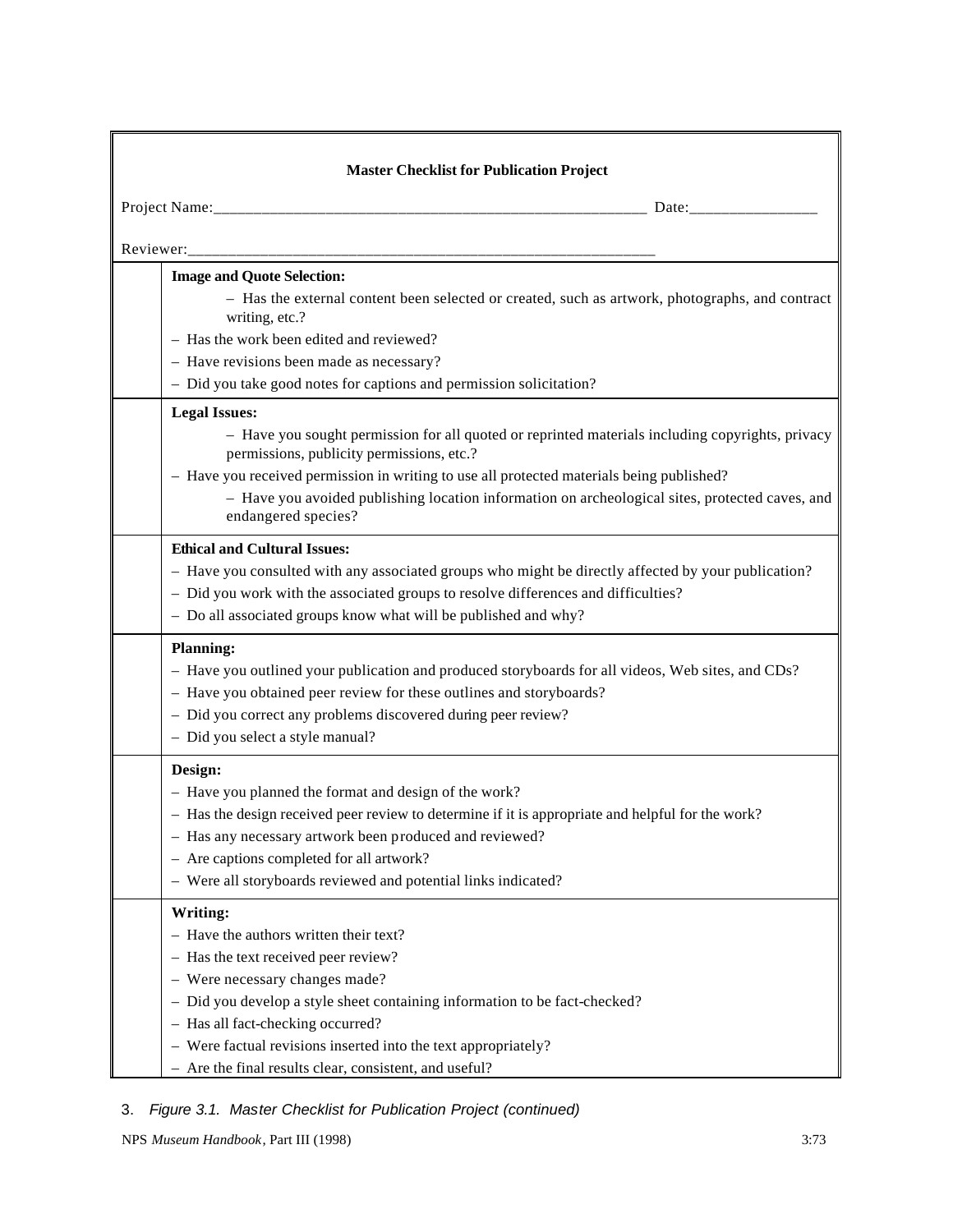|           | <b>Master Checklist for Publication Project</b>                                                                     |  |
|-----------|---------------------------------------------------------------------------------------------------------------------|--|
|           |                                                                                                                     |  |
| Reviewer: |                                                                                                                     |  |
|           | - Do you have a table of contents?                                                                                  |  |
|           | - Do you have a bibliography?                                                                                       |  |
|           | $-$ Do you have an index?                                                                                           |  |
|           | - Do you have appendices?                                                                                           |  |
|           | - Are the appropriate people credited and acknowledged?                                                             |  |
|           | <b>Editing:</b>                                                                                                     |  |
|           | - Have you completed a substantive edit as listed in the checklist?                                                 |  |
|           | - Have you made all resulting changes to the text?                                                                  |  |
|           | - Did you edit for style as listed in the checklist?                                                                |  |
|           | - Did you make all resulting changes to the text?                                                                   |  |
|           | - Did the text receive a peer review for content?                                                                   |  |
|           | - Did you make all resulting changes to the text?                                                                   |  |
|           | - Have you sent the final edited version of the text to the printer?                                                |  |
|           | - Have you edited and checked all front and back matter?                                                            |  |
|           | - Have you checked all headers and footers and equivalent matter?                                                   |  |
|           | Proofreading:                                                                                                       |  |
|           | - Has the proofreading been done as listed in the proofreader's checklist?                                          |  |
|           | - Did you make all resulting changes to the text?                                                                   |  |
|           | <b>Mechanicals Review:</b>                                                                                          |  |
|           | - Have you reviewed the mechanical or preliminary electronic text per the proofreader's checklist?                  |  |
|           | - Did you make all resulting changes to the text?                                                                   |  |
|           | <b>Bluelines or Final Electronic Publication Review:</b>                                                            |  |
|           | Have you reviewed the bluelines or final electronic text per special instruction on the<br>proofreader's checklist? |  |
|           | - Did you make all resulting changes to the text?                                                                   |  |
|           | <b>Final (Binding or Mirror Site) Check:</b>                                                                        |  |
|           | - Did you check the final version (such as the binding)?                                                            |  |
|           | - Was the mirror site in perfect form for release on the World Wide Web?                                            |  |
|           | - Did you make all resulting changes as required?                                                                   |  |
|           | <b>Marketing:</b>                                                                                                   |  |
|           | - Have you sent review copies as stipulated?                                                                        |  |
|           | - Did you mail announcements to likely libraries?                                                                   |  |
|           | - Have you displayed the book at book fairs and conferences?                                                        |  |
|           | - Did you advertise in appropriate journals?                                                                        |  |
|           | - Did you title and create metadata for your Web site for use by search engines?                                    |  |

## **Figure 3.1. Master Checklist for Publication Project (continued)**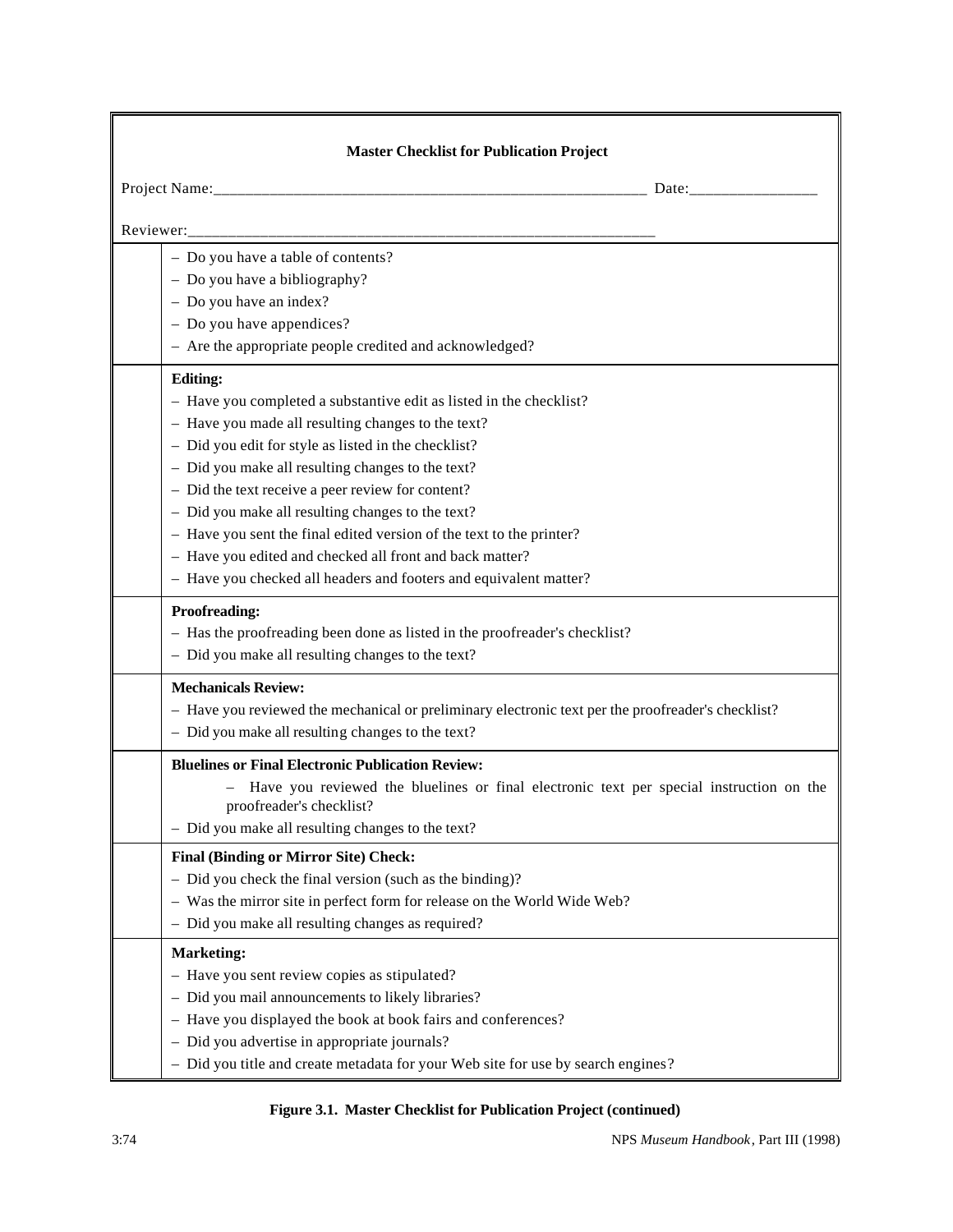|  | <b>Intellectual Property Permission Request</b> |  |
|--|-------------------------------------------------|--|
|  |                                                 |  |

| Corporate Name         |
|------------------------|
| Permissions Department |
| Address                |

Dear:

I am writing to request permission to reprint the following items from your publication:

Author/Title of Publication or Name of Web site Page Numbers or URL of Web site: Other Information:

We would like to reprint the materials as published originally in the following work that the National Park Service is preparing for publication:

Author(Editor)/Title/Format/Media/URL (if appropriate): Proposed Date of Publication: Comments:

We request nonexclusive world rights, as part of our publication only, in all languages, and in all editions.

If you are the copyright holder, may I have your permission to reprint this material in our book? If you do not state otherwise, we will use the usual scholarly form of acknowledgement, including, publisher, author, and title.

If you are not the copyright holder, or if additional permission is necessary for world rights from another source, please indicate the name, address, and phone number of the individual(s) we should contact.

Thank you for considering this request. A duplicate copy is enclosed for your convenience.

Sincerely,

Superintendent Name/Signature Address, Telephone, Fax, and E-mail numbers

The above request is hereby approved on the conditions specified below, and on the understanding that full credit will be given to the source.

Date:\_\_\_\_\_\_\_\_\_\_\_\_ Approved by:\_\_\_\_\_\_\_\_\_\_\_\_\_\_\_\_\_\_\_\_\_\_\_\_\_\_\_\_\_\_\_\_\_\_\_\_\_\_\_\_\_\_\_\_\_\_\_

#### **Figure 3.2. Intellectual Property Permission Request (Sample) [Optional]**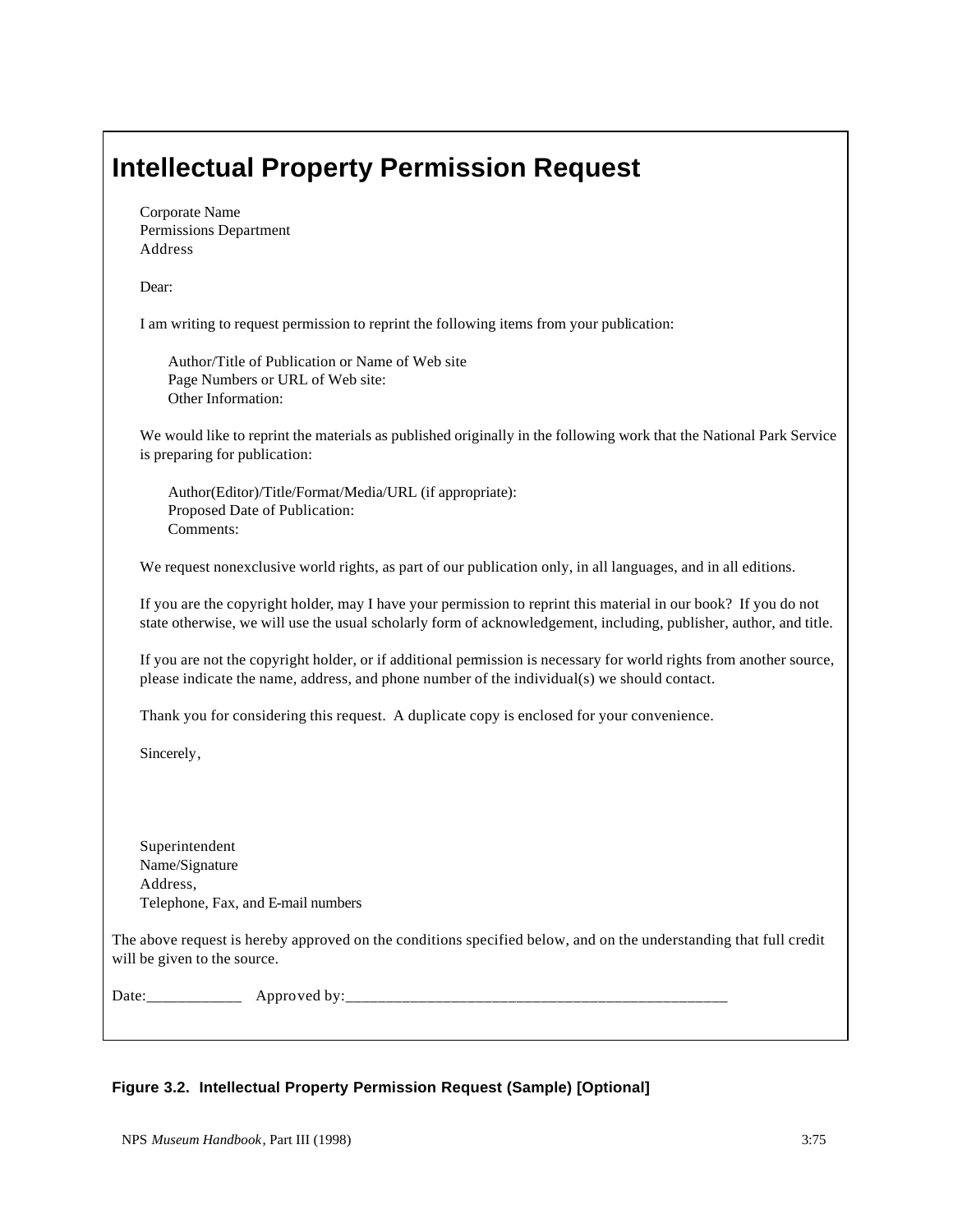4. 5. 6. *Research Sheet* **Yucatow National Park Exhibition Project, 12/1999 Dates**: *1856 or 1865? (date of first fire falls?) 1898 or 1899? (when did Harvey girls come to Yucatow NP?)* **Names and Biographies**: *Ablestone, Martin M (1850-1923)? or Aablestone, Martine (1853-1920)? which one was the first park concessionaire? was Martine Martin's eldest daughter? cousin? paramour?* **Subjects**: *Brandeise, Muggins or Marjoram? (first superintendent) Hardpat Falls When were they first photographed? When was bridge built? Who built and why? Visit of the Secretary of the Interior to the park When? Toured which areas? Length of stay? Members of his party?* **Place Names**: *Check spelling of Eleuvian Plateau What county is Geyserville in?* **Cultural groups**: *Navaho or Navajo?*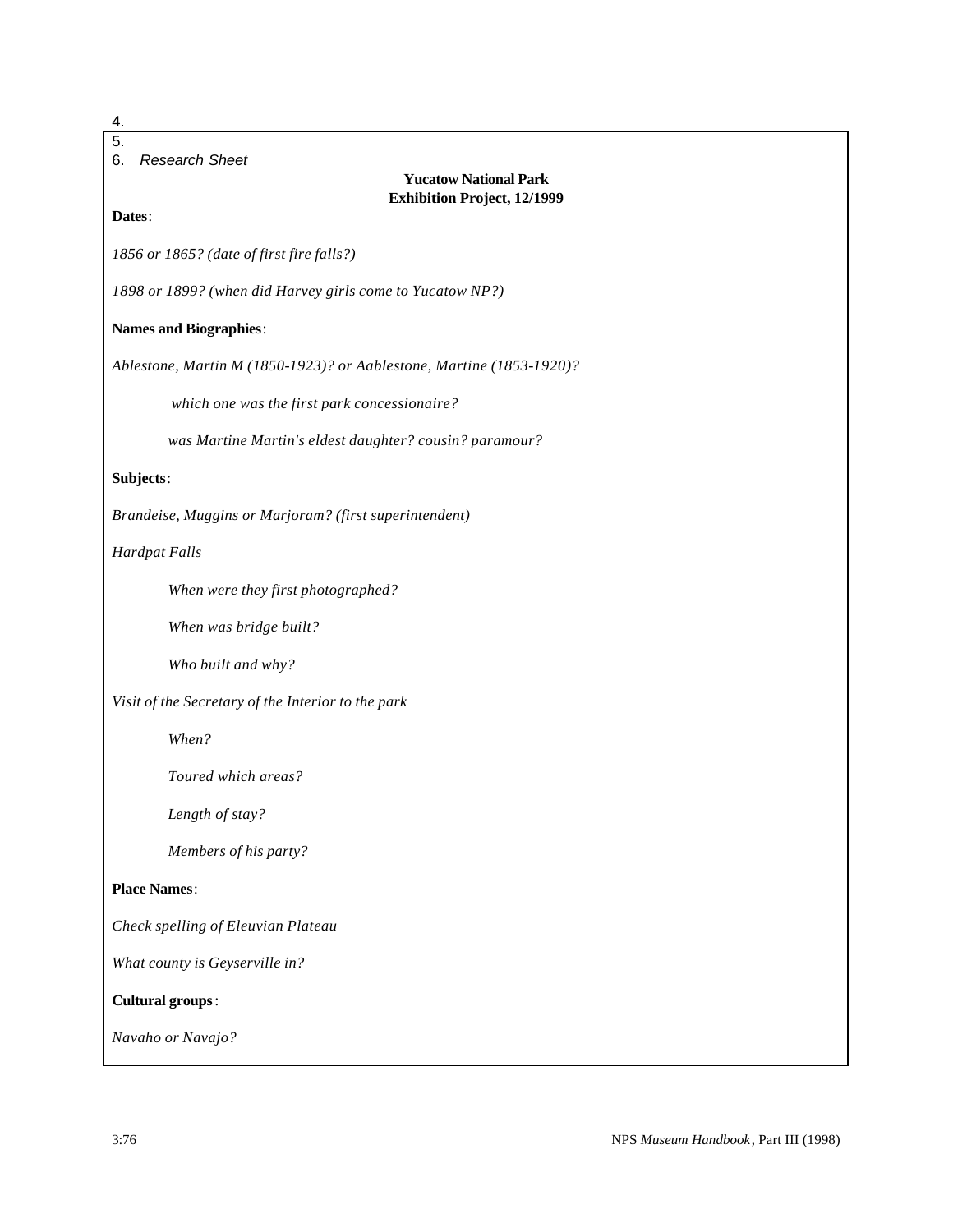# **Figure 3.3. Research Sheet (Sample) [Optional]**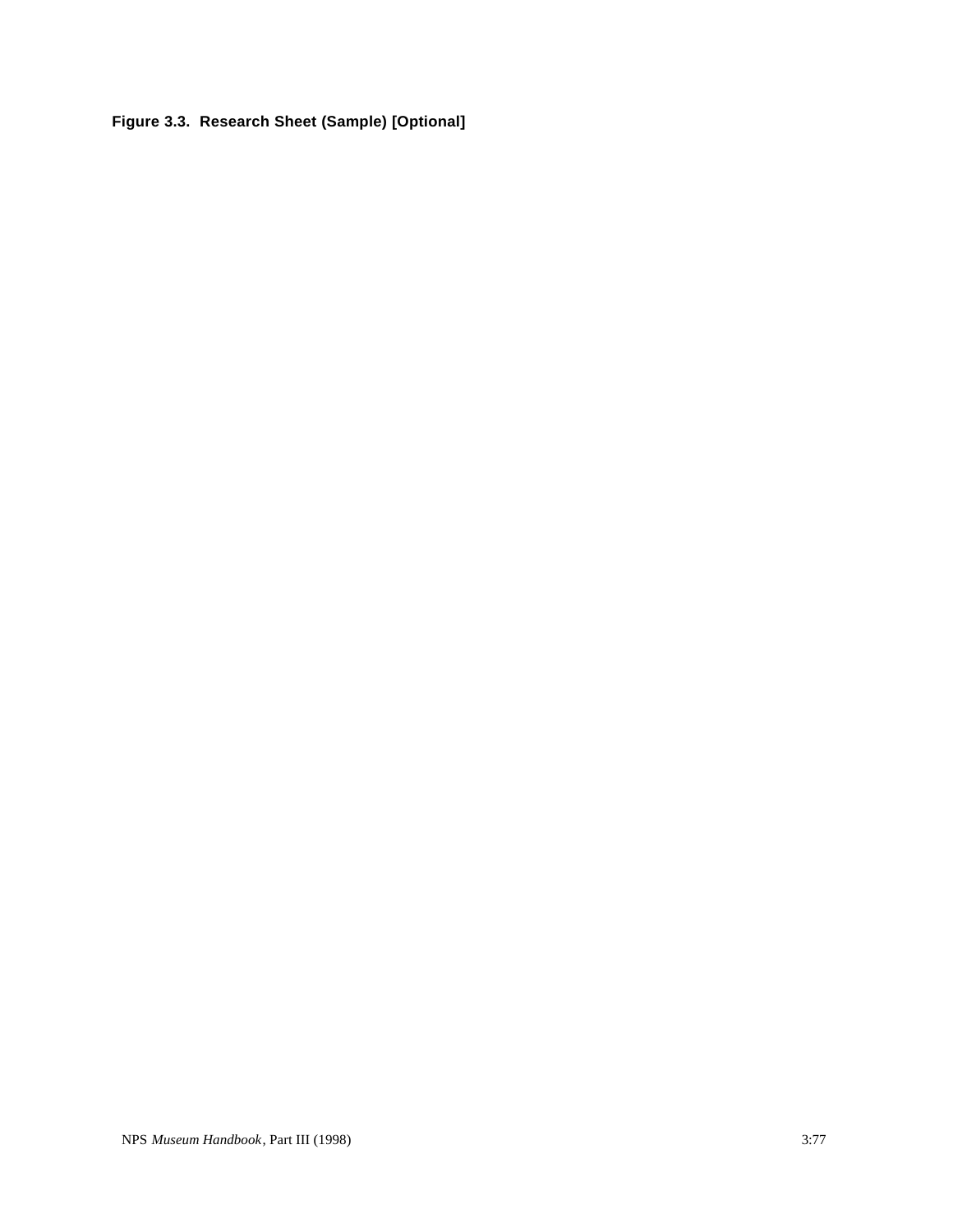# **Assignment of Copyright by Contractor**

| The contract developer ("Developer"), for good and valuable consideration, the receipt of which is acknowledged,<br>grants to the National Park Service ("Client"), its successors and assigns all right, title and interest in the copyright in<br>the work named ("Work") prepared by Developer under its Agreement with Client dated ______________.<br>Developer authorizes the recordation of this notice with the Copyright Office. The copyright registration<br>number/name of the Work is ___________. |                                                                                                                                                                                                                                |  |
|-----------------------------------------------------------------------------------------------------------------------------------------------------------------------------------------------------------------------------------------------------------------------------------------------------------------------------------------------------------------------------------------------------------------------------------------------------------------------------------------------------------------|--------------------------------------------------------------------------------------------------------------------------------------------------------------------------------------------------------------------------------|--|
| Description of the Work:                                                                                                                                                                                                                                                                                                                                                                                                                                                                                        |                                                                                                                                                                                                                                |  |
|                                                                                                                                                                                                                                                                                                                                                                                                                                                                                                                 |                                                                                                                                                                                                                                |  |
| NPS (CLIENT):                                                                                                                                                                                                                                                                                                                                                                                                                                                                                                   | <b>DEVELOPER:</b>                                                                                                                                                                                                              |  |
| Superintendent:                                                                                                                                                                                                                                                                                                                                                                                                                                                                                                 |                                                                                                                                                                                                                                |  |
| Name/Signature                                                                                                                                                                                                                                                                                                                                                                                                                                                                                                  |                                                                                                                                                                                                                                |  |
|                                                                                                                                                                                                                                                                                                                                                                                                                                                                                                                 | Address: No. 1998. The Manual Science of the Manual Science of the Manual Science of the Manual Science of the Manual Science of the Manual Science of the Manual Science of the Manual Science of the Manual Science of the M |  |
| Date: No. 1996. The Commission of the Commission of the Commission of the Commission of the Commission of the Commission of the Commission of the Commission of the Commission of the Commission of the Commission of the Comm                                                                                                                                                                                                                                                                                  | Date: No. 1996. The Commission of the Commission of the Commission of the Commission of the Commission of the Commission of the Commission of the Commission of the Commission of the Commission of the Commission of the Comm |  |
| Note: If you are spending governmental money, some required language may need to be included in the contract.<br>This language changes over time. Please check with your contracting office.                                                                                                                                                                                                                                                                                                                    |                                                                                                                                                                                                                                |  |

**Figure 3.4. Assignment of Copyright by Contractor (Sample)**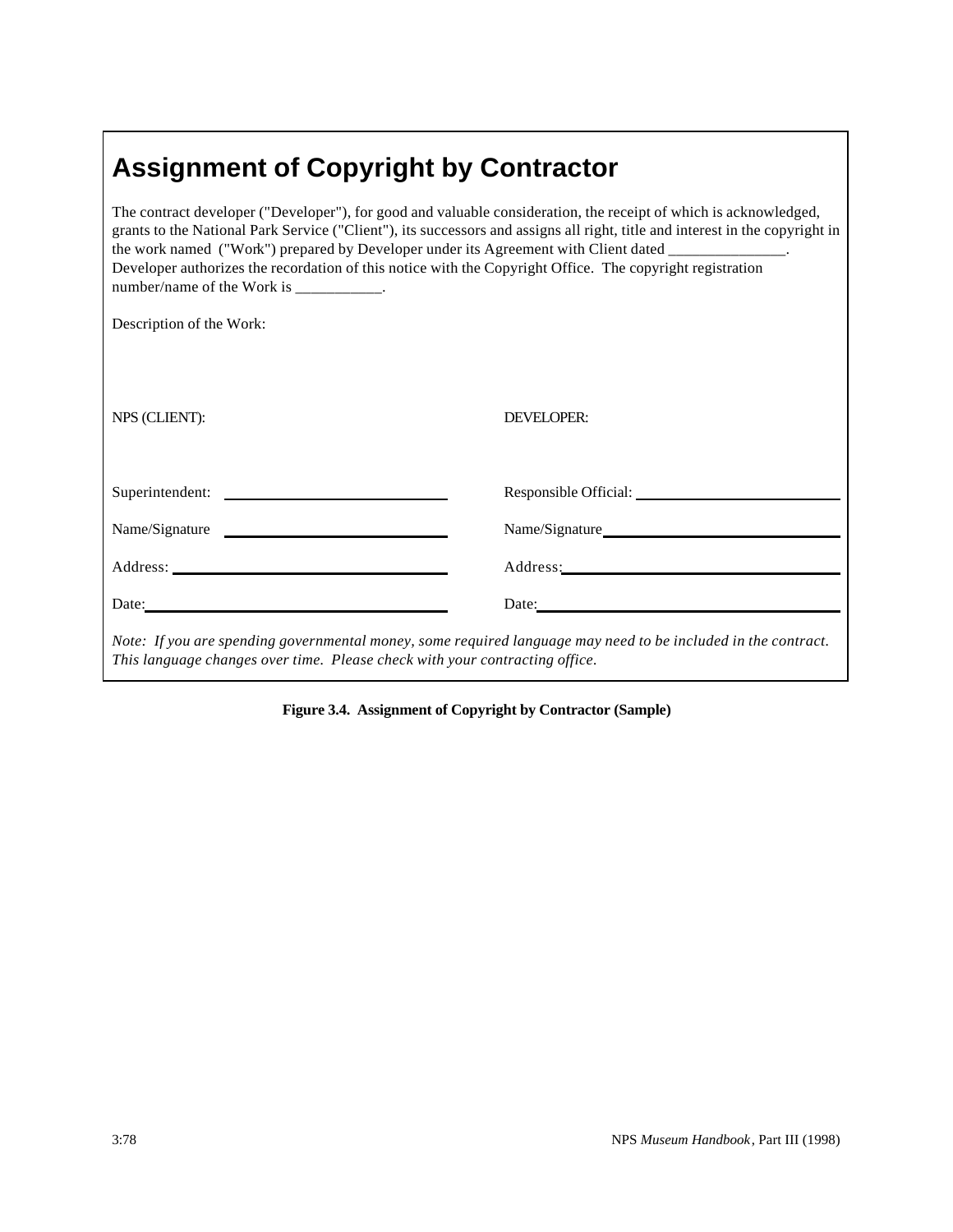| <b>Cooperative PublishingAgreement</b>                                                                                                                                                                                                                                                                                                                                                                                                                                                                                                                                                                                                                                                                                                                                       |  |  |
|------------------------------------------------------------------------------------------------------------------------------------------------------------------------------------------------------------------------------------------------------------------------------------------------------------------------------------------------------------------------------------------------------------------------------------------------------------------------------------------------------------------------------------------------------------------------------------------------------------------------------------------------------------------------------------------------------------------------------------------------------------------------------|--|--|
| NPS Park :                                                                                                                                                                                                                                                                                                                                                                                                                                                                                                                                                                                                                                                                                                                                                                   |  |  |
|                                                                                                                                                                                                                                                                                                                                                                                                                                                                                                                                                                                                                                                                                                                                                                              |  |  |
|                                                                                                                                                                                                                                                                                                                                                                                                                                                                                                                                                                                                                                                                                                                                                                              |  |  |
| This agreement is made and entered into this _____ day of ________, _______ by and between<br>(National Park Service) (NPS") and _______("Producer") and<br>covers the agreement to last until:)__________(Date).                                                                                                                                                                                                                                                                                                                                                                                                                                                                                                                                                            |  |  |
| 1. GRANT OF RIGHTS: For the agreed upon cost recovery fee, the receipt and sufficiency of which are hereby<br>acknowledged, National Park Service hereby grants to Producer a nonexclusive agreement to incorporate the Work,<br>into the Production, both as hereinafter defined.                                                                                                                                                                                                                                                                                                                                                                                                                                                                                           |  |  |
| The NPS agreement granted hereunder includes the right to (specify the allowed usages here, for example: edit,<br>telecast, cablecast, rerun, reproduce, use, and digitize) without destroying the historical integrity, dropping the<br>caption, or modifying or compromising the images (specify what you want here). The Producer may (list what you<br>want here, e.g., distribute in one videotape edition or broadcast in perpetuity), the Work, in whole or in part), as<br>incorporated in the Production. Indicate if any Production-related advertising and promotion work is also acceptable.                                                                                                                                                                     |  |  |
| This agreement specifically excludes the right to use the Work independently of the Production. All usage for<br>advertising and promotion of the work or the NPS name or logo related thereto must be approved separately by the<br>NPS. The rights granted herein shall not confer in the Producer any rights of ownership in the original materials; nor<br>shall it grant the NPS any copyrights in the Production, including, without limitation, the copyright thereto. All<br>copyrights in the original Work remain the exclusive property of the NPS. All copyrights in the Production, remain<br>the exclusive property of the Producer, except that the NPS shall retain copyright in the Work, which the Producer<br>will not copyright or attempt to copyright. |  |  |
| NPS understands and acknowledges that the Production may consist of several different formats of the same<br>Production, each format compatible with a different delivery system of multi-media (by way of example only, a DOS<br>format and a MacIntosh format or for videotapes a Beta format and a VHS format).                                                                                                                                                                                                                                                                                                                                                                                                                                                           |  |  |
| 2. DESCRIPTION OF WORK: (Format, Subject matter, Content)<br>(the "Work").                                                                                                                                                                                                                                                                                                                                                                                                                                                                                                                                                                                                                                                                                                   |  |  |
| 3. DESCRIPTION OF PRODUCTION:                                                                                                                                                                                                                                                                                                                                                                                                                                                                                                                                                                                                                                                                                                                                                |  |  |
| 4. CREDIT: In consideration of the rights granted to Producer herein, and provided the Work is used in the<br>Production and the Production is actually released, Producer agrees to give the NPS appropriate credit in the<br>Production in substantially the following form:                                                                                                                                                                                                                                                                                                                                                                                                                                                                                               |  |  |
|                                                                                                                                                                                                                                                                                                                                                                                                                                                                                                                                                                                                                                                                                                                                                                              |  |  |
|                                                                                                                                                                                                                                                                                                                                                                                                                                                                                                                                                                                                                                                                                                                                                                              |  |  |

# **Figure 3.5. Cooperative Publishing Agreement (Sample) [Optional]**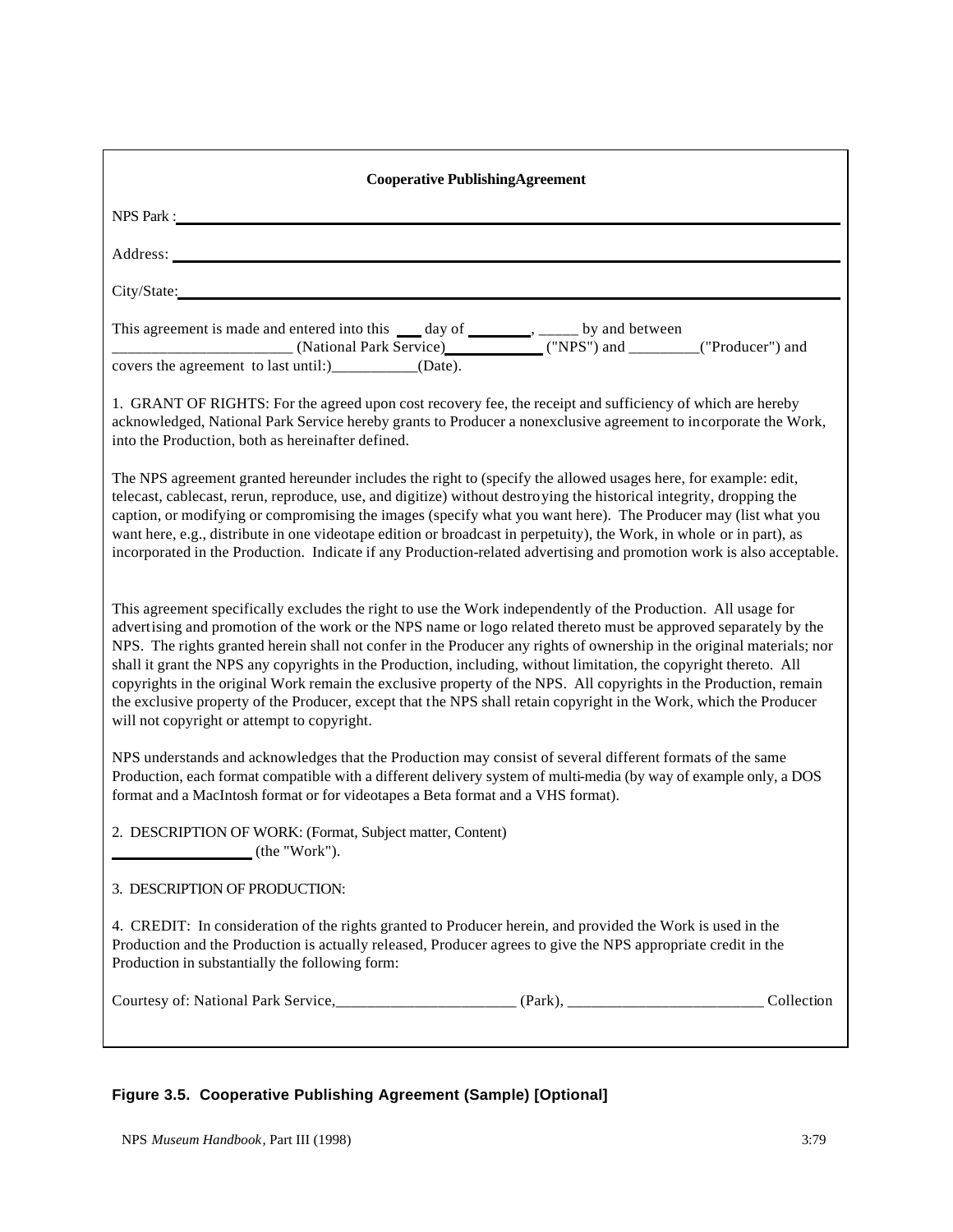5. MONETARY CONSIDERATION: In further consideration of the rights granted to Producer herein, Producer shall pay to NPS the cost recovery fee of \$\_\_\_\_\_\_\_ per each photographic image, textual page, video frame, or audio statement scanned by Producer. This fee reimburses NPS for handling, labeling, locating, supervising use, and similar work. Producer shall scan all materials on the NPS's premises following NPS access and use policies, procedures, and requirements with Producer's own equipment. Any special requirements by Producer, such as before or after hours access, special support staff assistance, staff research support, or other activities may require additional cost recovery fee payments by the Producer. All resulting cost recovery monies will be paid directly to the park cooperating association (list name) for the direct benefit of the park museum collections.

6. REPRESENTATIONS AND WARRANTIES: The NPS represents and warrants to Producer that it has the authority to grant to Producer the rights provided for herein.

7. ASSIGNMENT: The NPS acknowledges and agrees that Producer may assign its rights and obligations under this Agreement in whole or in part, subject to the advanced written approval of the NPS. NPS consents herein to Producer assigning for publication and distribution the Production in which the Work will be contained.

8. GENERAL: A waiver of any of the terms or conditions of this Agreement in any instance shall not be deemed or construed to be a waiver of such term or condition for the future.

9. HEADINGS: The headings at the beginning of each of the paragraphs hereof are for reference only and shall not affect the meaning or construction of this Agreement.

10. NON-DISCRIMINATION: The parties agree to be bound by applicable state and federal rules governing Equal Employment Opportunity and Non-Discrimination.

11. ENTIRE UNDERSTANDING: The provisions herein constitute the entire understanding between the parties hereto with respect to the subject matter hereof. Any additions to or changes in the Agreement shall be valid only if set forth in writing and signed by the parties.

#### **Accepted for National Park Service:**

| Accepted for ____(Producer): |
|------------------------------|
|                              |
|                              |
|                              |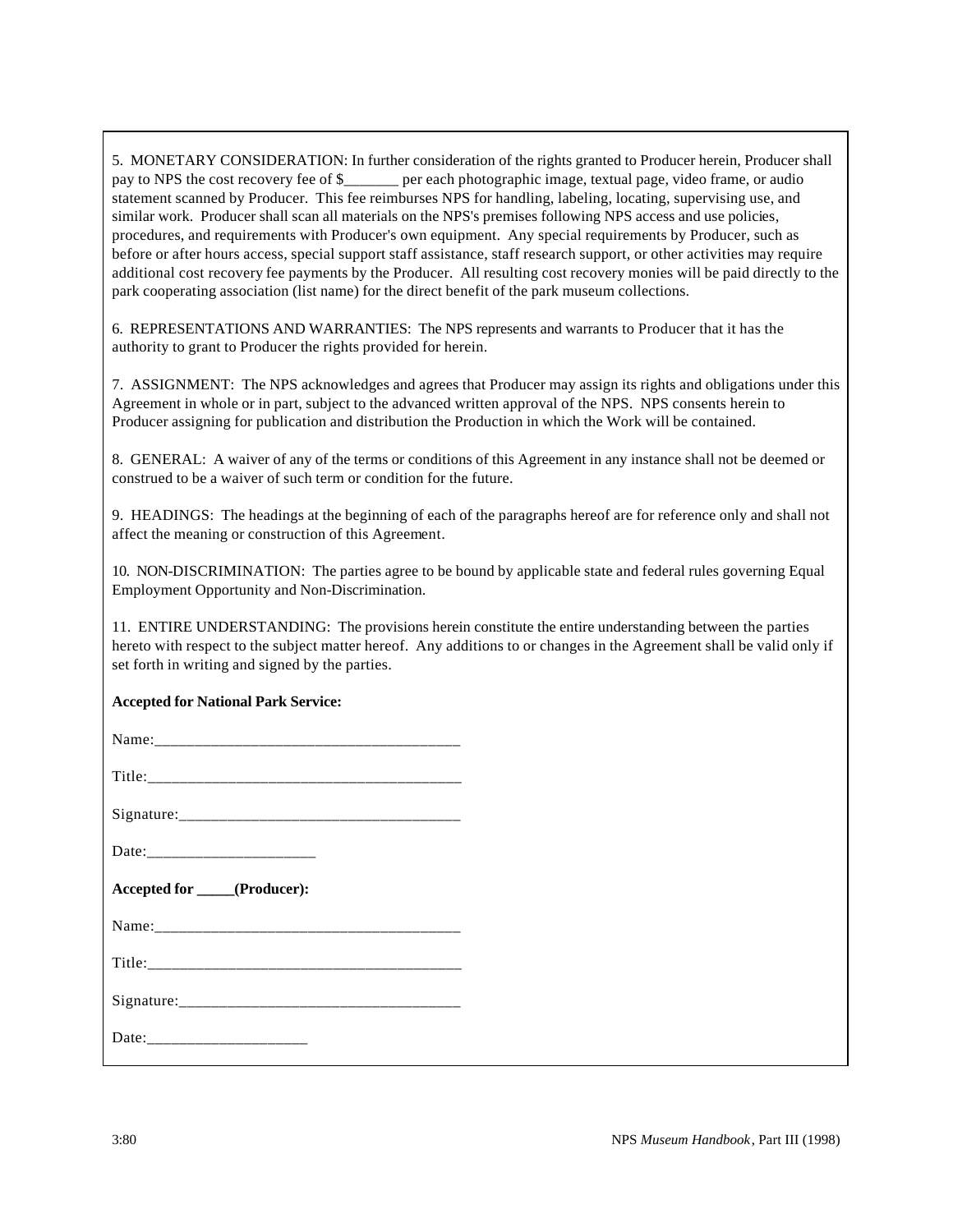# **Figure 3.5. Cooperative Publishing Agreement (Sample) [Optional] (continued)**

| <b>Model Release Form 1</b>                                                                                                                                                                                                                                                                                                                                                                                                                                                                                                                                                                                                                                |
|------------------------------------------------------------------------------------------------------------------------------------------------------------------------------------------------------------------------------------------------------------------------------------------------------------------------------------------------------------------------------------------------------------------------------------------------------------------------------------------------------------------------------------------------------------------------------------------------------------------------------------------------------------|
| irrevocable right and permission, forever and throughout the world, in connection with the _______________<br>(photographs; videotape; motion picture film; digital sound, imagery or video files; audiotape<br>interview) taken of me by the National Park Service staff, or in which I may be included with others, the following:                                                                                                                                                                                                                                                                                                                       |
| The right to use and reuse in any manner at all, including distortion, said _____________________(photographs,<br>$\bullet$<br>videotape, motion picture film, digital sound, imagery or video files, audiotape interview) and my name in<br>conjunction with the caption or text, either whole or in part, either by themselves or in conjunction with other<br>materials, in any medium including online and for promotional and advertising uses, and other trade, educational,<br>non-profit, and for-profit purposes, as well as using my name in connection therewith, if (the National Park<br>Foundation, the Association or Park) so chooses; and |
| $\bullet$<br>Foundation, Association, or Park) or in any other name selected.                                                                                                                                                                                                                                                                                                                                                                                                                                                                                                                                                                              |
| Park) from any and all claims, actions, and demands arising out of or in connection with the use of said materials,<br>including, without limitation, any and all claims for invasion of privacy, publicity, and libel or slander.                                                                                                                                                                                                                                                                                                                                                                                                                         |
| Park Foundation, Association, or Park), as well as the party(ies) for whom (National Park Foundation, Association, or<br>Park), created said materials.                                                                                                                                                                                                                                                                                                                                                                                                                                                                                                    |
| I represent that I am over the age of twenty-one years and that I have read the foregoing and fully and completely<br>understand the contents hereof.                                                                                                                                                                                                                                                                                                                                                                                                                                                                                                      |
|                                                                                                                                                                                                                                                                                                                                                                                                                                                                                                                                                                                                                                                            |
|                                                                                                                                                                                                                                                                                                                                                                                                                                                                                                                                                                                                                                                            |
|                                                                                                                                                                                                                                                                                                                                                                                                                                                                                                                                                                                                                                                            |
|                                                                                                                                                                                                                                                                                                                                                                                                                                                                                                                                                                                                                                                            |
| Witness:_                                                                                                                                                                                                                                                                                                                                                                                                                                                                                                                                                                                                                                                  |
|                                                                                                                                                                                                                                                                                                                                                                                                                                                                                                                                                                                                                                                            |
|                                                                                                                                                                                                                                                                                                                                                                                                                                                                                                                                                                                                                                                            |
|                                                                                                                                                                                                                                                                                                                                                                                                                                                                                                                                                                                                                                                            |

**Figure 3.6. Model Release Form 1 (Sample) [Optional]**

 $\overline{\phantom{a}}$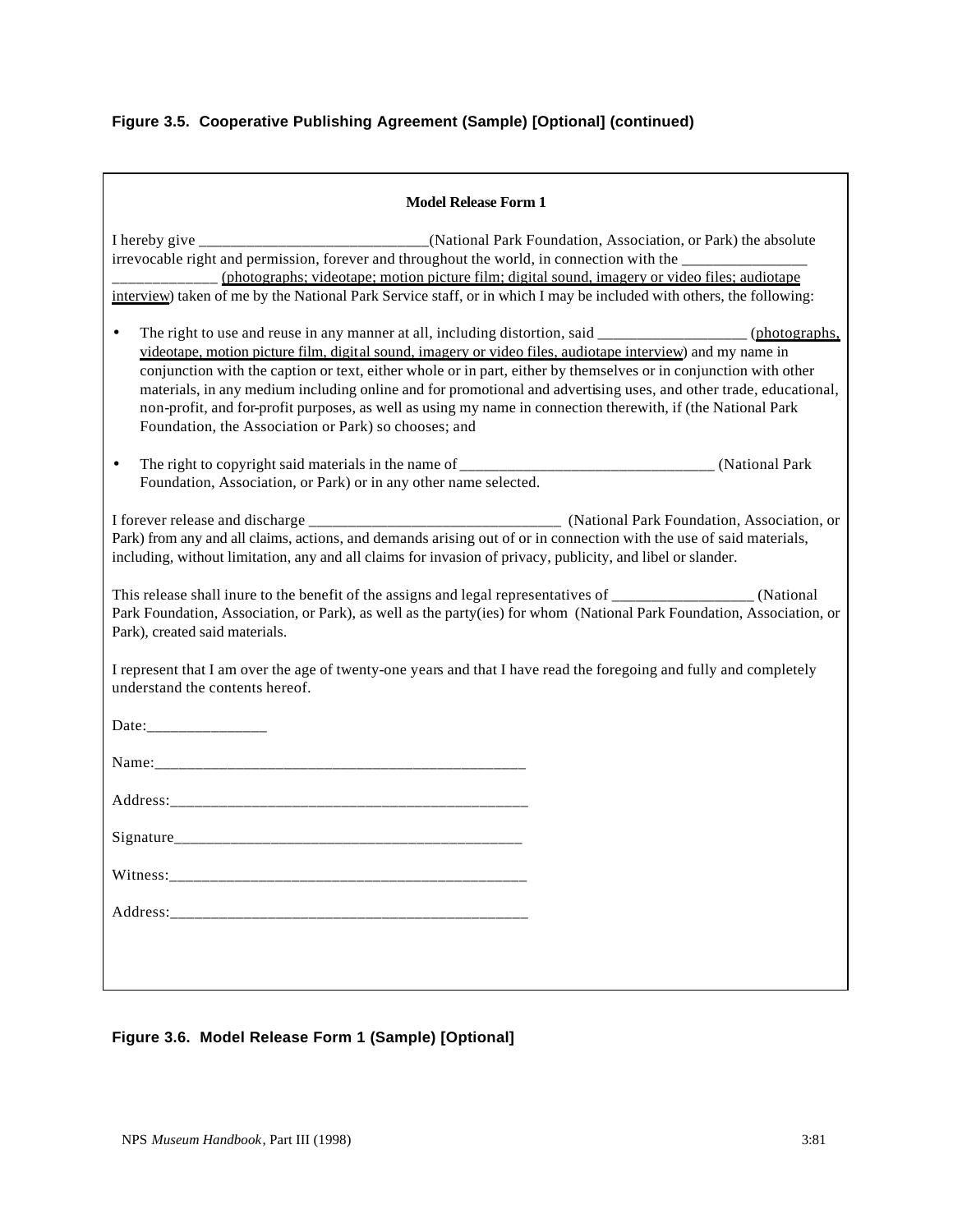| <b>Model Release Form 2</b> |  |
|-----------------------------|--|
|                             |  |

Name:

Date:

Model Release/National Park Service (NPS)

I hereby grant to NPS the absolute and irrevocable right and permission, in respect of the photographs or audio or videotape recordings and their transcripts, that it has taken or has had taken of me or in which I may be included with others, to copyright the same, in its own name or otherwise (and assign my rights throughout the world in such photograph and audio and video recordings and their transcripts), to use, reuse, publish, and republish, and otherwise reproduce, modify and display the same, in whole or in part, individually or with other photographs, and with any copyrighted matter, in any and all media now or hereafter known, for illustration, promotion, art, advertising and trade, or any other purpose whatsoever; and to use my name in connection therewith if it so chooses.

I hereby release and discharge NPS from any and all claims and demands arising out of, or in connection to, the use of the photographs, including without limitation any and all claims for libel or invasion of privacy. NPS may sell, assign, or otherwise transfer all rights granted to it hereunder.

This authorization and release shall also inure to the benefit of the specific park(s), legal representatives and assigns of NPS, as well as the staff representative(s) (if any) for whom it took the photographs.

I am of full age and have the right to contract in my own name. I have read the foregoing and fully understand the contents thereof. This release shall be binding upon me and my heirs, legal representatives and assigns. I further release NPS from any responsibility for injury incurred during the photography or audio or videotaping session.

| Signed: National Communications of the Signed Signed Signed Signed Signed Signed Signed Signed Signed Signed Signed Signed Signed Signed Signed Signed Signed Signed Signed Signed Signed Signed Signed Signed Signed Signed S |
|--------------------------------------------------------------------------------------------------------------------------------------------------------------------------------------------------------------------------------|
| Printed Name:                                                                                                                                                                                                                  |
| Address: 2000 and 2000 and 2000 and 2000 and 2000 and 2000 and 2000 and 2000 and 2000 and 2000 and 2000 and 20                                                                                                                 |
| City, State, Zip:                                                                                                                                                                                                              |
| Phone:                                                                                                                                                                                                                         |
|                                                                                                                                                                                                                                |
| Fax Number: 2008                                                                                                                                                                                                               |
|                                                                                                                                                                                                                                |

**Figure 3.7. Model Release Form 2 (Sample) [Optional]**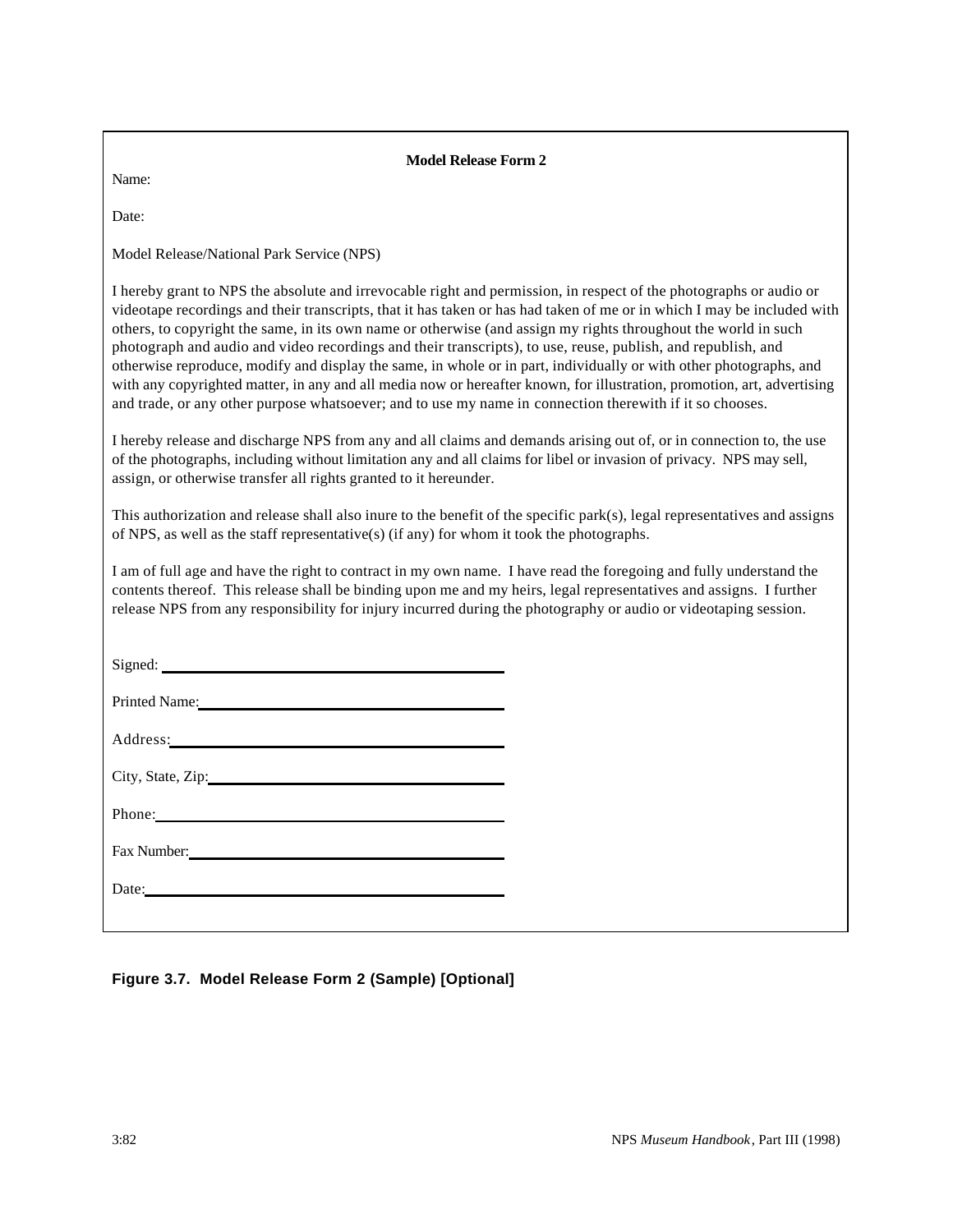## **Paper Printing Job Organizer**

Project:\_\_\_\_\_\_\_\_\_\_\_\_\_\_\_\_\_\_\_\_\_\_\_\_\_\_\_\_ Coordinator:\_\_\_\_\_\_\_\_\_\_\_\_\_\_\_\_\_\_\_\_\_\_\_\_\_\_\_\_ Date:\_\_\_\_\_\_\_\_\_\_\_\_

| <b>Function</b>               | <b>Person</b><br><b>Responsible</b> | <b>Supplier</b> | <b>Date</b><br><b>Due</b> | <b>Date</b><br><b>Done</b> |
|-------------------------------|-------------------------------------|-----------------|---------------------------|----------------------------|
| Write copy                    |                                     |                 |                           |                            |
| <b>Edit Copy</b>              |                                     |                 |                           |                            |
| Proofread copy                |                                     |                 |                           |                            |
| Approve copy                  |                                     |                 |                           |                            |
|                               |                                     |                 |                           |                            |
| Make rough layout             |                                     |                 |                           |                            |
| Approve rough layout          |                                     |                 |                           |                            |
| Make dummy                    |                                     |                 |                           |                            |
| Approve dummy                 |                                     |                 |                           |                            |
|                               |                                     |                 |                           |                            |
| Choose typesetter             |                                     |                 |                           |                            |
| Specify type and mark up copy |                                     |                 |                           |                            |
| Set type                      |                                     |                 |                           |                            |
| Proofread type                |                                     |                 |                           |                            |
|                               |                                     |                 |                           |                            |
| <b>Create illustrations</b>   |                                     |                 |                           |                            |
| Create charts, graphs, maps   |                                     |                 |                           |                            |
| Create and select photographs |                                     |                 |                           |                            |
| Approve visual elements       |                                     |                 |                           |                            |
| Miscellaneous camera work     |                                     |                 |                           |                            |
|                               |                                     |                 |                           |                            |

7. *Figure 3.8. Paper Printing Job Organizer (Sample) [Optional]*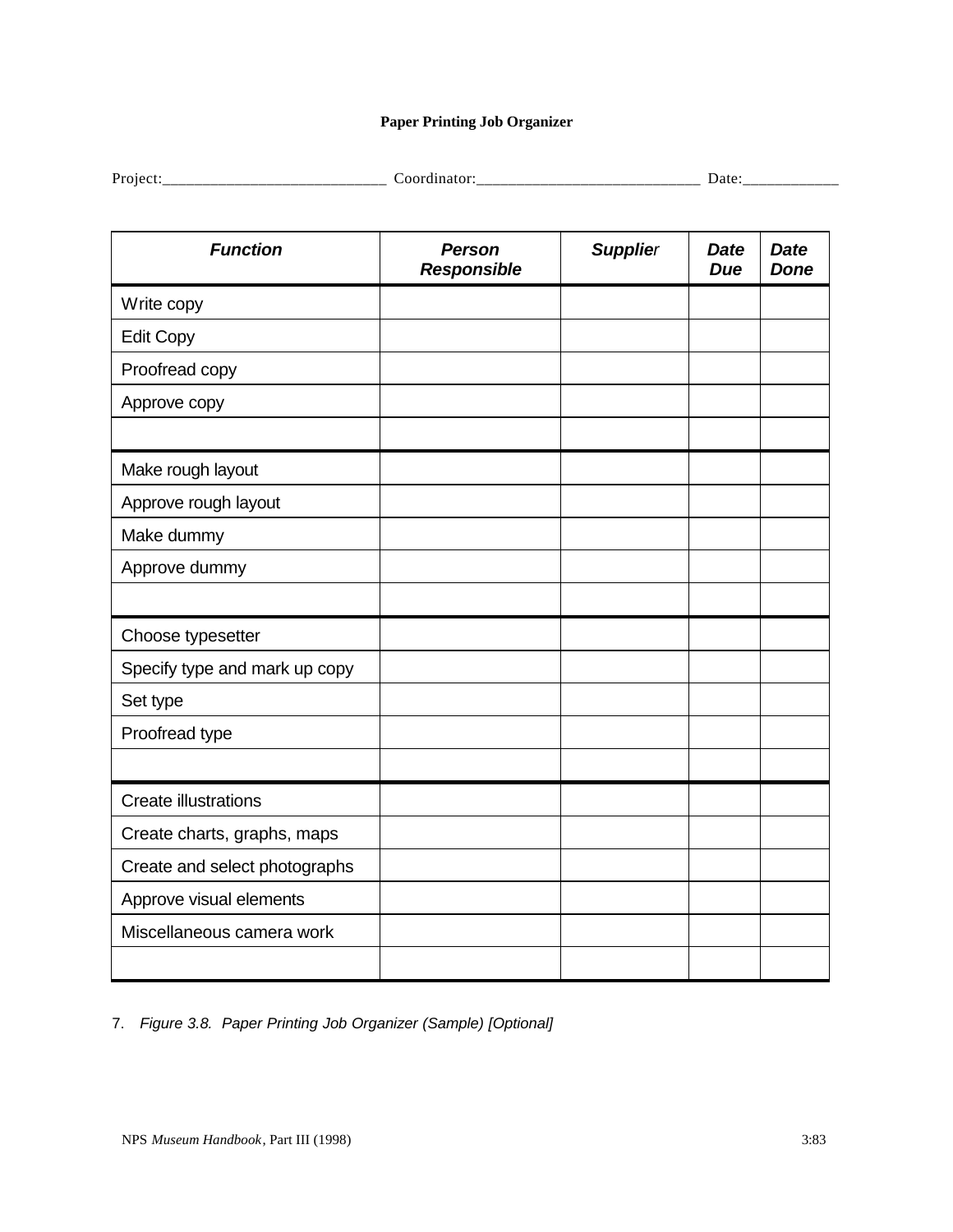| Function                                     | Person Responsible | Supplier | Due<br>Date | Date<br>Done |
|----------------------------------------------|--------------------|----------|-------------|--------------|
| Choose production artist                     |                    |          |             |              |
| Paste up mechanicals                         |                    |          |             |              |
| Proofread mechanicals                        |                    |          |             |              |
| Approve mechanicals                          |                    |          |             |              |
| Choose or specify trade services             |                    |          |             |              |
| Make halftones and separations               |                    |          |             |              |
| Approve proofs of photographs                |                    |          |             |              |
|                                              |                    |          |             |              |
| Select paper and binding                     |                    |          |             |              |
| Write printing and binding<br>specifications |                    |          |             |              |
| Select possible printers                     |                    |          |             |              |
| Obtain bids from printers                    |                    |          |             |              |
| Choose printer                               |                    |          |             |              |
| Contract with printer                        |                    |          |             |              |
| Approve proofs from printer                  |                    |          |             |              |
| Do printing                                  |                    |          |             |              |
| Approve press sheets                         |                    |          |             |              |
| Do bindery work                              |                    |          |             |              |
|                                              |                    |          |             |              |
| Verify job done per specs                    |                    |          |             |              |
| Verify charges for alterations               |                    |          |             |              |
| Verify mechanicals and art<br>returned       |                    |          |             |              |
| Pay printer and trade services               |                    |          |             |              |
|                                              |                    |          |             |              |

8.

9. *Figure 3.8. Paper Printing Job Organizer (Sample) [Optional] (continued)*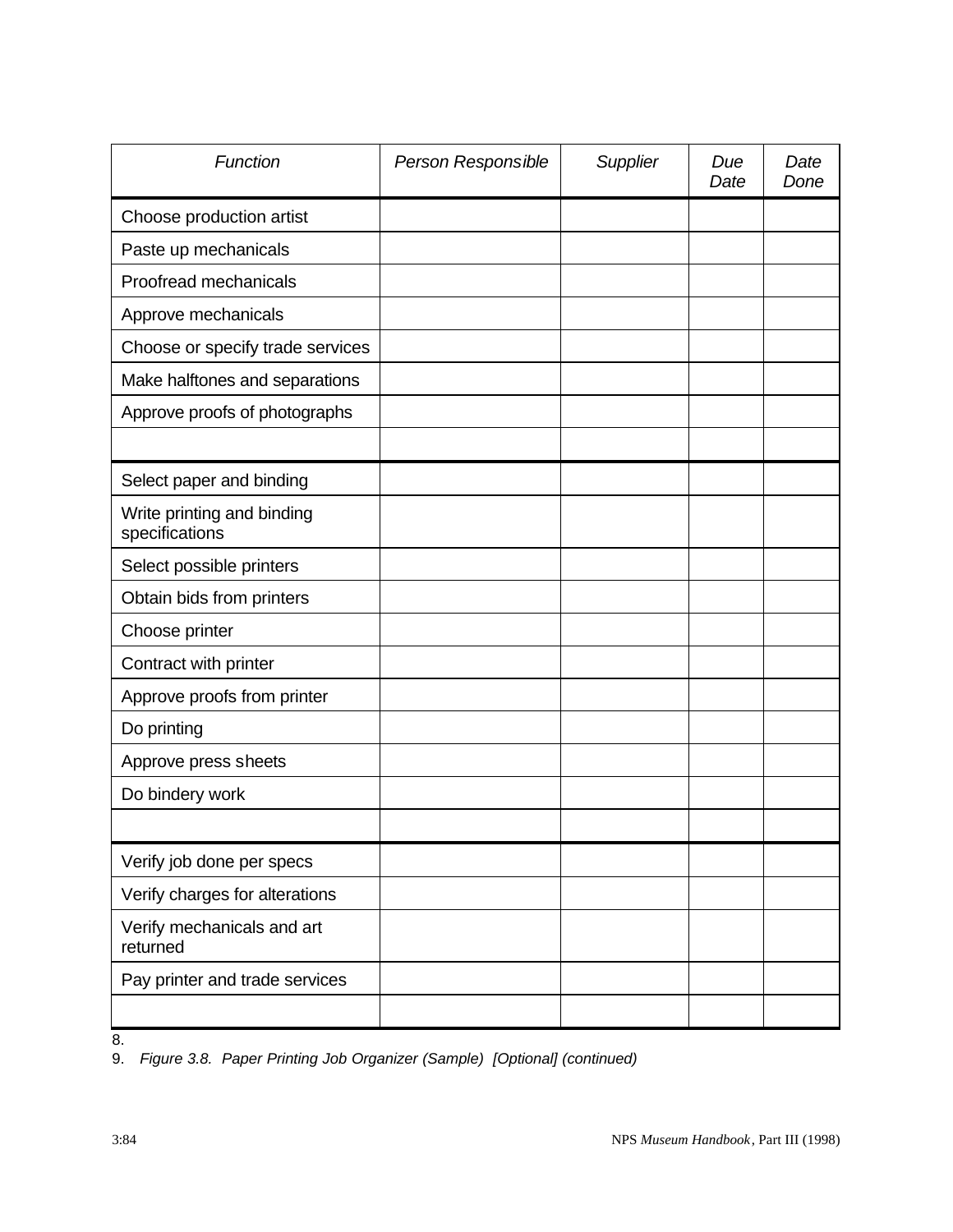|                                                                                                                                                                                                                                              |                                                                                                                                                                             | <b>Museum Management Program Editing Checklist</b>                                                                                                                                                                                                                                                                                                                                                                                                                                                                                                                                                                                                                                                                                                                                                                                                                                                                                                                                                                                                                                                                                                                     |
|----------------------------------------------------------------------------------------------------------------------------------------------------------------------------------------------------------------------------------------------|-----------------------------------------------------------------------------------------------------------------------------------------------------------------------------|------------------------------------------------------------------------------------------------------------------------------------------------------------------------------------------------------------------------------------------------------------------------------------------------------------------------------------------------------------------------------------------------------------------------------------------------------------------------------------------------------------------------------------------------------------------------------------------------------------------------------------------------------------------------------------------------------------------------------------------------------------------------------------------------------------------------------------------------------------------------------------------------------------------------------------------------------------------------------------------------------------------------------------------------------------------------------------------------------------------------------------------------------------------------|
| <b>Writing Project Editor:</b>                                                                                                                                                                                                               |                                                                                                                                                                             | Name:<br>Date:                                                                                                                                                                                                                                                                                                                                                                                                                                                                                                                                                                                                                                                                                                                                                                                                                                                                                                                                                                                                                                                                                                                                                         |
| <b>SUBSTANTIVE EDIT:</b>                                                                                                                                                                                                                     |                                                                                                                                                                             | Name: Date: Date:                                                                                                                                                                                                                                                                                                                                                                                                                                                                                                                                                                                                                                                                                                                                                                                                                                                                                                                                                                                                                                                                                                                                                      |
| $\frac{1}{2}$ and $\frac{1}{2}$<br>missing sections are noted.<br>$\frac{1}{1}$<br>$\overline{\phantom{a}}$<br>marked.<br>$   -$<br>Repetitious text was deleted.<br>$  -$<br>$   -$<br>$  -$<br>are noted.<br>$  -$<br>noted.<br>are noted. | Research methodology was good; any weaknesses are noted.<br>any missing guidance or citations have been added.<br>Writing is clear and coherent. Awkward writing is noted.  | The text completely covers all topics listed in the project outline. Missing sections are noted.<br>All major issues raised by reviewers and team members are covered; any gaps or<br>Author's approach to issues reflects NPS and DOI policies, procedures, and guidance;<br>Author's tone and approach to the topic is appropriate; inappropriate sections are<br>Facts are substantially correct. Any errors or questionable assumptions are marked.<br>Text is organized rationally; structural flaws are noted with suggestions for improvement.<br>_____ Headers, subheaders, and section summaries are logical and clear. Problems are noted.<br>Transitions between sections are good. Any sections that flow poorly are noted.<br>_____ Writing is logical and consistent (non-contradictory). Inconsistencies or poor reasoning is noted.<br>_____ Literary style, format, and approach are consistent with the park's program style. Inconsistencies<br>Table of contents is prepared. Inconsistencies between the text and the table of contents are<br>Descriptions of figures and tables match the actual figures and tables themselves. Inconsistencies |
| <b>PLAIN ENGLISH</b>                                                                                                                                                                                                                         |                                                                                                                                                                             | STYLE AND FORMAT: Name:<br>Date:                                                                                                                                                                                                                                                                                                                                                                                                                                                                                                                                                                                                                                                                                                                                                                                                                                                                                                                                                                                                                                                                                                                                       |
| paragraphs.<br>Most (95%) verbs are action verbs.<br>$  -$<br>Sentence and paragraph lengths vary.<br>$  -$<br>_____ Major sections of the text are parallel or equivalent.<br>_____<br>$ -$<br>$\overline{a}$<br>$\overline{a}$             | "You" are the actor implied or spoken to throughout the text.<br>Any section with more than 15 subsections is subdivided.<br>Table of contents includes lists of questions. | The most important, general, or frequently changed or used subjects are placed first.<br>Specific procedures and seldom-used or changed sections are placed in subsidiary<br>Question and answer format is used throughout, anticipating the reader's questions.<br>The first section of the text is called "overview," not "introduction" unless this is<br>inappropriate.<br>Main headers, such as section headings, are in mixed case, 10 point Arial bold.                                                                                                                                                                                                                                                                                                                                                                                                                                                                                                                                                                                                                                                                                                         |
|                                                                                                                                                                                                                                              |                                                                                                                                                                             | Figure 3.9. Museum Management Program Editing Checklist (Sample) [Optional]                                                                                                                                                                                                                                                                                                                                                                                                                                                                                                                                                                                                                                                                                                                                                                                                                                                                                                                                                                                                                                                                                            |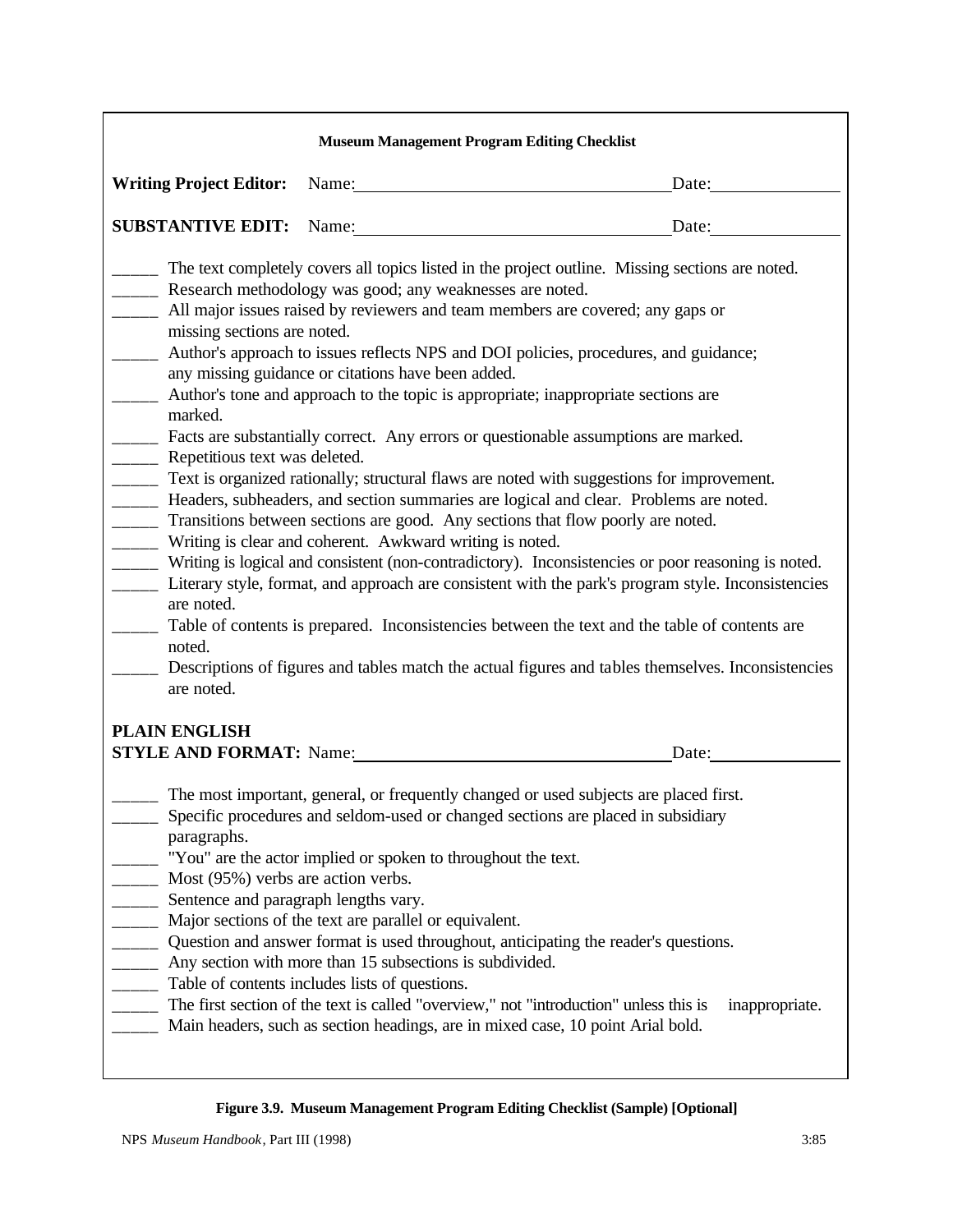- Secondary headers (questions), have only their first word capitalized and are in 10 point Arial italic The text is in 10 point CG Times; the footers are in 9 point CG Times.
- \_\_\_\_\_ Strings of parallel terms are placed in bulleted lists.
- First level lists use 10 point bullets.
- Second level lists use dashes.
- \_\_\_\_\_ Italics are used only for numbered section subheadings in the left text column, or for small portions of text.
- \_\_\_\_\_ Small tables are not boxed, but instead are left hanging in the text.
- \_\_\_\_\_ Large tables are boxed, but have no internal grid. CG Times italics is used for headers and regular CG Times font for the table's text body.
- \_\_\_\_\_ Bold and italics are used for emphasis, rather than double bold.
- \_\_\_\_\_ Titles are capitalized only when they are followed immediately by a name.
- Numbers are aligned along their decimal points when listed vertically.
- \_\_\_\_\_ The possessive pronoun "your" is not used when referring to people or collections (your superintendent, your museum collections).
- \_\_\_\_\_ Section references, rather than page numbers, are used in cross-references.
- \_\_\_\_\_ Quotations are indented in a block and in quotation marks.
- \_\_\_\_\_ Abbreviations are avoided. If necessary, they are spelled out for the first usage, followed by the abbreviation in parentheses.
- The Latin abbreviations e.g., and i.e., are not used. Instead of e.g., "for example" is used. An explanatory word or phrase in parentheses is used instead of i.e.
- When abbreviating document titles, for example, CMP, periods are not used.
- \_\_\_\_\_ Two-letter state abbreviations with no periods, for example, MI, are used in addresses, but traditional state abbreviations are used in the bibliography.
- \_\_\_\_\_ Periods are not used after common bureau and agency abbreviations, for example, NPS.
- The following acceptable abbreviations are used: If for linear feet, % for percent, RH for relative humidity, and pH for measuring acidity.
- \_\_\_\_\_ The first word after a colon is capitalized unless it is in the middle of a sentence. *Note:* Graphic style with bulleted lists is NOT considered a sentence.
	- A word is capitalized only when it is the first word in a sentence or where emphasis is needed.

**COPYEDITING:** Name: Date:

- Queries and questions on the text are resolved.
- Comments and review suggestions are addressed.
- Author changes, additions, and suggestions are incorporated.
- Fact checking is completed and incorporated.
- Text is clear, concise, and consistent.
- Wordiness is eliminated.
- \_\_\_\_\_ Tone is proper throughout. No nagging, hectoring, or scolding.
- Grammar is checked.
- \_\_\_\_\_ Compounding of words is checked.
- Punctuation is checked.
- \_\_\_\_\_\_ Spelling is checked.

#### **Figure 3.9. Museum Management Program Editing Checklist (Sample) [Optional] (continued)**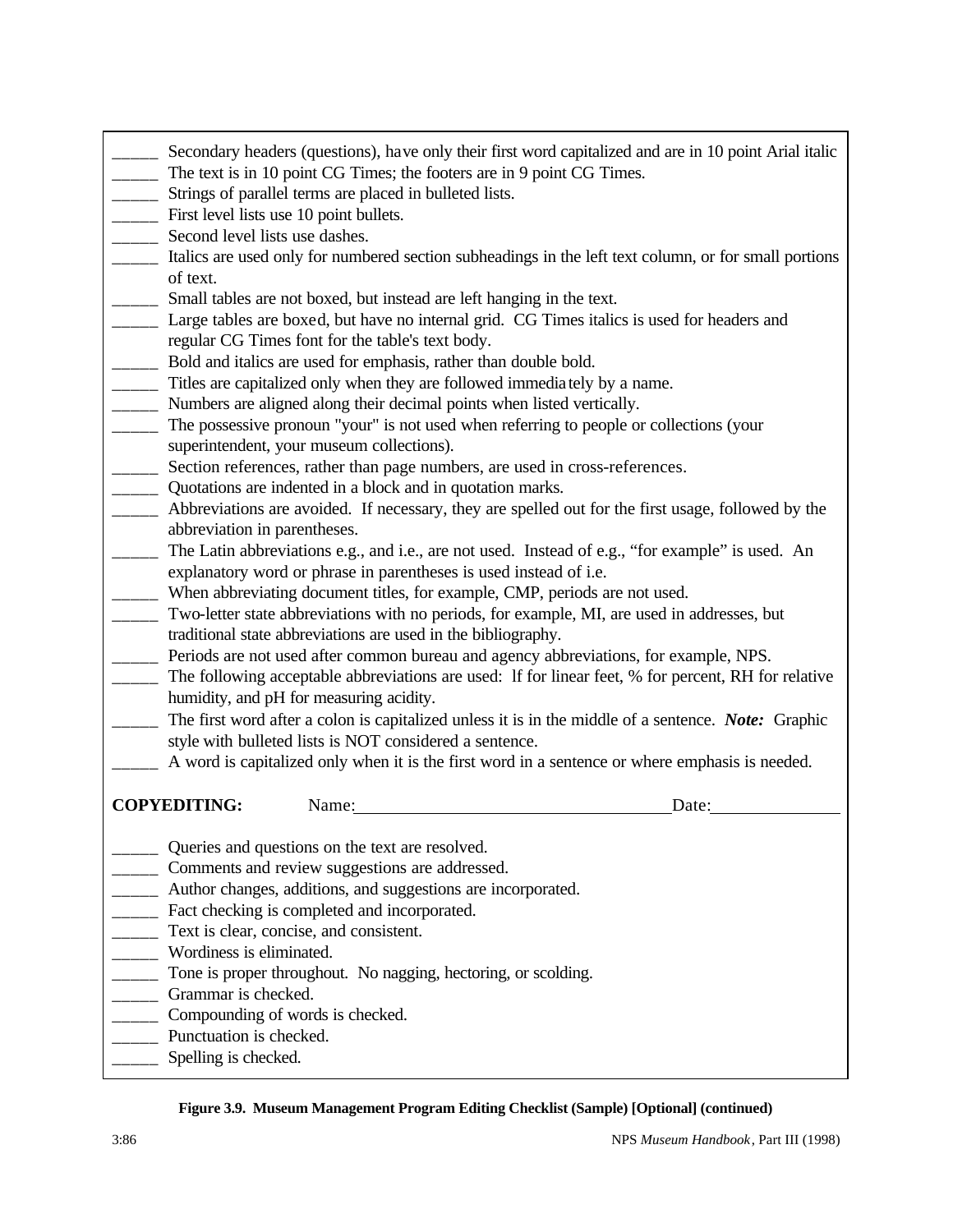- Noun/verb agreement is checked.
- Active voice is substituted for passive voice where possible.
- Figure numbers, math, and textual numbers are checked.
- Pagination is checked for accuracy and completeness.
- Table of contents is verified against the text.
- Titles and subheaders are checked for accuracy and parallel structure.
- \_\_\_\_\_ Running headers and footers are checked.
- Pronouns are checked for clear antecedents.
- All technical language, including acronyms, is defined and jargon is removed.
- \_\_\_\_\_ Capitalization is checked.
- Geographic place names are checked.
- \_\_\_\_\_ Glossaries are checked.
- \_\_\_\_\_ Bibliographies are checked.
- All personal and organizational names, titles, telephone numbers, and addresses are verified.
- \_\_\_\_\_ In-text citations are checked for completeness, correctness, and format. (Use *Chicago Manual of Style,* or the format provided by the editor, such as, Book example: Abel, Peter. *Peter Abel's Ethics.* Oxford: Clarendon Press, 1971; Journal example: Bran, Mark. "Bran's Brain." *Philosophy Journal* 33 (1958): 1-19; NPS example: *Conserve O Gram* 19/10 "Title of the COG." Second Citation of same COG: *COG* 19/10; Handbook example: *Museum Handbook,* Part II, Chapter 6, "Title of Chapter." Second citation for same: *MH-II*, Chapter 6.).
- Spacing, layout, and format details are checked.
- \_\_\_\_\_ Illustrations, figures, and tables are reviewed.
- All tables are consistent with the proper format.
- Figures and tables follow their first mention in the text unless they are placed after the bibliography.
- \_\_\_\_\_ Captions are checked for accuracy, image match, and position.
- Manuscript is checked for completeness.
- Particular editing problems to watch for with this specific author are listed here and checked (for example, that/which usage; noun/verb agreement; misuse of a particular word or phrase).
- All pronouns are checked for clear antecedents; pronouns lacking antecedents are replaced with nouns or the text is rewritten.
- Sexist and racist language is removed.
- Cross-references are checked.
- \_\_\_\_\_ Manuscript is in *Chicago Manual of Style* or *Plain English* format.
- Noun strings are broken up.
- \_\_\_\_\_ Smothered verbs are eliminated.
- Awkward or confusing sections are noted.
- \_\_\_\_\_ Major organizational problems are noted.
- \_\_\_\_\_ Inconsistencies in style of numbers, words, and compounding are identified.
- Use of bold and italics is checked for consistency.
- Final Read Behind is completed.

#### **Figure 3.9. Museum Management Program Editing Checklist (Sample) [Optional] (continued)**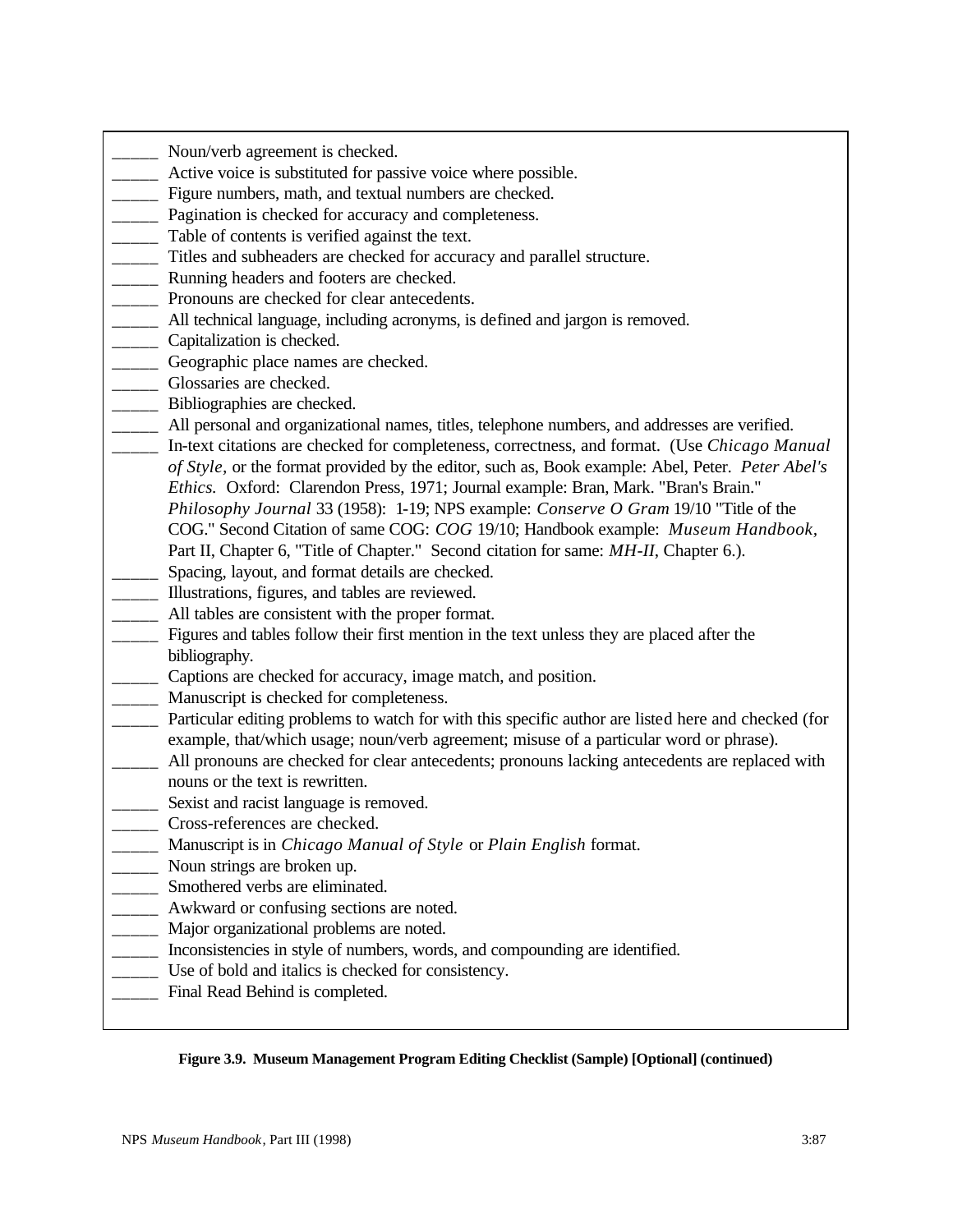# **Museum Management Program Proofreaders' Checklist**

| <b>Special Instructions to Proofreaders:</b>                                                                |
|-------------------------------------------------------------------------------------------------------------|
|                                                                                                             |
|                                                                                                             |
|                                                                                                             |
|                                                                                                             |
|                                                                                                             |
|                                                                                                             |
| <b>General Notational Instructions for Marking Page Proofs:</b>                                             |
| Mark all printer's errors (deviations from copy, specifications, or standards) with PE.                     |
| Mark all author's alterations (changes from dead copy or specifications made after live copy is             |
| prepared) with AA.                                                                                          |
| <b>Notational Instructions for using this List:</b>                                                         |
| Mark all queries of any sort with a Q.                                                                      |
| Mark ignored proofing tasks with I on this list as an instruction to ignore this type of proofing.          |
| Mark jobs to be done with an M.                                                                             |
| Mark completed tasks with a check mark.                                                                     |
| <b>Proofing Tasks:</b>                                                                                      |
| Query all missing pages.                                                                                    |
| Query all blank text.                                                                                       |
| Query all breaks in alphabetical sequence.                                                                  |
| Query all breaks in numerical sequence.                                                                     |
| Correct all misspellings and mark as AA.                                                                    |
| Check Table of Contents against text, query any differences.                                                |
| Check all tables for capitalization, missing data, punctuation, inconsistencies, misalignment, spacing, and |
| headers; query potential problems.                                                                          |
| Check to make certain that referenced figures, charts, and graphs follow their first mention.               |
| Check all running heads and footers; query errors, misalignments, or inconsistencies.                       |
| Check all cross-references for accuracy and completeness.                                                   |
| Check text throughout for dropped copy; query potential problems.                                           |
| Check text for widows and orphans of pages and paragraphs.                                                  |
| Check for word division errors.                                                                             |
| Check for active voice.                                                                                     |
| Check for sexist or racist language.                                                                        |
| Check for parallelism in format.                                                                            |
| Check for grammatical errors.                                                                               |
| Check for improper use of italics, underlining, bullets, dashes, and bold.                                  |
| _Check for compounding.                                                                                     |
| Check for capitalization consistency.                                                                       |
| Check for number style consistency.                                                                         |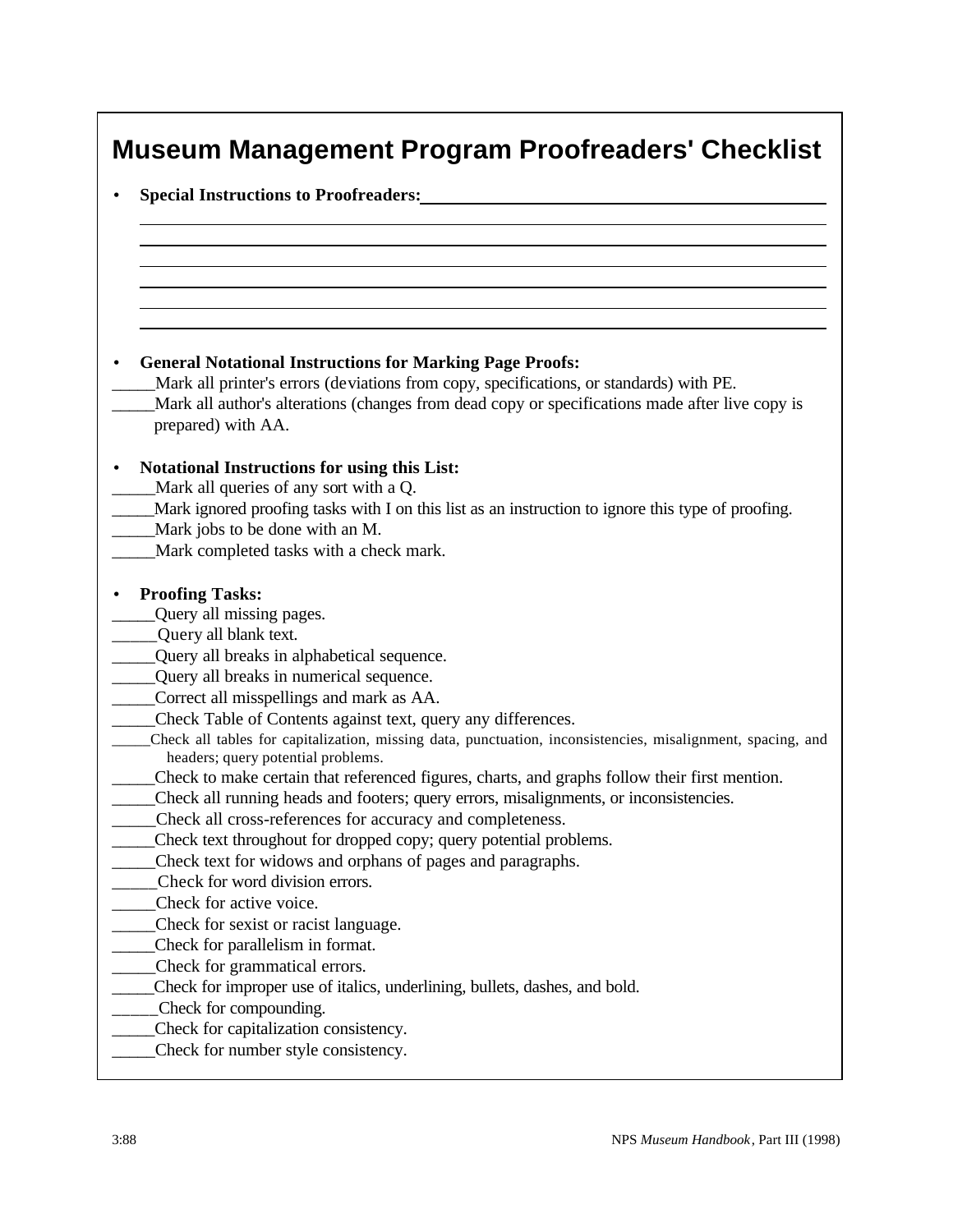# **Figure 3.10. Museum Management Program Proofreaders' Checklist (Sample) [Optional]**

| Check for spelling consistency.<br>Check for abbreviations consistency.<br>Check for material that makes no sense.<br>Check for obvious omissions.<br>Check for incomplete sentences.<br>Check for oddities of language.<br>Check for spacing errors in indentation, justification, line spacing, and columns.<br>Check for mechanical faults such as misaligned characters, broken links, and dirty type. |
|------------------------------------------------------------------------------------------------------------------------------------------------------------------------------------------------------------------------------------------------------------------------------------------------------------------------------------------------------------------------------------------------------------|
| Name:                                                                                                                                                                                                                                                                                                                                                                                                      |
| Date:                                                                                                                                                                                                                                                                                                                                                                                                      |

**Figure 3.10. Museum Management Program Proofreaders' Checklist (Sample) [Optional] (continued)**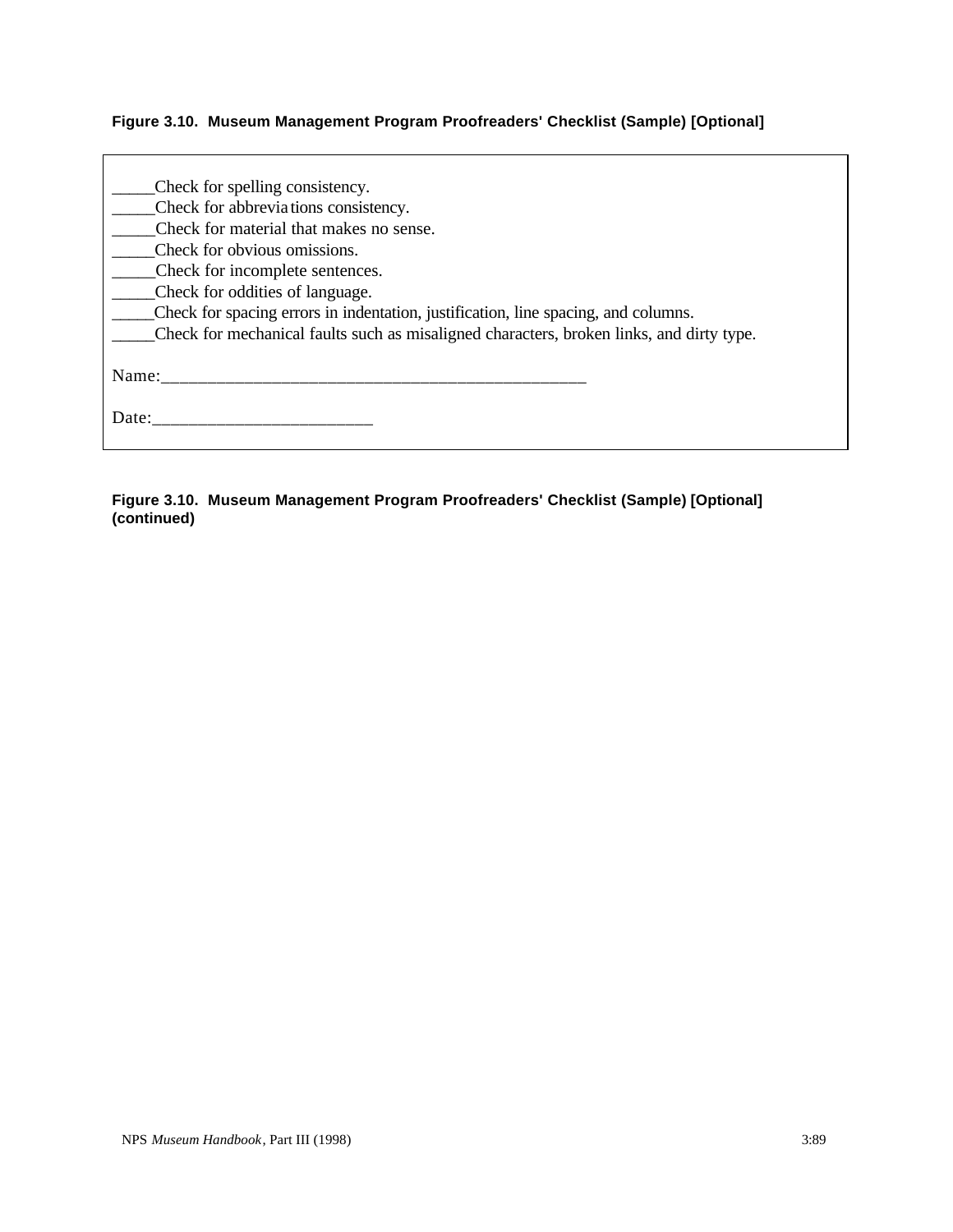#### **Digital Publication Project Checklist**

**Instructions:** Use this checklist to remind yourself of the issues you must address in planning a digital publication project or contract. Please check a category when you have addressed it adequately in your planning.

#### **1. Technical Production Issues:**

- $\Box$  **Production Methods:** Determine how the digitized file will be created, through digitizing:
	- original park collection materials (such as images, sound recordings, videotapes, motion picture films, and documents or books) *or*
	- copies of those materials (such as photographs of objects) which are then digitized, *or*
	- park structures, landscapes, museum collections, and other resources by creating new digital photographs in a digital camera. (If the latter, the work can be done either by park staff or by a contractor. Remember that the creator (photographer) retains the copyrights to his or her images, unless they were produced on work time.)
- $\Box$  **Production Needs:** Do high-quality copies exist of the materials to be digitized so the digitizing firm can use those instead of the originals? If not, will the project produce high-quality photographic copies first? If not, will the digitizing work from the originals be done in the park, requiring special set-ups of lights; equipment; security; support staff; or before- or after-hours access, fees or special permits?
- ® **Transportation Needs:** Will the digitizing work be done elsewhere from copies, requiring shipping, packing, and inspection? If not, will the digitizing work be done with loans of original NPS materials, requiring loans of original NPS materials, shipping, packing, insurance, loan, and special handling? If the latter, will a trained collection manager travel with, and be on hand, during digitization to ensure the safety of the materials? If not, can the work be done in the park, where the digitization process can be monitored by park staff?
- $\Box$  **Collections Handling:** Is the digitizing firm equipped and trained to follow NPS handling and collections management procedures? Will a staff member trained in materials handling be present during the digitization process to ensure that museum collections are not form-fed through scanners, left under hot lights, or otherwise mishandled?
- $\Box$  **Authenticity:** Will the digitizing personnel respect the integrity of the object? The scanner must not modify the appearance of the original except to clarify the information it contains (such as stain removal). Ensure the appearance of the object being digitized will not be significantly altered in any way.
- $\Box$  **File Format:** Identify the file format desired for publication. Also indicate the format in which the files will be provided to the park (diskettes or CD-ROMs) and any other publicly available formats used by the digital publisher for any purposes. Determine if any of the formats used are proprietary or restricted use. If so, try to change the format to a non-proprietary format. Does the park have equipment to use this format? Are vendors supporting the equipment and format? If not, propose a different format, such as JPEG or TIF.
- $\Box$  **File Size:** Indicate the file size (pixel resolution) you desire. Remember, large files contain the most information. Derivative copy files of various sizes can be made from your large original files. Thumbnail files are desirable as derivatives of your large master file, since they can be viewed speedily from most Web browsers on most systems.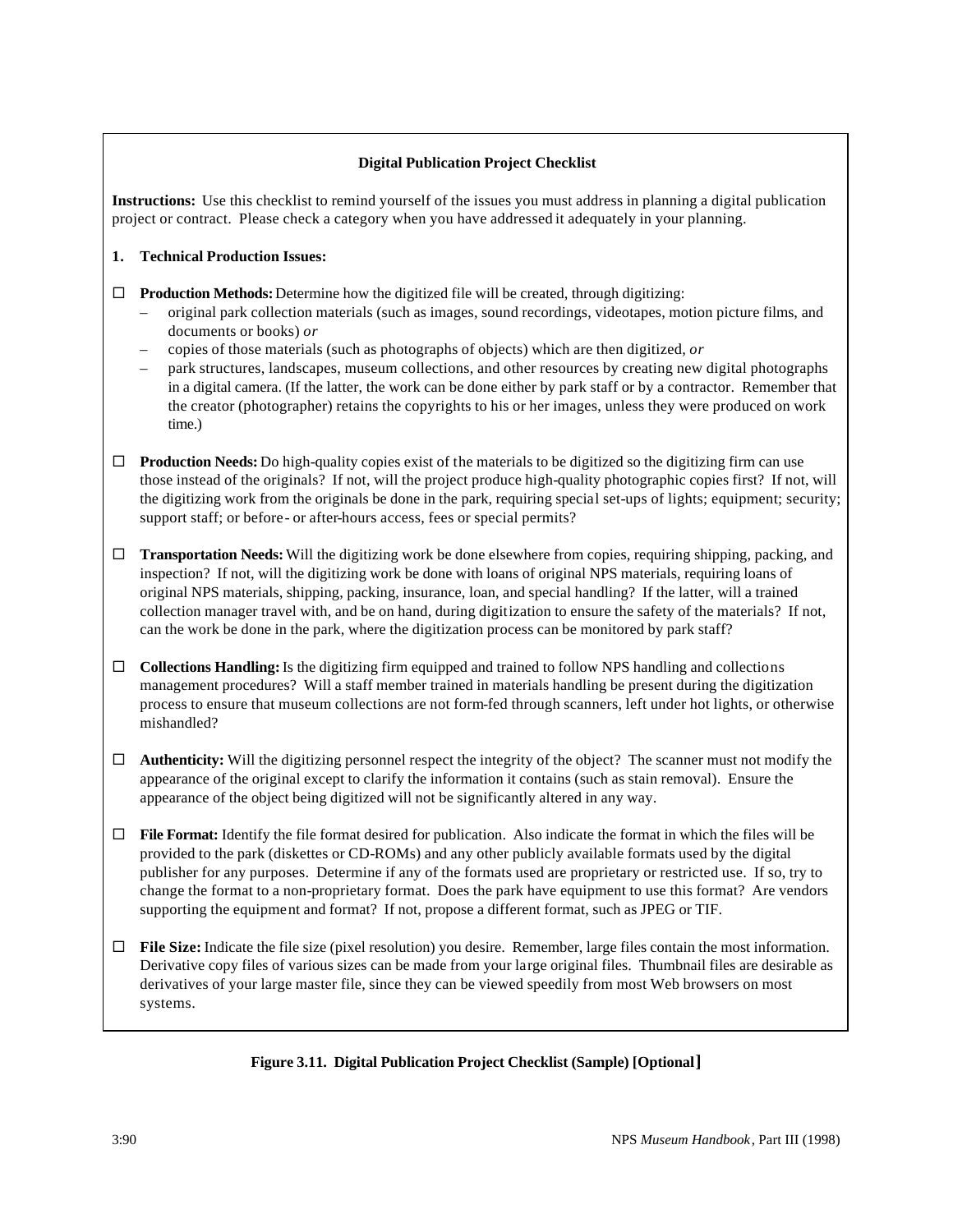#### **1. Technical Production Issues (cont.):**

- $\Box$  **File Descriptive Conventions:** Specify the file naming, numbering, and indexing conventions so that files obtained can be used easily. If the contractor or digitizer produces an index, can the park obtain a copy? What software will be used to manage the images? Can the park obtain the software easily? Will the vendor supply it and support it?
- $\Box$  **File Compression:** Will files be provided in a compressed format? Ensure the park is equipped to deal with this format. Is this lossless compression (so that a decompressed image will look the same as one that was never compressed); or lossy (so that it will have a different visual appearance after decompression)? Will the software and hardware needed to decompress the image be available where the image is to be used?
- ® **Captions:** Indicate what information you must provide as captions and credit lines. Determine if you will have to research to write these captions. Will the researcher or publisher underwrite this work? If not, what other work will be set aside? Have you developed a fee schedule for cost recovery, including staff time, benefits, communications costs, and supplies? If not, work with your cooperating association or partners to do so.

#### ® **File Preservation:**

- Ensure permanent and durable media were selected during the file creation stage, such as Kodak Photo CDs, 3-M Super CDs, or Digipress CDs.
- Ensure digital media will be stored in an appropriate environment (See *Draft Conserve O Gram*19/19 "Care of Archival Compact Discs" and 19/20 "Care of Archival Digital and Magnetic Media.")
- Ensure park staff know how to handle and use the media, and that appropriate usage and duplication copies exist.
- Indicate the file verification and refreshing conventions followed by the publisher during the project life.
- Indicate when and how file migration will take place.
- Ensure you have the necessary hardware and software to use the digital file in good condition with appropriate maintenance contracts.
- $\Box$  **Identification of Desired Materials:** First identify the items that the researcher wishes to use. Using the criteria of value, use, and risk prioritize items the park wants digitized (see *Conserve O Gram* 19/10, "Reformatting for Preservation and Access: Prioritizing Materials for Duplication"). Encourage the researcher to digitize items that match your collection priorities. If the material is requested by another, insist on a written request with a description of the project. Avoid standard contracts, as they were written to benefit the organization providing them. Once appropriate items are identified, determine if these materials must be denied because of any of the following legal or ethical reasons:

#### **2. Legal and Ethical Issues:**

- $\Box$  **Copyrights** (17 US Code [USC] 101 et seq., 19878 & Supp V 1993): If the material was not originally produced by the federal government or a federal contractor (and *is* therefore in the public domain) *and* your deed of gift does not give you "all copyrights" *and* the copyright protection has not expired, you may not grant the vendor permission to
	- reproduce
	- distribute copies by sale or transfer of ownership
	- exhibit online
	- prepare derivative works (postcards, CDs, videos, posters) from the materials.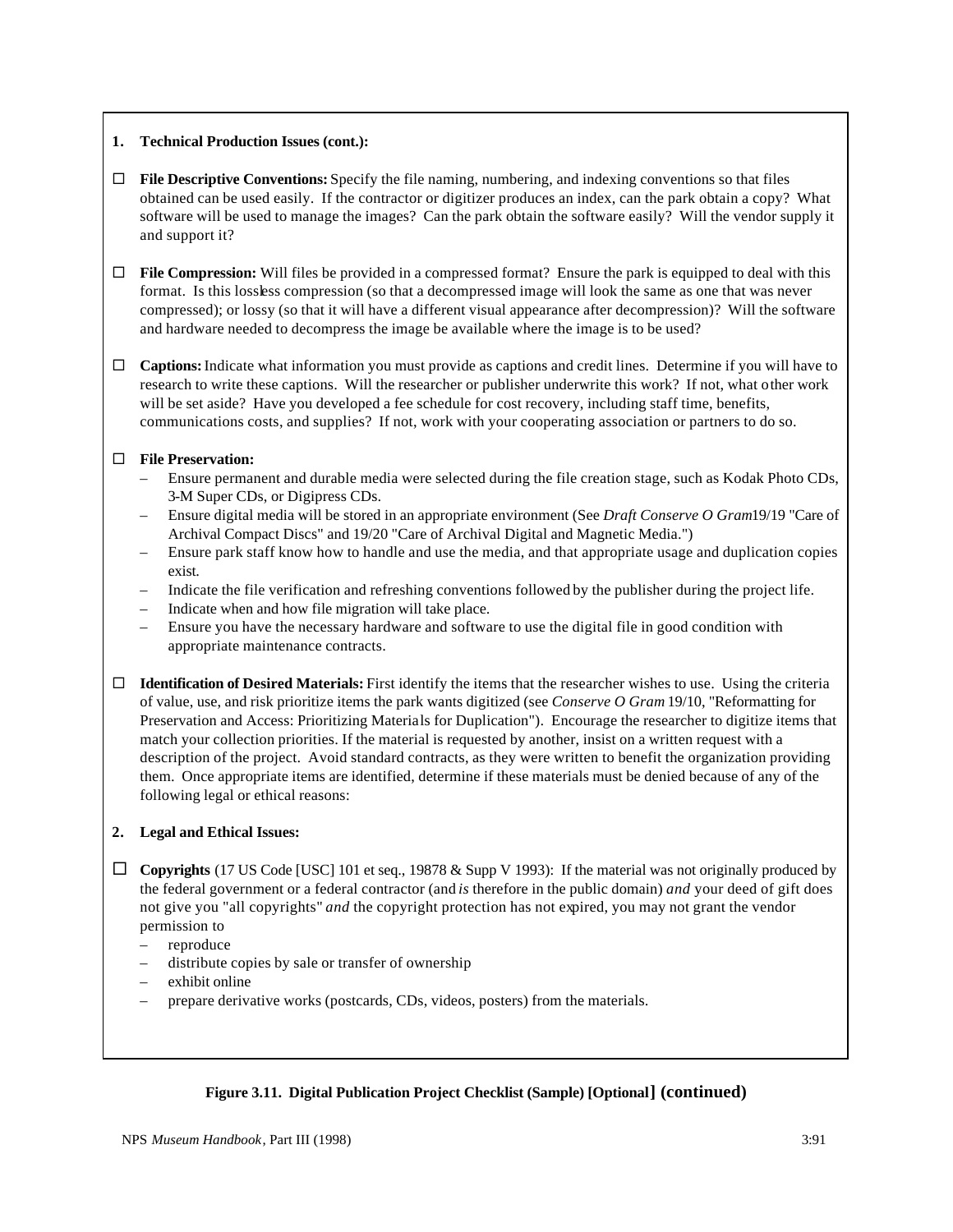#### **2. Legal and Ethical Issues:**

Inform the researcher and publisher in writing they must use good-faith efforts to identify the copyright owner and secure written permission to use the protected works. The publisher may have to pay a royalty. The publisher is responsible for obtaining these permissions from the holder of the original copyright, which is not necessarily the NPS. The publisher indemnifies your organization (the NPS) from this responsibility by agreeing to pay for all legal and court costs resulting from lawsuits due to infringements of copyright. Talk to your lawyer.

- $\Box$  **Trademarks and Trade names:** Is the item trademarked or trade-named, and would the publication reproduce that trademark or trade name? Will the publisher clear the use of this material with the holder(s) of the original trademarks and trade names? Talk to your lawyer.
- $\Box$  **State Privacy Legislation:** Does the item reproduce the home(s), face(s), name(s), fingerprints, or medical, employment, psychiatric, or law enforcement history of a living private individual, family, group, or corporation? Would public exposure of the document place the private individual in a false light, or embarrass him or her? Will the researcher or publisher obtain written permission to use this material from the individuals, groups, or corporations portrayed? Without such written permission, don't provide access to the materials (much less copies) without a subpoena unless your park solicitor advises otherwise.
- $\Box$  **Faces and Figures:** If the image, video, or file reproduces a living recognizable private or celebrity individual, group, or corporation, do you have a signed model release form? Tell the publisher in writing that he or she is responsible for obtaining permission to use this material from the individuals portrayed. Ensure the permission obtained matches the proposed usage. If not, don't provide the material for publication or distribution, only for fair use purposes. *Note*: The dead have no right to privacy.
- $\Box$  **Interview (5 USC 552a):** If the file reproduces part of an oral history or video history interview, do you have a signed interview release form from all living individuals interviewed or serving as interviewers allowing this sort of use? If not, don't allow publication. Will the publisher be responsible for obtaining written permissions to use this material from the individuals involved? If you have no permissions and the publisher won't make a good faith effort to obtain it, don't provide copies for use for publication or distribution without talking to your lawyer.
- $\Box$  Libel and Slander: Does the file contain willfully misleading, damaging, or false information about an individual, group, firm, or organization? Will the publisher or vendor obtain permission to use this material from the individual or corporation that may have been libeled or slandered? If not, talk to the solicitor. *Note*: Libel refers to written falsehoods; slander refers to spoken falsehoods.
- $\Box$  **Restrictions and the Freedom of Information Act (5 USC 552):** Does the publisher understand that federal employees must make federal holdings (including the digital copies) available to any individual who asks for them? All files, with a few exceptions, are available under a Freedom of Information Act request or a subpoena, and subject to the nine exemptions of the Act. We can't limit access to one publisher or researcher.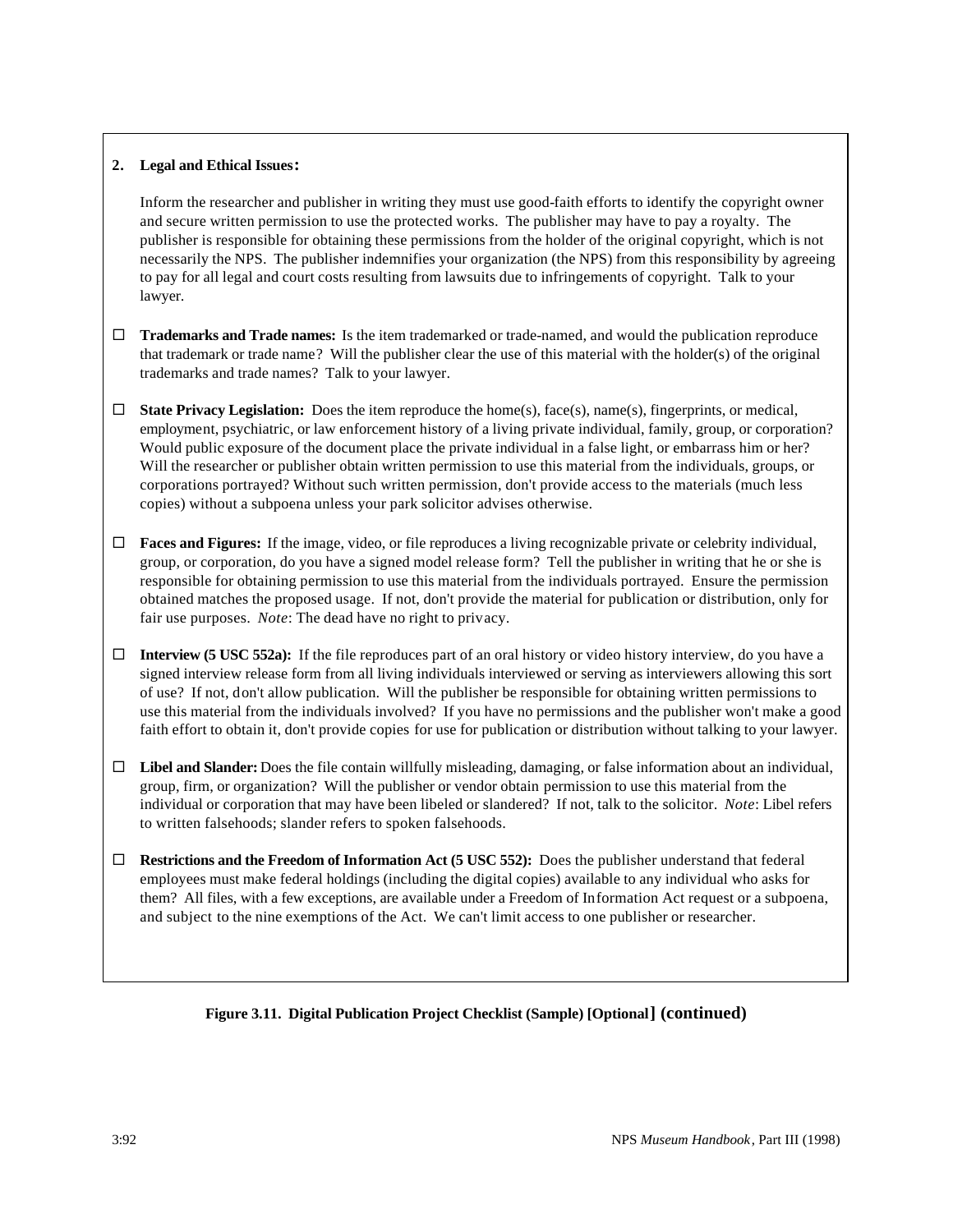#### **2. Legal and Ethical Issues (cont.):**

- ® **American Indian Religious Freedom Act (42 USC 1996 and 1996a):** Does the file reproduce items or places that are sacred, religious, or sensitive, such as burial materials, remains, or sacred landscapes? Will the publisher obtain permission to use any materials judged sensitive by NPS with the affiliated group(s)? If not, talk to the solicitor.
- $\Box$  Location of Caves and Wells (16 USC 4301-4310 and 5 USC 552): Does the file indicate the physical location of caves or wells? Do not provide this to non-authorized park personnel, such as researchers, without checking with solicitors and park managers. Will the publisher ensure all specific location information is excluded in electronic versions of the documents to be used for access? If not, talk to the solicitor.
- □ **National Historic Preservation Act Amendments of 1980 (16 USC 470w-3):** Does the file provide information on historic resources that might be damaged if the information is disclosed? For example, would disclosure cause a significant invasion of privacy? Will disclosure impede the use of a traditional religious site by practitioners? Will disclosure risk harm to a historic resource? If so, in consultation with the NPS solicitor, you may withhold information on the nature and location of historic properties, and owners' names and addresses.
- $\Box$  **Archeological Sites (16 USC 469-469c and 16 USC 470 aa):** Does the file indicate the location or universal transverse mercator (UTM) of archeological sites including underwater wrecks? Don't provide location information to non-authorized personnel without checking with archeologists and solicitors. Will the publisher ensure all specific location information is excluded in all electronic versions of the documents intended for access?
- $\Box$  **Classified Information (5 USC 552):** Does the file reproduce any classified military or intelligence information? If so, don't provide it to a vendor until it has been declassified. Ensure all documents provided are free from such classifications, even if they are old.
- $\Box$  **Publicity Rights (State Laws):** Does the file reproduce the name, image, words, or persona of a famous individual (living *or* dead), which may be protected under state publicity legislation? Will the publisher obtain permission to use these names or images from the holder of the publicity rights or their heirs?
- ® **Image Manipulation and Moral Rights:** Does the project plan on manipulating the work of an artist? Will the project publish an artist's work without a credit line?
- $\Box$  **Authorized Negotiator**: Have you identified who in your organization is authorized to accept or deny the offers of digital publishers and order fulfillment services? Is a procedure in place for considering such offers to guide the park negotiator?
- □ **Cost Recovery:** Will the park receive cost recovery fees? How is the money collected, accounted for, and received by the NPS? What account is authorized to receive the funds? How will the money be used?
- ® **Exclusive Rights:** Don't grant exclusive rights to use, publish, distribute, exhibit, perform, prepare derivative works from, sell, or reproduce NPS cultural or natural resources including materials under copyright protection or in the public domain. According to the Freedom of Information Act, if one organization has access, others may also.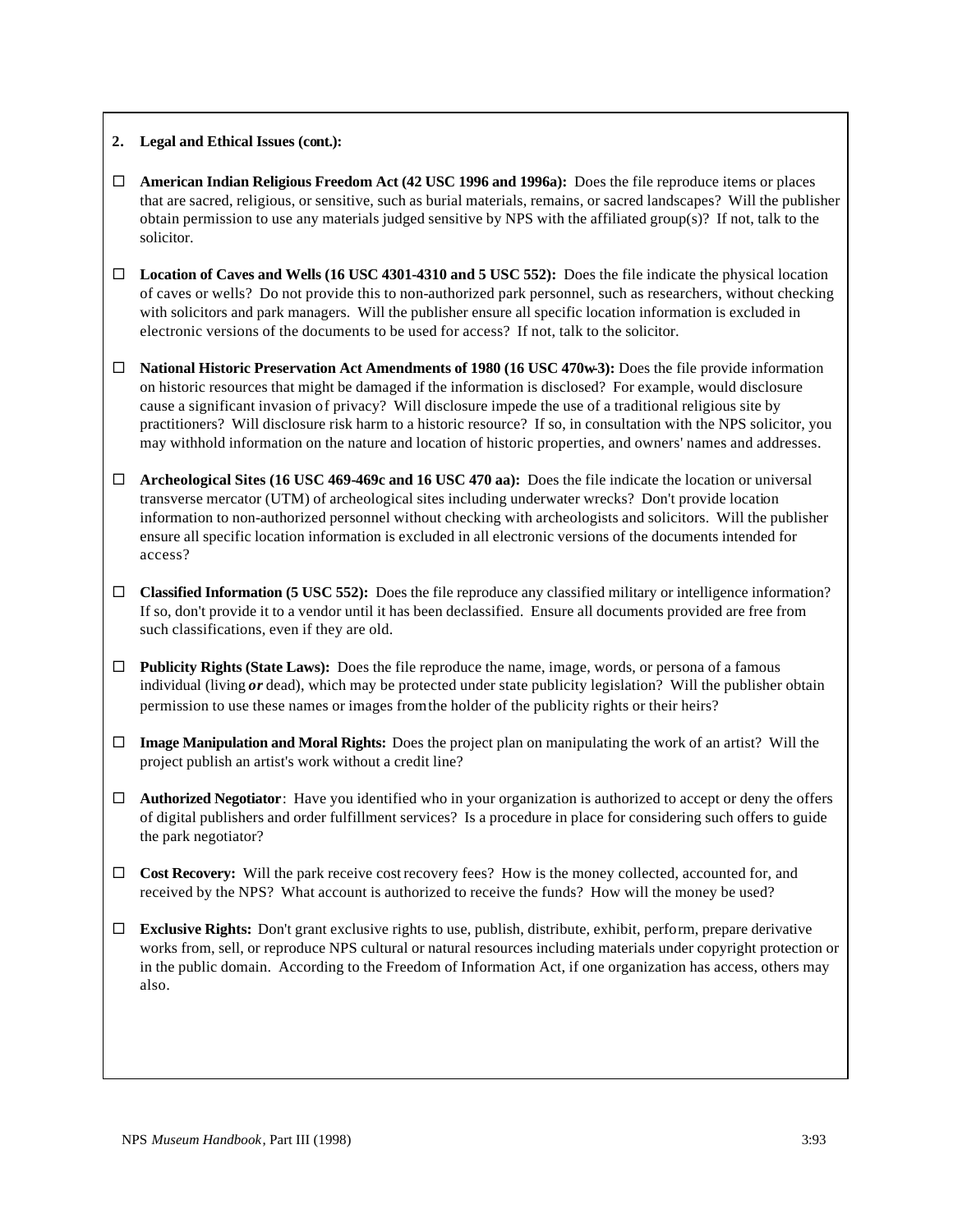#### **Figure 3.11. Digital Publication Project Checklist (Sample) [Optional] (continued)**

#### **3. Content and Context Use Issues of Digital Images and Products**

- $\Box$  **Number of Uses:** Determine if the publisher is asking for one-time interior use of an image (exterior would be the CD-ROM box or book cover, and must be negotiated and agreed to in writing) in one format in one edition (one language and one publisher). If the publisher is asking for multiple edition use, multiple title use, or all digital rights, move the discussion to one-time use. Supplemental editions must be authorized and paid for separately.
- $\Box$  **Credit Line:** Require the vendor to always include the full park credit line as supplied, such as "Courtesy of National Park Service, (Park Name), (Collection Name) (Collection Catalog Number), (if possible also include, Box number, Folder number, and Image number.)" The text may require a provenance line that incorporates the creator (photographer or author's name, media/format, date, title, subject, and size).
- $\Box$  **Captions Source:** Determine if you will be responsible for providing the caption or if the caption will be assembled by the digital publisher and reviewed by the park before publication. If you won't have the opportunity to review the captions, insist the captions be published as provided by you. Or include a clause that states . . . "the digital contractor may edit or change the caption as long as the caption information published does not delete correct information or provide erroneous descriptions or information about the elements."
- □ **Context Control:** Find out if you will have final approval of the context (product, text, captions, layout, and informational context or position in the text) of the digital image for approval purposes, or if you will only have the right to correct factual inaccuracies.
- $\Box$  **Retaining the Image on a Database:** Once the agreement has lapsed, the publisher or author is informed that he must erase the image from his database.
- □ **Contracts Revoked:** If the planned product based on the museum's digital files gets published, all rights revert to the NPS, and all digital files must be erased by the publisher or author.
- $\Box$  **Security:** Will the publication be sufficiently secure to prevent:
	- unauthorized downloading
	- transferring
	- copying
	- manipulation of content

Are specialized technologies (watermarks, encryption codes, or digital thumbprints) used to protect digital images? Ensure file names and icons do not appear in windows or on the desktop. Don't authorize distribution via floppy discs or other insecure formats.

 $\Box$  **Reproductions Appearance:** Digital image files must be made from color-corrected transparencies or curatorially and editorially approved black-and-white photographs provided by the NPS. Black-and-white conversions from color transparencies are not permitted, nor are reproductions from printed images, 35mm slides, or photographic materials obtained outside of the NPS or created for other purposes, such as park brochures.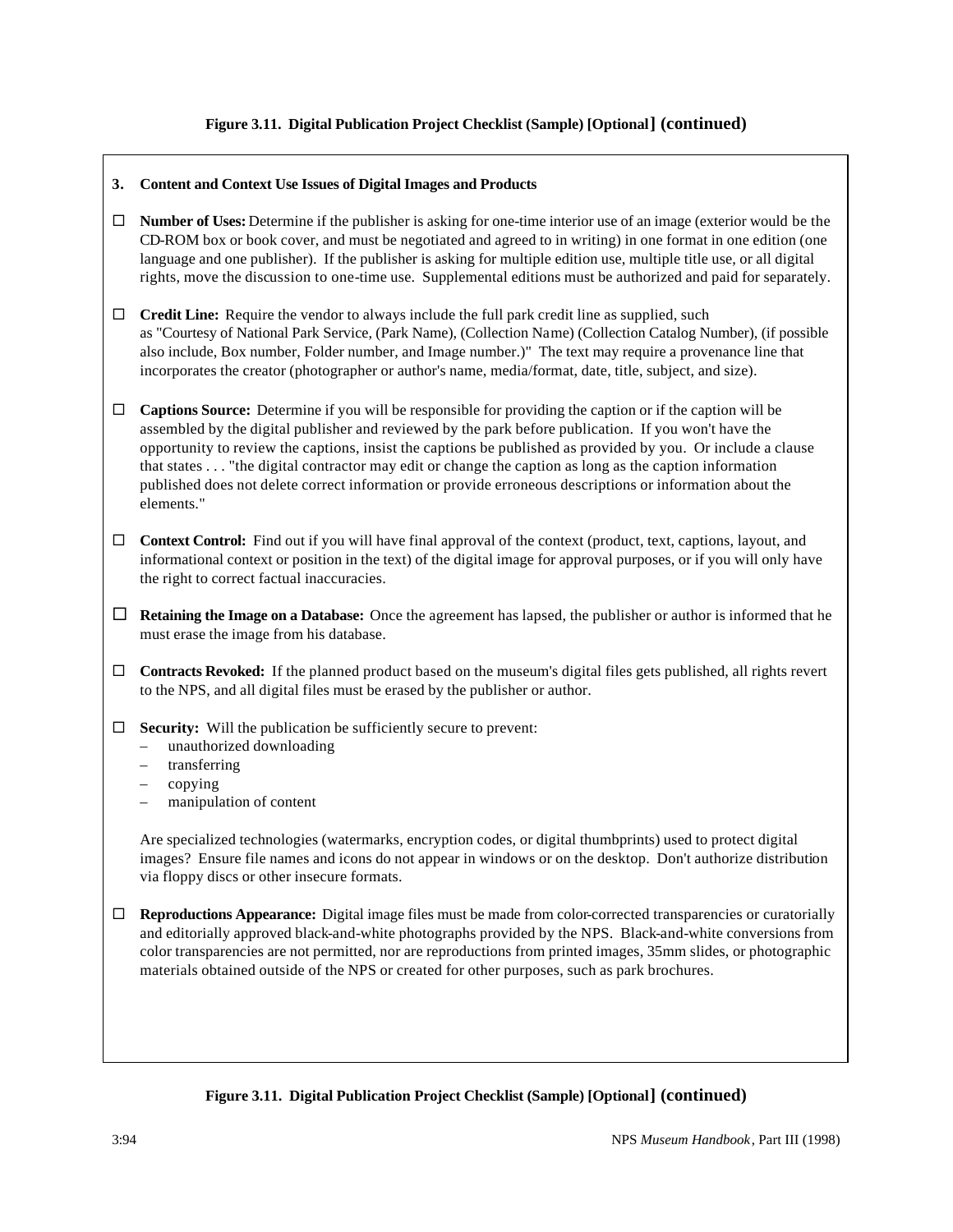#### **3. Content and Context Use Issues of Digital Images and Products (cont.):**

- $\Box$  **Reproduction Size:** Each reproduction must be shown in the electronic document in its entirety, within a framed border, so that the image *is not cropped by the edges of the monitor viewing screen,* regardless of the hardware or software used. Nothing may be superimposed on the reproductions, including lettering or another image. Credit lines must be near, or hypertext linked to, the images.
- $\Box$  **Documentation:** All digital images, sound files, video files, and text files require a caption including a credit line, a provenance line (creator, media/format, date, title, size), and copyright notice that must appear as specified without editing, omissions, or use of acronyms. The caption must appear in the space surrounding the reproduction on the same monitor or screen.
- $\Box$  **Special Uses:** Special permission is necessary if the digital reproduction appears as a frontispiece, chapter divider, additional Web page, box image, or non-editorial, decorative illustration; in such cases an additional fee is payable. For other than interior usage, such as covers or exterior, all requests to reproduce will be considered upon application. No special or multiple use may be made of these digital images without permission, including promotional trailer programs or advertisements.
- □ **Repurposing:** No reuse of scanned NPS materials is allowed without further permission. All applications for repurposing of NPS materials must be made in writing.
- **4. Negotiating, Contracting, and Payment Issues:**
- $\Box$  **Third Party Agreements:** Third party agreements are not allowed without the written consent of the NPS. All applications for third party agreements must be made in writing.
- ® **NPS Name, Arrowhead Logo, and Image:** The National Park Service name, the park name, or the National Park Service arrowhead cannot be used without written permission in the contract.

 $\Box$  **Negotiator:** Is the individual identified who is authorized to negotiate with the publisher (for example, the cooperating association)? Does this person need support from a NPS or DOI solicitor or Association or National Park Foundation staff member?

- $\Box$  **Project Information:** Determine if the publisher can provide the following:
	- the project title
	- project media of publication
	- alternative publication plans
	- publication or release date
	- $language(s)$
	- publisher, distributor, project manager(s) name(s)
	- editor and designers' names, addresses, e-mail, and phone and fax numbers
	- retail cost per product.
- $\Box$  **Product Schedule:** Has the publisher provided a publication schedule or work plan that meets the park's needs? If not, request a detailed schedule of all shoots with an overview of participants and a daily location shoot list.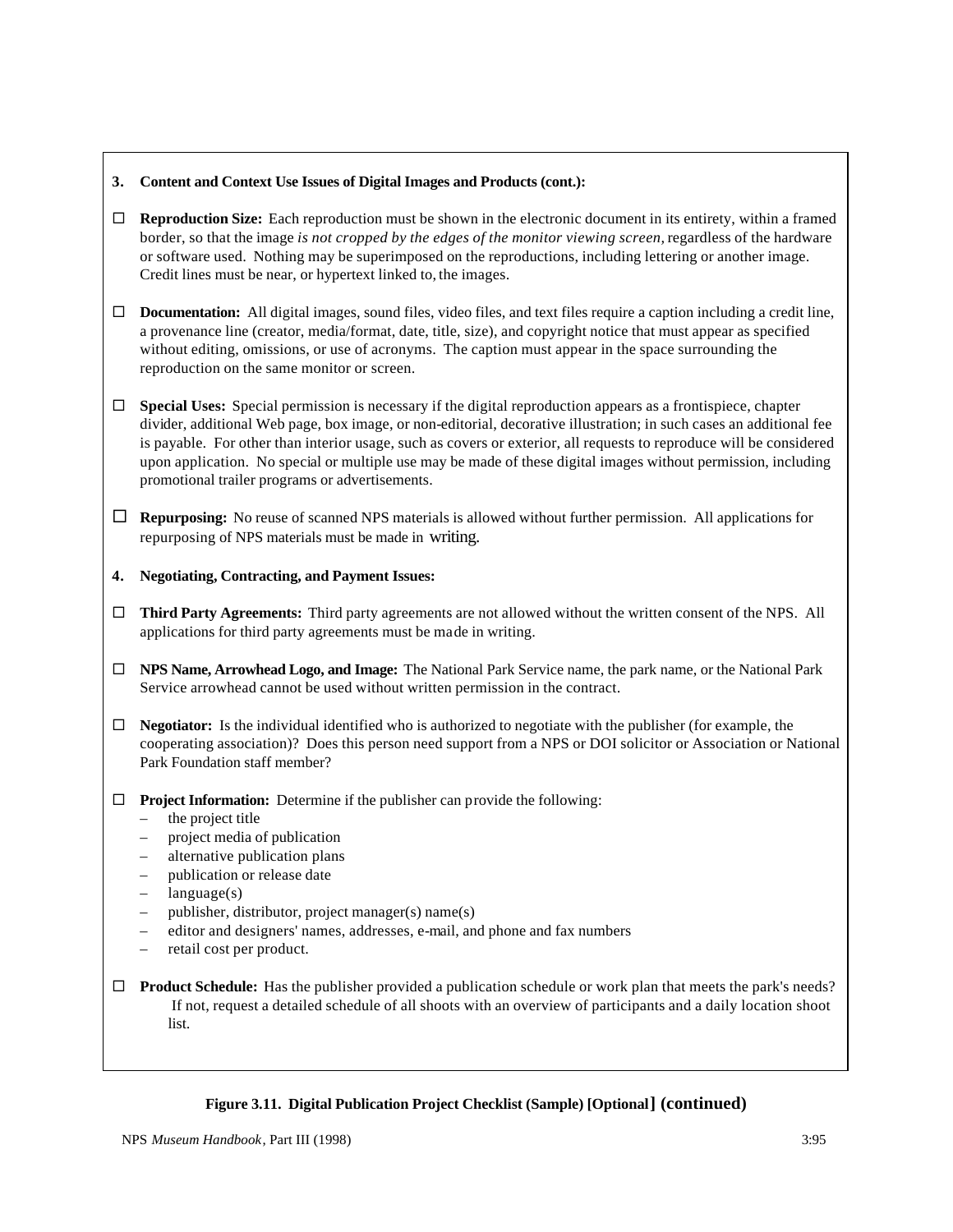#### **4. Negotiating, Contracting, and Payment Issues: (continued)**

- $\Box$  **Contract:** Was the publisher's offer made in writing with all the details described here spelled out? Have the lawyer and the contracting department reviewed and approved it?
- $\Box$  **Length of Contract:** Many firms will ask for 10- or 20-year contracts. Try for short-term contracts for single products. If the publisher is asking for multiple-edition use, multiple-title use, or all digital rights, move the discussion to one-time use. Supplemental editions must be negotiated, authorized, and paid for separately.
- $\Box$  **Publication Report and Review:** Has the publisher agreed to provide a written report at the end of the project indicating the NPS materials used and how many times and where each item was used? If not, ask for this.
- $\Box$  **Fees:** Will you charge fees to recover costs of security and support staff (such as park curators or historians) during the image production process? Have you determined how you will handle fees received? Try to ensure the money received from digital work goes either towards preserving the items digitized or towards funding equipment and software to use the digitized files for reference and outreach, thus limiting collection wear and tear.
- $\Box$  **Royalties:** Include a statement in the contract that states, "the NPS assumes no responsibility for any royalties or fees claimed by the creator of the digitized work or on the creator's behalf."
- $\Box$  **Indemnification:** Has the publisher or researcher agreed to indemnify, defend, save, and hold the NPS harmless from any and all claims, demands, losses, or damages (including reasonable attorney's fees and expenses) arising out of or in connection with, any claim by a third party that results in a bona fide settlement, claim, or adjustment, and which, if proved true, would constitute a breach of the representations and warranties set forth above? If not, have this language added to the contract to protect the park.
- $\Box$  **Copyrights:** The publisher is responsible for obtaining permission from the holders of the original copyright for all NPS items. The NPS is not necessarily the copyright holder. Get the publisher to sign a statement to this effect. Determine if the publisher is planning to copyright their digital file of your cultural resources. If so, ensure the vendor knows that other individuals will be producing digital files from the same items. The publisher may hold the copyrights to the completed work, such as a CD-ROM, while the NPS and others continue to hold copyrights for individual items reproduced therein. Determine what rights the NPS has to cite, publicize, or otherwise use the final product in education, Web work, and other endeavors. NPS should have permission to use the CD for non-profit purposes.
- $\Box$  **Courtesy Copies:** The publisher is to provide four copies of the finished piece for your collections. At the NPS, one copy goes to the park's museum collection, another to the park's library, the third goes to the National Center Library of the appropriate program, and the fourth to the Harpers Ferry Center Library.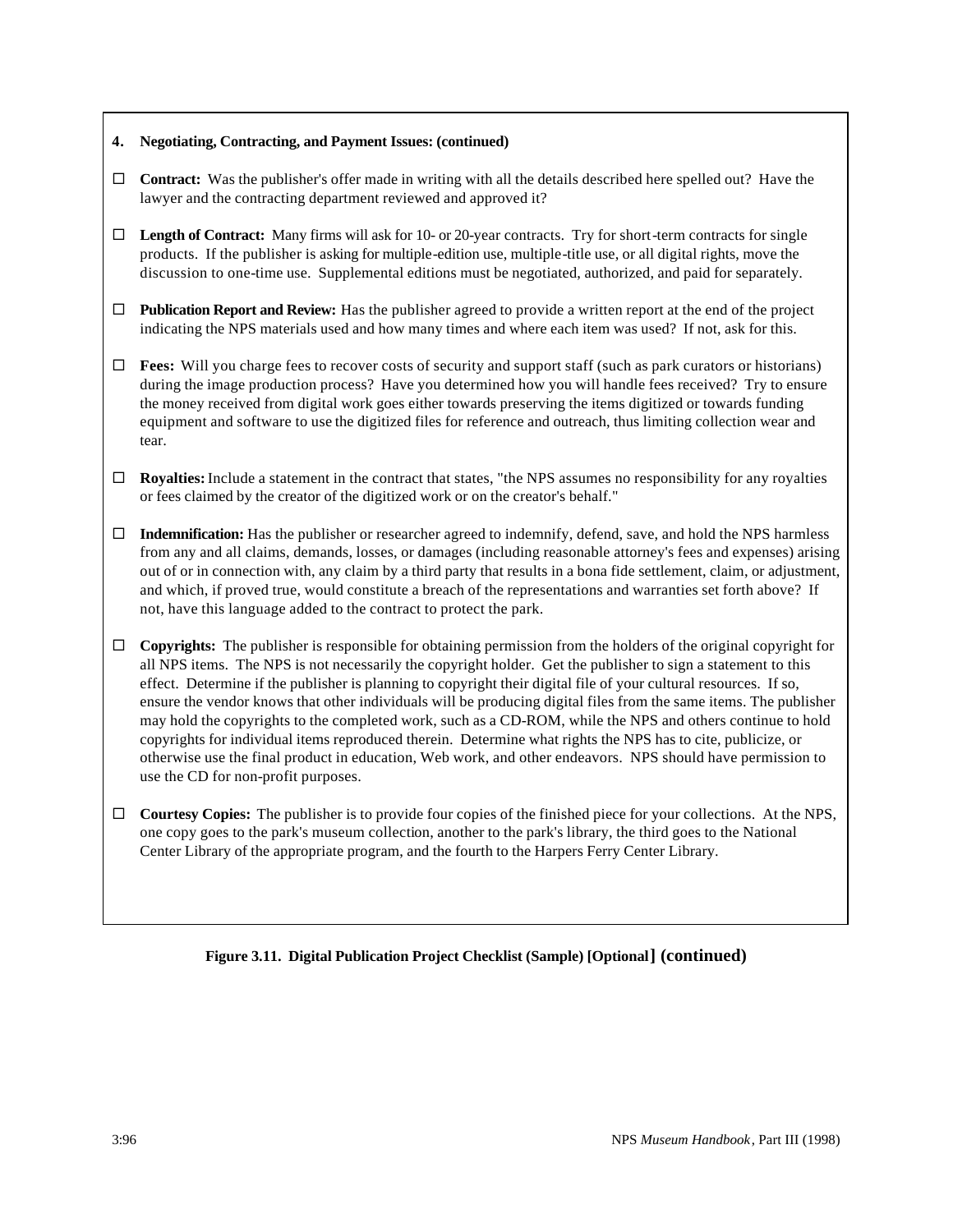#### **4. Negotiating, Contracting, and Payment Issues (cont.):**

- □ **In-Kind Donations:** Discover whether the park will receive:
	- gifts of the finished product
	- discounts on products
	- discounts on digitizing services
	- donations of the rights to use products or digital images
	- donations of software and hardware
	- financial donations towards the preservation of the original item
	- financial donations to fund historical, archival, or curatorial fellowship in the park to aid future digitization
	- gifts of the right to use high-resolution, large preservation files of the image without restrictions in NPS products, including the World Wide Web

Check the NPS donor recognition guidelines from the Policy Office for more guidance.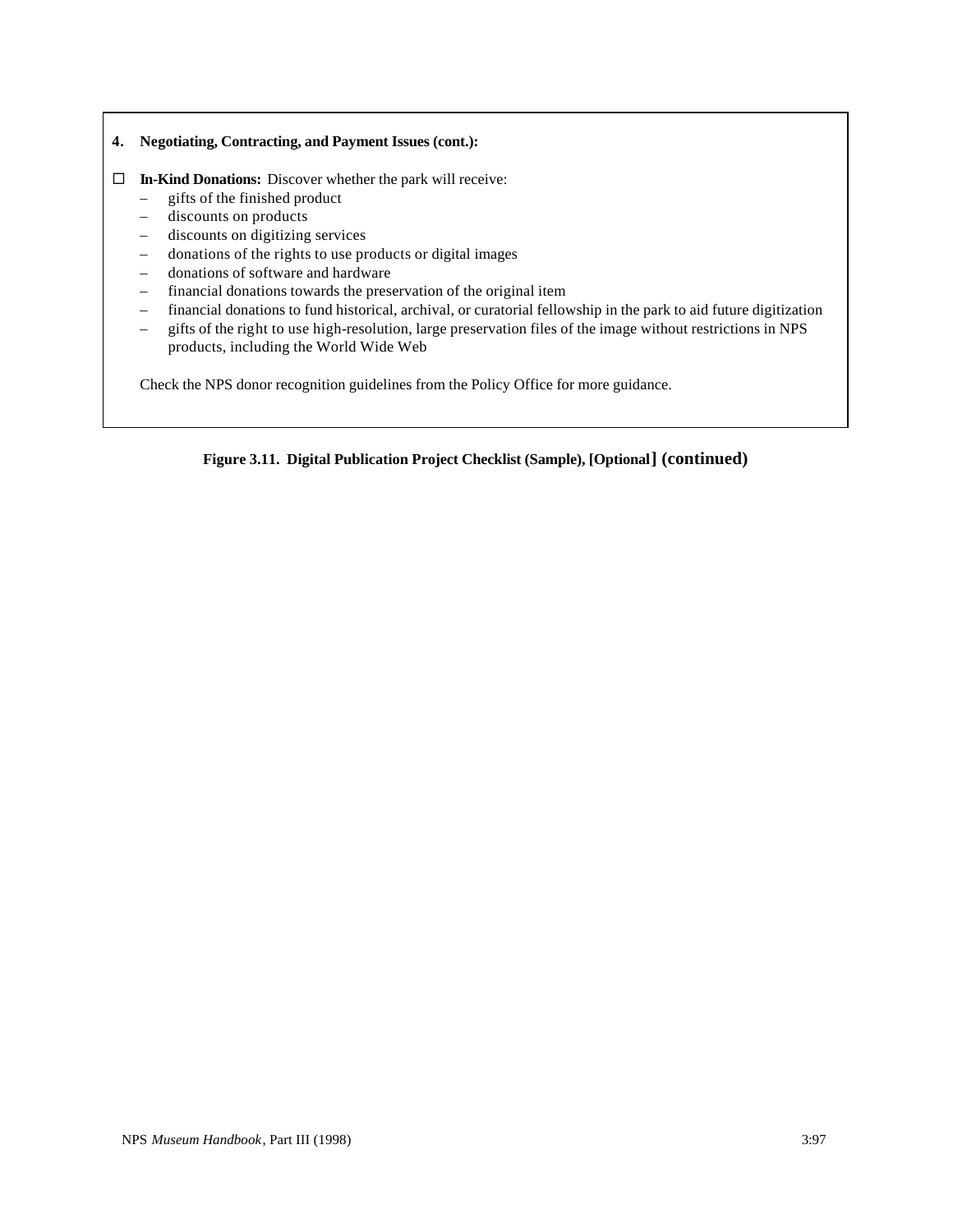#### **Memorandum of Agreement**

#### **between**

## **NATIONAL PARK SERVICE**

**and**

## **Z CORPORATION**

This agreement, entered into on (year), between Z Corporation (**Z**) and the United States of America, acting by and through the National Park Service (NPS), A National Park (**A**).

#### **ARTICLE I. Background and Objectives**

Whereas, 16 U.S.C. Section 6 authorizes the NPS to agree to accept donations of money for the purposes of the National Park System; and

Whereas, 16 U.S.C. Section 18f(a) authorizes the NPS to accept donations and bequests of money or other personal property, and administer them for museum purposes; and

Whereas, the NPS and A have the responsibility for protection of park resources through interpretation and education; and

Whereas, **Z** will produce a CD-ROM product on A's resources that will help A meet its educational responsibilities at no cost to A; and

Whereas, **Z** wishes to use the produced CD-ROM title to demonstrate the capabilities of its software package, M, in delivering multimedia information; and

Whereas, the parties hereto intend to define the terms and conditions under which the project is to be performed; and,

Now Therefore, the parties agree:

## **ARTICLE II. Statement of Work**

A. **A** Agrees to:

- 1. [Define objectives of the CD-ROM project.]
- 2. Provide access to museum for photographing, copying, digitizing of agreed upon museum collection items.

10.

<sup>11.</sup> *Figure 3.12. Memorandum of Agreement (Sample) [Optional]*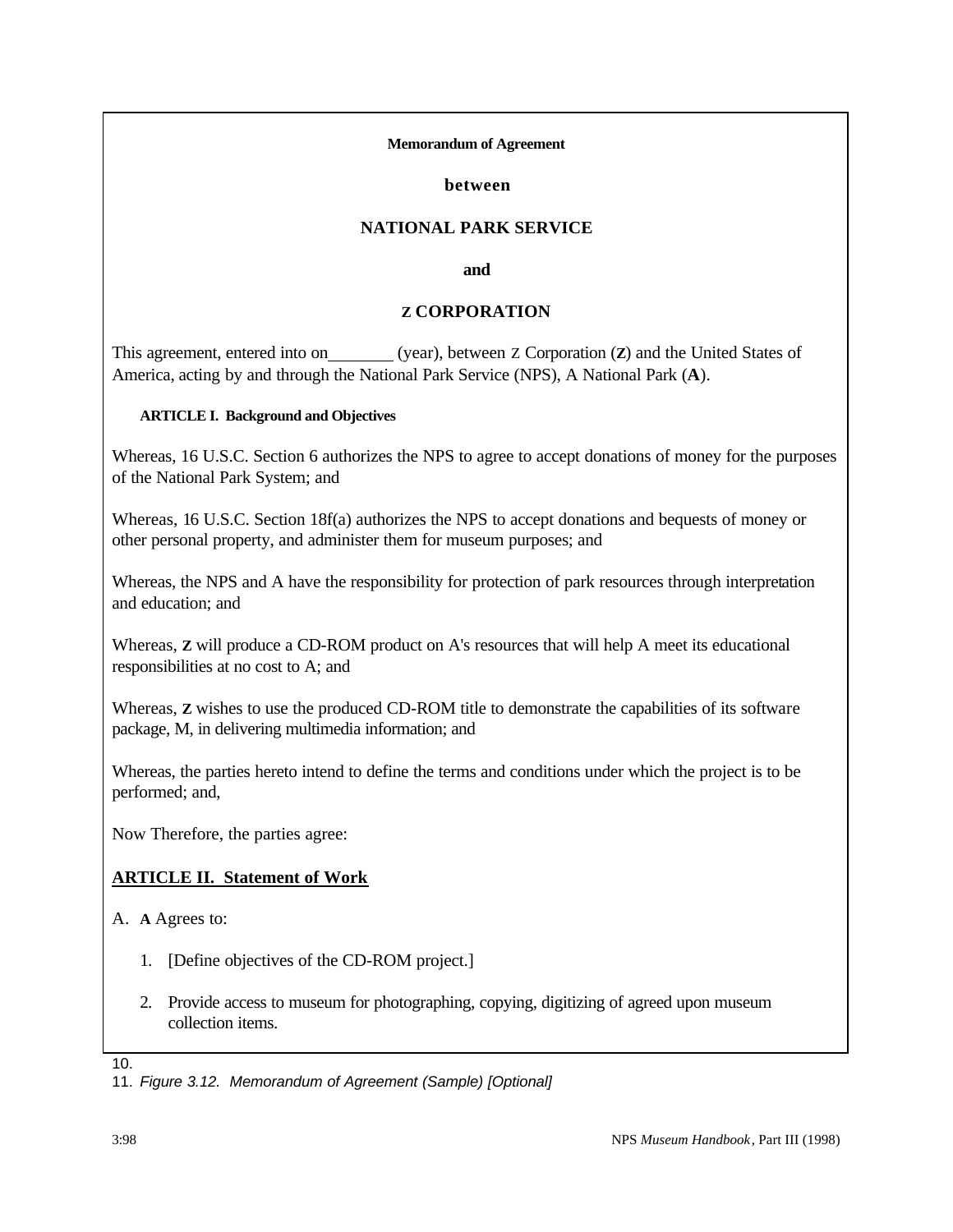- 3. Provide guidance on what items in the collection will best illustrate agreed-upon story lines.
- 4. Provide names and phone numbers of subject matter experts for **Z** to contact.
- 5. Provide periodic review of the project.
- 6. Provide staff time up to and including 50 hours to accomplish the above.
	- a. Submit costs incurred by **A** on this project to **Z** monthly.
- 7. Allow the use of the CD-ROM to demonstrate **Z**'s software in delivering multimedia information.
	- a. Such allowance does not include using **A**'s name as an endorser or promoter of the software. **A** and the NPS do not endorse products.

## B. **Z** agrees to:

- 1. Compensate **A** for all development, design and resulting costs of the proposed CD-ROM including but not limited to:
	- a. All materials, travel and staff time related to the project, calculated to be  $\frac{1}{2}$
	- b. All materials, travel and staff time related to the project whether or not the project is completed.
- 2. Provide copies to **A** of all digitized materials, videos, photographs, audio tapes produced, including out-takes and other materials not used (specify size in pixels) and specify format such as CD-ROM or tape cartridge.
	- a. These materials will be the highest quality possible including high resolution for the digitized materials (indicate size desired here).
- 3. Provide to **A** a state of the art IBM compatible computer system to allow visitors to use the CD-ROMs at **A**.
- 4. Provide to **A** 1000 CD-ROMs, Macintosh compatible on\_\_\_\_\_(date).
- 5. Provide to **A** 1500 CD-ROMs, IBM compatible on \_\_\_\_\_\_\_\_\_(date).
- 6. Provide to **A** a copy of **Z**'s software developed for this project.
- C. It is mutually agreed that:
	- 1. **A** has final approval of all elements of the CD-ROM package.

#### **Figure 3.12. Memorandum of Agreement (Sample) [Optional] (continued)**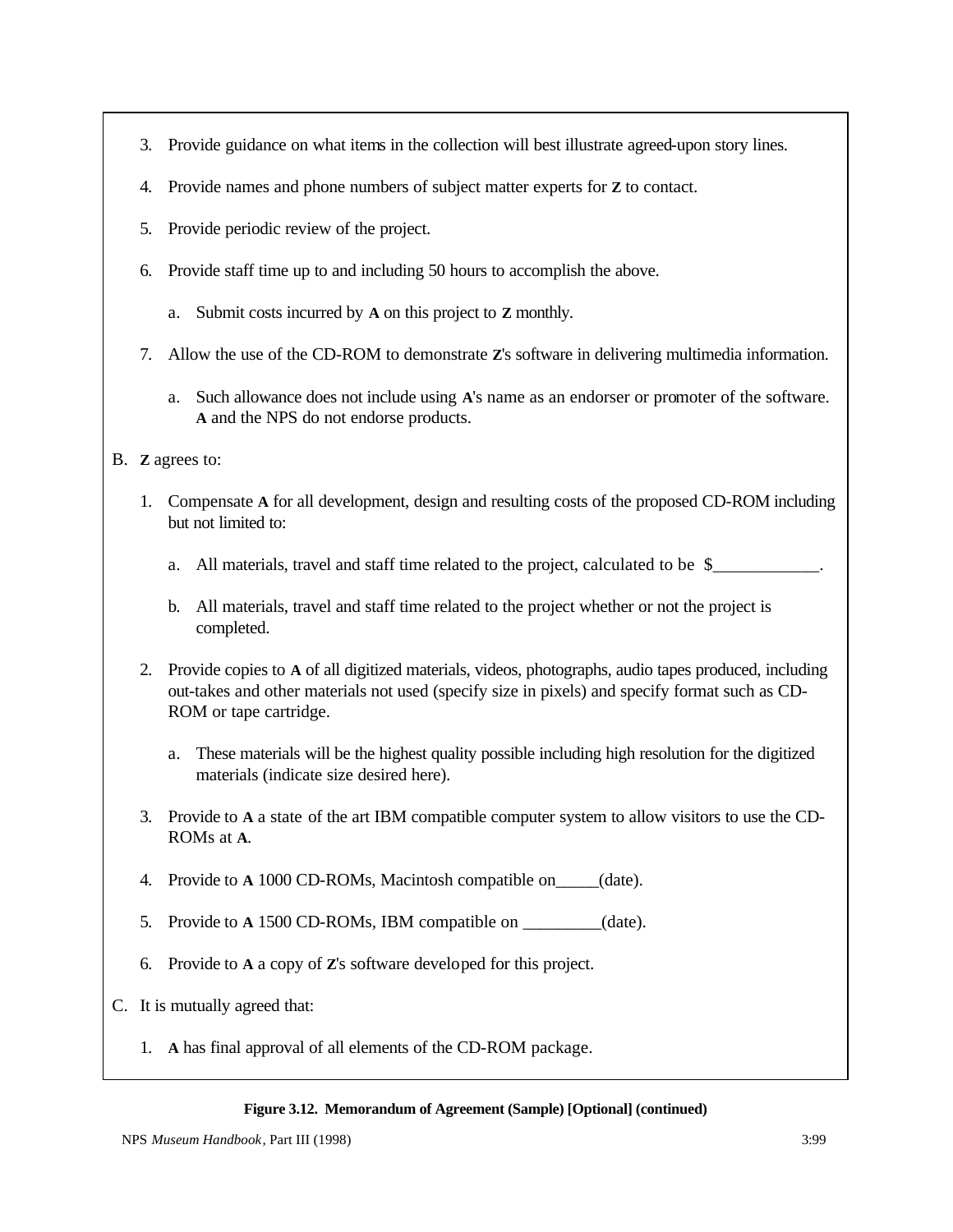- 2. Parties will meet periodically to define timelines, review points, and decision junctures.
- 3. No alteration or variation of the terms of this Agreement shall be valid unless made in writing and signed by the parties hereto, and no oral understanding or agreement not incorporated herein shall be binding on any of the parties hereto.
- 4. **Z** will indemnify **A** from all lawsuits including court costs and legal fees, resulting from this CD-ROM or its advertising, sale or distribution including copyright settlements, privacy settlements, and publicity settlements.

# **ARTICLE III. Term of Agreement**

The terms of this Agreement shall be from the execution of this Agreement to \_\_\_\_\_\_\_\_\_\_(date). This Agreement may be renewed upon mutual written agreement between both parties.

# **ARTICLE IV. Key Officials**

| Park:                 |                         |
|-----------------------|-------------------------|
| Superintendent:       |                         |
| Name/Signature        |                         |
| Address               |                         |
| City, State Zip Code  | <b>Telephone Number</b> |
| <b>Z</b> Corporation: |                         |
| Responsible Official: |                         |
| Address               |                         |
| City, State Zip Code  | <b>Telephone Number</b> |

# **ARTICLE V. Payment**

**Z** will reimburse **A** for actual staff costs which are \$

# **ARTICLE VI. Property Management and Disposition**

- A. All materials produced by this project become the property of **A**.
	- 1. CD-ROM masters will be turned over to **A**, including hardware and software to produce more.
	- 2. IBM compatible computer system will be entered onto **A** property lists.

# **ARTICLE VII. Standard Clauses**

During performance of the Agreement, the participants agree to abide by the terms of the Executive Order 11246 on non-discrimination and will not discriminate against any person because of race, color, religion, sex, or national origin. The participants will take affirmative action to ensure that applicants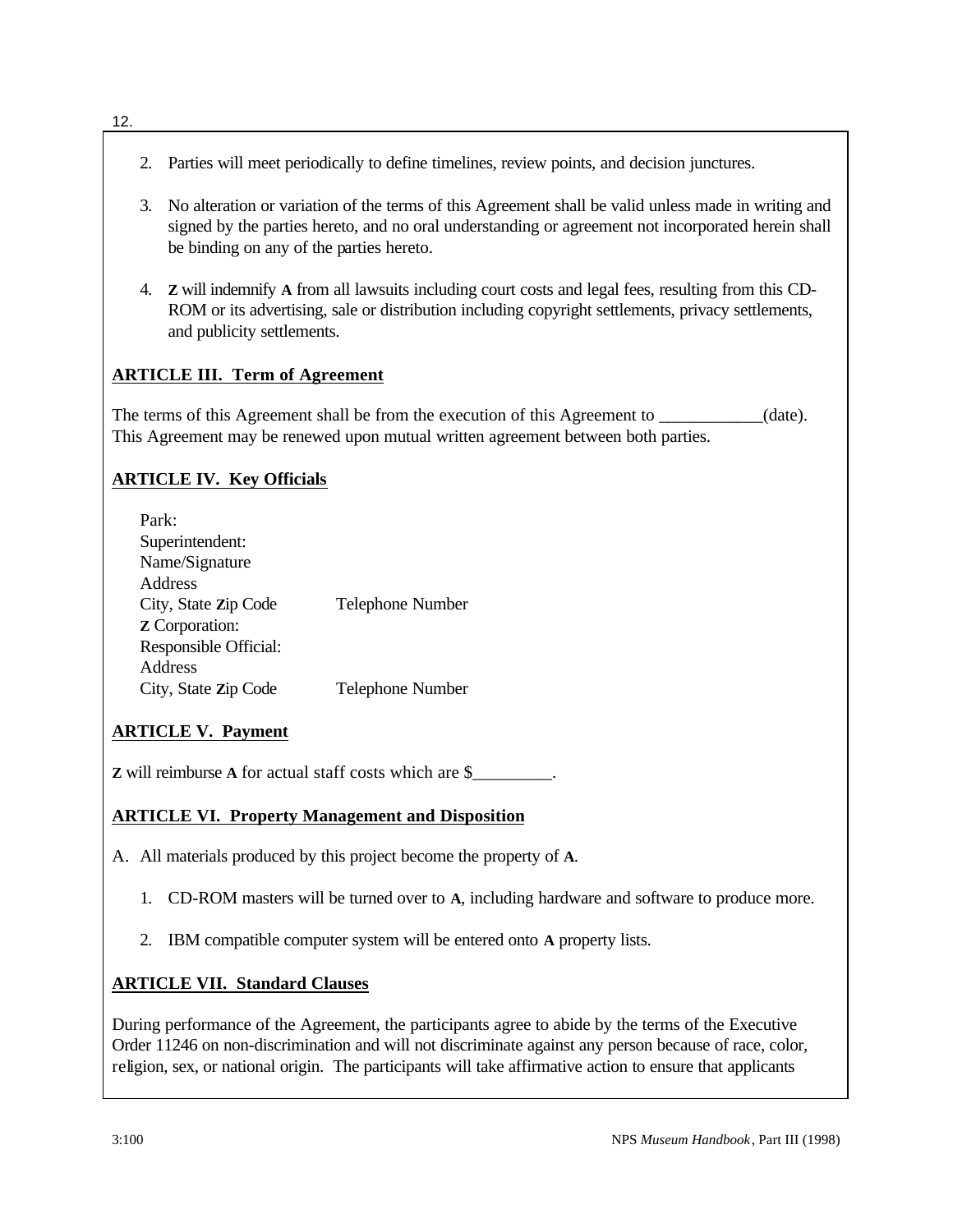are employed without regard to race, sex, color, creed, age, marital status, national origin, sexual orientation, non-disqualifying handicap conditions, or any other non-merit factors.

No member or delegate to Congress, or resident commissioner, shall be admitted to any share or part of this Agreement, or benefit that may arise therefrom, but this provision shall not be construed to extend to the Agreement if made with a corporation for its general benefit.

**Z** shall not publicize, or otherwise circulate, promotional material (such as advertisements, sales brochures, press releases, speeches, still and motion pictures, articles, manuscripts or other publications) which states or implies Governmental, Departmental, bureau, or Government employee endorsement of a product, service, or position. No release of information relating to this Agreement may state or imply that the Government approves of the **Z**'s work product, or considers **Z**'s work product to be superior to other products or services.

**Z** must obtain prior Government approval from the Superintendent of **A** for any public information releases which refer to the Department of the Interior, any bureau, park unit, or employee (by name or title), or this Agreement. The specific text, layout, photographs, etc., of the proposed release must be submitted with the request for approval.

## **ARTICLE VIII. Termination**

This Agreement shall terminate upon completion of the project or on \_\_\_\_(date), unless terminated or renewed by mutual agreement.

This Agreement may be terminated by either party, prior to the completion of the project, upon thirty (30) calendar days written notice to the other party with the reasons for termination stated in the notice.

\_\_\_\_\_\_\_\_\_\_\_\_\_\_\_\_\_\_\_\_\_\_\_\_\_\_\_\_\_\_\_\_\_\_\_\_\_\_\_\_\_\_\_\_\_\_\_\_\_\_\_\_\_\_\_\_\_\_

# **SIGNATURES**

For **Z** Corporation:

Date:

Responsible Official Name/Signature

For the National Park Service, **A**:

\_\_\_\_\_\_\_\_\_\_\_\_\_\_\_\_\_\_\_\_\_\_\_\_\_\_\_\_\_\_\_\_\_\_\_\_\_\_\_\_\_\_\_\_\_\_\_\_\_\_\_\_\_\_\_\_\_\_ Date:

Superintendent Name/Signature